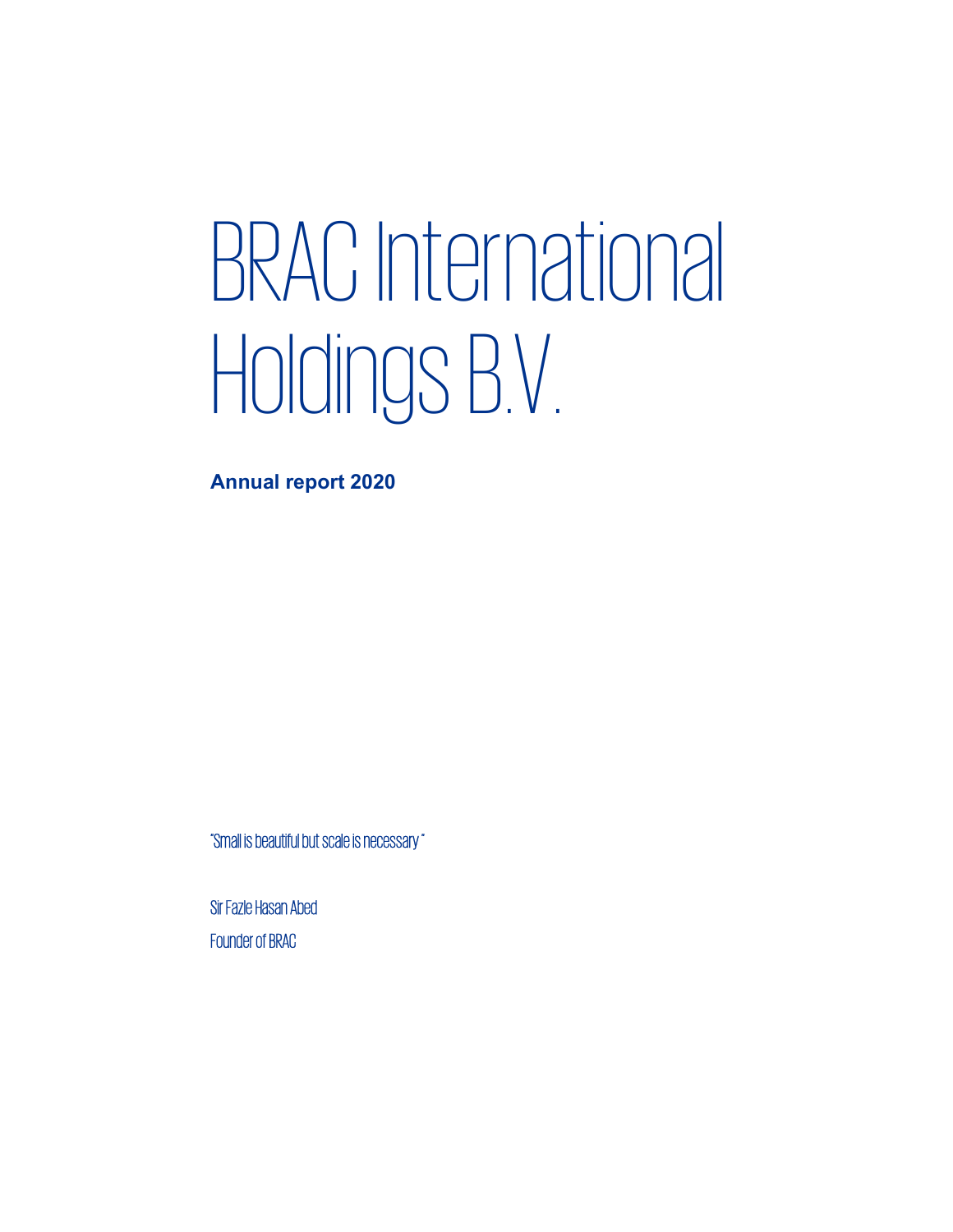# **Contents**

| <b>Supervisory Board Report</b>                                      | 3  |
|----------------------------------------------------------------------|----|
| <b>Management Board Report</b>                                       | 6  |
| Consolidated financial statements                                    |    |
| Consolidated balance sheet as at 31 December 2020                    | 22 |
| Consolidated profit and loss account for the year ended              |    |
| 31 December 2020                                                     | 23 |
| Consolidated statement of comprehensive income for the year ended    |    |
| 31 December 2020                                                     | 24 |
| Consolidated statement of changes in equity for the year ended       |    |
| 31 December 2020                                                     | 25 |
| Consolidated cash flow statement for the year ended 31 December 2020 | 27 |
| Notes to the 2020 consolidated financial statements                  | 29 |
| Company balance sheet as at 31 December 2020                         | 77 |
| Company profit and loss account for the year ended 2020              | 78 |
| Notes to the company financial statements 2020                       | 79 |
| Other information                                                    | 90 |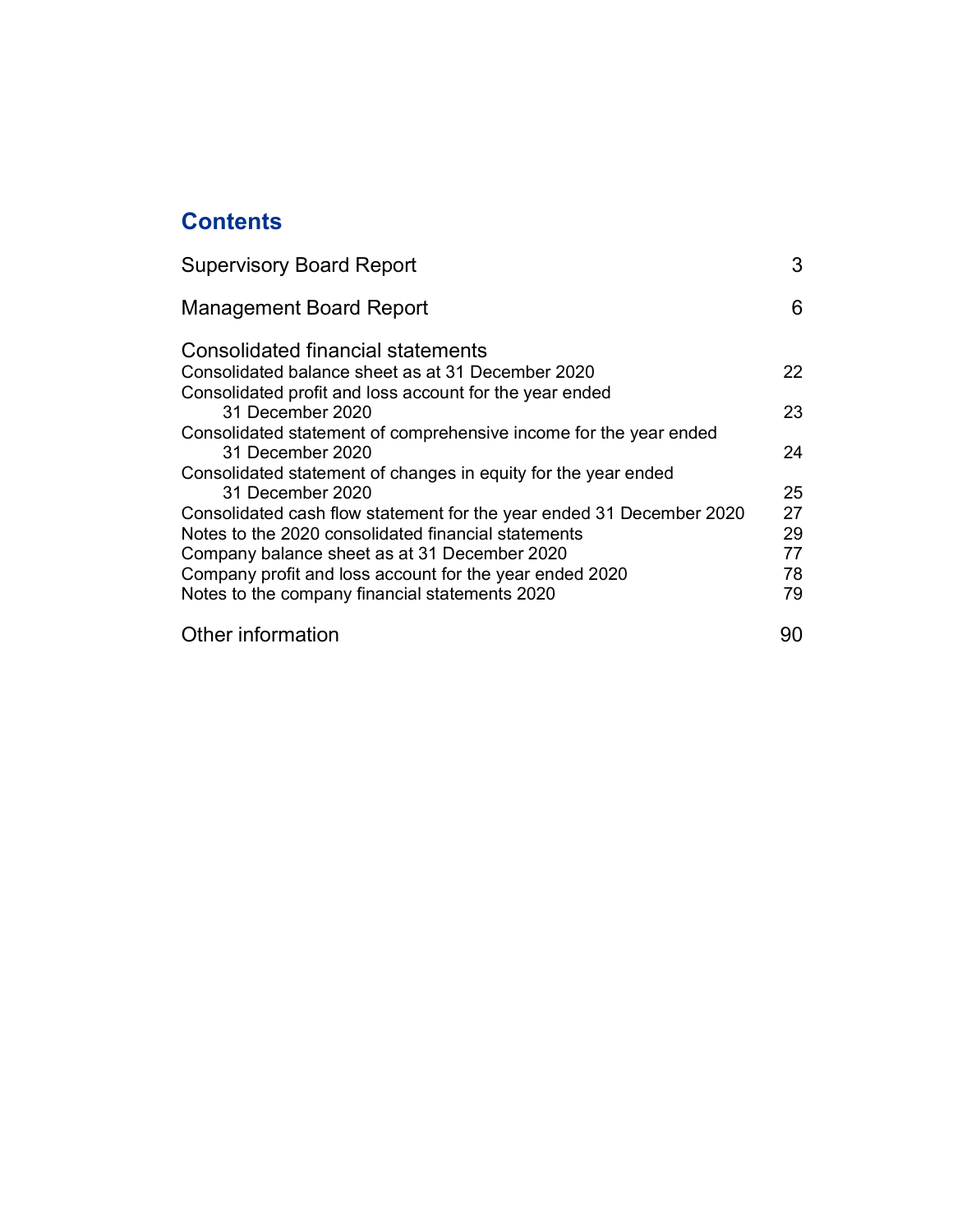# Supervisory Board Report

The Supervisory Board has a supervisory role at BRAC International Holdings B.V. and acts as the employer and advisor for the Management Board. The Supervisory Board upholds the principles of the Code of Good Governance for the Company and acts accordingly. The Supervisory Board's mandate and tasks are laid down in statutes. This report is prepared taking into account the guidance of RJ 405, but as this report is voluntary it does not meet all these requirements.

## Composition and functioning of the Supervisory Board

The Supervisory Board is chaired by Ms Marilou van Golstein Brouwers from 6 August 2019 who took over the role from Sir Fazle Hasan Abed, the founder of BRAC.

The Supervisory Board members are appointed by co-optation. The period of membership is four years with an eligibility for immediate reappointment as governed by the constitution. The Supervisory Board members appointed as per December 2016 will be considered for reappointment in the June 2021 board. As the organisation values balanced diversity, the Supervisory Board has two females and two male members.

|                | <b>Name</b>                                                      | <b>Member</b> | <b>Nationality</b> |
|----------------|------------------------------------------------------------------|---------------|--------------------|
| 1              | Ms Marilou van Golstein Brouwers<br>(appointed on 6 August 2019) | Chair         | Dutch              |
| $\mathcal{P}$  | Dr Muhammad Musa<br>(appointed on 28 December 2016)              | Director      | Bangladeshi        |
| 3              | Ms Parveen Mahmud<br>(appointed on 28 December 2016)             | Director      | Bangladeshi        |
| $\overline{4}$ | Mr Gregory Chen<br>(appointed on 6 August 2019)                  | Director      | American           |

The following persons are the current members of the Supervisory Board:

The Supervisory Board is charged with overseeing the policies pursued by the Management Board and approves the company's annual report, consolidated financial statements, budget and business plans.

The Supervisory Board members are committed to the principles of good corporate governance and recognise the need to conduct the business in accordance with generally accepted best practice. In the discharge of its duties, the Supervisory Board is guided by the interests of the company and its associated institutions and acts as an advisor to the Management Board.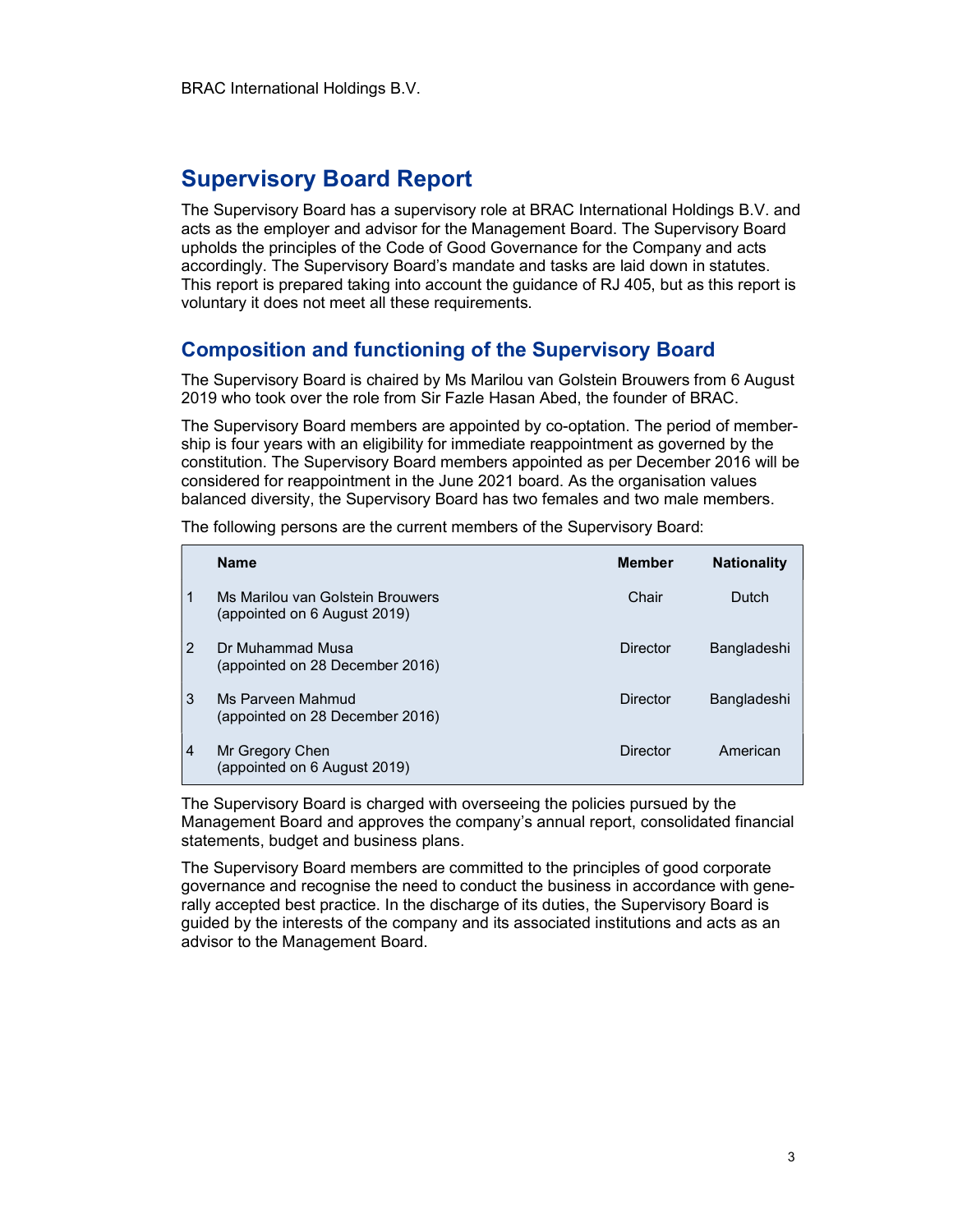In doing so, the members confirm that:

- the Supervisory Board met four times in duly conveyed meetings during the year;
- they oversee the company's finance reporting process and monitor the control environment implemented;
- the Board accepts and exercises responsibility for strategic and policy decisions, the approval of budgets and the monitoring of performance; and
- they bring skills and experience from their own spheres of business to complement the professional experience and skills of the management team.

The Microfinance operations are run as businesses, each being registered as a separate legal entity in the country where it is located and having its own Board. These local Boards include representatives of the B.V. Management Board. The financial results of these entities are consolidated under BRAC International Holdings B.V.

# The Supervisory Board in its supervising role

As a part of its governance role, the Supervisory Board approved the 2020 audited Financial Statements and Board report, the 2021 revised budget and the 2021 annual plan and budget. The annual report 2020 of the external auditors KPMG was also presented and discussed with the Supervisory Board.

The Finance and Audit Board committee, consisting of two members of the Supervisory Board, prepares advice for the Supervisory Board on the annual financial statements, budget, and annual report. This committee also monitors the follow-up of items raised in internal and external audits and recommendations in the auditor's letter to management.

The Supervisory Board is regularly informed about and consulted on major developments related to the Growth for Impact strategy and especially this year about the impact of the global pandemic on the operations and financial aspects.

The Internal Audit team through a periodical checks ensure that the organisation is in compliance with all applicable laws and regulations. The primary function of the Finance & Audit Committee ("the Committee") is to assist the Governing Body ("the Board") in fulfilling its oversight responsibilities for:

- The financial reporting and budgeting processes;
- The system of internal controls and risk assessment;
- The compliance with legal and regulatory requirements;
- The qualifications, independence and performance of the external auditors; and
- The qualifications, independence and performance of the internal audit function.

## The Supervisory Board as an employer and as a sounding board

The General Meeting of Shareholders appoints the Management Board. The Supervisory Board determines the salary and other terms of employment of the Management Board members and conducts their performance reviews. The Supervisory Board assists the Management Board by giving advice.

The Supervisory Board also assists the Management Board as a sounding board. In 2020 the impact of the pandamic on operations was a regular agenda item in various board calls.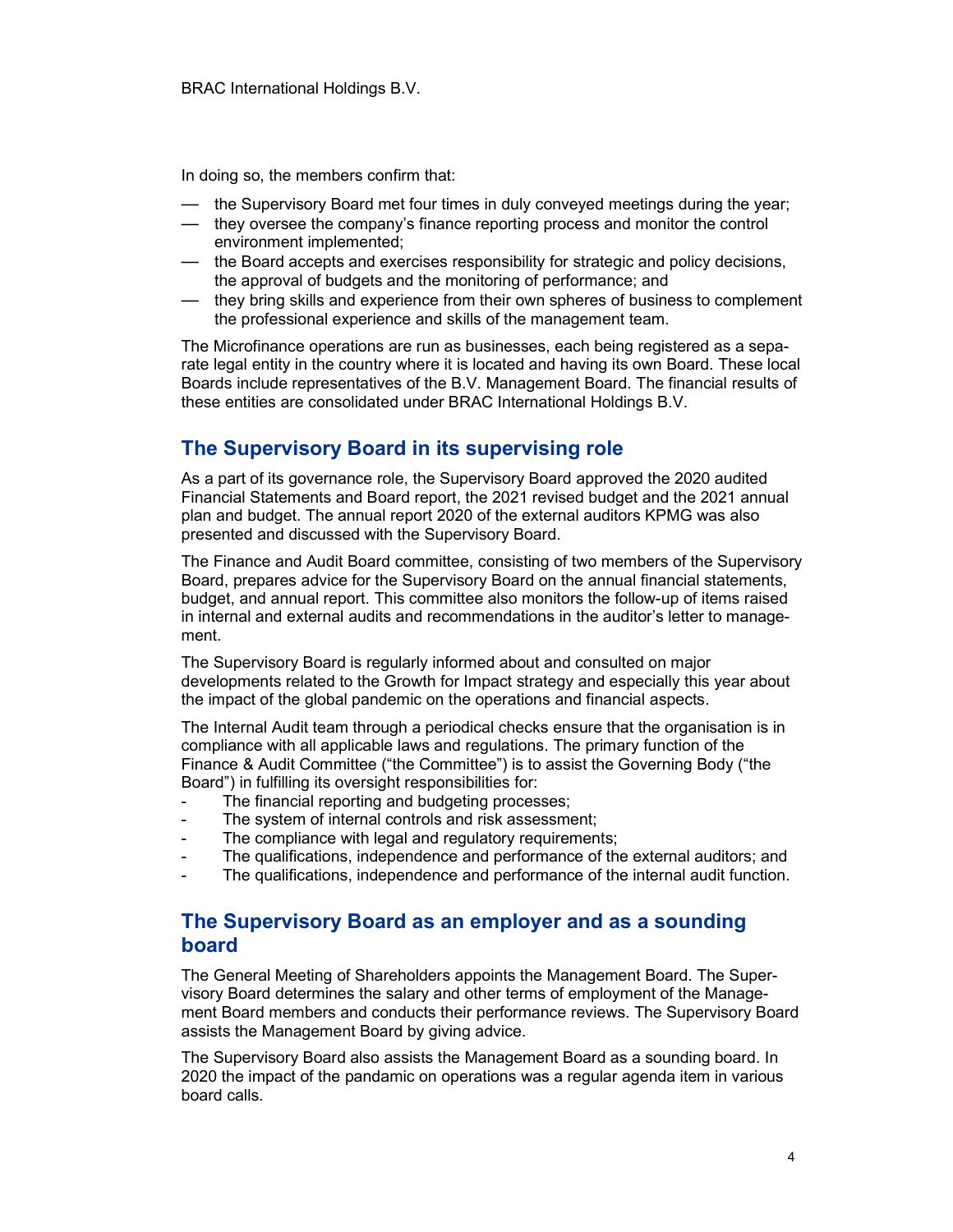BRAC International Holdings B.V.

# **Compensation**

Members of the Supervisory Board do not receive compensation for their work. They are only paid an honorarium of USD 200 for attending Board and Board committee meetings.

The Hague, 23 June 2021

On behalf of the Supervisory Board, BRAC International Holdings BV

Ms Marilou van Golstein Brouwers, Board Chair

Dr Muhammad Musa

Ms Parveen Mahmud

Mr Gregory Chen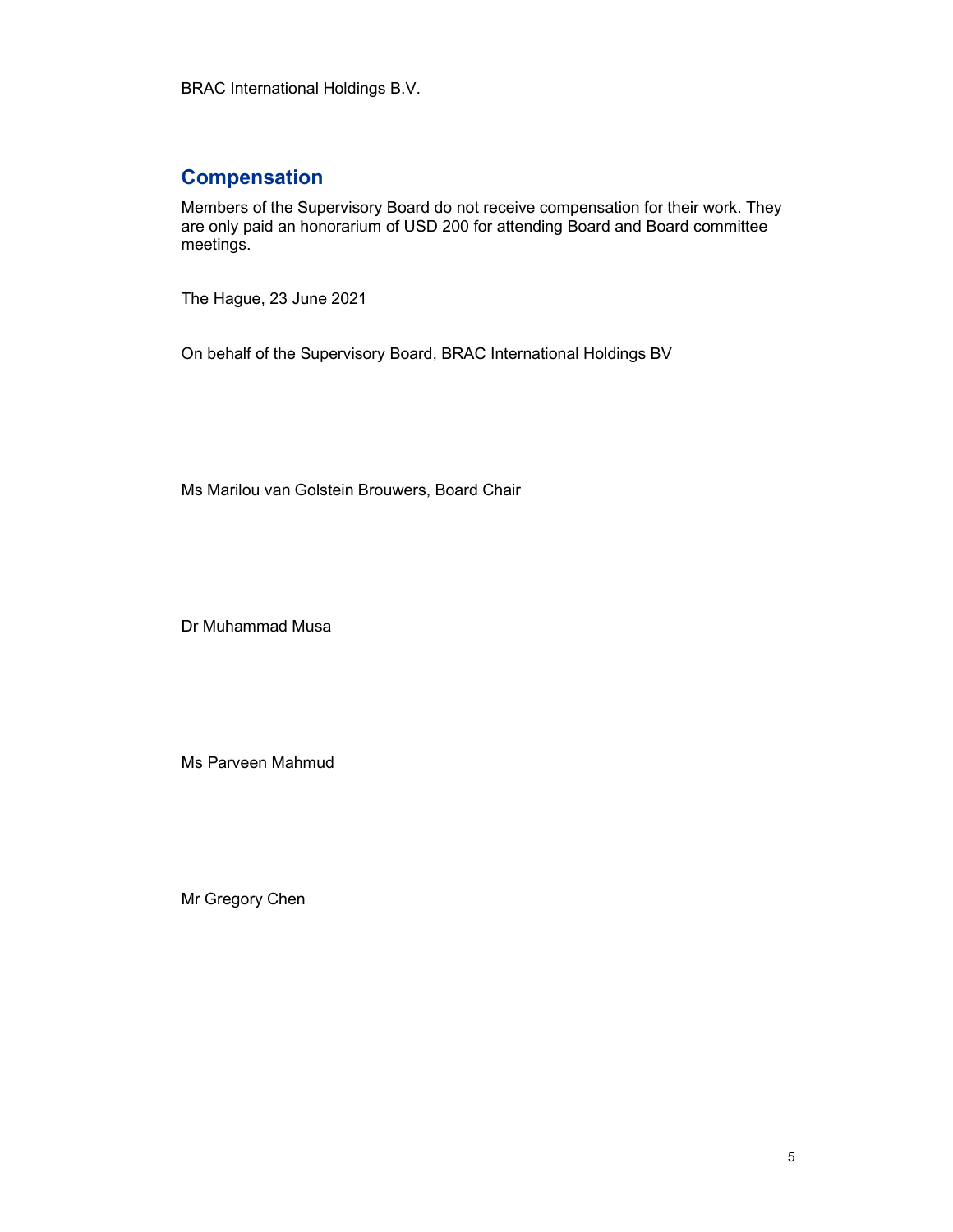# Management Board Report

The Management Board of BRAC International Holdings B.V. ('the Company') hereby presents its Management Board Report and the financial statements for the year ended on 31 December 2020.

# Our identity

BRAC is the largest non-governmental development organisation in the world, measured by the number of employees and number of people it reaches. BRAC was ranked the number one NGO in the world for the fifth consecutive year in 2020 by the Geneva based NGO Advisor, an independent organisation committed to highlighting innovation, impact and governance in the non-profit sector through its operations around the world.

The journey of BRAC began in 1972 in the newly sovereign Country of Bangladesh. BRAC works with people and communities to realise their potential through an integrated model of social development, humanitarian response and social enterprises. Today BRAC reaches an estimated 138 million people around the world with over 110,000 dedicated and motivated employees.

BRAC first started operating outside of Bangladesh in Afghanistan in 2002. Over the years, BRAC expanded its footprint to more countries in Asia and Africa, adapting its programmes according to the contexts in different countries. Stichting BRAC International was formed as a non-profit foundation in the Netherlands in 2009, to govern all entities outside Bangladesh and with an objective to engage in charitable and social welfare activities in any country of the world.

BRAC International Holdings B.V, a fully own subsidiary of Stichting BRAC International started its journey in 2010 incorporating all micro finance entities outside of Bangladesh. BRAC International Holdings B.V. is a holding company, managing the several micro-finance subsidiaries in Africa and Asia. Refer to note 26 for a list of subsidiaries.

# Our vision

A world free from all forms of exploitation and discrimination where everyone has the opportunity to realise their potential.

# Our mission

To empower people and communities in situations of poverty, illiteracy, disease and social injustice. Our interventions aim to achieve large-scale positive changes through economic and social programmes that enable women and men to realise their potential.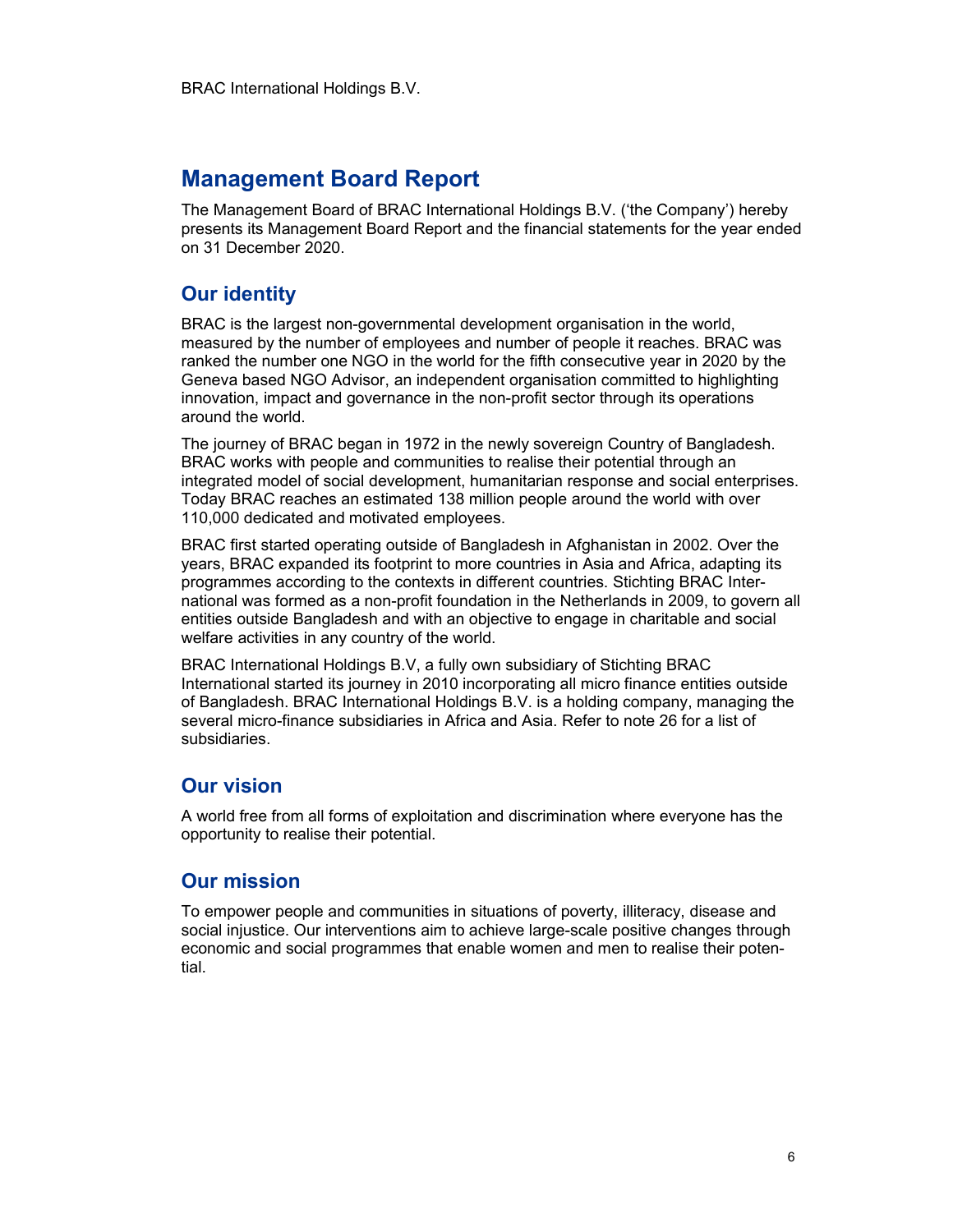## Our values

#### Innovation

The company has been an innovator in the creation of opportunities for the people in need to lift themselves out of poverty. BRAC values creativity in programme design and strive to display global leadership in ground-breaking development initiatives.

#### Integrity

The company values transparency and accountability in all our professional work, with clear policies and procedures, while displaying the utmost level of honesty in our financial dealings. The company holds these to be the most essential elements of our work ethic.

#### Inclusiveness

The company is committed to engaging, supporting and recognizing the value of all members of society, regardless of race, religion, gender, nationality, ethnicity, age, physical or mental ability, socioeconomic status and geography.

#### **Effectiveness**

The company values efficiency and excellence in all our work, constantly challenging ourselves to perform better, to meet and exceed programme targets, and to improve and deepen the impact of our interventions.

## Our activities

BRAC International Holdings B.V. (BIHBV) is a socially responsible for-profit organisation engaging people in sustainable economic and income-generating activities. The core acticity of BIHBV is to provide microfinance services to people living at the bottom of the pyramid. It particularly focuses on women living in poverty in rural and hard-to-reach areas, to create self employment opportunities, build financial resilience, and harness women's entrepreneurial spirit by empowering them economically. This focus is in line with Sustainable Development Goal (SDG) priority number one. Besides the core activity of the company, a social enterprise programme is also included in the structure that currently includes a seed production and distribution enterprise in Uganda.

The company's business objectives according to the Articles of Association are:

- to make available management and know-how, to administer, to provide for the management of and to supervise other enterprises, to provide business services, to perform all other acts in the financial, industrial and commercial field;
- to participate in, to take a participating interest in and to cooperate with other enterprises, either directly or indirectly; and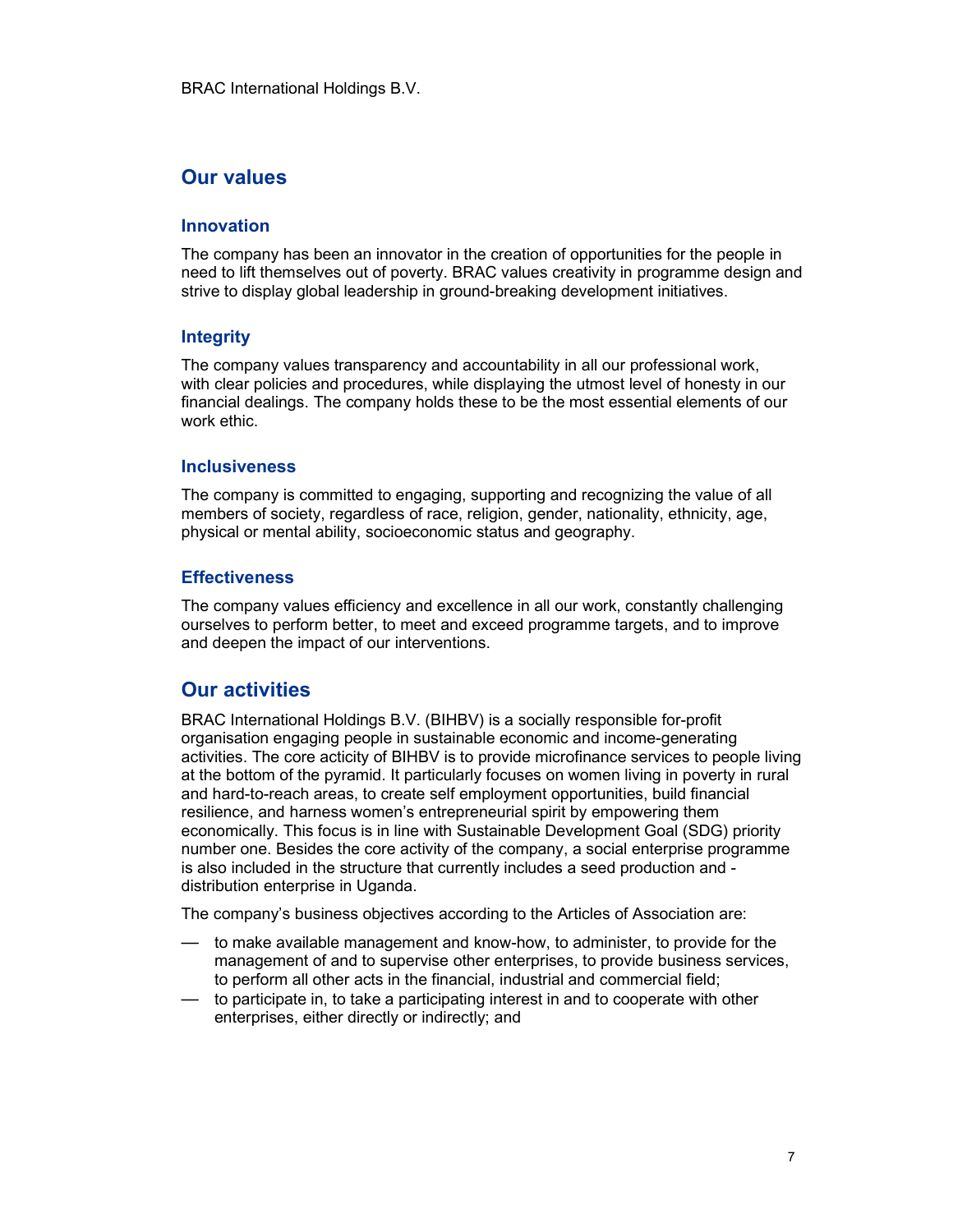— to acquire and dispose of assets, to finance third parties, including the granting of loans to shareholders, also with a view to the taking or acquisition of shares in the capital of the Company itself or of a depositary receipts thereof, to assume liabilities for third parties carrying on a business or not and to provide collateral or personal security for them.

The company is involved into these social enterprises that also have the objective to generate funding for the social development programmes.

The legal entities under BIHBV often operate in highly volatile and complex environments, such as post-Ebola crisis in West Africa, enduring political conflicts in few of the Asian countries, countries with high inflation where foreign currency loss impacts the bottom line to a large extent. Despite the challenges and complexities, BRAC remains committed to its mission to stand beside people and communities who need it the most.

Most of the microfinance entities have a positive result after taxes. Currently these profits and the related cash flows are reinvested into the microfinance operation in the respective countries.

In most countries, the microfinance entity shares the cost of establishments with the social development programmes operated by the legal entities under Stichting BRAC International. The social development programmes such as Education, Health, and Agriculture programmes are benefitted through this of the Company as it helps to keep core cost minimum and thus maximise their reach and impact. As such, BRAC International Holdings B.V. is contributing to the society as a whole.

BRAC International Holdings B.V. has the role to manage and consolidate the financial results of the microfinance and social enterprise operations in the in six countries and a dormant entity in Sri Lanka. The consolidated financial statements include the financial data of the stand-alone parent organisation, its group companies and other legal entities over which the Company has control.

Control exists where BRAC International Holdings B.V. has the power, directly or indirectly, to govern the financial and operating policies of an entity so as to obtain benefits from its activities. In assessing whether controlling interest exists, potential voting rights that are currently exercisable are taken into account.

# Highlights 2020

#### Growth for impact

In line with the BRAC Global Strategy to ultimately reach 250 million people with our BRAC programmes by 2030, management developed its Growth for Impact plan for BRAC International Holdings B.V. (BIHBV) for the period 2020-2024, which was later extended by one year to 2025 due to the emergence of COVID-19. This ambitious agenda for the next five years endeavours to reach out to an additional one million people in existing countries and to expand in up to five countries. To tackle the colossal gap in financial inclusion for women, youth and smallholders farmers the plan also includes specific youth and agriculture finance strategies.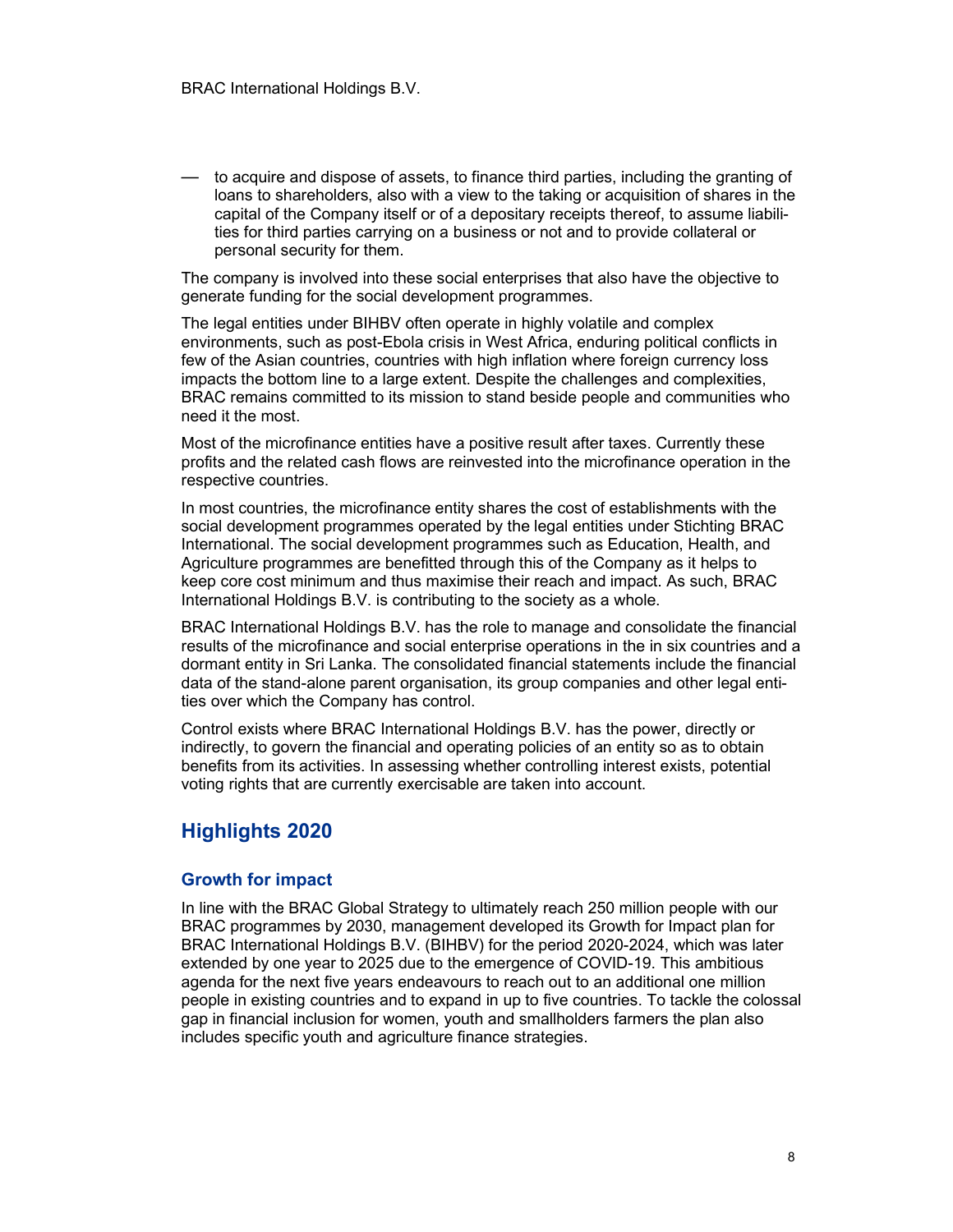In order to achieve the mission and the associated social performance and financial targets, management will strengthen and support the maturing of the microfinance entities in six strategic priority areas. The strategic initiatives undertaken include systematically measuring and reporting on social performance management and client impact, to develop innovative new loan products, digitise operations and channels, develop human resources, and to ensure adequate funding of the entity operations. Management has made progress to determine an adequate finance, legal and tax structure to facilitate the newly incorporated BRAC International Finance B.V. with the issuing of a first round of notes in 2021.

#### COVID - 19 Pandemic

The targets of the first year of the Growth for Impact plan of BIHBV were effected by the COVID-19 pandemic and due the subsequent measures of the authorities to control the spread of the infection. The pandemic has affected nearly every business sector and region of the world, including microfinance services offered by the Company subsidiaries.

All microfinance entities suspended operations at various durations in consideration of the health and safety of staff and clients and in line with directives from the government and regulatory authorities (where applicable). All staff received training on COVID-19 prevention and control and protective wear, such as masks and hand sanitisers, to ensure their safety from the virus. Staff of respective entities also collaborated with BRAC's social development programmes to raise public awareness on COVID-19. The company had to take a higher amount of loan loss provision, determined based on a consistently applied methodology, as an impact of COVID-19 and is continuing reviewing the actual situation in 2021.

All entities conducted rapid assessments to understand the impact of the pandemic on clients' livelihoods and to inform management on resumption modalities that would best meet clients' needs and preferences. Staff also maintained communication with clients via mobile phones to provide them assurance that BRAC is with them. All entities continued to pay staff salaries during the suspension period. To withstand the economic shock of the pandemic, clients were offered moratorium on loan repayments and refinancing and rescheduling options to enhance their financial resilience and to assist them to receover from the crisis.

Furthermore the company concentrated on the cash flow and other elements of operational continuity risks and were able to successfully complete the discussions with international lenders to postpone the installments of their loans.

The initial budget for the year 2020 was to grow to 704,000 borrowers with a related interest income of USD 70 million and a surplus after tax of USD 4.5 million. The target was later revised to USD 48 million interest income and an after tax loss of USD 4.1million. The target number of clients was revised to 655,000. The actual results in 2020 was better than anticipated due to the shorter lockdown in country operations than expected, the actual BIHBV after tax loss was USD 0.44 million compared to budgeted loss of USD 4.1 million.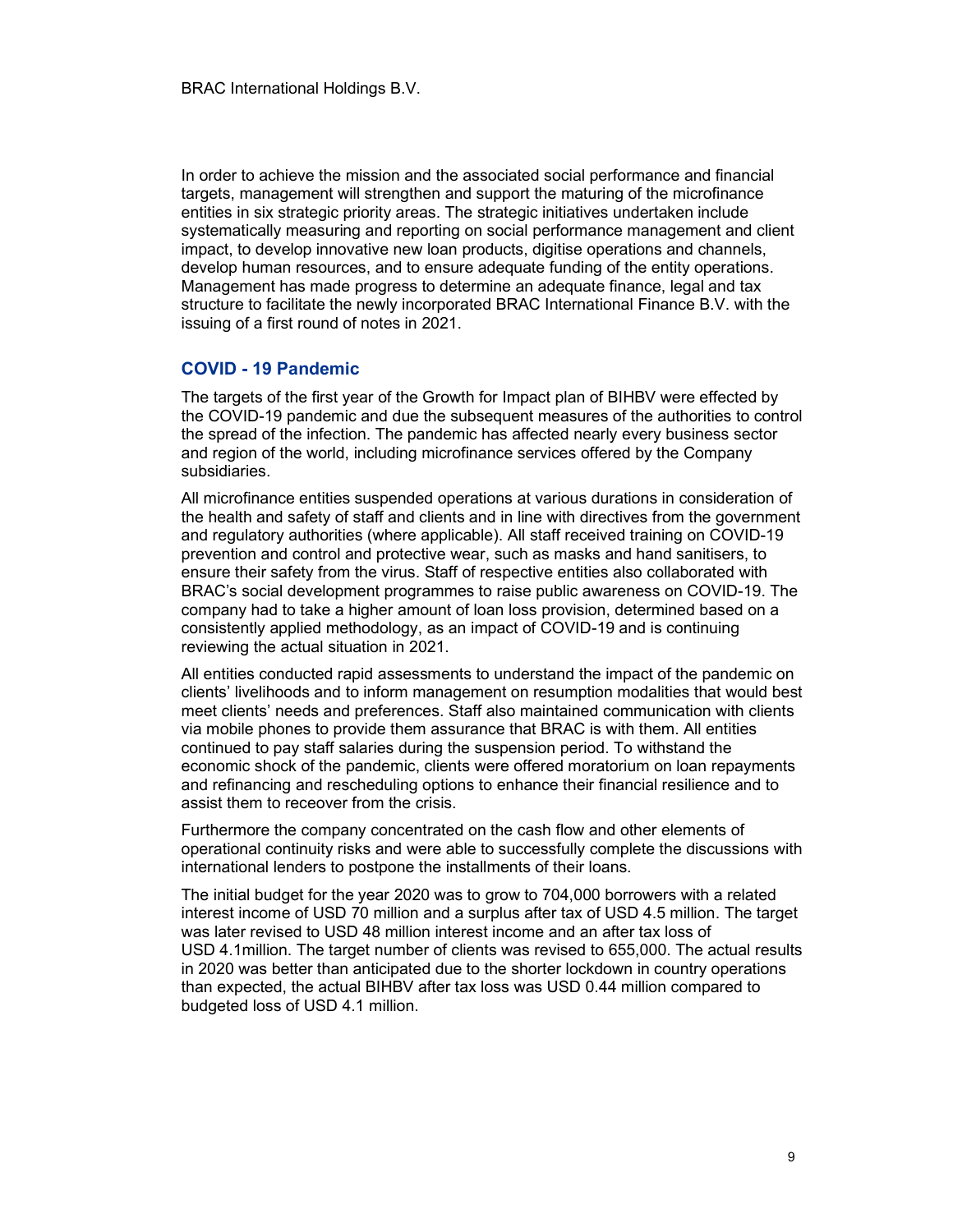#### Country specific information

#### East Africa

Uganda experienced the longest period of response measures that restricted movements and limited ability to conduct economic activity. The client base of our micro finance bank and portfolio decreased and our PAR and provision for not performing loans went up significantly due to the most prolonged lockdown period compared to other countries. In order to strengthen the core capital ratio the company converted the debt of the shareholder into a subordinated loan.

The new management team for BRAC Uganda Social Business Enterprise Ltd is actively trying to improve its efficiency and profitability. Although the entity is still in a loss position for the year 2020 there was an improvement in the income from in sales by 72% and the corresponding negative result has reduced by 31%.

In Tanzania, the neighbouring country of Uganda, there was no official lockdown, nevertheless management of BRAC Tanzania Finance Ltd (BTFL) took necessary safety measures to protect staff and clients from the virus. Consequently, there was modest growth in client numbers and portfolio. The portfolio at risk increased from 2% to 4%.

For BRAC Tanzania Finance, the license to operate as a Tier-2 financial institution has been approved in May 2021.

In the year 2020 a new social enterprise company was established in Tanzania named BRAC Enterprises Tanzania Limited to support early childhood education by Playful Learning for young children in Tanzania. It aims to build, launch, and evaluate an innovative early childhood development model for 3-5 year old children. No operations are performed in 2020 and this is expected to start in 2021.

BRAC Rwanda Microfinance Company Plc, our newest micro finance entity in the East Africa area is still in the expansion phase. Country management was able to increase the number of branches from 7 to 14 and serve 7,196 clients. The disbursements and the outstanding portfolio increased by more than 200%.

The company opened a branch office in Nairobi, Kenya in order to create the legal structure to hire local and international staff. The branch in Kenya will support the BIHBV operating entities in line with the Growth for Impact Plan and provide technical assistance to achieve their strategic priorities.

#### West Africa

The client base of BRAC Liberia Microfinance Company Ltd (BLMCL) remained almost unchanged compared to 2019. Disbursements also remained at a healthy level of USD 18 million on a yearly basis. The portfolio at risk increased from 1% to 3%. BLMCL Management opened 2 new branches in 2020.

The client base of BRAC Microfinance SL (Sierra Leone) Ltd (BMSLL) remained at the same level as to pre-covid period. Disbursements were around USD 17 million on a yearly basis. The portfolio at risk increased from 2% to 7%. BMSLL Management opened 3 new branches in 2020.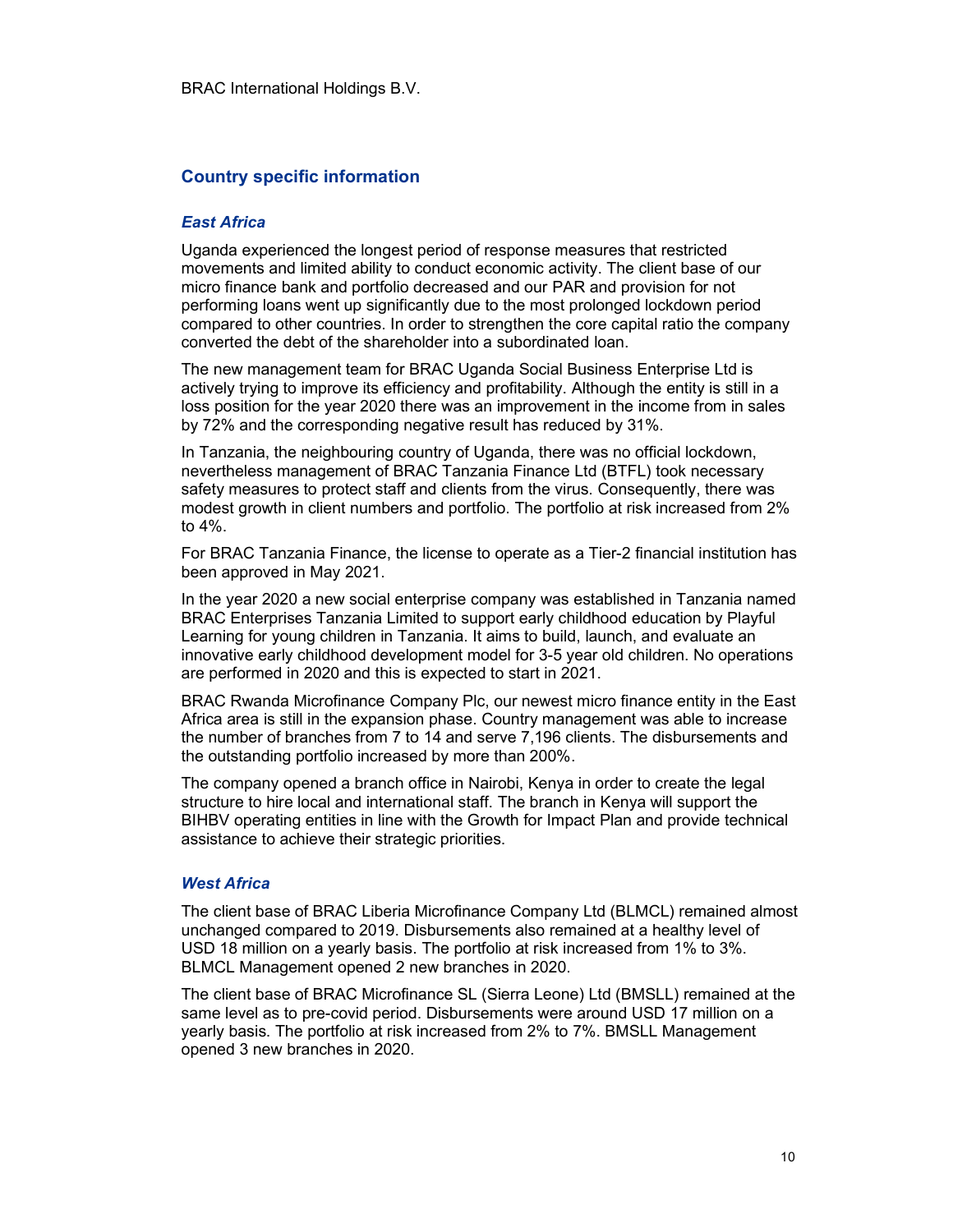#### Asia

BRAC Myanmar Microfinance Co (BMMCL) Ltd was confronted by various lockdowns during the year on a national - and on a regional level. Despite this difficult environment BMMCL management was able to open up 10 new branches bringing the number up to 85 and increased the number of borrowers from 124,889 to 154,119. Around USD 55 million was disbursed in 2020. Given the economic impact of the pandemic on our clients the portfolio at risk went up from 1% to 6% at year end. The entity obtained the license to open savings accounts for its clients . At as 2020, 166,822 depositors savings accounts were opened with a total of USD 825,626 as deposited savings.

# Financial and non-financial operational performance

#### Financial highlights

The yearly budget includes operational expenses, capital expenses and portfolio growth. The analysis of the country budgeted vs. actuals expenses (i.e. operational expenses, capital expenditures and portfolio growth) for financial year 2020 has been given below:

| Country            | <b>Approved</b>  | <b>Actual</b>    | Actual      |
|--------------------|------------------|------------------|-------------|
|                    | budget 2020      | result 2020      | versus      |
|                    |                  |                  | budget 2020 |
|                    | <b>USD 1,000</b> | <b>USD 1,000</b> | %           |
| <b>East Africa</b> |                  |                  |             |
| Uganda             | 20,504           | 20,448           | 100         |
| Tanzania           | 12,186           | 18,893           | 155         |
| Rwanda             | 2,939            | 2,424            | 82          |
| <b>West Africa</b> |                  |                  |             |
| Sierra Leone       | 3,725            | 3,900            | 105         |
| Liberia            | 3,194            | 4,629            | 145         |
| Asia               |                  |                  |             |
| Myanmar            | 33,025           | 25,465           | 77          |
| <b>Europe</b>      |                  |                  |             |
| <b>Netherlands</b> | 2,807            | 3,293            | 117         |
| <b>Total</b>       | 78,380           | 79,052           | 101         |
|                    |                  |                  |             |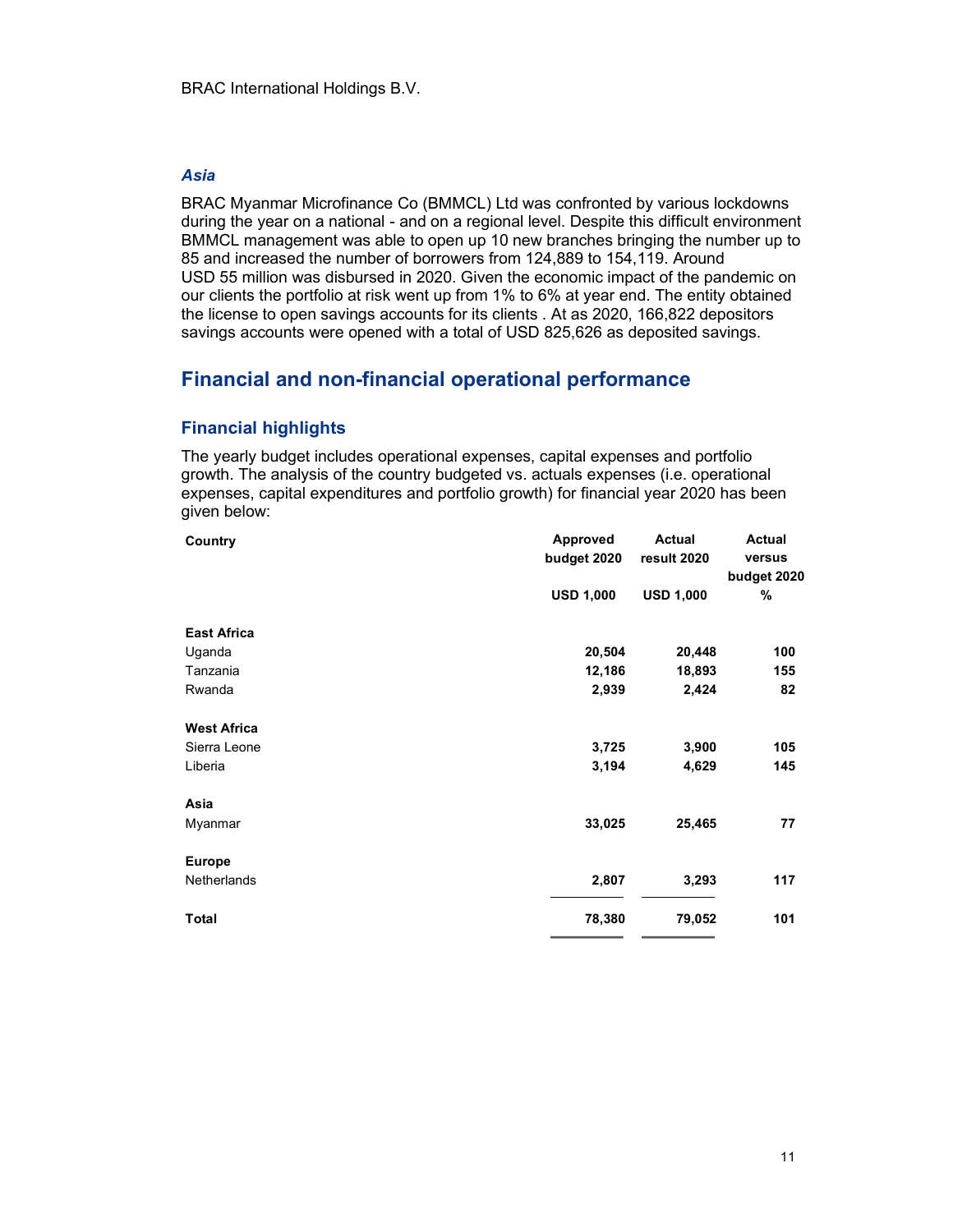The Company's financial performance during the year ended 31 December 2020 is as follows:

- Service charge on loans decreased by 19% to USD 47.7 million in 2020 as the management decided to waive the interest charge to the client during the lockdown period.
- Operating expenses increased by 13% to USD 48.9 million in 2020. This increase relates to the increased number of employees due to opening of new branches in Myanmar, Rwanda and increased compliance costs for Uganda. As a result, the net result of the group is negative USD 0.44 million (2019 net result was USD 12.3 million). Operating expenses includes USD 244,358 non-recurring expenses as result of Covid-19.
- Loans to customers increased by 10% to USD 152.4 million in 2020.
- Cash and cash equivalents increased by 32% to USD 49.2 million in 2020. The cash movements have been adequately disclosed in the cash flow statement.
- Current liabilities increased from USD 54.7 million to USD 92.7 million, which is a result of the increase in voluntary deposits, loan security fund and the current portion of longterm borrowing.
- The increase in assets and loans is mainly due to increase in disbursement in all Microfinance operations.

# Financial position as per balance sheet and profit and loss account

- Operating self-sufficiency (Operating income/total cost) decreased to 93.5% (2019: 141.6%) as the management decided to waive the interest charge to the clients during the lockdown period.
- Return on performing assets (Net income before tax/average total assets) decreased to negative 2% (2019: 11%) as a result of the COVID 19 impact.
- Return on equity (Net income before tax/total equity) is negative 4% (2019: 19%). This is due to the lower net income in 2020 as a result of COVID lockdown impact
- Cash position indicator (Cash and deposits into banks / average total assets) improved to 24% (2019: 21%).
- Impairment reserve ratio (Impairment reserve/gross loan to customer) is 6% (2019: 3%) as management took a higher amount of provision, determined based on a consistently applied methodology, as an impact of COVID 19.
- The solvency ratio [(Result after Tax + Depreciation and amortisation) / (Total Noncurrent and current liability)] of the Company in 2020 is negative 2% (2019: 16.6%). Management is expecting to restabilise the position in 2021 after the recovery from COVID-19 pandemic.
- Quick ratio [(current assets inventories)/current liabilities] of the Company is 2.18 (2019: 3.31). It shows the Company has sufficient strength to manage its liabilities. The corporate income tax charge for the year is USD 396,970 (2019: USD 6,750,635). In 2020, majority of the subsidiaries charged a total tax of USD 3.1 milion and BRAC Uganda Bank Limited charged a tax credit of USD 2.7 million due to deferred tax recognition related to carry forward losses.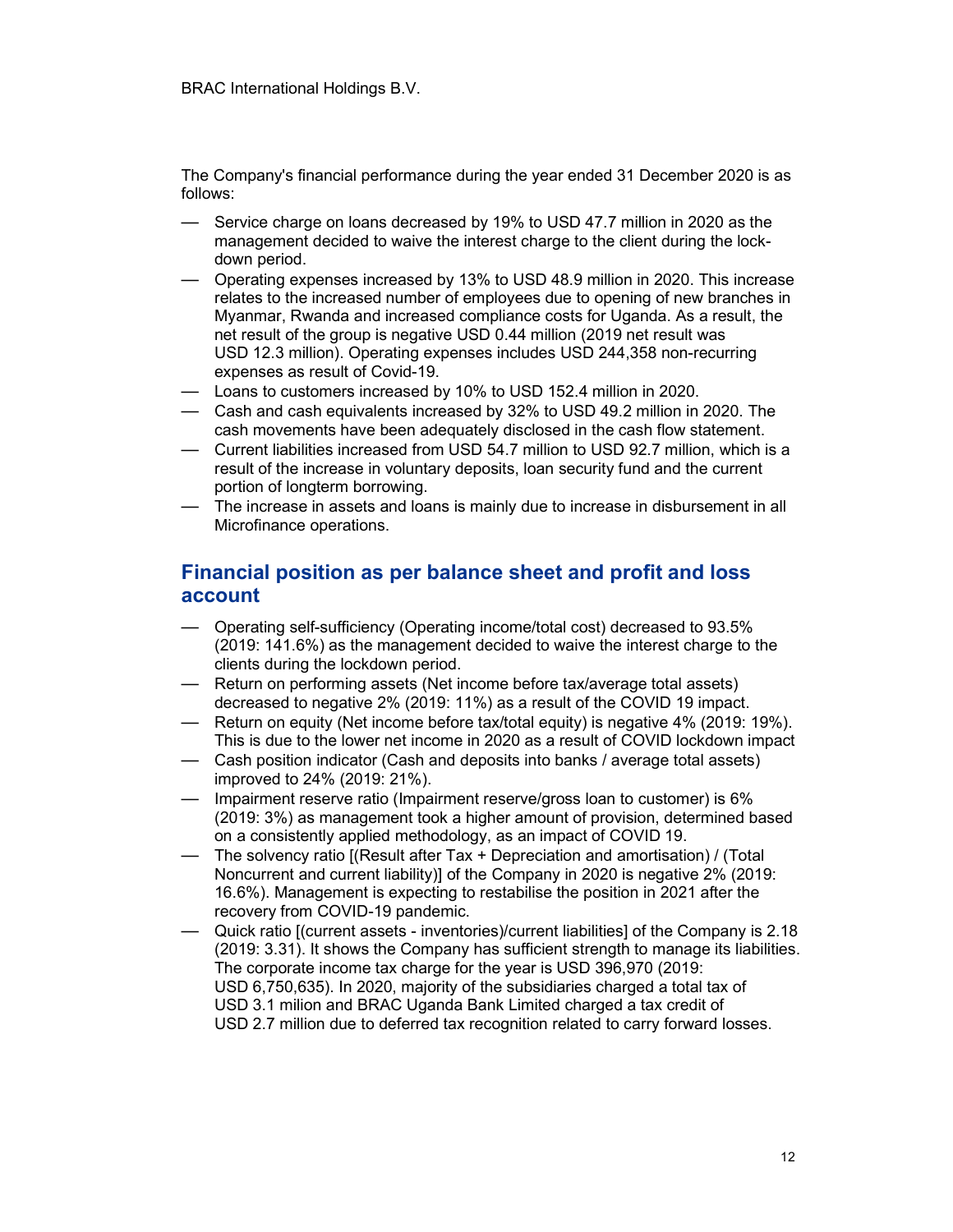# Operational highlights

|                                           | 2020       | 2019       |
|-------------------------------------------|------------|------------|
|                                           | <b>USD</b> | <b>USD</b> |
|                                           |            |            |
| Number of Total Borrowers                 | 654,845    | 646,442    |
| Percentage of Female Borrowers            | 96.07%     | 96.23%     |
| Number of savers                          | 483,016    | 421,843    |
| Number of Branches                        | 481        | 459        |
| Principal outstanding (USD million)       | 152.4      | 138.5      |
| Clients deposits (USD million)            | 14.3       | 7.7        |
| Disbursement for the year (USD million)   | 238.4      | 298.68     |
| Average Ioan per Borrower (USD)           | 361        | 329        |
| $PAR > 30$ days                           | 9.52%      | 2.37%      |
| Total assets (USD million)                | 217.5      | 192.8      |
| Total Equity (USD million)                | 100.4      | 103.3      |
| Total interest bearing debt (USD million) | 62.6       | 47.6       |
| Net results (USD million)                 | 0.4        | 12.3       |
| Operating self-sufficiency                | 93.5%      | 142.00%    |
| Cost / Income ratio                       | 108.0%     | 80.0%      |
| Number of total staff                     | 5,292      | 5,502      |
| Number of female staff                    | 4,884      | 4,641      |

# Social impact performance

All microfinance entities are implementing the Universal Standards for Social Performance Management (USSPM), including the Client Protection Principles. The implementation of USSPM will help management to ensure that it creates value for target clients and achieve the mission of empowering them to create economic opportunities for themselves.

Self-assessment social audits have been conducted using the CERISE SPI4 tool in all six country operations and were verified by a qualified auditor. The audit is used to identify and track gaps in compliance with the USSPM, and each country team has action plans, incorporated in their Annual Operating Plan (AOP) and budget, to close these gaps. The local management leadership are accountable for implementing the action plans. Each quarter, the SPI4 audit tool is updated based on the progress made against the action plans and reported to the entity boards. As of December 2020, the average score of all six microfinance entities was 81% from 71% in December 2019.

In addition to systemic implementation of the USSPM, a systematic approach towards achievement of tangible long-term impact is employed. To achieve impact effectively in line with the mission, BIHBV Management has developed a theory of change to guide and drive the activities for all the microfinance entities, and regularly assesses the progress along the five stages of change using internally available data as well as conducting Lean DataSM insight surveys. The Lean DataSM assessments, conducted by 60 Decibels, evaluate client poverty profiles, client satisfaction, and clients' social outcomes. The 2019 impact survey results served as a baseline to set targets and define strategies to further achieve positive long-term impact over the next five years. The second round of assessments were completed in 2020 in all six entities, and will be carried out in future years to help management to track the social impact over time and provide valuable feedback to further refine its offerings and operations.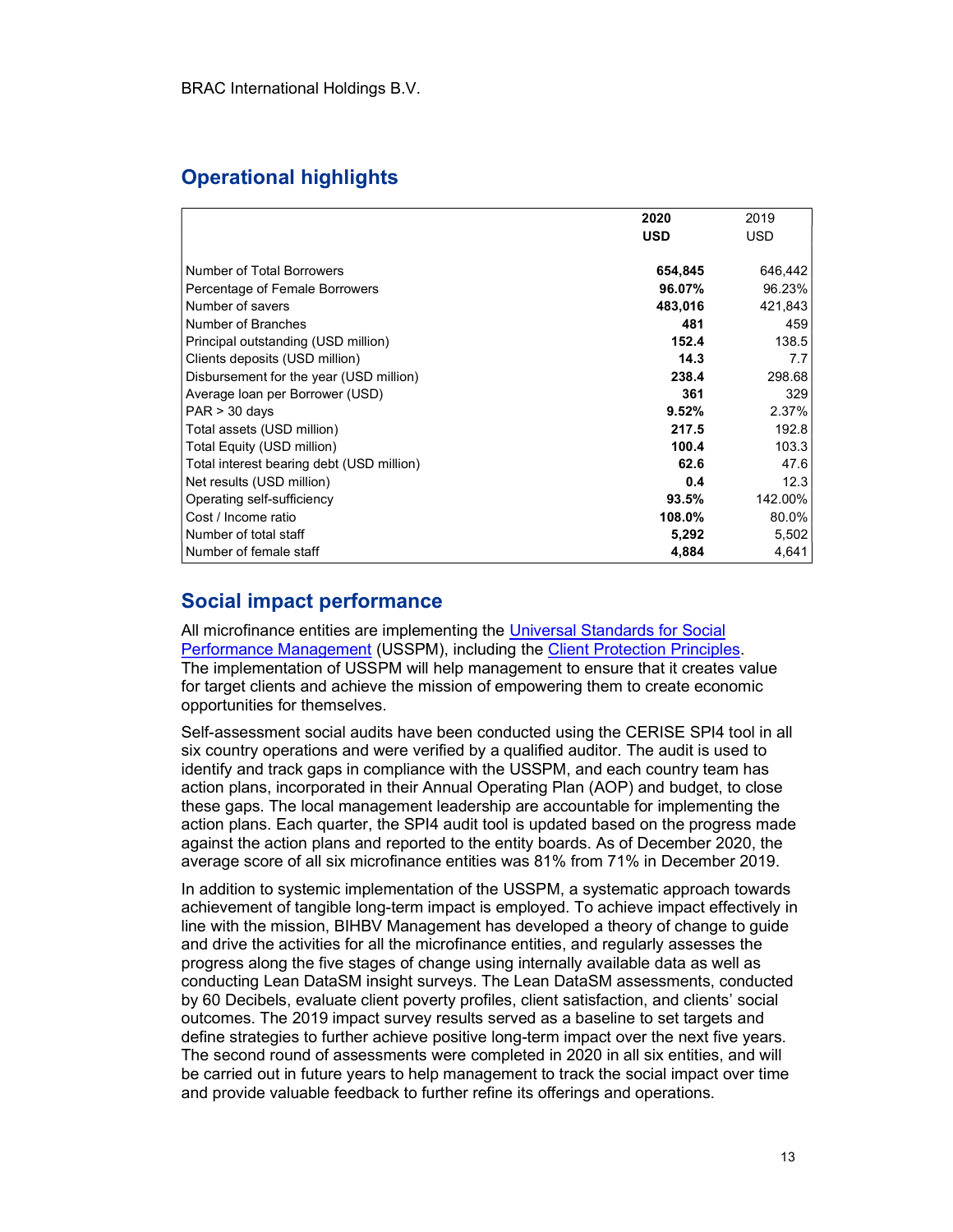## Tax contribution

Taxes are a vital source of revenue for countries around the world and help to fund essential services like education, health care and transport. In times of crisis such as the COVID-19 pandemic, taxes are also central to government policies to support people's lives and livelihoods.

This overview aims to provide information on the various taxes paid by our entities for the year and builds on the data as disclosed in note 21 of the financial statements.

Our total contribution of USD 13 million to the governments for the year can be specified as follows: Corporate Income Tax USD 4.9million, Personal Income Tax withheld on staff salaries USD 4.6 million, Valued Added Tax USD 0.3 million and Withholding Tax USD 3.3 million.

# **Outlook**

#### COVID-19 impact

The company anticipates that entity operations in some markets may continue to experience disruptions throughout 2021 as subsequent waves and variants of COVID-19 trigger meaures to contain the spread. While vaccinations are made widely available in some countries, the company anticipates slow access/availability in the markets of operation. Business continuity plans will be activated if and when necessary with staff and client saftely in mind.

#### Social impact performance

We continue to strengthen and support our microfinance companies in strategic priorities areas to provide responsible, client centric, inclusive financial solutions. Our financial services to women living in poverty in rural and hard to reach areas will be delivered in a transparent, fair and safe way. The entities will continue to close gaps identified in their audits, and documented in the Action Plans, to increase compliance with the USSPM and CPPs and to achieve the targets set out in their Annual Operating Plans. The third round of client impact survey assessments will be completed in all six entities, to continue to help management to track the social impact over time and provide valuable feedback to further refine and ensure client centric offerings and operations.

#### Business operations

Client resilience and recovery from the COVID-19 pandemic will continue to be a priority of entities in 2021. The 2021 objectives of the Growth for Impact strategic plan will be executed as the entities progress from reocvery to rebuild, back to pre-covid operation stability, and the achievement of its ambitious growth targets. Microfinance program is targeting to increase 20 branches and 30 thousand borrowes in the year 2021. Number of savers expected to increase by 78 thousand. Principal outstanding is expected to increase by 7.5 million. It is expected to hit a USD 4.4 million profit in 2021 recovering from the loss in 2020.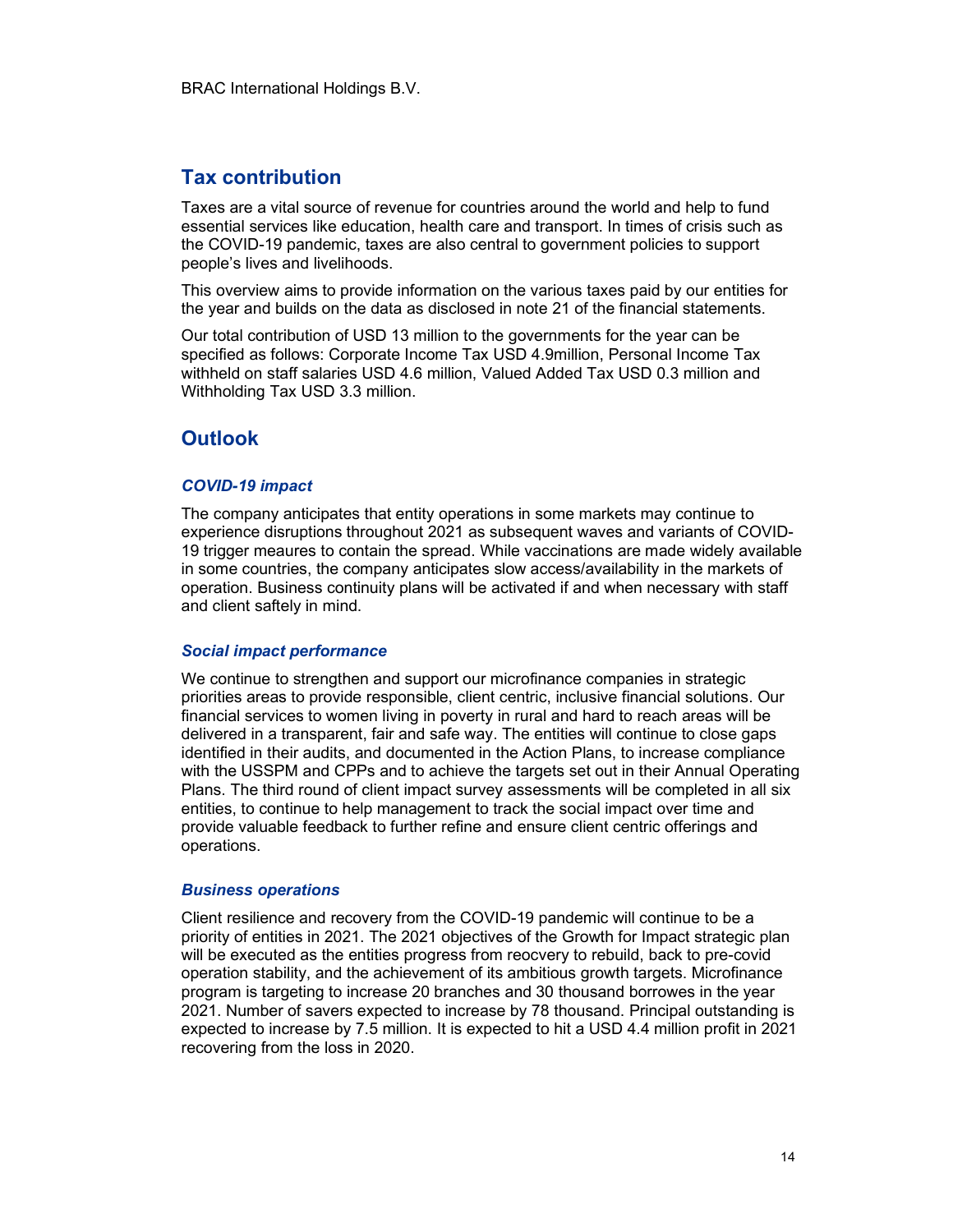2021 plans include several pilots of key strategic initiatives, including digital channels and agrifinance product prototypes. These learnings will be leveraged to refine offerings to ensure client centricty, sustainability and effectivness before scaling up.

For social enterprise, the Company hired a dedicated manager for its seed business and training centers in Uganda. It is in process of developing its next three year business plan focusing on growth, innovation by analysing the market conditions.

#### Financing

The financing of these ventures is coming from a mixed variety of sources. At the country level, Microfinance income is our largest source, external debt being second. The company has finalized its five-year microfinance funding strategy which includes refinancing, financing for growth and new countries. It strives to achieve optimum capital structure in both group and subsidiary level in coming years. The management team members also review the periodic cash flow forecast and overall liquidity needs to ensure smooth operation.

## Human resource, internal organisation and staff

The company has an active Management Board supported by dedicated operational staff. The day-to-day management on the entity level is entrusted to the country CEO, who is assisted by the heads of divisions, departments and units.

The company is investing on a continuous basis in the quality of their staff. The total employees in 2020 amount to 5,292 (2019: 5,502) which is a slight decrease and in line with the goal to allocate jobs to the relevant program. Number of female staff was around 87% (2019: 84%). For 2021 management expects further growth in the human resource capability to support the growth plan.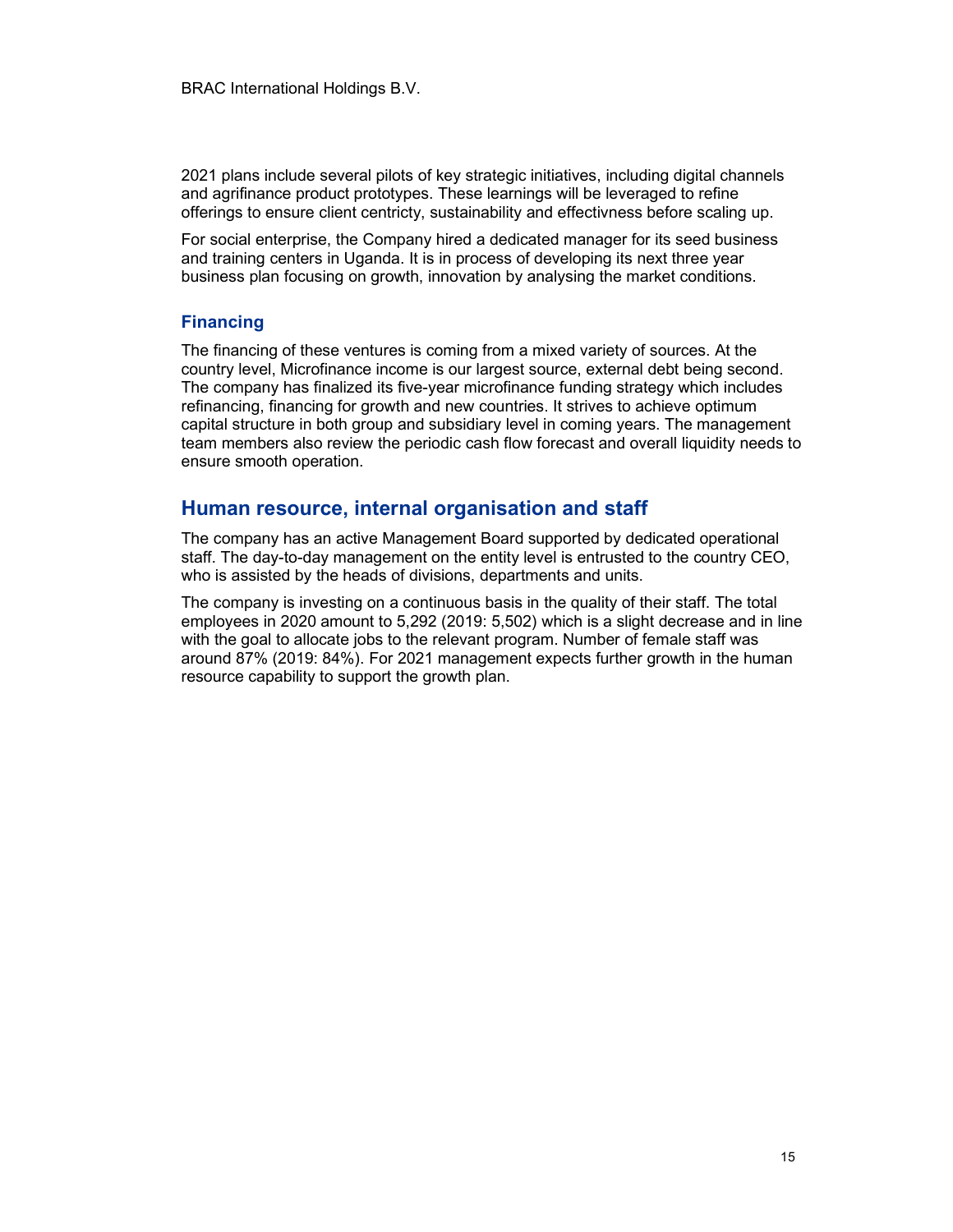|                    | 2020  |                | 2019  |                |
|--------------------|-------|----------------|-------|----------------|
| <b>East Africa</b> |       |                |       |                |
| Uganda             | 2,115 |                | 2,140 |                |
| Tanzania           | 1,575 |                | 1,721 |                |
| Rwanda             | 164   |                | 75    |                |
|                    |       | 3,854          |       | 3,936          |
| <b>West Africa</b> |       |                |       |                |
| Sierra Leone       | 373   |                | 380   |                |
| Liberia            | 359   |                | 354   |                |
|                    |       | 732            |       | 734            |
| Asia               |       |                |       |                |
| Myanmar            | 699   |                | 825   |                |
|                    |       | 699            |       | 825            |
| Dhaka office       |       | 3              |       | 5              |
| Kenya Office       |       | $\mathbf 2$    |       |                |
| The Hague Office   |       | $\overline{2}$ |       | $\overline{2}$ |
| <b>Total</b>       |       | 5,292          |       | 5,502          |

## Code of Conduct

BRAC International Holdings B.V. follows a set of codes of conduct to operate in a multicultural environment. This Code of Conduct is based upon the principles of BRAC in Bangladesh as adopted by the Stichting BRAC International and is also implemented for BRAC International Holdings B.V. The Human Resources department of the organisation is the custodian of the codes of conduct and is responsible for overall supervision, implementation and practice across the organisation.

The general codes of conduct include general HR policies and procedures, such as codes of conduct on ethical behaviour, fraud management and sexual harassment in the organisation. The Safeguarding policies have been updated to so that incidents are reported, investigated and remedial actions are taken where necessary.

## Significant risks and uncertainties

Risks and uncertainties are integral part of operation for any kind of organisation. For BRAC International Holdings B.V., significant risks and uncertainties mainly involve around instability and uncertainties in the post-conflict and in-conflict countries where we have our operations. The organisation is taking necessary measures to handle this on a continuous basis, based on the risk management framework. The general policy is to mitigate and avoid risks. No activities with respect to trading and/or speculation are executed.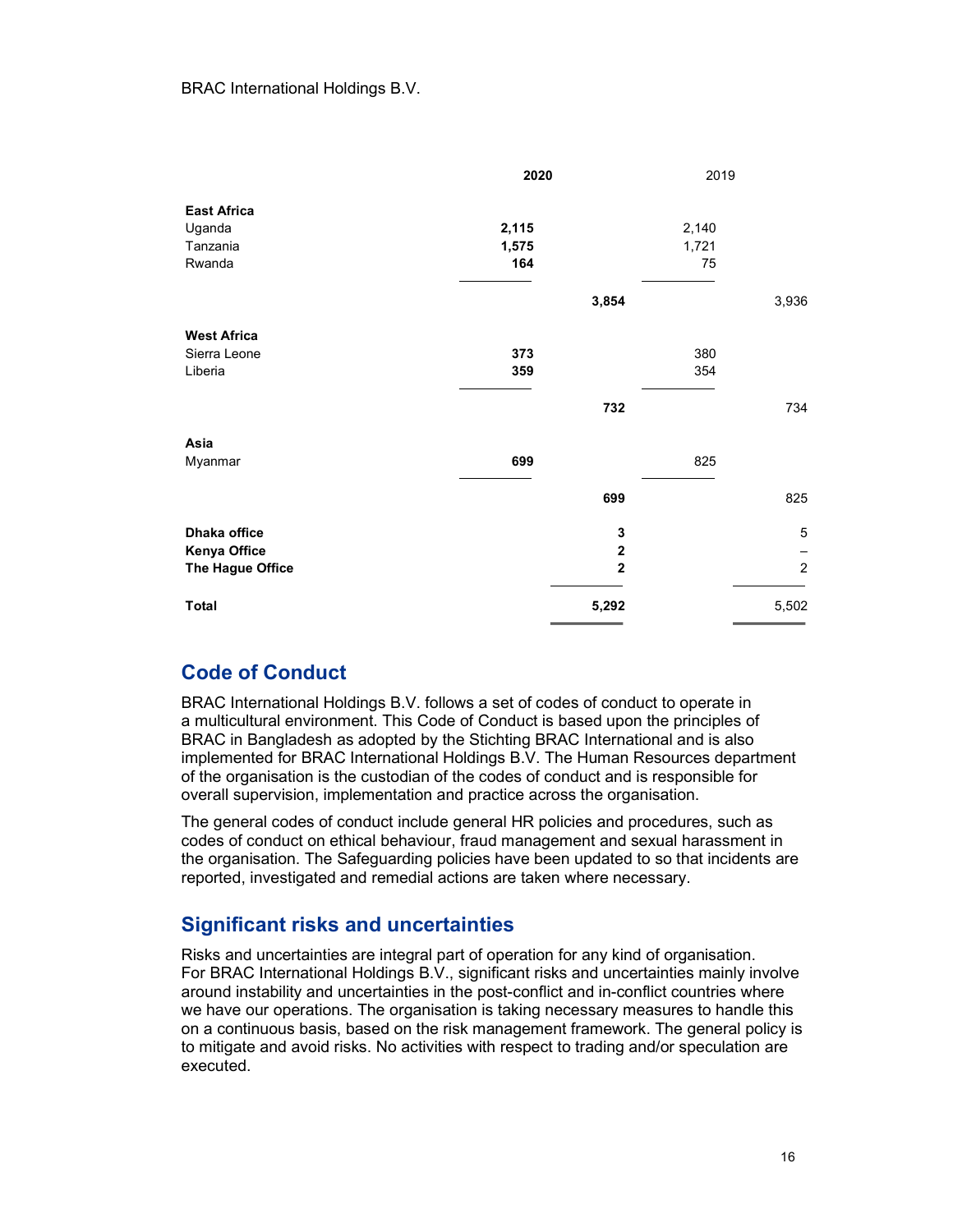Risk management is practiced across the organisation in a structured way, starting from category-wise risk profiling through risk matrix and monthly assessing and monitoring of extreme and high risk elements. The risk management is categorized into the following five major categories:

#### Strategic risks

The strategic risks are mainly identified from organisational sustainability point of view in a country, such as risks on loss of reputation leading to business failure and loss of secured funding due to changes in priorities of the lending institutions. Mitigation for strategic risks mainly involves monitoring through reporting, regular visits, and coordination between the microfinance teams of the countries and head office.

#### Operational risks

Operational risks are mainly identified from day-to-day operations, such as human resource management, functional relationship with local governments, and adoption of local cultures. Operational risks are mitigated through constant monitoring by group microfinance team through communication, visits and following up from head office as well as local country offices on a regular basis.

#### External, environmental, political and legal risks

The risks associated with external environment are beyond our control. These types of risks, such as impact of climate change, natural and man-made disaster, and sudden changes in governmental or legal regulations or regulatory requirements are mostly having precautionary measures as risk mitigation, and are mostly based on learnings from previous experience. Maintaining good relationship and rapport building with government agencies and lending institutions are most common mitigation activities.

The financial risk management policy seeks to identify, appraise and monitor the risks identified by BRAC International Holdings B.V. whilst taking specific measures to manage its interest rate, foreign exchange, liquidity and credit risks. The organisation does not, however, engage in speculative transactions or take speculative positions, and where affected by adverse movements, has sought the assistance of donors.

#### Financial risks

#### Credit risk

Credit risk arises principally from the company's loans and receivables, financial fixed assets, trade and other receivables and cash. The credit risk is spread over a large number of counterparties (banks, customers and other third parties). Management has an internal process to review and monitor these counterparties in order to mitigate the credit risk.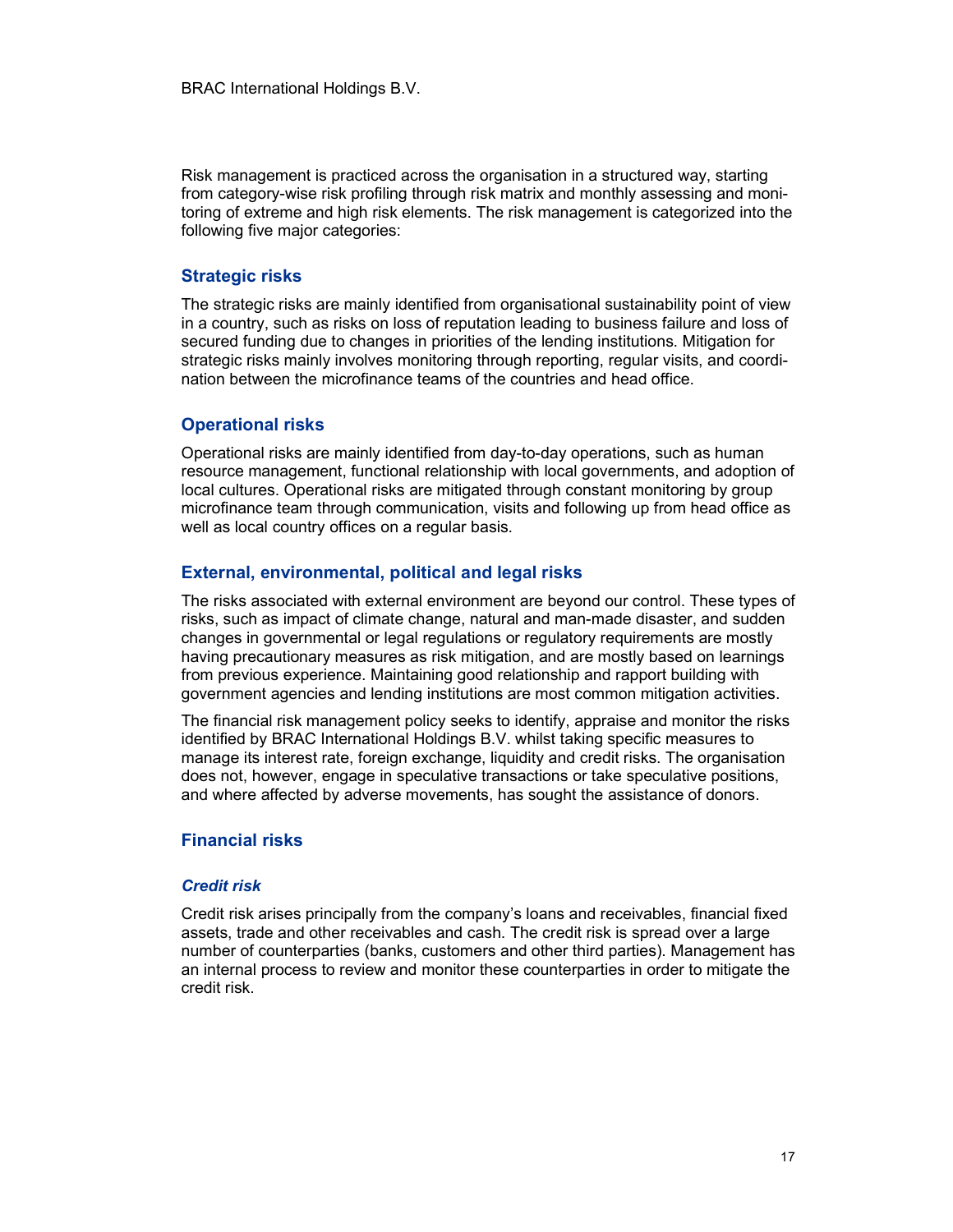#### Currency risk

BRAC International Holdings B.V. is exposed to currency risk denominated in a currency other than the respective functional currencies of group entities. The functional currencies in the subsidiaries are their respective local currency and at group level, the US dollar (USD) is the functional and presentation currency. BRAC International Holdings B.V. and its subsidiaries use hedging mechanism to reduce currency risk mainly in case of foreign debt. In case of high-inflation economies such as Sierra Leone hedging is extremely difficult and management tries to get access of local funding as much as possible.

Year-end closing exchange rate by Country, Local Currency / USD is given below:

| Country               | 2020      | 2019     | <b>Currency</b><br>depreciation /<br>(appreciation) |
|-----------------------|-----------|----------|-----------------------------------------------------|
| Uganda (UGX)          | 3,645.43  | 3,665.21 | $-0.5%$                                             |
| Tanzania (TZS)        | 2,321.50  | 2,295.00 | 1.2%                                                |
| Zanzibar (TZS)        | 2,321.50  | 2,295.00 | 1.2%                                                |
| Rwanda (RWF)          | 972.48    | 922.52   | 5.4%                                                |
| Sierra Leone (SLL)    | 10,133.36 | 9.716.71 | 4.3%                                                |
| Liberia (LRD)         | 161.02    | 186.41   | $-13.6%$                                            |
| Myanmar (Kyat)        | 1,329.10  | 1,479.80 | $-10.2%$                                            |
| The Netherlands (EUR) | 0.84      | 0.91     | $-7.7\%$                                            |

#### Interest rate risk and cash flow risk

BRAC International Holdings B.V.'s exposure to interest rate fluctuations is mitigated by fixed interest rate borrowings as well as fixed interest rates applicable to loans extended to group members. BRAC International does not engage in speculative transactions or take speculative positions on its interest rates.

#### Market risk

Market risk is the risk that changes in market prices, such as interest rates and foreign exchange rates will affect the fair value or future cash flows of a financial instrument. Market risk arises from open positions in interest rates and foreign currencies, both which are exposed to general and specific market movements and changes in the level of volatility.

The objective of market risk management is to manage and control market risk exposures within acceptable parameters, while optimizing the return on risk.

Overall responsibility for management market risks rests with the Country Representatives. Management is responsible for the development of detailed risk management policies and for the day-to-day implementation of those policies.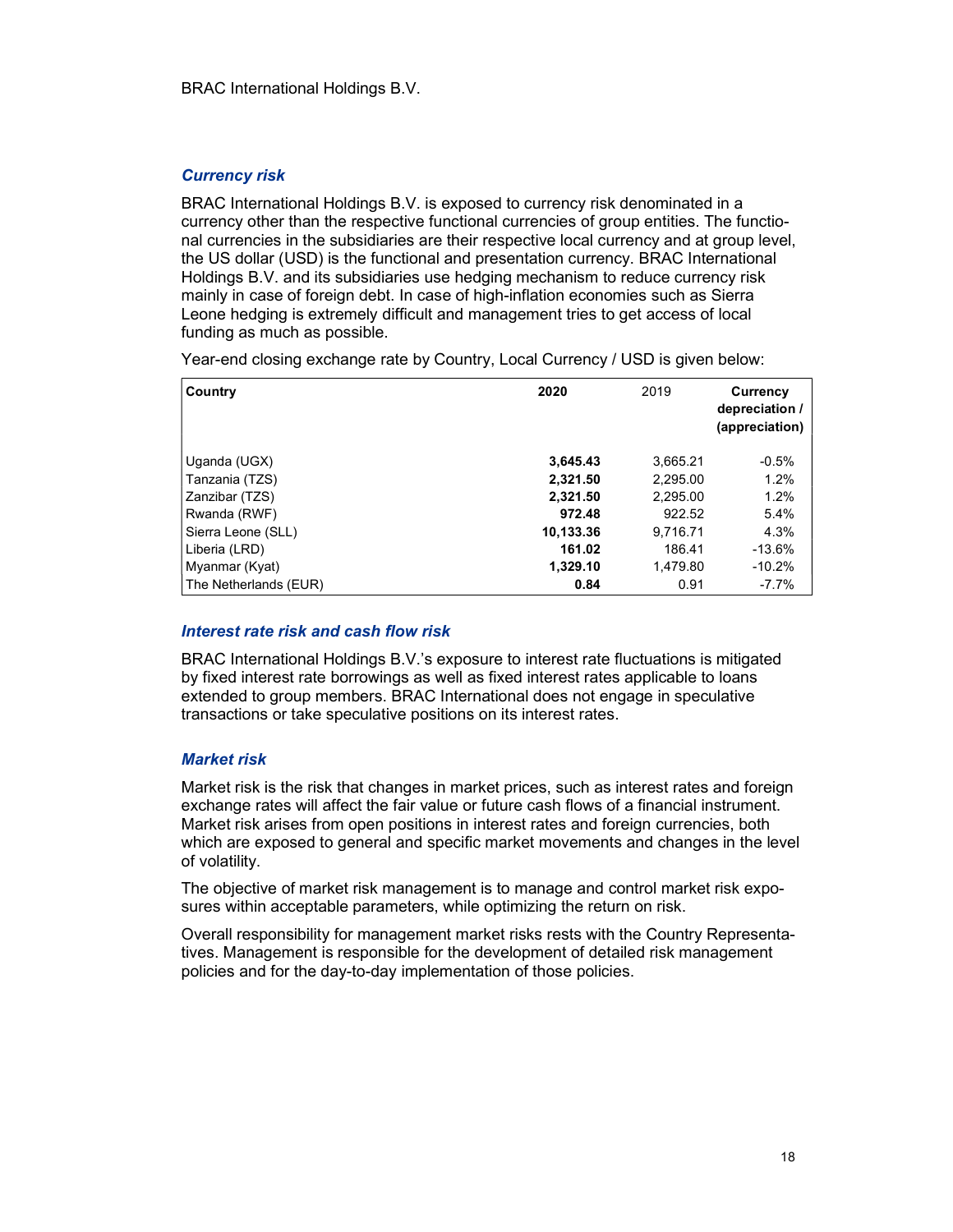#### Liquidity risk

Liquidity risk is the risk that operations cannot be funded and financial commitments cannot be met timeously and cost effectively. The risk arises from both the difference between the magnitude of assets and liabilities and the disproportion in their maturities. Liquidity risk management deals with the overall profile of the balance sheet, the funding requirements of the company and cash flows. In quantifying the liquidity risk, future cash flow projections are simulated and necessary arrangements are put in place in order to ensure that all future cash flow commitments are met from the working capital generated by the company and also from available financial institution facilities.

BRAC International Holdings B.V. manages its debt maturity profile, operation cash flows and the availability of funding so as to meet all refinancing, repayment and funding needs. As part of its overall liquidity management, the organisation maintains sufficient level of cash or fixed deposits to meet its working capital requirements in addition to sufficient arrangements of financing facilities from banks and financial institutions. The management team members also review the periodic cash flow forecast and overall liquidity needs to ensure adequate financing of the operations.

On December 2020, BRAC International Holdings B.V. incorporated a new Private Limited Liability Company in the Netherlands named BRAC International Finance B.V. The primary objective of the new company is to source external borrowings to support liquidity needs of it's microfinance subsidiaries from 2021 onwards.

#### Financial reporting risks

Risks related to false reporting to stakeholders, e.g. investors and financial institutions, lack of sound financial policy, systems and processes are being mitigated though multilayered internal control systems, that makes the monitoring process stronger.

The Internal Audit function regularly monitors the control check points. The in-country Internal Audit team carries out audit at a branch level throughout the year while the Internal Audit team at the head office performs a country-office audit annually. The Management team is updated with the audit findings and recommendations on a monthly basis. The Internal Audit team at the head office reports to the Audit and Finance Committee, maintaining full independence from the Management.

The Internal Audit team ensures through a periodical check that the Company is in compliance with all applicable laws and regulations.

External audit is conducted on an annual basis.

#### Governance

In line with the guidelines for corporate governance in the Netherlands, BRAC International Holdings B.V. adopted a two-tier governance structure to create a clear division between executive and supervisory responsibilities.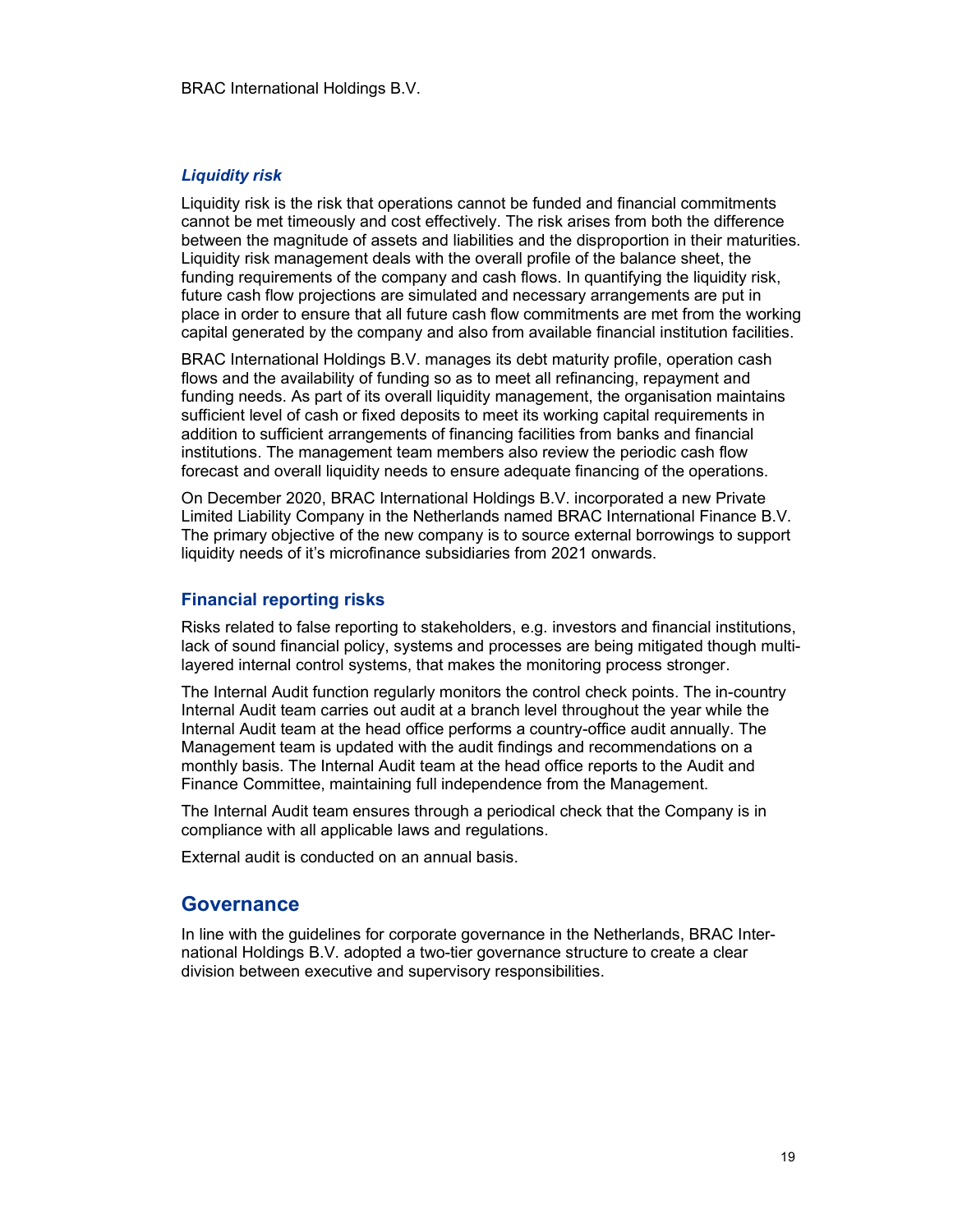#### Subsequent events

In Myanmar, military launched a coup on the 1st of February 2021, detaining State Counselor and her top cabinet leaders in the early morning raids and seizing power from a government established after the 2015 elections. Myanmar Banks Association initially announced a temporarily closure of the bank but later in the day the bank association stated that they will reopen the banks from the next day (2 February). BRAC Myanmar has activated the business continuity plan (including asset management plan). The BRAC Country management Team has prioritised the safety and security of its staff and clients in this situation. The BRAC Management Team is continuously monitoring the situation and taking preventative measures to continue social development programme and micro finance programme activities, where necessary. Communication with existing donors and lenders is being done on a regular basis about the situation and potential impacts. Based on the policies implemented and the operational performance over the first five months no going concern is expected for BRAC Myanmar.

## Management Board's responsibility statement

In the discharge of their duties, the Directors are guided by the interests of the company and the business carried on by the Company. For Management Board the company intends to achieve gender diversity in near future and experience and professional qualifications of board members. As of today, gender diversity has not yet been achieved, despite our efforts to realise this. Directors are selected and appointed on the basis of their qualifications and professional experience.

The Management Board is responsible for the preparation and fair presentation of the financial statements, comprising of the balance sheet as at 31 December 2020, the profit and loss account and the cash flow statement for the year and the notes to the consolidated financial statements for the year ended 2020.

The Management Board's responsibility includes: designing, implementing and maintaining internal controls relevant to the preparation and fair presentation of these financial statements that are free from material misstatement, whether due to fraud or error, selecting and applying appropriate accounting policies, and making accounting estimates that are reasonable in the circumstances.

The Board's responsibility also includes maintaining adequate accounting records and an effective system of risk management.

The company has open and constructive communication methods to inform all stakeholders on a regular and proactive basis.

The directors have made an assessment of the organisation's ability to continue as a going concern and have no reason to believe the business will not be a going concern in the year ahead.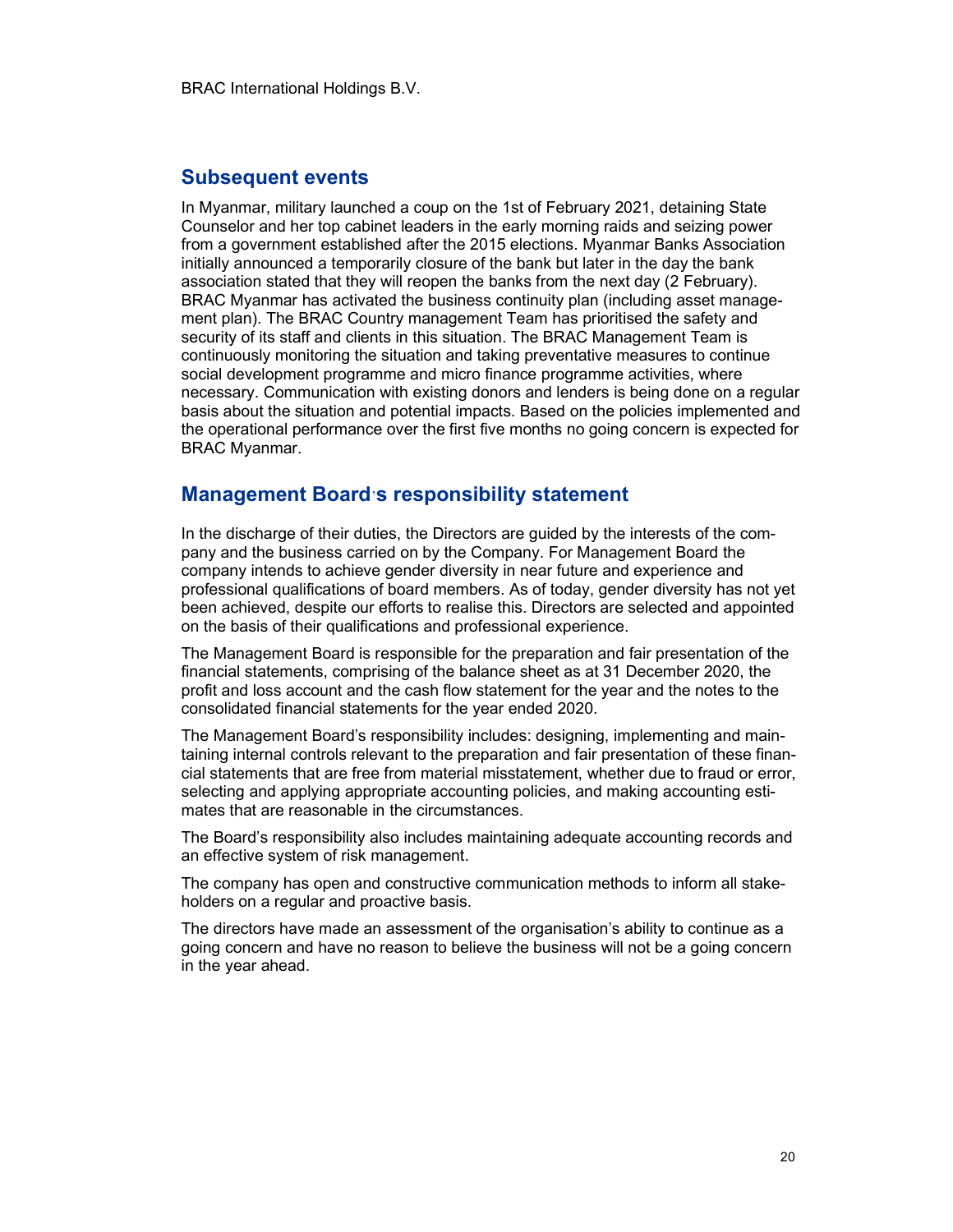# Signing-off of board

The Management Board prepared the financial statements and recommends that the AGM adopts the financial statements 2020.

The Hague, 23 June 2021

Mr Shameran Abed Mr Hans Eskes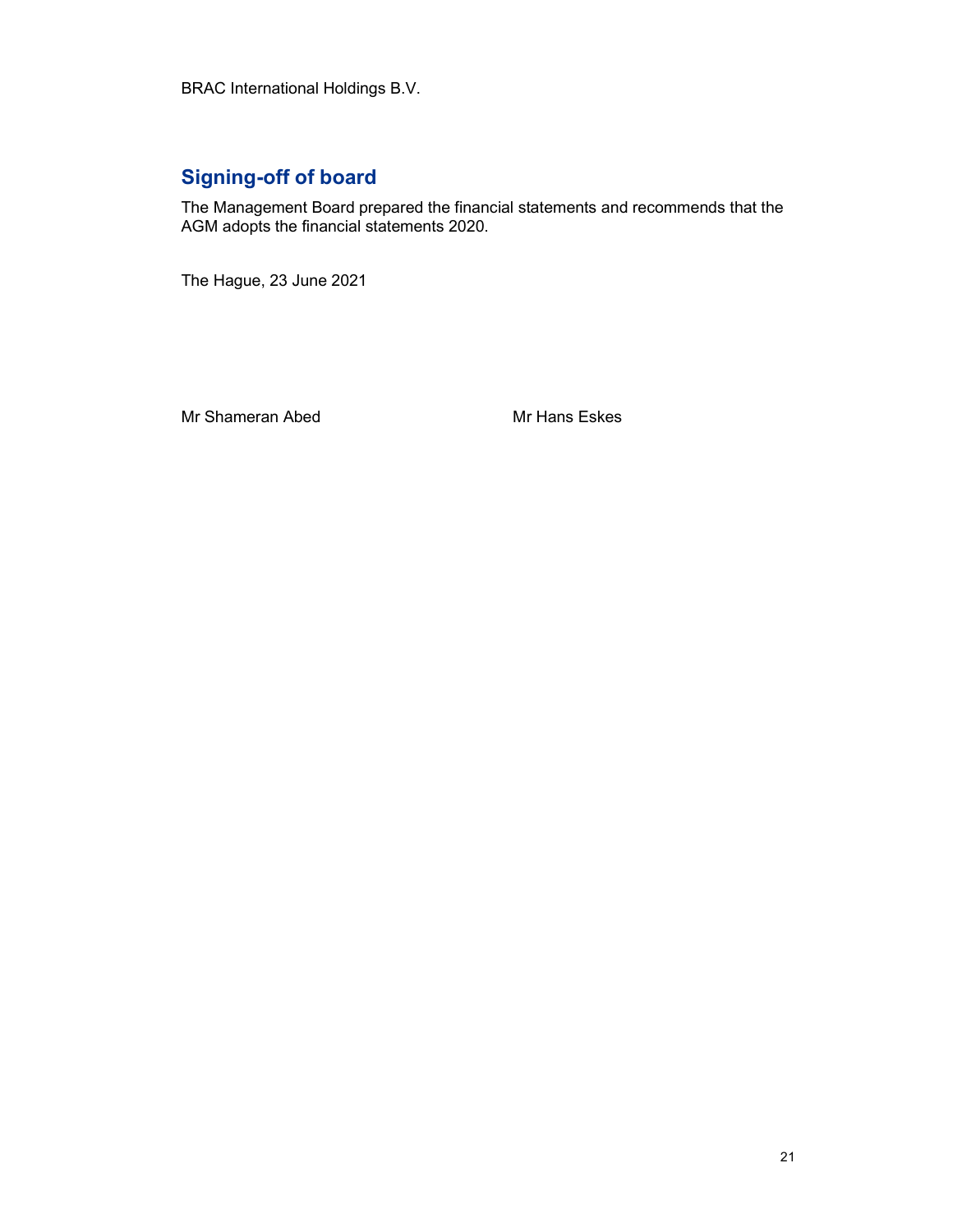# Consolidated balance sheet as at 31 December 2020

(before appropriation of result)

|                                |                | 2020        |             | 2019        |             |
|--------------------------------|----------------|-------------|-------------|-------------|-------------|
|                                |                | <b>USD</b>  | <b>USD</b>  | <b>USD</b>  | <b>USD</b>  |
| <b>Fixed assets</b>            |                |             |             |             |             |
| Intangible fixed assets        | 1              | 2,461,300   |             | 1,695,531   |             |
| Tangible fixed assets          | 2              | 5,597,741   |             | 6,013,697   |             |
| <b>Financial fixed assets</b>  | 3              | 7,041,526   |             | 4,025,250   |             |
|                                |                |             | 15,100,567  |             | 11,734,478  |
| <b>Current assets</b>          |                |             |             |             |             |
| Inventories                    | 4              | 265,440     |             | 158,131     |             |
| Loans to customers             | 5              | 148,059,617 |             | 137,811,720 |             |
| Trade and other receivables    | 6              | 4,929,977   |             | 5,788,210   |             |
| Cash and cash equivalents      | $\overline{7}$ | 49,161,415  |             | 37,299,905  |             |
|                                |                |             | 202,416,449 |             | 181,057,966 |
|                                |                |             | 217,517,016 |             | 192,792,444 |
| <b>Group equity</b>            |                |             |             |             |             |
| Shareholder's equity           | 8              |             | 94,472,235  |             | 93,815,942  |
| Minority Interest              | 8              |             | 5,876,810   |             | 9,503,743   |
|                                |                |             | 100,349,045 |             | 103,319,685 |
| <b>Non-current liabilities</b> | 9              |             | 24,454,795  |             | 34,794,151  |
| <b>Current liabilities</b>     | 10             |             | 92,713,176  |             | 54,678,608  |
|                                |                |             | 217,517,016 |             | 192,792,444 |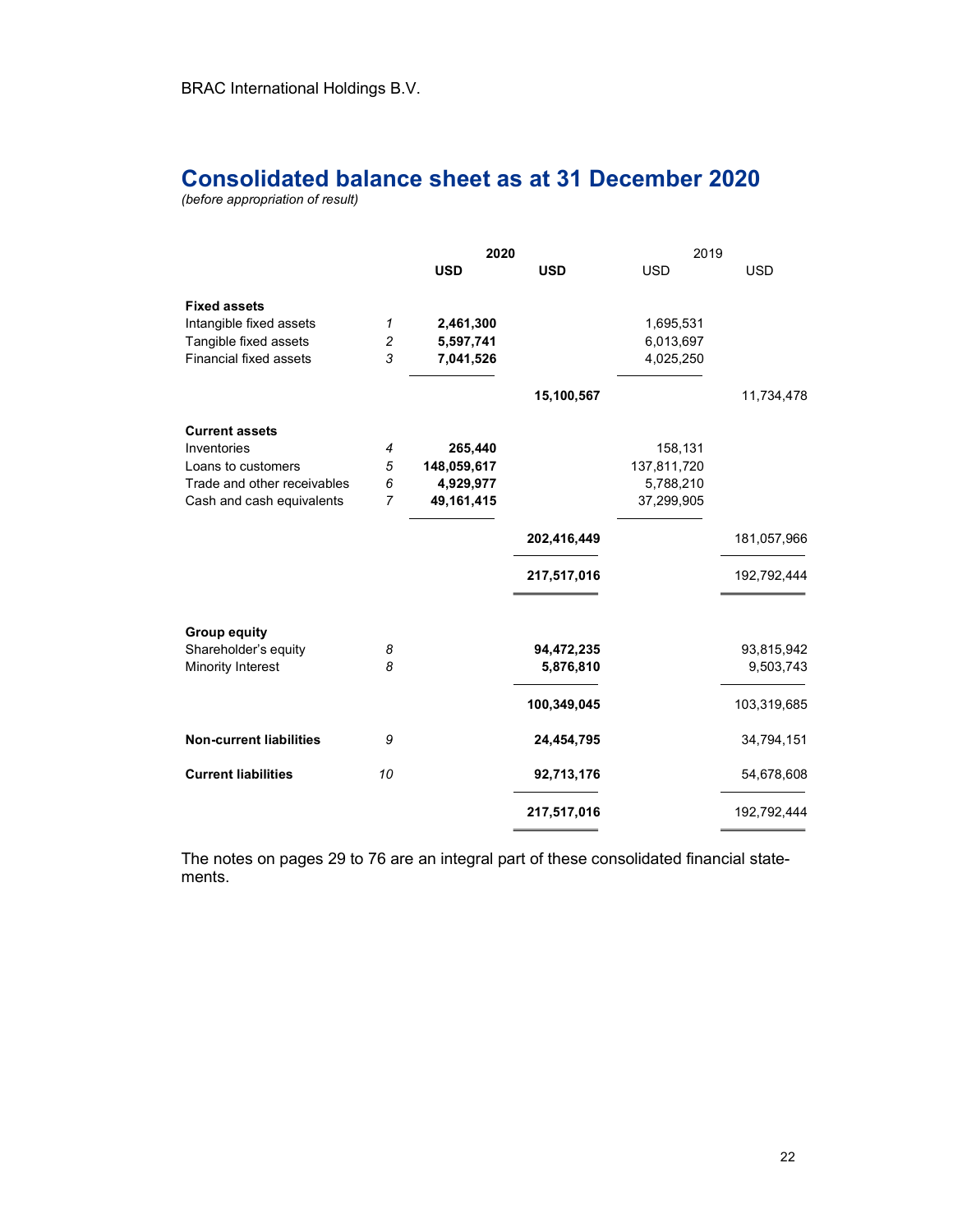# Consolidated profit and loss account for the year ended 31 December 2020

|                                                                        |     | 2020           |                | 2019           |                |  |
|------------------------------------------------------------------------|-----|----------------|----------------|----------------|----------------|--|
|                                                                        |     | <b>USD</b>     | <b>USD</b>     | <b>USD</b>     | <b>USD</b>     |  |
| Service charge income                                                  | 12  | 47,706,485     |                | 59,111,653     |                |  |
| Other operating income                                                 | 13  | 4,880,744      |                | 9,452,436      |                |  |
| <b>Total operating income</b>                                          |     |                | 52,587,229     |                | 68,564,089     |  |
| Cost of outsourced work and                                            |     |                |                |                |                |  |
| other external cost                                                    | 14  | (11, 054, 214) |                | (13, 213, 061) |                |  |
| Wages and salaries<br>Social security and pension                      | 15  | (21, 959, 658) |                | (21, 794, 694) |                |  |
| charges<br>Amortisation and depreciation<br>on intangible and tangible | 16  | (1,895,978)    |                | (946, 575)     |                |  |
| fixed assets<br>Impairment losses on loans to                          | 1,2 | (1,681,393)    |                | (1,428,015)    |                |  |
| customers                                                              | 5   | (7,028,952)    |                | (1,444,275)    |                |  |
| Other operating expenses                                               | 17  | (5,326,946)    |                | (4, 408, 933)  |                |  |
| <b>Total operating expenses</b>                                        |     |                | (48, 947, 141) |                | (43, 235, 553) |  |
| <b>Operating result</b>                                                |     |                | 3,640,088      |                | 25,328,536     |  |
| Interest income and similar                                            |     |                |                |                |                |  |
| income<br>Interest expenses and similar                                | 18  | 2,071,487      |                | 1,418,470      |                |  |
| charges<br>Impairment of financial fixed                               | 19  | (9, 219, 333)  |                | (6,601,283)    |                |  |
| assets                                                                 | 19  | (139, 316)     |                |                |                |  |
|                                                                        |     |                | (7, 287, 162)  |                | (5, 182, 813)  |  |
| <b>Result from ordinary</b>                                            |     |                |                |                |                |  |
| activities before tax                                                  |     |                | (3,647,074)    |                | 20,145,723     |  |
| Corporate income tax                                                   | 21  |                | (396, 970)     |                | (6,750,635)    |  |
| <b>Result after tax</b>                                                |     |                | (4,044,044)    |                | 13,395,088     |  |
| Minority interests                                                     |     |                | 3,601,538      |                | (1,065,418)    |  |
| Net result                                                             |     |                | (442, 506)     |                | 12,329,670     |  |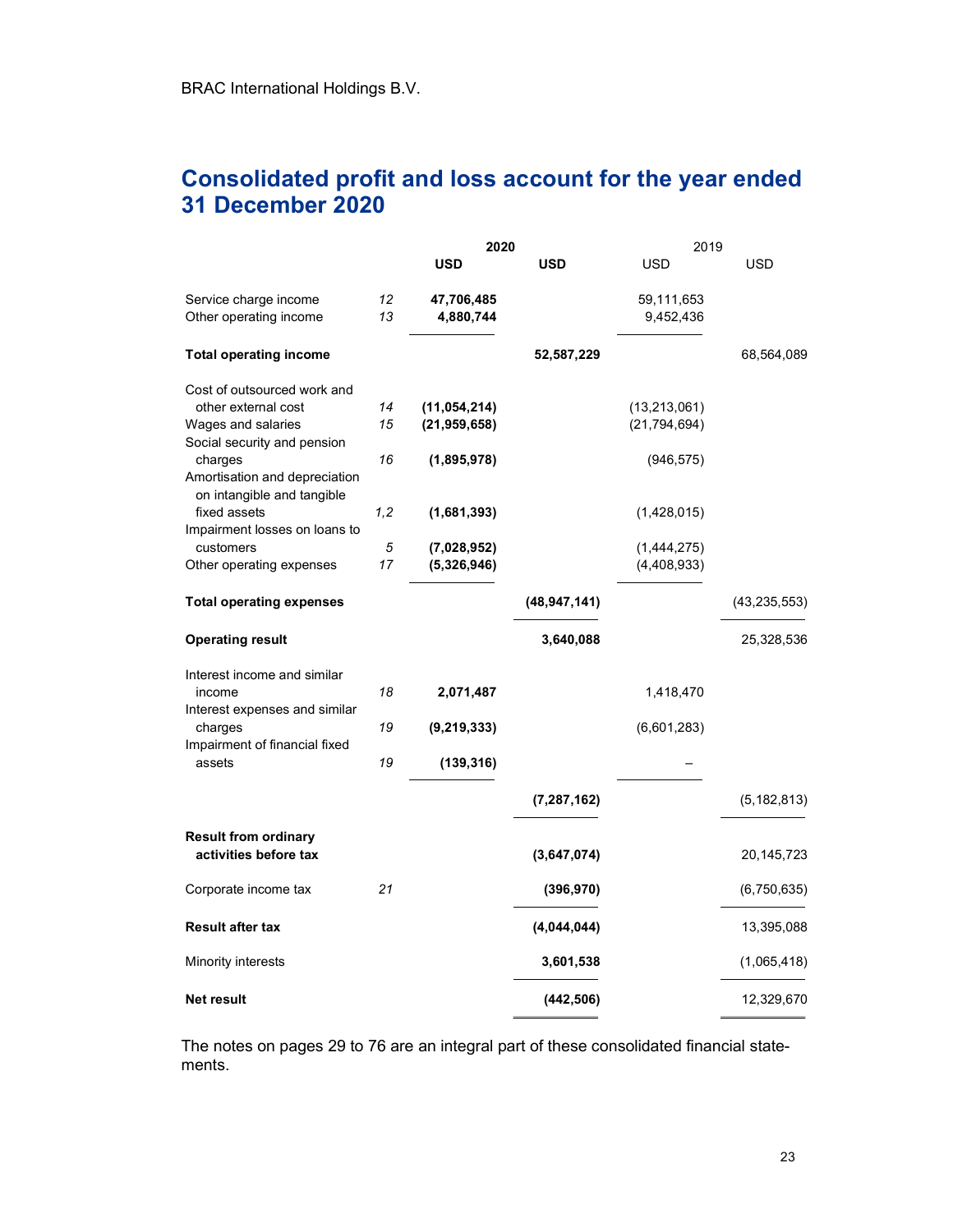# Consolidated statement of comprehensive income for the year ended 31 December 2020

|                                                                                                                       | 2020       |            | 2019        |             |
|-----------------------------------------------------------------------------------------------------------------------|------------|------------|-------------|-------------|
|                                                                                                                       | <b>USD</b> | USD        | <b>USD</b>  | <b>USD</b>  |
| <b>Consolidated net result after</b><br>attributable to the Company                                                   |            | (442, 506) |             | 12,329,670  |
| Translation differences on foreign<br>participating interests                                                         | 1,098,799  |            | (1,631,375) |             |
| <b>Total of items recognised</b><br>directly in shareholder's<br>equity of the Company as<br>part of the group entity |            | 1,098,799  |             | (1,631,375) |
| Total result of the legal entity                                                                                      |            | 656,293    |             | 10,698,295  |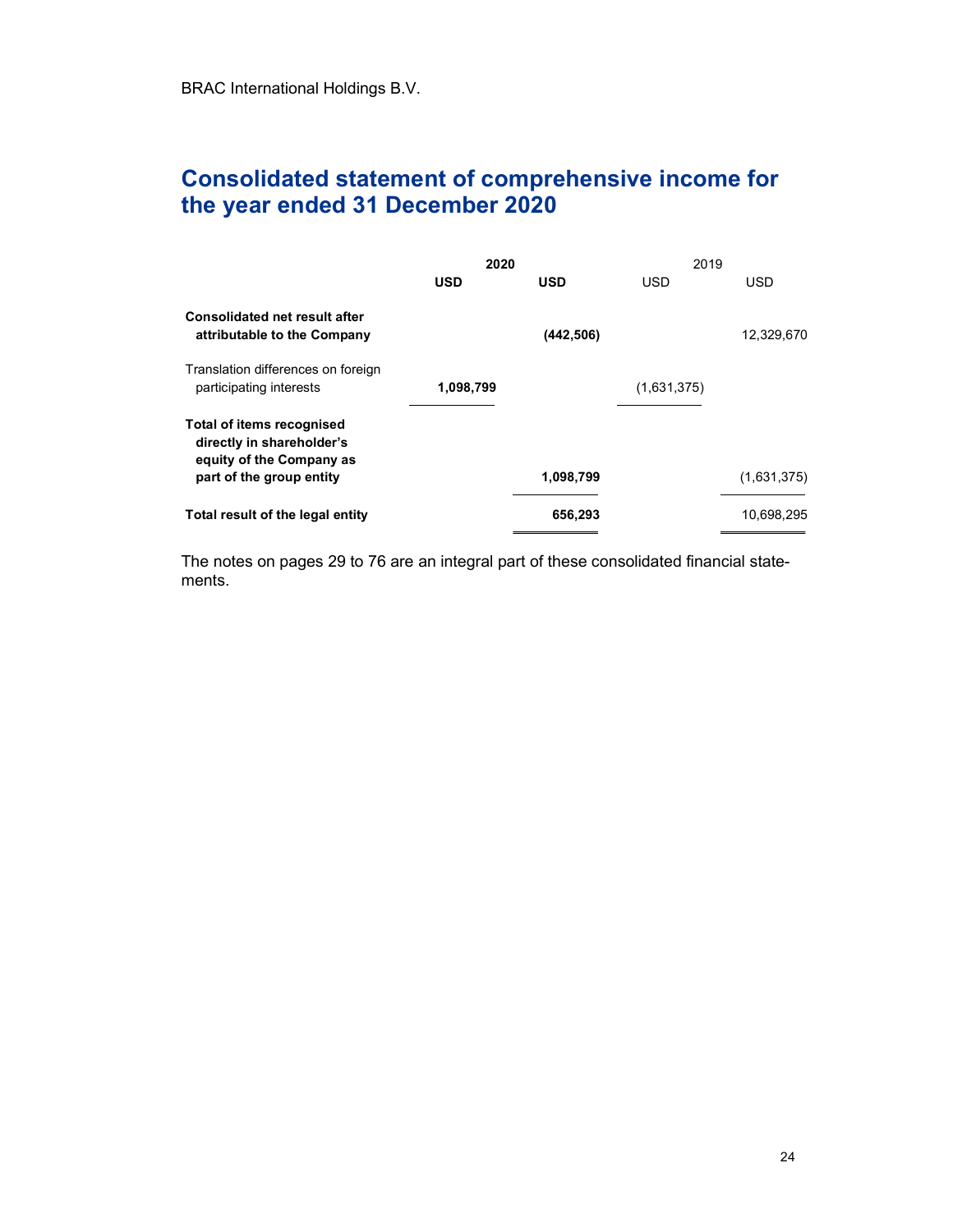BRAC International Holdings B.V.

# Consolidated statement of changes in equity for the year ended 31 December 2020

|                                             | <b>Issued</b><br>capital | <b>Share</b><br>premium<br>reserve | Foreign<br>currency<br>translation<br>reserve | Legal<br>reserve<br>participation | <b>Retained</b><br>earnings | Unappro-<br>priated result | <b>Total</b> |
|---------------------------------------------|--------------------------|------------------------------------|-----------------------------------------------|-----------------------------------|-----------------------------|----------------------------|--------------|
|                                             | <b>USD</b>               | <b>USD</b>                         | <b>USD</b>                                    | <b>USD</b>                        | <b>USD</b>                  | <b>USD</b>                 | <b>USD</b>   |
| Balance as at 1 January 2019<br>Changes:    | 8,654,120                | 45,024,396                         | (6,016,677)                                   | 31,048,867                        | 3,522,702                   | 6,435,889                  | 88,669,297   |
| Appropriation of results                    |                          |                                    |                                               |                                   | 6,435,889                   | (6,435,889)                |              |
| Translation difference share capital        | (290, 320)               | -                                  | 290,320                                       |                                   | -                           | $\overline{\phantom{0}}$   |              |
| Translation difference participations       |                          |                                    | 981,028                                       | 2,326,322                         | (4,938,725)                 |                            | (1,631,375)  |
| Transfer from legal reserve (ref. – note 1) | -                        | 31,457,706                         |                                               | (31, 457, 706)                    |                             |                            |              |
| Changes in consolidation scope              |                          |                                    | -                                             | (5,551,650)                       | $\overline{\phantom{0}}$    |                            | (5,551,650)  |
| Result for the year                         |                          |                                    |                                               | 4,623,510                         | -                           | 7,706,160                  | 12,329,670   |
| Balance as at 31 December 2019              | 8,363,800                | 76,482,102                         | (4,745,329)                                   | 989,343                           | 5,019,866                   | 7,706,160                  | 93,815,942   |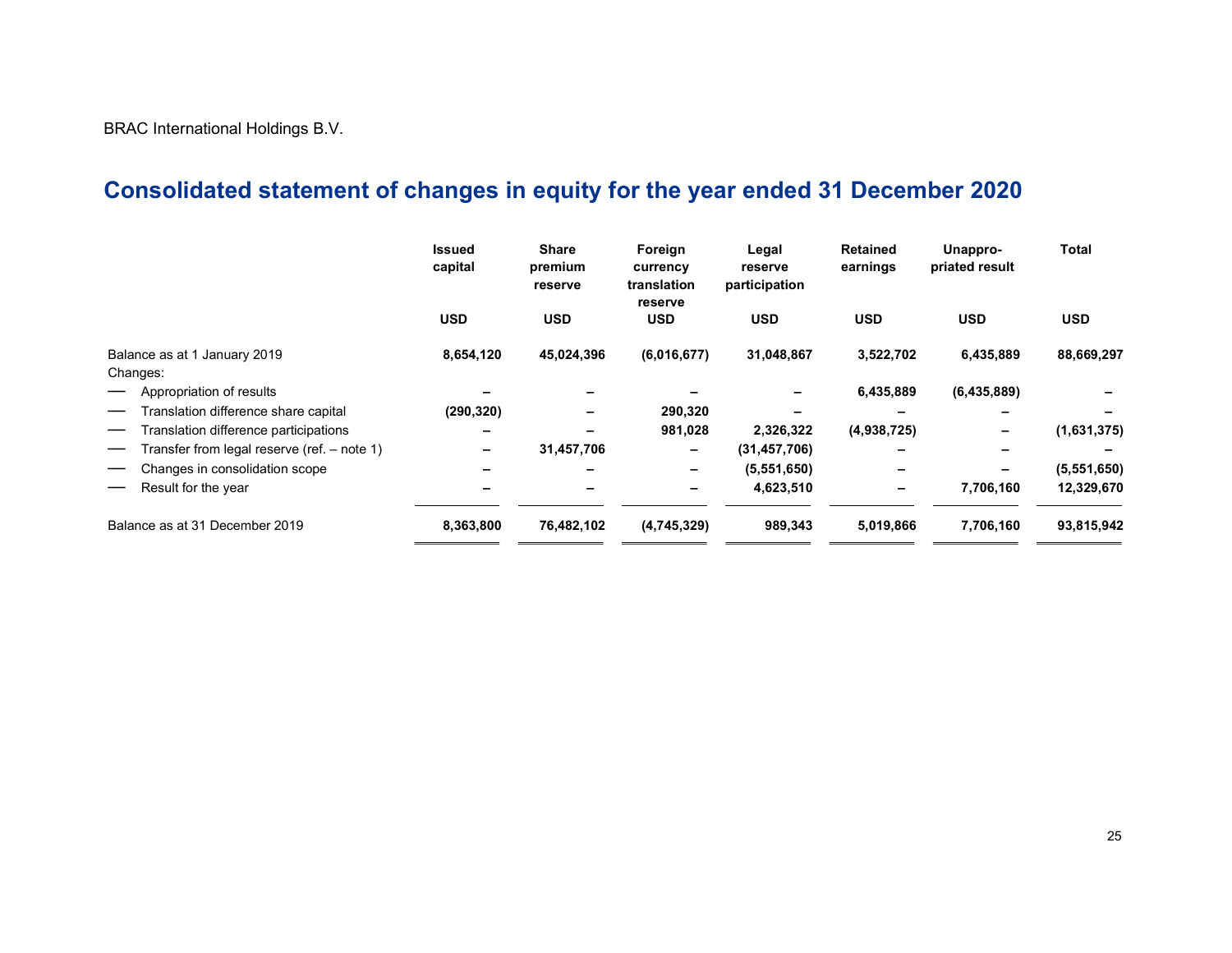BRAC International Holdings B.V.

|                                               | <b>Issued</b><br>capital | <b>Share</b><br>premium<br>reserve | Foreign<br>currency<br>translation<br>reserve | Legal<br>reserve<br>participation       | <b>Retained</b><br>earnings | Unappro-<br>priated result | <b>Total</b> |
|-----------------------------------------------|--------------------------|------------------------------------|-----------------------------------------------|-----------------------------------------|-----------------------------|----------------------------|--------------|
|                                               | <b>USD</b>               | <b>USD</b>                         | <b>USD</b>                                    | <b>USD</b>                              | <b>USD</b>                  | <b>USD</b>                 | <b>USD</b>   |
| Balance as at 1 January 2020<br>Changes:      | 8,363,800                | 76,482,102                         | (4,745,329)                                   | 989,343                                 | 5,019,866                   | 7,706,160                  | 93,815,942   |
| Appropriation of results                      |                          |                                    |                                               |                                         | 7,706,160                   | (7,706,160)                |              |
| Translation difference share capital          | 962,160                  | $\qquad \qquad -$                  | (962, 160)                                    | $\overline{\phantom{0}}$                | $\overline{\phantom{0}}$    | -                          |              |
| Translation difference participations         |                          | -                                  | 1,098,799                                     |                                         |                             | —                          | 1,098,799    |
| Transfer from legal reserve (ref. $-$ note 1) | -                        | 989,343                            | -                                             | (989, 343)                              | $\qquad \qquad -$           |                            |              |
| Result for the year                           |                          | -                                  |                                               |                                         | $\overline{\phantom{0}}$    | (442, 506)                 | (442, 506)   |
| Balance as at 31 December 2020                | 9,325,960                | 77,471,445                         | (4,608,690)                                   | $\qquad \qquad \  \  \, -\qquad \qquad$ | 12,726,026                  | (442, 506)                 | 94,472,235   |

The notes on pages 27 to 76 are an integral part of these consolidated financial statements.

Legal reserve is restricted to the specific country operations and cannot be used for any other use. In 2019, the profits and net equity of Zanzibar (100%) operations were under this category. In 2020, BRAC Zanzibar Finance Ltd was incorporated by shares therefore no longer included under legal reserves.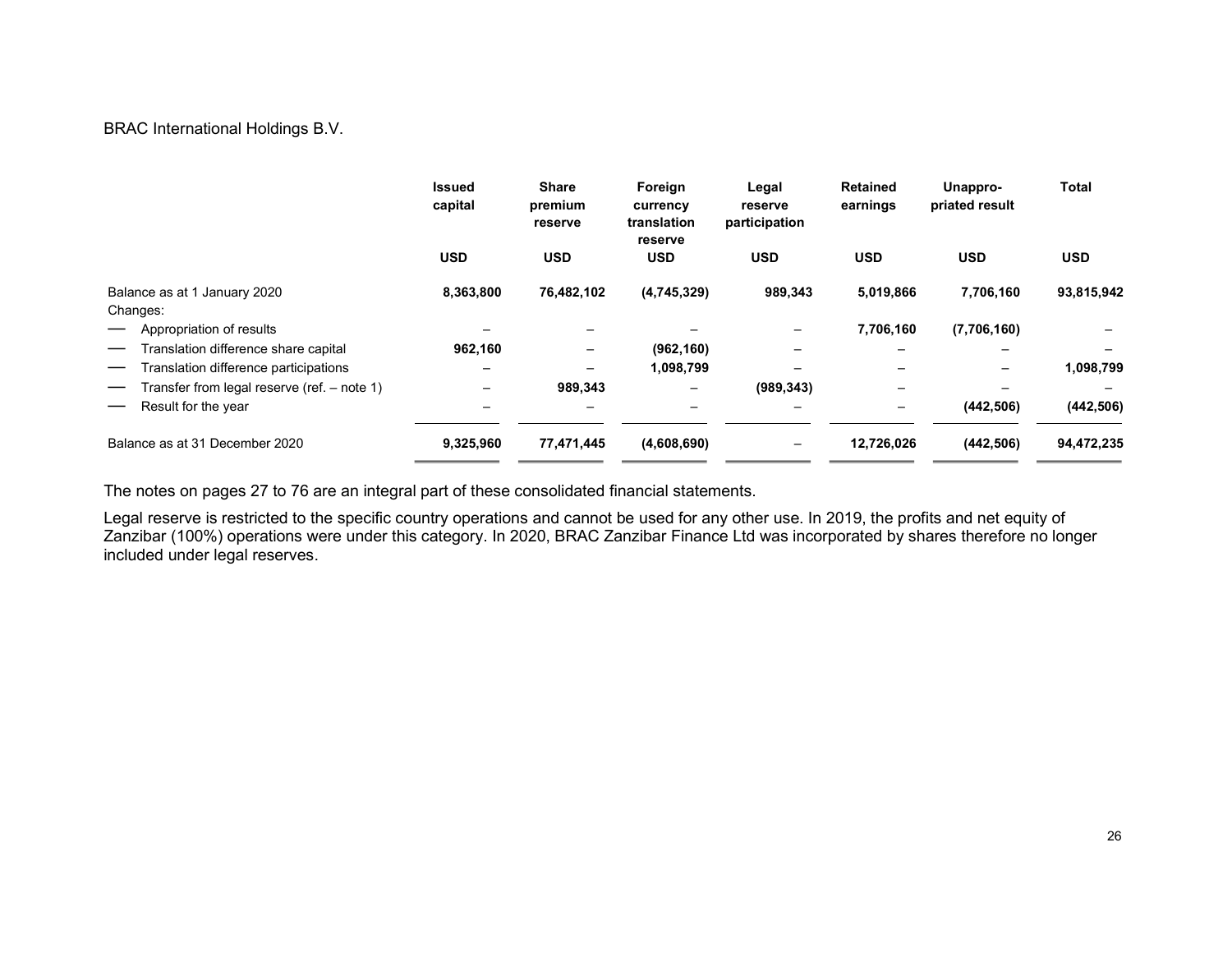# Consolidated cash flow statement for the year ended 31 December 2020

|                                               |      | 2020                       |              | 2019                         |             |
|-----------------------------------------------|------|----------------------------|--------------|------------------------------|-------------|
|                                               |      | <b>USD</b>                 | <b>USD</b>   | <b>USD</b>                   | <b>USD</b>  |
| Net result                                    |      |                            | (442, 506)   |                              | 12,329,670  |
| Adjusted for:                                 |      |                            |              |                              |             |
| Depreciation/amorti-<br>sation/other value    |      |                            |              |                              |             |
| adjustments<br>Impairment/write-off in        | 1, 2 | 1,681,393                  |              | 1,428,015                    |             |
| loans<br>Impairment provision on              | 5    | 7,028,952                  |              | 1,444,275                    |             |
| financial fixed assets<br>Interest income and |      | 139,316                    |              |                              |             |
| expenses<br>Tax on result from                |      | 7,147,846                  |              | 5,182,813                    |             |
| ordinary activities<br>Change in minority     | 21   | 396,970                    |              | 6,750,635                    |             |
| interest<br>Other movements in                |      | (3,601,538)                |              | 1,065,418                    |             |
| loans<br>Changes in working                   | 5    | (4,026,323)                |              | (3,671,250)                  |             |
| capital:<br>$\checkmark$ Change in            |      |                            |              |                              |             |
| inventories<br>$\checkmark$ Change in other   |      | (107, 309)                 |              | 33,863                       |             |
| receivables<br>$\checkmark$ Change in other   |      | 1,737,006                  |              | (3,648,155)                  |             |
| liabilities                                   |      | 14,611,204                 |              | 8,164,391                    |             |
|                                               |      |                            | 25,007,517   |                              | 16,750,005  |
| <b>Cash flow from business</b><br>operations  |      |                            | 24,565,011   |                              | 29,079,675  |
| Interest paid<br>Income tax paid              |      | (6,973,656)<br>(4,935,784) |              | (6, 565, 793)<br>(3,229,324) |             |
|                                               |      |                            | (11,909,440) |                              | (9,795,117) |
| Cash flow from operating                      |      |                            |              |                              |             |
| activities (carried forward)                  |      |                            | 12,655,571   |                              | 19,284,558  |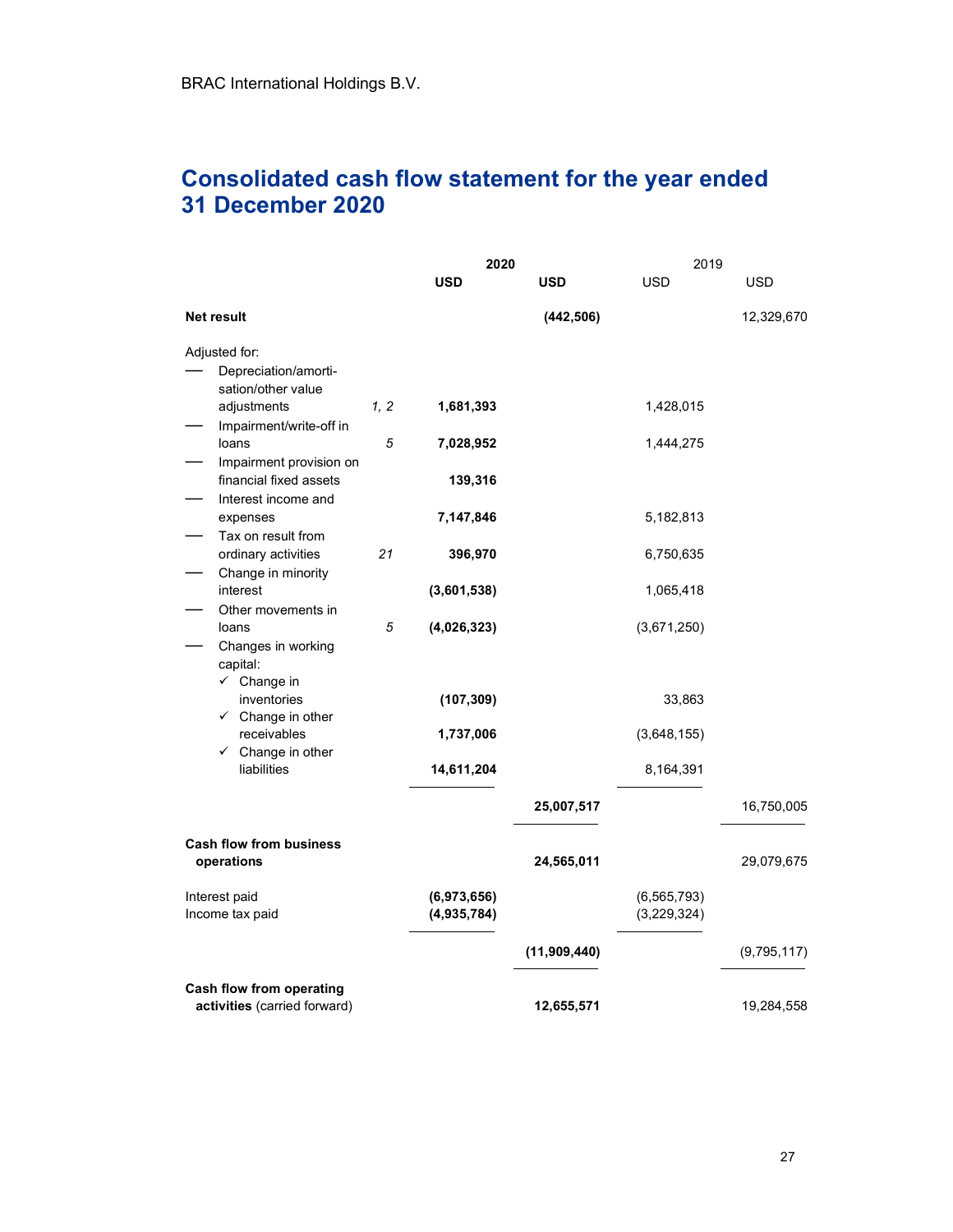|                                                                |                | 2020            |                | 2019            |                |
|----------------------------------------------------------------|----------------|-----------------|----------------|-----------------|----------------|
|                                                                |                | <b>USD</b>      | <b>USD</b>     | <b>USD</b>      | USD            |
| Brought forward                                                |                |                 | 12,655,571     |                 | 19,284,558     |
| Investments in:                                                |                |                 |                |                 |                |
| Tangible fixed assets                                          | 2              | (872, 046)      |                | (2, 168, 410)   |                |
| Intangible fixed assets                                        | 1              | (1,050,672)     |                | (259, 778)      |                |
| Disposals of (in)tangible fixed                                |                |                 |                |                 |                |
| assets                                                         | $\overline{c}$ |                 |                | 34,095          |                |
| Sale of shares Uganda 51%<br>Change in consolidation           |                |                 |                | 11,636,265      |                |
| scope                                                          |                |                 |                | (5, 128, 142)   |                |
| Loans to customers<br>distributed                              | 5              | (238, 361, 386) |                | (298, 683, 466) |                |
| Loans to customers                                             |                |                 |                |                 |                |
| repayment                                                      | 5              | 225, 173, 443   |                | 274,331,147     |                |
| Cash flow from investing                                       |                |                 |                |                 |                |
| activities                                                     |                |                 | (15, 110, 661) |                 | (20, 238, 289) |
| Increase in borrowings                                         | 9              | 26,372,882      |                | 16,339,130      |                |
| Repayment of borrowings                                        | 9              | (12, 496, 527)  |                | (6,842,397)     |                |
|                                                                |                |                 |                |                 |                |
| Cash flow from financing<br>activities                         |                |                 | 13,876,355     |                 | 9,496,733      |
|                                                                |                |                 |                |                 |                |
| Net cash flow                                                  |                |                 | 11,421,265     |                 | 8,543,002      |
| Exchange rate and trans-                                       |                |                 |                |                 |                |
| lation differences on cash                                     |                |                 |                |                 |                |
| and cash equivalents                                           |                |                 | 440,245        |                 | (286, 303)     |
| Changes in cash and cash                                       |                |                 |                |                 |                |
| equivalents                                                    |                |                 | 11,861,510     |                 | 8,256,699      |
|                                                                |                |                 |                |                 |                |
|                                                                |                |                 |                | 2020            | 2019           |
|                                                                |                |                 |                | <b>USD</b>      | <b>USD</b>     |
| Cash and cash equivalents as at the beginning of the financial |                |                 |                |                 |                |
| year                                                           |                |                 |                | 37,299,905      | 29,043,206     |
| Changes in cash and cash equivalents                           |                |                 |                | 11,861,510      | 8,256,699      |
| Cash and cash equivalents as at the end of the financial year  |                |                 |                | 49,161,415      | 37,299,905     |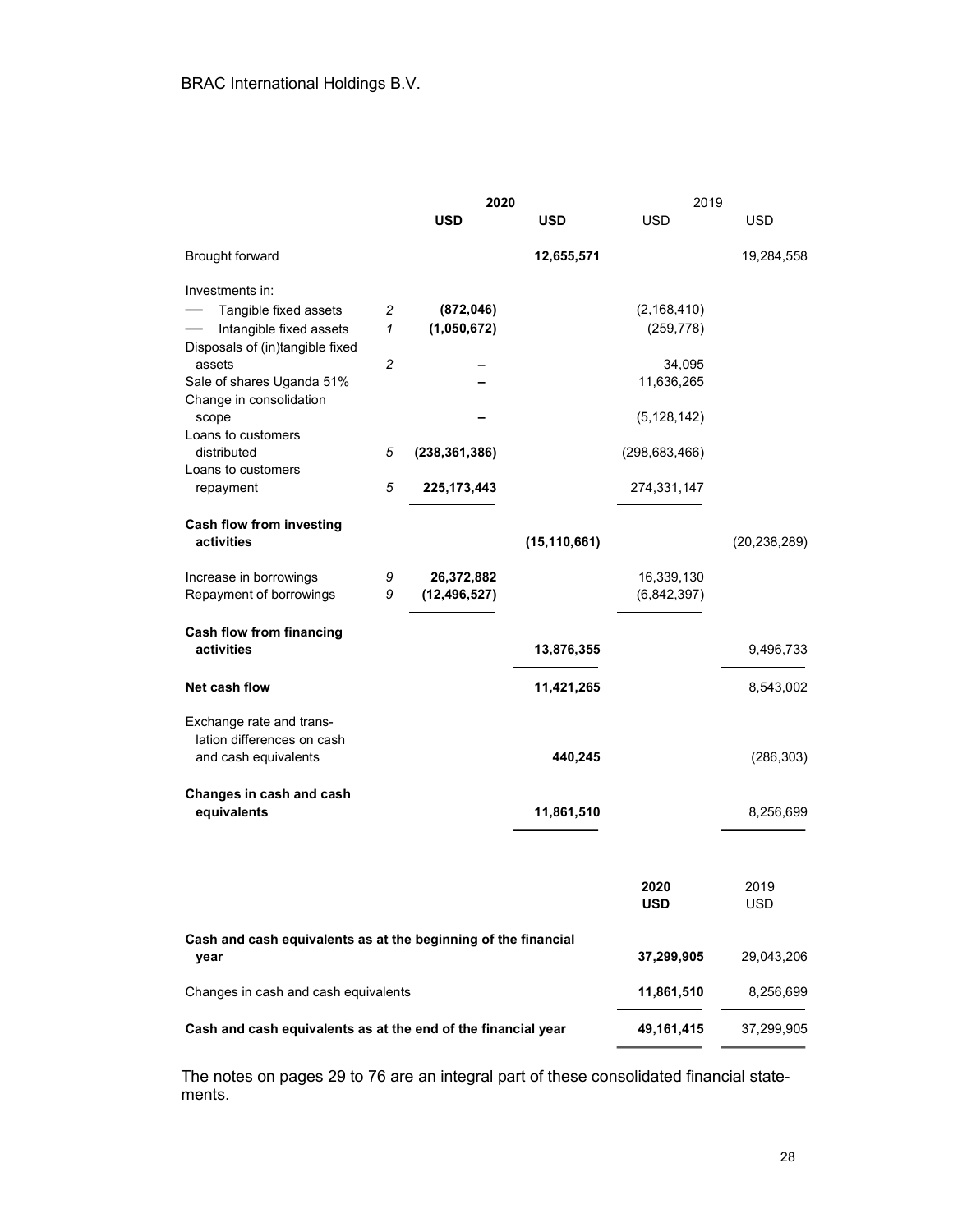# Notes to the 2020 consolidated financial statements

#### The reporting entity

BRAC International Holdings B.V. ('the Company'), having its legal address in The Hague and its office address at Spaarneplein 2, 2515 VK, The Hague, is a private limited liability company under Dutch law and is registered as a financial holding under number 34393125 in the Chamber of Commerce.

The Company is a wholly-owned subsidiary of Stichting BRAC International, a foundation organised and existing under the laws of the Netherlands.

In 2009, Stichting BRAC International was formed as a non-profit foundation in the Netherlands to govern all international BRAC entities outside Bangladesh ('BRAC') and with an objective to engage in charitable and social welfare activities in any country of the world.

These financial statements contain the financial information of both the Company and the consolidated companies of the Company ('the Group').

BRAC International Holdings B.V.'s vision is in line with the vision of its parent Stichting BRAC International and BRAC Bangladesh, that they develop into a just, enlightened, healthy and democratic society free from hunger, poverty, environmental degradation and all forms of exploitation based on age, sex and ethnicity. In order to achieve this vision, BRAC International Holdings B.V., through its subsidiaries uses a comprehensive approach to poverty reduction which strategically links programmes in Economic Development (Microfinance and Social Enterprise), to create and protect the livelihoods of poor people.

The Company's business model strongly reflects its philosophy, the core elements of the business model are BRAC's community outreach – based delivery methodology and its unwavering focus on borrowers at the poorer end of the poverty spectrum. These two principles – which distinguish the Company and its subsidiaries from other microfinance and social business operators in Asia and Africa, are apparent in the way BRAC has designed its operations.

#### Financial reporting period

The financial statements are for the year from 1 January 2020 to 31 December 2020. The comparatives consist of the year 2019, which ended as at 31 December 2019.

#### Basis of preparation

The consolidated financial statements of the Company are part of the statutory financial statements of the Company and have been prepared in accordance with Part 9, Book 2 of the Netherlands Civil Code.

The accounting policies applied for measuring assets and liabilities and the determination of result are based on the historical cost convention, unless otherwise stated in the further principles.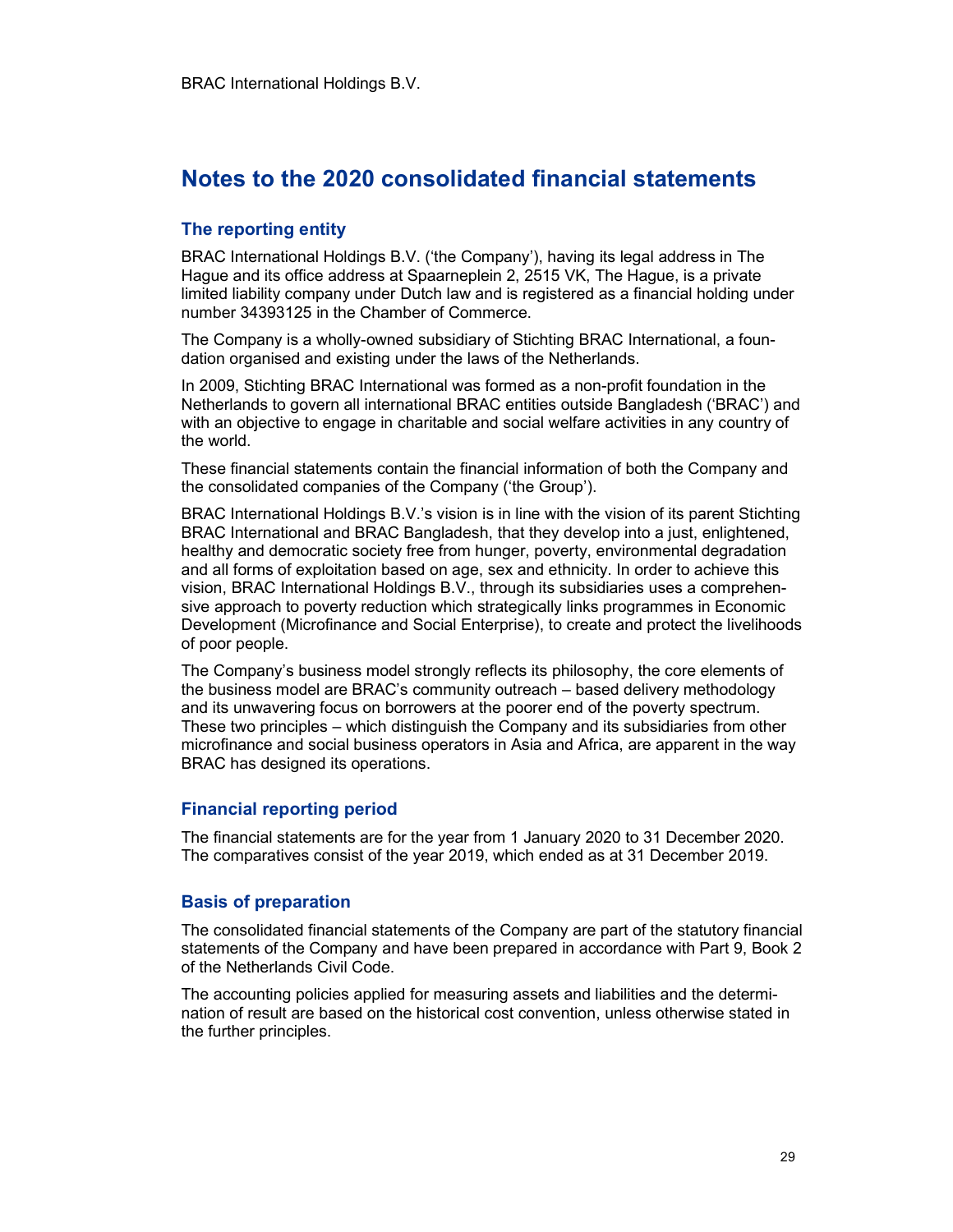#### Going concern

These financial statements of the Company have been prepared on the basis of the going concern assumption.

# Accounting policies for the measurement of assets and liabilities and the determination of the result

#### **General**

Assets and liabilities are measured at nominal value, unless otherwise stated in the further principles.

An asset is recognised in the balance sheet when it is probable that the expected future economic benefits that are attributable to the asset will flow to the entity and the asset has a cost price or value of which the amount can be measured reliably. Assets that are not recognised in the balance sheet are considered as off-balance sheet assets.

A liability is recognised in the balance sheet when it is expected that the settlement of an existing obligation will result in an outflow of resources embodying economic benefits and the amount necessary to settle this obligation can be measured reliably. Provisions are included in the liabilities of the Company. Liabilities that are not recognised in the balance sheet are considered as off-balance sheet liabilities.

An asset or liability that is recognised in the balance sheet, remains on the balance sheet if a transaction (with respect to the asset or liability) does not lead to a major change in the economic reality with respect to the asset or liability. Such transactions will not result in the recognition of results. When assessing whether there is a significant change in the economic circumstances, the economic benefits and risks that are likely to occur in practice are taken into account. The benefits and risks that are not reasonably expected to occur, are not taken in to account in this assessment.

An asset or liability is no longer recognised in the balance sheet, and thus derecognised, when a transaction results in all or substantially all rights to economic benefits and all or substantially all of the risks related to the asset or liability being transferred to a third party. Further, assets and liabilities are no longer recognised in the balance sheet if economic benefits are no longer probable and/or cannot be measured reliably anymore. In such cases, the results of the transaction are directly recognised in the profit and loss account, taking into account any provisions related to the transaction.

If assets are recognised of which the Company does not have the legal ownership, this fact is being disclosed.

Income is recognised in the profit and loss account when an increase in future economic potential related to an increase in an asset or a decrease of a liability has arisen, the size of which can be measured reliably. Expenses are recognised when a decrease in the economic potential related to a decrease in an asset or an increase of a liability has arisen, the size of which can be measured with sufficient reliability.

Revenues and expenses are allocated to the respective period to which they relate. Revenues are recognised when the Company has provided the services to the customer based upon the finance agreements.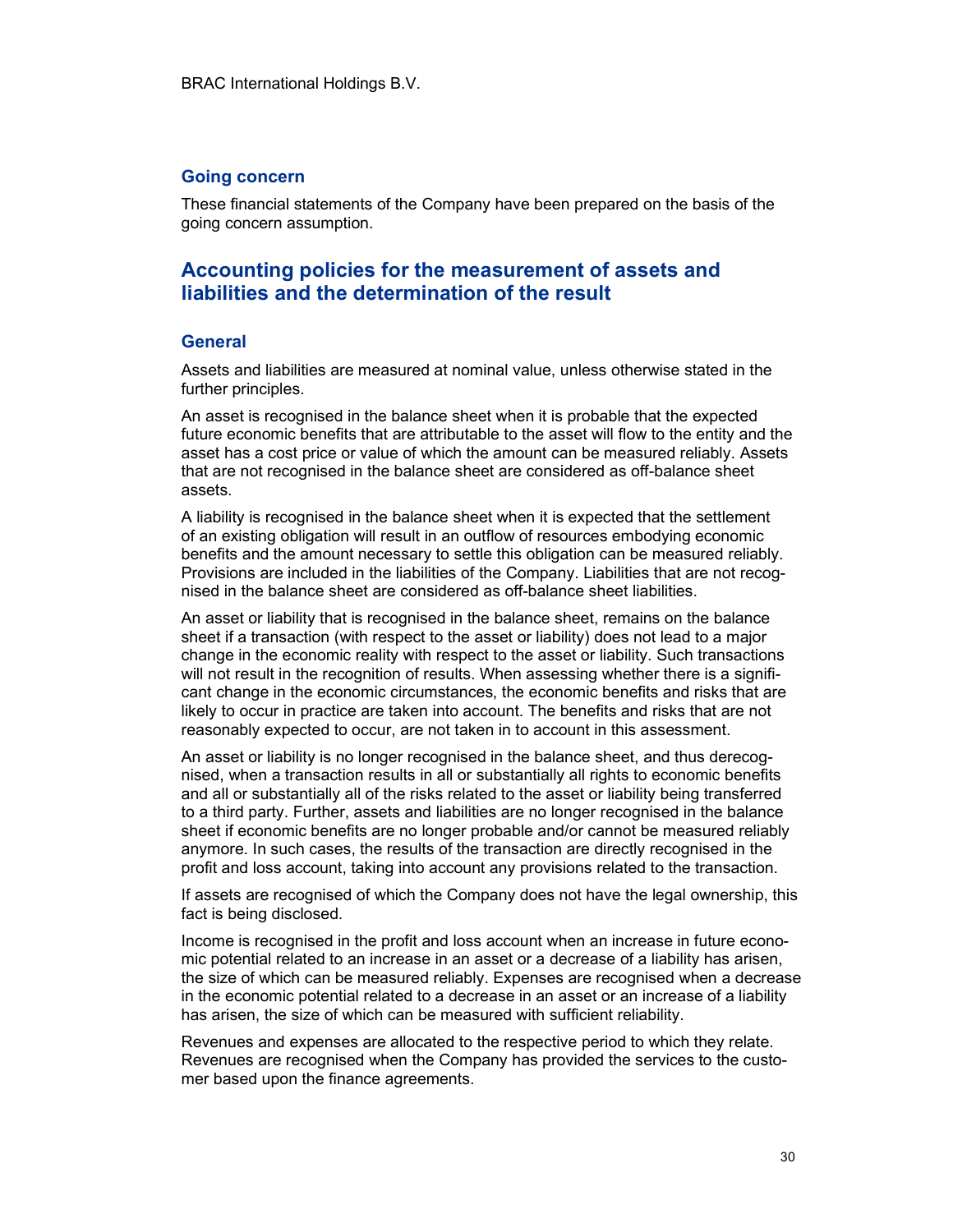#### Functional and presentation currency

The financial statements are presented in United States Dollars (USD), which is the Company's functional currency.

#### Use of estimates and judgements

The preparation of financial statements in conformity with the Netherlands Civil Code requires management to make judgements, estimates and assumptions that affect the application of policies and the reported amounts of assets and liabilities, income and expenses. The estimates and associated assumptions are based on historical experience and various other factors that are believed to be reasonable under the circumstances, the results of which form the basis of making judgments about carrying values of assets and liabilities that are not apparent from other sources.

Actual results may differ from these estimates. The estimates and underlying assumptions are reviewed on an ongoing basis. Revisions to accounting estimates are recognised in the period in which the estimates are revised if the revision affects only that period or in the period of the revision and the future periods if the revision affects both current and future periods.

The following accounting policies are in the opinion of management the most critical in preparing this financial statements and require judgments, estimates and assumptions:

— The valuation of the loans to customers.

#### Consolidation principles

#### Consolidation scope

The consolidated financial statements include the financial information of the Company, its group companies and other companies over which the Company can exercise control. Control exists when the Company has the power, directly or indirectly, to govern the financial and operating policies of an entity so as to obtain benefits from its activities. Group companies are participating interests in which the Company has a direct or indirect controlling interest. In assessing whether controlling interest exists, potential voting rights are taken into account that are currently exercisable and as a result will provide the Company with more or less influence.

Newly acquired participating interests are consolidated as from the date that decisive influence (control) can be exercised. Participating interests disposed of remain included in the consolidation until the date of loss of this influence.

#### Consolidation method

The consolidated financial statements are prepared by using uniform accounting policies for measurement and determination of the result of the group.

In the consolidated financial statements, intragroup shareholdings, debts, receivables and transactions are eliminated. Also, the results on transactions between group companies are eliminated to the extent that the results are not realised through transactions with third parties outside the group and no impairment loss is applicable. For a transaction whereby the Company has a less than a 100% interest in the selling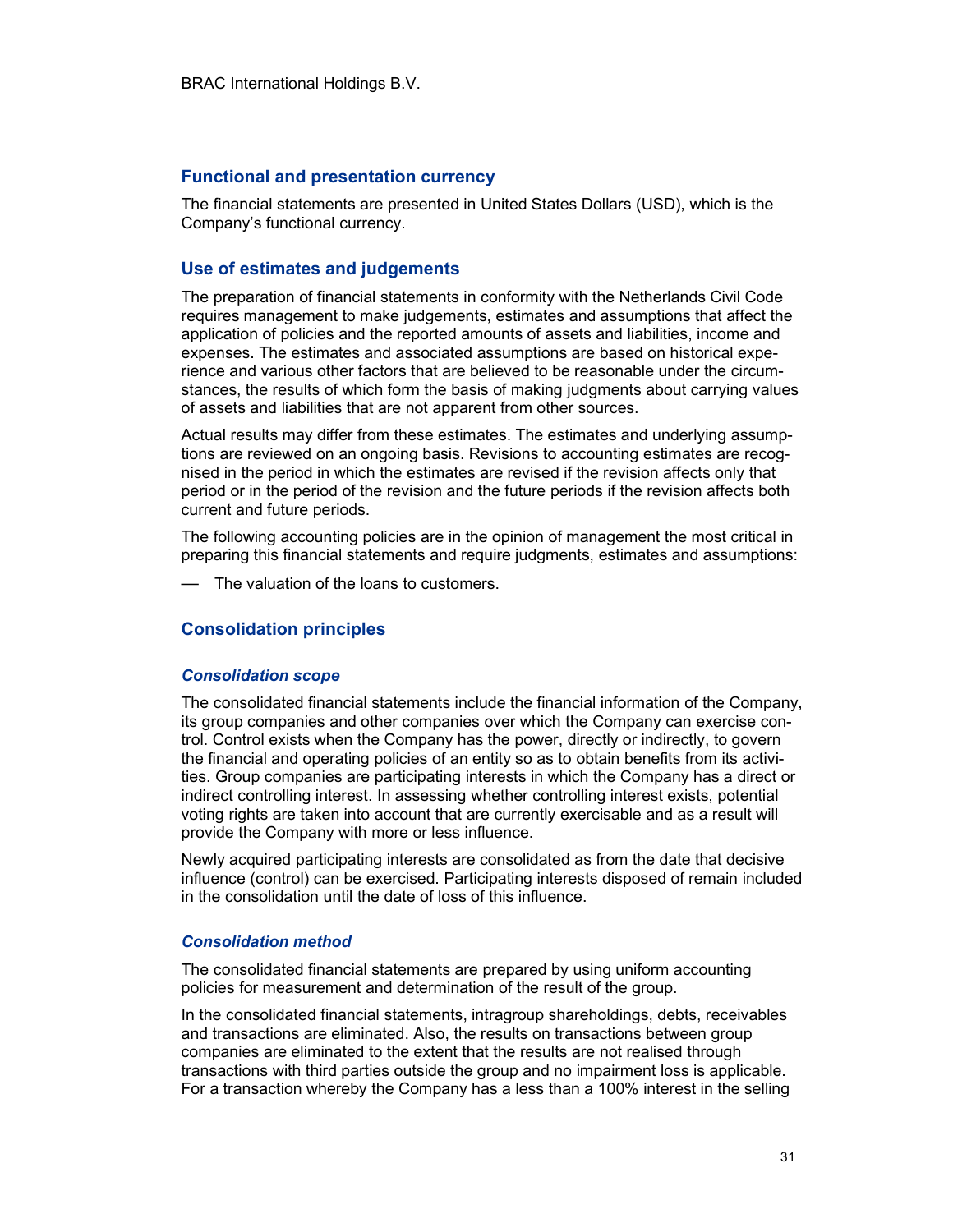group company, the elimination from the group result is allocated pro rata to the minority interest based on the interest of the minority in the selling group company.

Subsidiaries are consolidated in full, whereby the minority interest is presented separately within equity. If losses to be allocated to the minority interest exceed the minority interest within equity of the consolidated entity, the difference, including any further losses, is fully charged to the majority shareholder. The minority interest in the result is deducted from group result on a separate line item in the consolidated profit and loss account.

| <b>Name</b>                                  | Legal address           | 2020 share    | 2019 share  |
|----------------------------------------------|-------------------------|---------------|-------------|
|                                              |                         | of interest   | of interest |
|                                              |                         | %             | $\%$        |
|                                              |                         |               |             |
| BRAC Microfinance (SL) Ltd                   | Freetown, Sierra Leone  | 100           | 100         |
| <b>BRAC Liberia Microfinance Ltd</b>         | Monrovia, Liberia       | 100           | 100         |
| BRAC Rwanda Microfinance Co. PLC             | Kigali, Rwanda          | 100           | 100         |
| <b>BRAC Tanzania Finance Ltd</b>             | Dar es Salaam, Tanzania | 100           | 100         |
| <b>BRAC Zanzibar Finance Ltd</b>             | Mbweni, Zanzibar        | 100           |             |
| <b>BRAC Enterprises Tanzania Limited</b>     | Dar es Salaam, Tanzania | 100           |             |
| BRAC Social Business Enterprise Uganda Ltd.  | Kampala, Uganda         | 100           | 100         |
| <b>BRAC Uganda Bank Ltd</b>                  | Kampala, Uganda         | 49            | 49          |
| BRAC International Holdings B.V. Kenya       | Nairobi, Kenya          | <b>Branch</b> |             |
| <b>BRAC Myanmar Microfinance Company Ltd</b> | Yangon, Myanmar         | 100           | 100         |
| <b>BRAC Lanka Investments (Private) Ltd</b>  | Colombo, Sri Lanka      | 100           | 100         |
| BRAC International Finance B.V.              | The Hague, The          | 100           |             |
|                                              | <b>Netherlands</b>      |               |             |

BRAC International Holdings B.V. has participating interest in the following companies:

In 2020, following a group restructuring, the legal entity form of BRAC Zanzibar Finance Limited was transferred from a Company Limited by Guarantee to a Company Limited by Shares to BRAC International Holdings B.V. via Stichting BRAC International. The net book value of the assets transferred was USD 0.99 million and treated as a share premium contribution.

On July 2020, a new social enterprise company was established in Tanzania named BRAC Enterprises Tanzania Limited to support early childhood education by Playful Learning for young children in Tanzania. It aims to build, launch, and evaluate an innovative early childhood development model for 3-5 year old children. The operational activities are not started in 2020 and are expected to start in 2021.

BRAC Uganda Bank Ltd remained to be consolidated fully, despite having 49% shareholding, as the Company continued to have full control on the entity .Full control has been considered due to, but not limited to, the inability of the other shareholders to make critical business resolutions. For the most critical business resolutions a majority of at least 60% is required. This cannot be achieved without the involvement of BRAC International Holdings B.V. Furthermore, the Company has the ability to appoint a majority of the directors.

On May 2020, the company opened a branch office in Nairobi, Kenya in order to create the legal structure to hire local and international staff. The branch in Kenya will support the BIHBV operating entities in line with the Growth for Impact Plan and provide technical assistance to achieve their strategic priorities.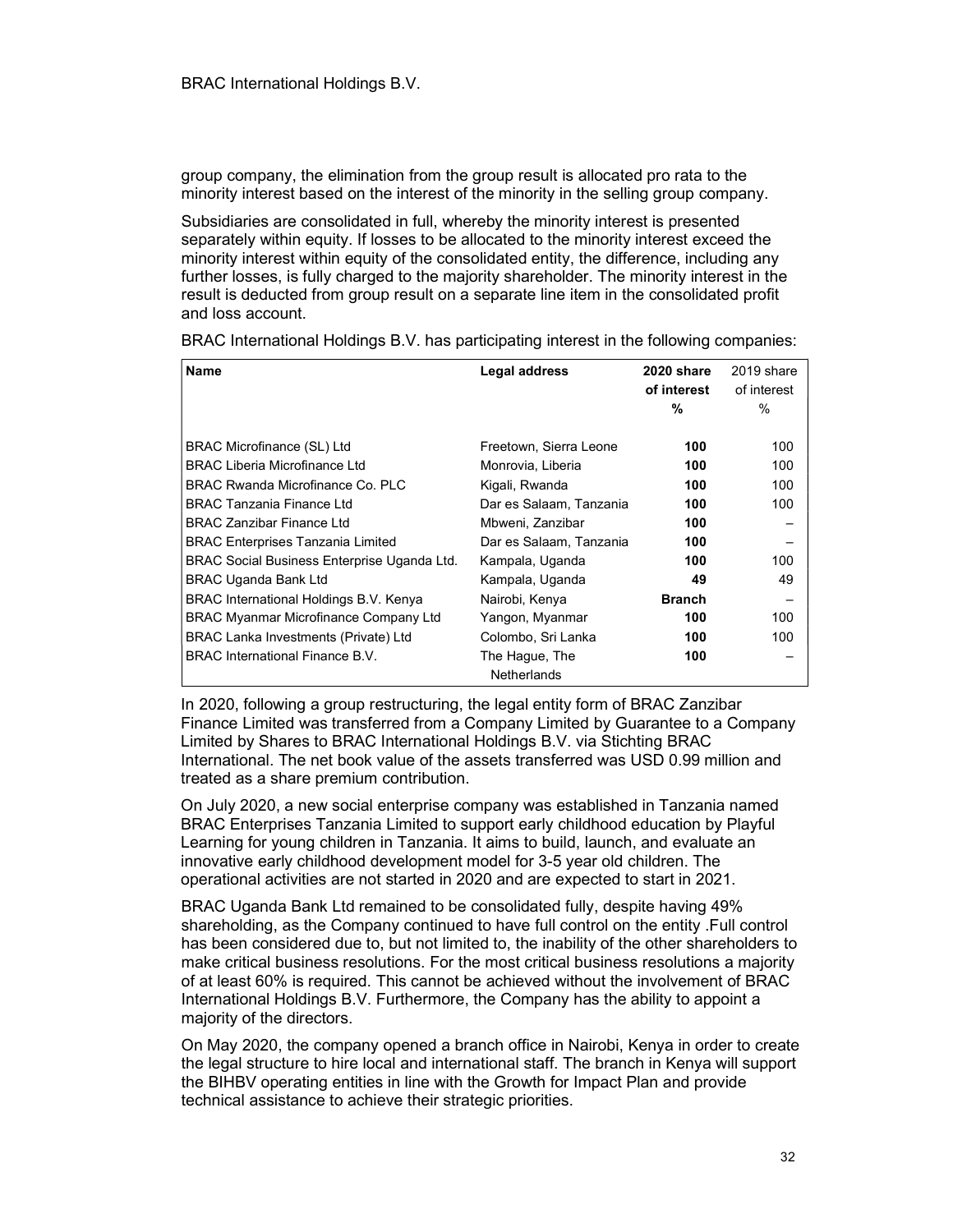On December 2020, BRAC International Holdings B.V. incorporated a new Private Limited Liability Company in the Netherlands named BRAC International Finance B.V. The primary objective of the new company is to source external borrowings to support liquidity needs of it's microfinance subsidiaries.

#### Business combinations under common control

A business combination under common control is a business combination of an entity that is under common control from the shareholders. Such business combinations are also referred to as common control transactions.

Business combinations under common control are accounted for using the carry over accounting' method. In this respect, the assets and liabilities of the combining entities, as well as their income and expenses, for the period in which the combination has occurred are included in the financial statements of the acquiring entity as if they have been combined from the beginning of the financial year. The carrying amounts of the assets and liabilities are combined, no revaluation to fair value takes place. Any differences between the accounting policies of the combined entities are unified through a change in accounting policies.

In the situation that the date of merger is not the date of the start of the reporting period, the results of the acquired entity are recognised in the profit and loss account of the acquiring entity.

Any difference between the nominal amount of the share capital issued as a result of the combination (plus any additional consideration in the form of cash or other assets) and the carrying amount of the assets and liabilities underlying the share capital acquired, is recognised in share premium.

#### Principles for the translation of foreign currency

#### Transactions in foreign currencies

At initial recognition, transactions denominated in foreign currency are translated into the relevant functional currency of the group companies at the exchange rate applying on the transaction date.

Monetary assets and liabilities denominated in foreign currency are translated at the balance sheet date into to the functional currency at the exchange rate applying on that date. Exchange differences resulting from the settlement of monetary items, or resulting from the translation of monetary items denominated in foreign currency, are recognised in the profit and loss account in the period in which the exchange difference arise, except for exchange differences on monetary items that are part of a net investment in a foreign operation.

Non-monetary assets and liabilities denominated in foreign currency that are stated at historical cost, are translated into the functional currency at the exchange rates applying on the transaction date.

Non-monetary assets and liabilities denominated in foreign currencies that are stated at current value, are converted into the functional currency at the exchange rate at the time when the actual current value was determined. Exchange rate differences arising from the translation are directly recognised in equity as part of the revaluation reserve.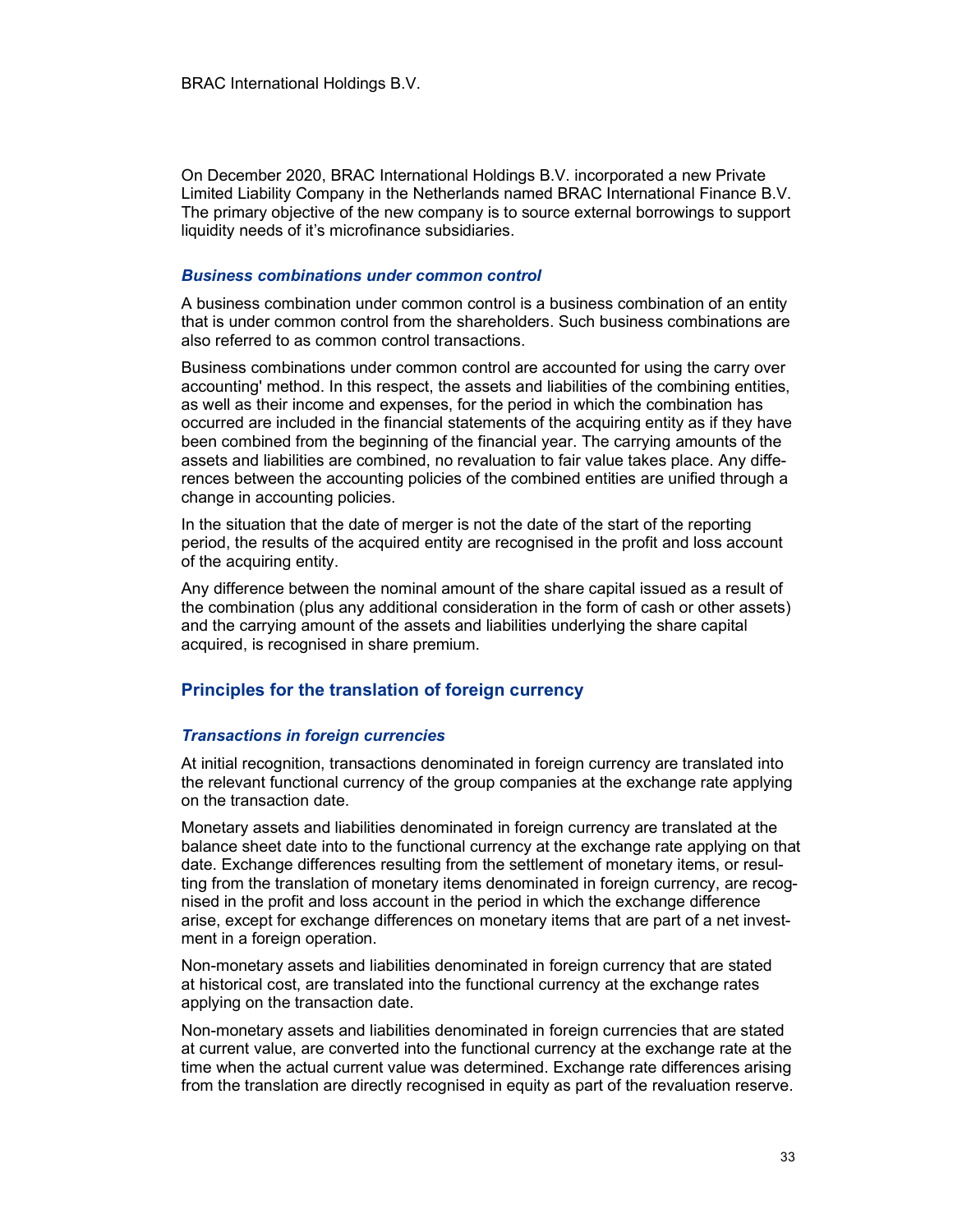#### Foreign operations

The assets and liabilities that are part of the net investment in a foreign operation are translated into the functional currency at the exchange rate prevailing at the balance sheet date. The revenues and expenses of such a foreign operation are translated into the functional currency at the exchange rate on the transaction date. Currency translation differences are recognised in the translation reserve within equity.

Goodwill resulting from the acquisition of a foreign operation and fair value adjustments made at the acquisition date are translated into the functional currency at the exchange rate at the balance sheet date.

A group company that has received a loan from the parent recognises any translation differences in the profit and loss account, even if the loan is regarded by the parent as part of a net investment in a foreign operation.

When a foreign operation is fully or partially sold, the cumulative amount that relates to that foreign operation is transferred from the translation reserve to the profit and loss account.

#### Hedging of the net investment in foreign operations

Currency translation differences arising from the translation of a financial liability considered as a hedge of the net investment in a foreign operation, are directly recognised in equity (in the translation reserve) to the extent that the hedge is effective. The ineffective part is recognised as an expense in profit and loss.

#### Financial instruments

Financial instruments include investments in shares, trade and other receivables, cash items, loans and other financing commitments, derivative financial instruments, trade payables and other amounts payable. These financial statements contain the following financial instruments: financial fixed assets, loans to customers and trade and other receivables and other financial liabilities.

Financial assets and liabilities are recognised in the balance sheet at the moment that the contractual risks or rewards with respect to that financial instrument originate.

Financial instruments are derecognised if a transaction results in a considerate part of the contractual risks or rewards with respect to that financial instrument being transferred to a third party.

Financial instruments (and individual components of financial instruments) are presented in the consolidated financial statements in accordance with the economic substance of the contractual terms. Presentation of the financial instruments is based on the individual components of financial instruments as a financial asset, financial liability or equity instrument.

Financial instruments are initially measured at fair value, including discount or premium and directly attributable transaction costs. However, if financial instruments are subsequently measured at fair value through profit and loss, then directly attributable transaction costs are directly recognised in the profit and loss account at the initial recognition.

After initial recognition, financial instruments are valued in the manner described below.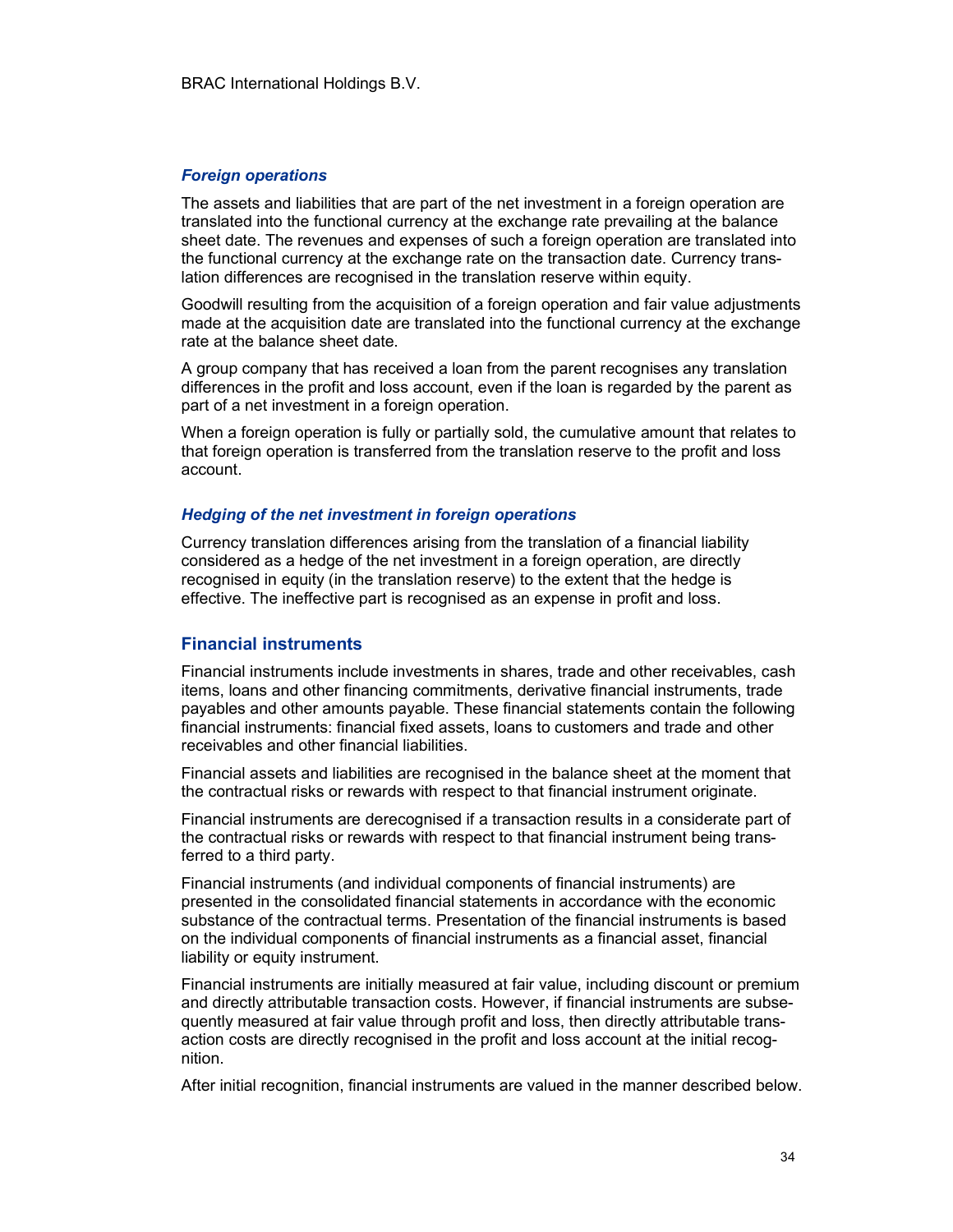#### Loans granted and other receivables

Loans granted and other receivables are carried at amortised cost on the basis of the effective interest method, less impairment losses. The effective interest and impairment losses, if any, are directly recognised in the profit and loss account.

#### Non-current and current liabilities and other financial commitments

Non-current and current liabilities and other financial commitments are measured after their initial recognition at amortised cost on the basis of the effective interest rate method. The effective interest is directly recorded in the profit and loss account. This also includes the savings deposits from clients.

Redemption payments regarding non-current liabilities that are due next year, are presented under current liabilities.

#### **Derivatives**

The Company does not make use of derivatives.

#### Offsetting financial instruments

A financial asset and a financial liability are offset when the entity has a legally enforceable right to set off the financial asset and financial liability and the Company has the firm intention to settle the balance on a net basis, or to settle the asset and the liability simultaneously.

If there is a transfer of a financial asset that does not qualify for derecognition in the balance sheet, the transferred asset and the associated liability are not offset.

#### Intangible fixed assets

Intangible fixed assets are only recognised in the balance sheet when it is probable that the expected future economic benefits that are attributable to the asset will flow to the Company and the cost of that asset can be measured reliably.

Intangible fixed assets are stated at acquisition or construction cost, less accumulated amortisation and impairment losses.

Expenditures made after the initial recognition of an acquired or constructed intangible fixed asset are included to the acquisition or construction cost if it is probable that the expenditures will lead to an increase in the expected future economic benefits, and the expenditures and the allocation to the asset can be measured reliably. If expenditures do not meet these conditions, they are recognised as an expense in the profit and loss account.

At the end of each reporting year, the recoverable amount of intangible assets that 'are not yet put into use/are amortised over a useful life of more than twenty years' is assessed for impairment, even if there is no indication of impairment. The accounting principles for the recognition of an impairment are included under the section Impairments of fixed assets.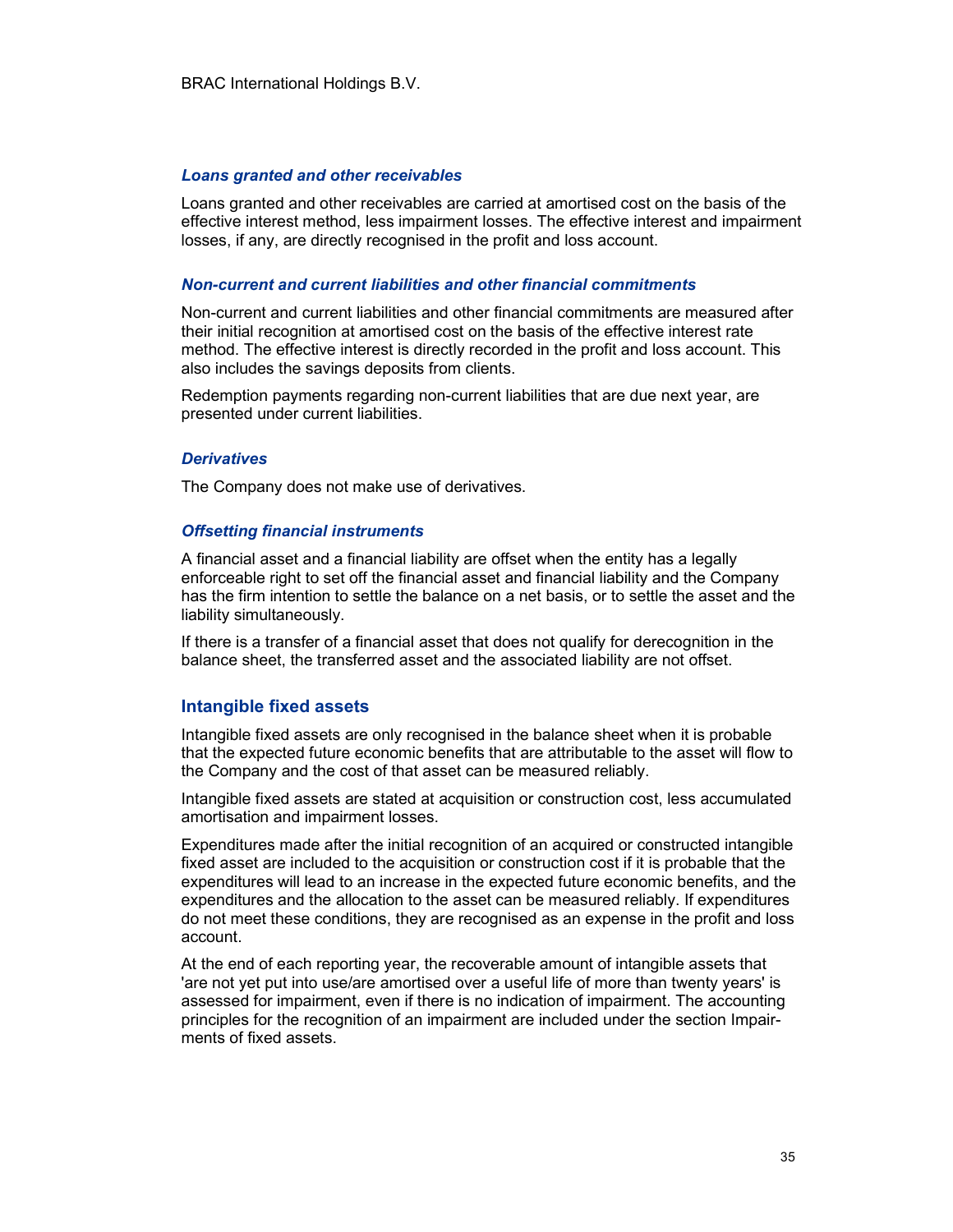#### Software licenses

Software licenses are stated at cost less accumulated amortisation and impairment losses.

The capitalised amount is amortised on a straight-line basis during the five-year term of the contract.

#### Prepayments on intangible fixed assets

Prepayments on intangible fixed assets are valued at cost. Prepayments on intangible fixed assets are not amortised. No amortization is recognized over the capital work in progress.

#### Tangible fixed assets

#### Recognition and measurement

Tangible fixed assets are recognised in the balance sheet when it is probable that the expected future economic benefits that are attributable to the asset will flow to the Company and the cost of that asset can be measured reliably.

Land and buildings, plant and equipment and other fixed operating assets are measured at cost less accumulated depreciation and impairment losses. Cost includes expenditures that are directly attributable to the acquisition of the asset, plus other costs that are necessary to get the assets to their location and condition for their intended use.

The cost of self-constructed assets includes the cost of materials and direct labour, any other costs directly attributable to bringing the asset to a working condition for its intended use, and the costs of dismantling and removing the items and restoring the site on which they are located. Purchased software that is integral to the functionality of the related equipment is capitalised as part of that equipment.

Donor grants for specific assets are deferred and released to the profit and loss account in accordance with the depreciation period of the related assets.

Gains and losses on disposal of an item of property and equipment are determined by comparing the proceeds from disposal with the carrying value of property and equipment and recognised net with other income in profit or loss.

#### **Depreciation**

Depreciation is recognised in profit or loss and calculated to write off the cost of the property and equipment on a straight basis over the expected useful lives of the assets concerned taking into account any estimated residual value of the individual assets. Land is not depreciated.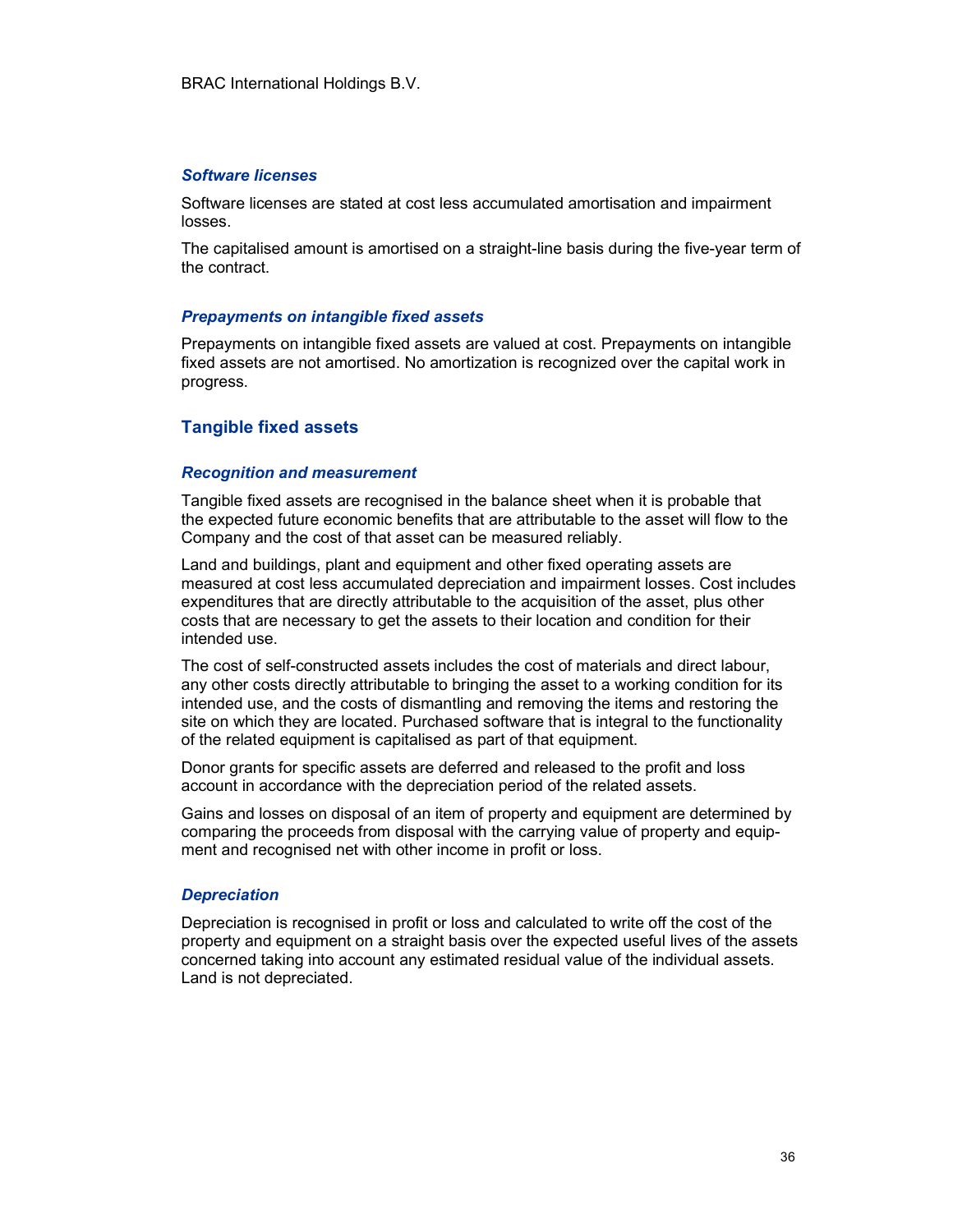The estimated depreciation rates for the current and comparative periods are as follows:

|                  | ZUZU  |
|------------------|-------|
|                  | %     |
| <b>Buildings</b> | 5     |
| Equipment        | 20    |
| Computers        | 33.33 |
| Motor vehicles   | 20    |
| Other            | 10    |

Tangible fixed assets, for which the Company and its group companies possess the economic ownership under a financial lease, are capitalised. The obligation arising from the financial lease contract is recognised as a liability. The interest included in the future lease instalments is charged to the profit and loss account during the term of the finance lease contract.

Assets that are taken out of service are stated at the lower of book value or net realisable value.

#### Financial fixed assets

#### Participating interests with significant influence

Participating interests where significant influence can be exercised over the business and financial policy are valued according to the equity method on the basis of net asset value. If measurement at net asset value is not possible because the information required for this cannot be obtained, the participating interest is measured according to the visible equity. In assessing whether the Company has significant influence over the business and financial policies of a participating interest, all facts and circumstances and contractual relationships, including potential voting rights, are taken into account.

The net asset value is calculated on the basis of the Company's accounting policies. If the Company transfers an asset or a liability to a participating interest that is measured according to the equity method, the gain or loss resulting from this transfer is recognised to the extent of the relative interests of third parties in the participating interest (proportionate determination of result). Any loss that results from the transfer of current assets or an impairment of fixed assets is fully recognised. Results on transactions involving transfer of assets and liabilities between the Company and its participating interests and mutually between participating interests are eliminated to the extent that these cannot be regarded as having been realised.

Participating interests with a negative net asset value are valued at nil. This measurement also covers any receivables provided to the participating interests that are, in substance, an extension of the net investment. In particular, this relates to loans for which settlement is neither planned nor likely to occur in the foreseeable future. A share in the profits of the participating interest in subsequent years will only be recognised if and to the extent that the cumulative unrecognised share of loss has been absorbed. If the Company fully or partially guarantees the debts of the relevant participating interest, or if it has the constructive obligation to enable the participating

2020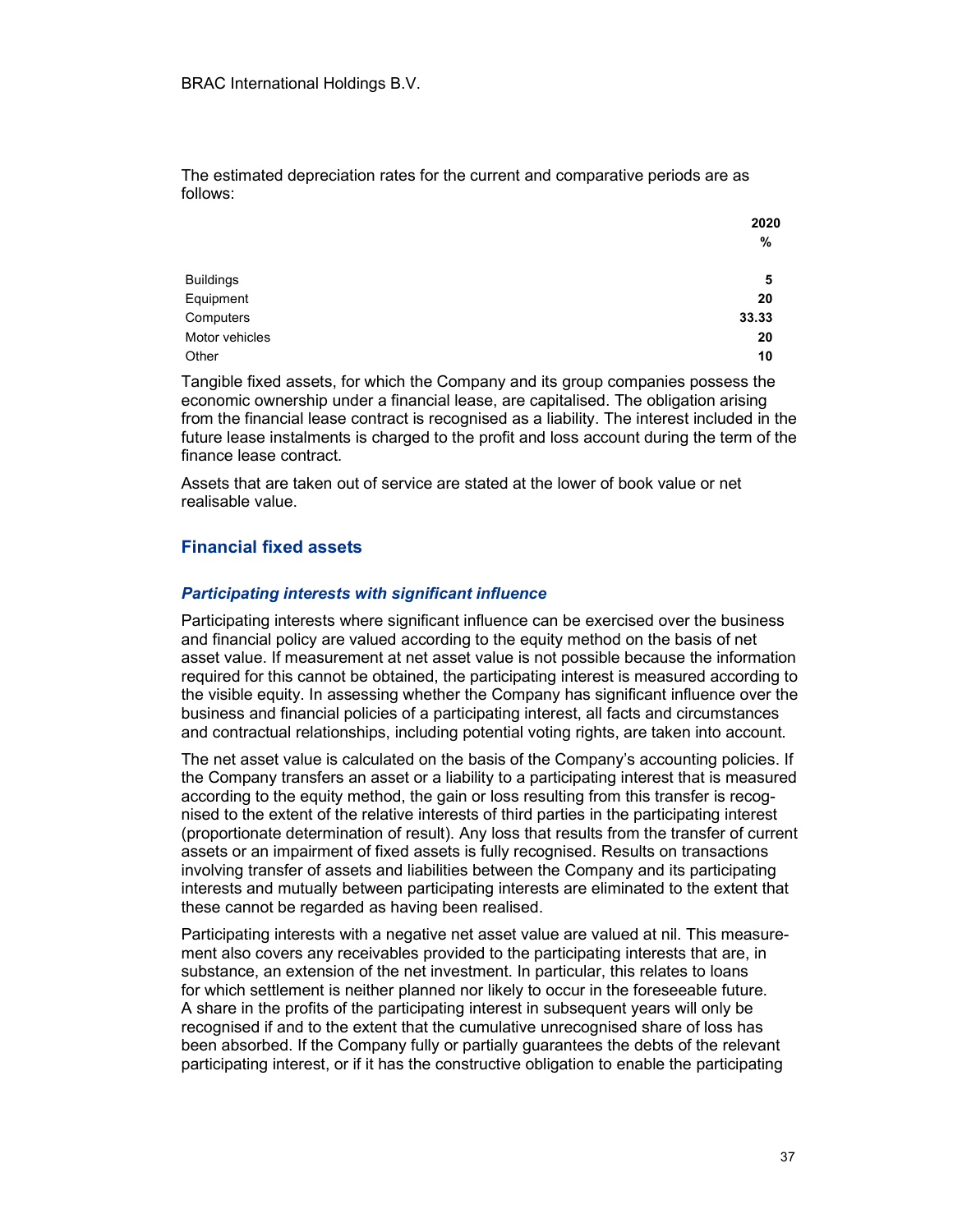interest to pay its debts (for its share therein), then a provision is recognised accordingly to the amount of the estimated payments by the Company on behalf of the participating interest.

This provision is primarily charged to the non-current receivables on the respective participating interest that can be regarded as part of the net investment, and for the remainder it is presented under provisions.

#### Participating interests with no significant influence

Participating interests where no significant influence can be exercised are measured at the lower of cost or realisable value. The resulting difference in the net assets value is charged in the profit and loss statement.

#### Other financial fixed assets

Receivables from non-consolidated participating interests are initially measured at fair value plus directly attributable transaction costs. Subsequently, these receivables are measured at amortised cost using the effective interest method, less impairment losses.

The further accounting policies for other financial fixed assets are included under the heading financial instruments.

Dividends are accounted for in the period in which they are declared. Dividends from participating interests that are carried at cost, are recognised as income from participating interests (under financial income) in the period in which the dividends become payable.

#### Impairment of fixed assets

Intangible, tangible and financial fixed assets are assessed at each reporting date whether there is any indication of an impairment. If any such indication exists, the recoverable amount of the asset is estimated. The recoverable amount is the higher of value in use and net realisable value. If it is not possible to assess the recoverable amount for an individual asset, the recoverable amount is assessed for the cashgenerating unit to which the asset belongs.

When the carrying amount of an asset or cash-generating unit exceeds its recoverable amount, an impairment loss is recognised for the difference between the carrying amount and the recoverable amount.

Subsequently, at each reporting date, the entity assesses whether there is any indication that an impairment loss that was recorded in previous years has been decreased. If any such indication exists, then the recoverable amount of the asset or cash-generating unit is estimated.

Reversal of a previously recognised impairment loss only takes place when there is a change in the assessment used to determine the recoverable amount since the recognition of the last impairment loss. In such case, the carrying amount of the asset (or cash-generating unit) is increased to its recoverable amount, but not higher than the carrying amount that would have applied (net of depreciation) if no impairment loss had been recognised in previous years for the asset (or cash-generating unit).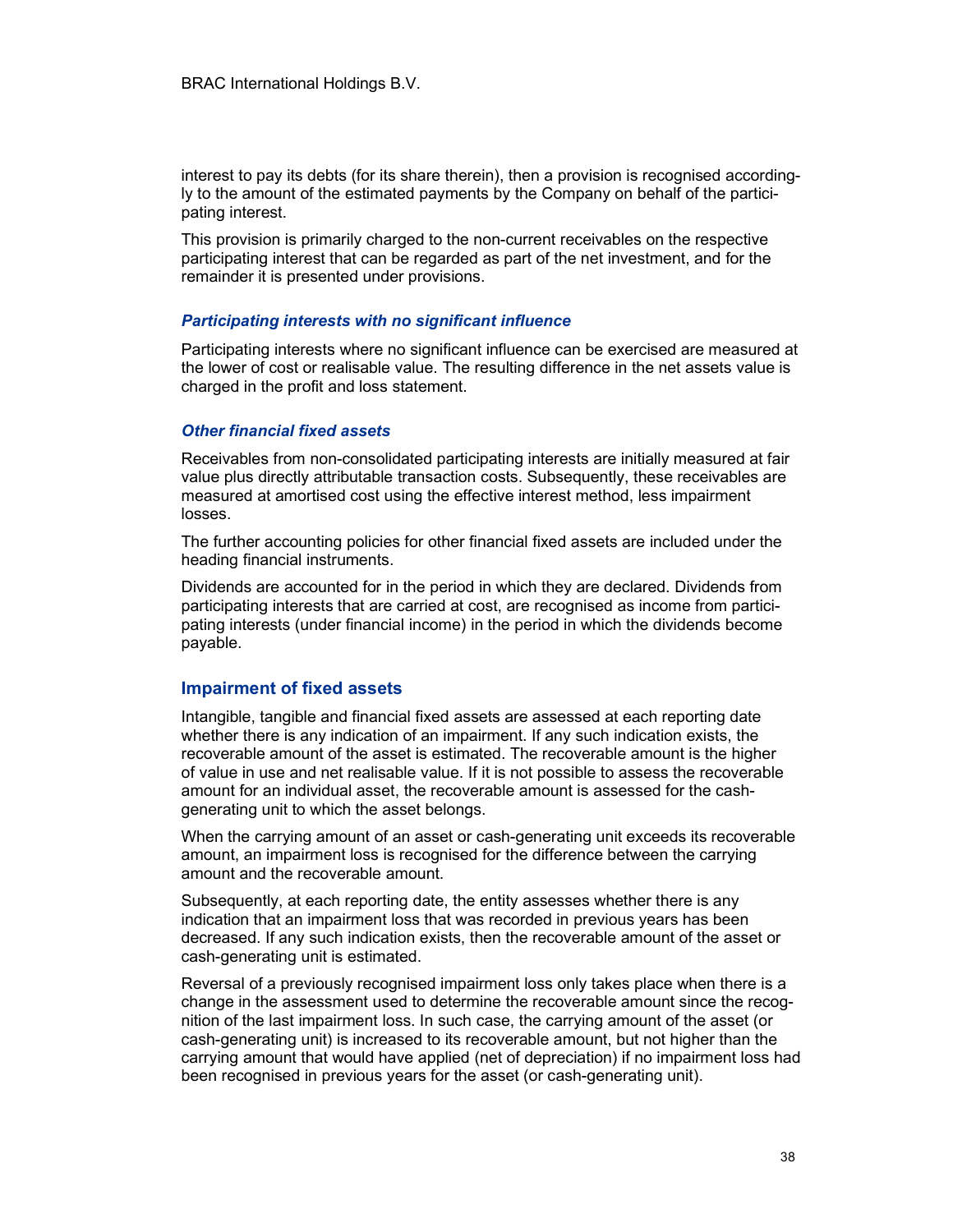Contrary to what is stated before, at each reporting date the recoverable amount is assessed for the following assets (irrespective of whether there is any indicator of an impairment):

- intangible assets that have not been put into use yet;
- intangible assets that are amortised over a useful life of more than 20 years (counting from the moment of initial operation/use).

### Disposal of fixed assets

Fixed assets available for sale are measured at the lower of their carrying amount and net realisable value.

#### Inventories

Inventories are measured at the lower of cost and net realisable value. Cost includes the expenses for acquisition or manufacture, plus other expenditure to bring the inventories to their present location and condition. Net realisable value is based on the most reliable estimate of the amount the inventories will generate at the most, less costs still to make.

Finished goods are carried at the lower of cost price and fair value in accordance with the first-in, first-out (FIFO) principle and market value.

The measurement of inventories includes possible impairments that arise on the balance sheet date.

#### Loans and advances

Loans and advances are non-derivative financial assets with fixed or determinable payments that are not quoted in an active market and that the Company does not intend to sell immediately or in the near term. Loans and advances are shown at the gross amount adjusted for any provision for impairment losses.

Loans originated by the Company by providing finance directly to borrowers is categorized as loans to group members and is carried at amortised cost on the basis of the effective interest method.

#### Impairment of financial assets

At each statement of financial position date BRAC International Holdings B.V. and its subsidiaries assess whether there is objective evidence that financial assets not carried at fair value through profit or loss are impaired. Financial assets are impaired when objective evidence demonstrates that a loss event has occurred after the initial recognition of the asset, and that the loss event has an impact on the future cash flows of the asset that can be estimated reliably.

Objective evidence that financial assets are impaired can include default or delinquency by a borrower, restructuring of a loan or advance by the Company on terms that the Company would not otherwise consider, indications that a borrower or issuer will enter bankruptcy, or other observable data relating to a group of assets such as adverse changes in the payment status of borrowers or issuers in the Company, or economic conditions that correlate with defaults in the Company.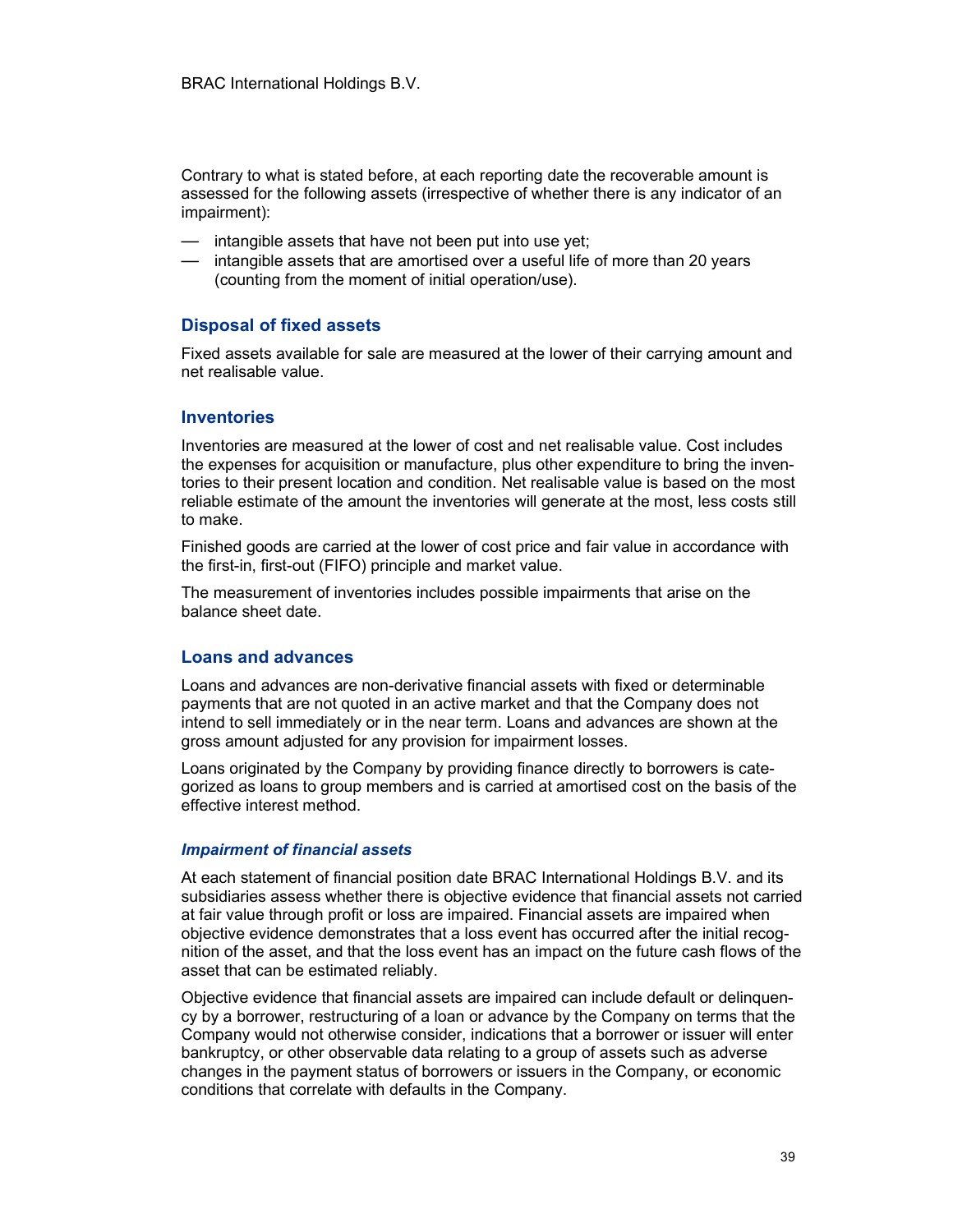Management assesses the adequacy of allowance for impairment based on the age of the loan portfolio.

The Company considers evidence of impairment for loans and advances at both a specific asset and collective level. All individually significant loans and advances are assessed for specific impairment. All individually significant loans and advances found not to be specifically impaired are then collectively assessed for any impairment that has been incurred but not yet identified. Loans and advances that are not individually significant are collectively assessed for impairment by grouping together loans and advances with similar risk characteristics.

The Company estimates losses on loans and advances as follows:

- Given the volume and value of individual loans and advances and the fact that they are unsecured, it is not practical to estimate the future cash flows in order to derive the net present value for purpose of impairment. For this reason, industry practice is used to estimate the specific provision for loans and advances. The Company followed the guidance of IFRS 9 which is also acceptable under Dutch accounting principles. It follows the 'expected credit loss' (ECL) model. It requires the Company to measure Expected Credit Loss (ECL) on a forward-looking basis reflecting a range of future economic conditions. Management judgement is applied to determining the economic scenarios used and the probability weightings applied to them and the associated impact on ECL.
- Loans within the maturity period are considered 'Current Loans'. Loans which remain outstanding after the expiry of their maturity period are considered as 'Late Loans'. Late loans which remain unpaid after one year of being classified as 'Late Loans' are considered as 'Non-interest bearing loans (NIBL)' and are referred to the Board for write-off. Apart from that, any loans can be written off subject to the approval of the Board where the Board thinks that they are not realisable due to death, dislocation of the borrower or any other natural or humanitarian disaster that affects the livelihood of the borrowers.

Impairment losses on financial assets carried at amortised cost are measured as the difference between the carrying amount of the financial asset and the present value of estimated future cash flows discounted at the asset's original effective interest rate. Losses are recognised in profit or loss and reflected in an allowance account against loans and advances. When a subsequent event causes the amount of impairment loss to decrease, the decrease in impairment loss is reversed through profit or loss When a loan is deemed uncollectible, it is written off against the related provision for impairment.

#### Cash and cash equivalents

For the purposes of the cash flow statement, cash and cash equivalents include highly liquid investments with less than 90 days maturity from the date of acquisition which is payable on demand, as well as cash in hand, deposits held at call with banks, subject to sweeping arrangements.

Investments with a longer maturity at acquisition do not become cash equivalents once their remaining maturity period falls to three months.

Cash and cash equivalents are stated at nominal value. If cash and cash equivalents are not readily available, this fact is taken into account in the measurement.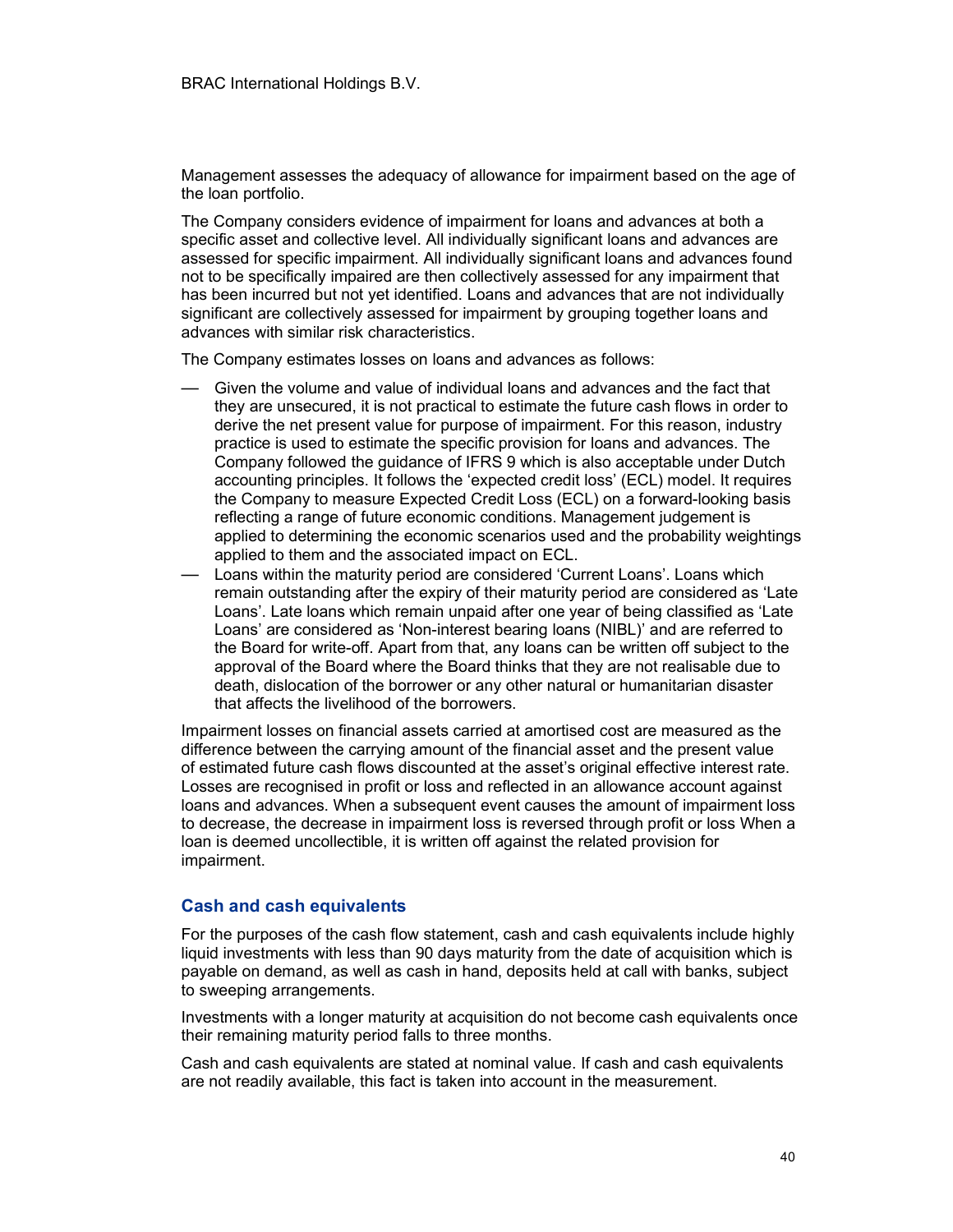Cash and cash equivalents denominated in foreign currencies are translated at the balance sheet date in the functional currency at the exchange rate ruling at that date. Reference is made to the accounting policies for foreign currencies.

Cash and cash equivalents that are not readily available to the Foundation within 12 months are presented under financial fixed assets.

#### Shareholder's equity

#### Share premium

Amounts contributed by the shareholder(s) of the Company in excess of the nominal share capital, are accounted for as share premium. This also includes additional capital contributions by existing shareholders without the issue of shares or issue of rights to acquire or acquire shares of the Company.

Costs and capital taxes associated with the issue of shares that are not capitalized are deducted from share premium, after taken into account tax effects. If the share premium is insufficient for such deductions, the amounts are deducted from retained earnings.

#### Legal reserves

Legal reserves consist of a legal reserve for subsidiaries with no share of interest but subsidiaries locally established as companies limited by guarantee and having no share capital.

#### Foreign currency translation reserve

Exchange gains and losses arising from the translation of the functional currency of foreign operations to the reporting currency of the parent are accounted for in this legal reserve.

#### Minority interests

Minority interests are measured at the third party's share in the net value of the identifiable assets, liabilities and contingent liabilities according to the Company's valuation principles.

#### **Provisions**

A provision is recognised if the following applies:

- the Company has a legal or constructive obligation, arising from a past event;
- the amount can be estimated reliably; and
- it is probable that an outflow of resources embodying economic benefits will be required to settle the obligation.

If all or part of the payments that are necessary to settle a provision are likely to be fully or partially compensated by a third party upon settlement of the provision, then the compensation amount is presented separately as an asset.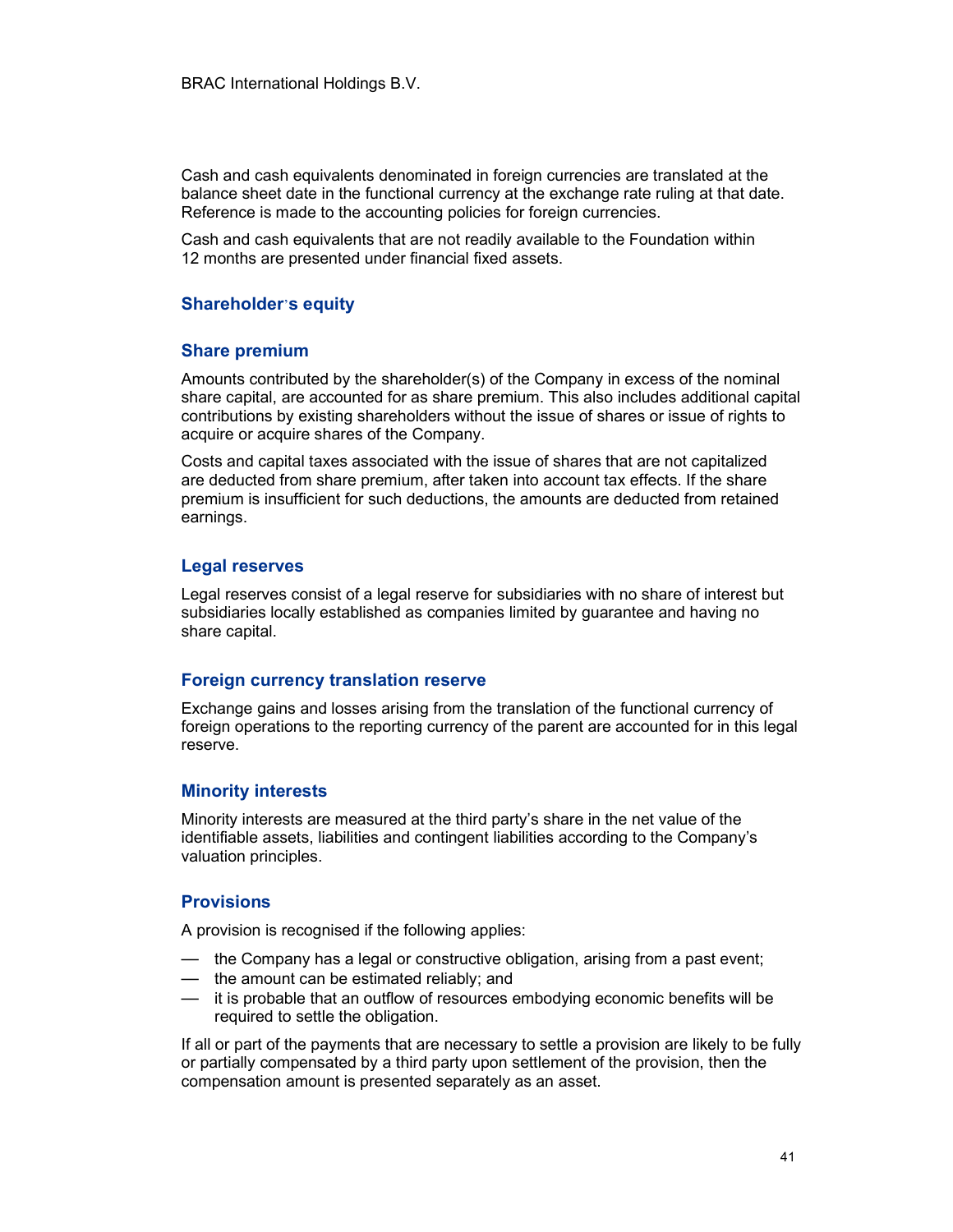If the time value of money is material and the period over which the cash outflows are discounted is more than one year, provisions are measured at the present value of the best estimate of the cash outflows that are expected to be required to settle the liabilities and losses. The provisions are measured at nominal value if the time value of money is not material or If the period over which the cash outflows are discounted is no longer than one year.

#### Non-current liabilities

The valuation of Non-current liabilities is explained under the heading 'Financial instruments'.

#### Current liabilities

The valuation of current liabilities is explained under the heading 'Financial instruments'.

#### Revenue recognition

Revenue is recognised on an accrual basis.

#### Service charge on loans and advances

Interest income on loans and advances (service charges) on regular loans that is, loans where no amounts are overdue as at the end of the reporting period are recognised on an accrual basis as income. The recognition of service charges ceases when the loan is transferred to non-interest bearing loan. These loans are referred to as 'nonperforming' loans.

Service charge previously accrued but not received on loans subsequently classified as non-performing are written-off. Service charge is included in other income thereafter only when its receipt becomes probable, generally when it is realised.

#### Fees and commission income

Membership fees and other charges are recognised on an accrual basis when the service has been provided.

#### Donor grants and grant income

All donor grants received are initially recognised as grant received in advance at fair value and recorded as liabilities.

Donor grants are recognised if there is reasonable assurance that the grant will be received and all attached conditions will be complied with. When the grant relates to an expense item, it is recognised as grant income over the period necessary to match the grant on a systematic basis to the costs that it is intended to compensate.

When the grant relates to an asset, it is recognised as deferred income and released to income in equal amounts over the expected useful life of the related asset.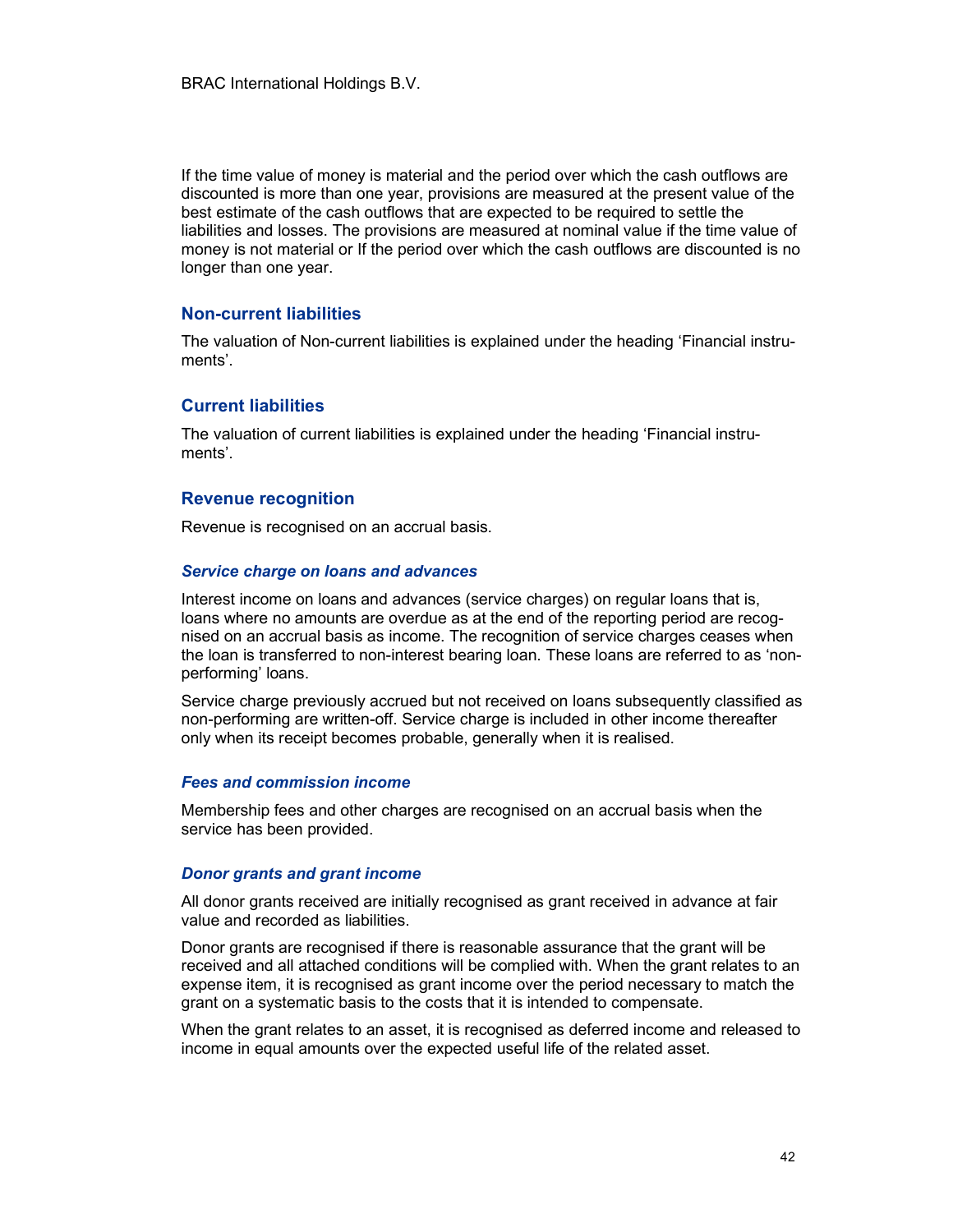BRAC normally raises its fund through discussion with various donors and stakeholders. It also follows a competitive process where it submits its proposal to multinational donor organisations and gets selected based on merit. BRAC does not incur any additional costs for fundraising purpose other than over heads which are recorded under HO logistic and management expenses and eliminated at the group consolidation level.

#### Other income

Other income mainly comprises income from sale of seeds and includes gains from disposal of assets. Sale of seeds are recognised when the significant risk and rewards are transferred to the customers.

### Costs of outsourced work and other external costs

This includes costs incurred in order to generate operating income, insofar as these costs have been charged by third parties and are not to be regarded as costs of raw materials and consumables.

### Employee benefits

Employee benefits are charged to the profit and loss account in the period in which the employee services are rendered and, to the extent not already paid, as a liability on the balance sheet. If the amount already paid exceeds the benefits owed, the excess is recognised as a current asset to the extent that there will be a reimbursement by the employees or a reduction in future payments by the Company.

For benefits with accumulating rights, such as bonuses, the projected costs are taken into account during the employment. An expected payment resulting from profit-sharing and bonus payments is recognised if the obligation for that payment has arisen on or before the balance sheet date and a reliable estimate of the liabilities can be made.

The Company also operates an employee bonus incentive scheme. The provision for employee bonus incentive is based on a predetermined company policy and is recognised in other accruals. The accrual for employee bonus incentive is expected to be settled within 12 months.

If a benefit is paid in case of non-accumulating rights (e.g., continued payment in case of sickness or disability), the projected costs are recognised in the period in which such benefit is payable. For existing commitments at the balance sheet date to continue the payment of benefits (including termination benefits) to employees who are expected to be unable to perform work wholly or partly due to sickness or disability in the future, a provision is recognised.

The recognised liability relates to the best estimate of the expenditure necessary to settle the obligation at the balance sheet date. The best estimate is based on contractual agreements with employees (collective agreement and individual employment contract). Additions to and reversals of liabilities are charged or credited to the profit and loss account.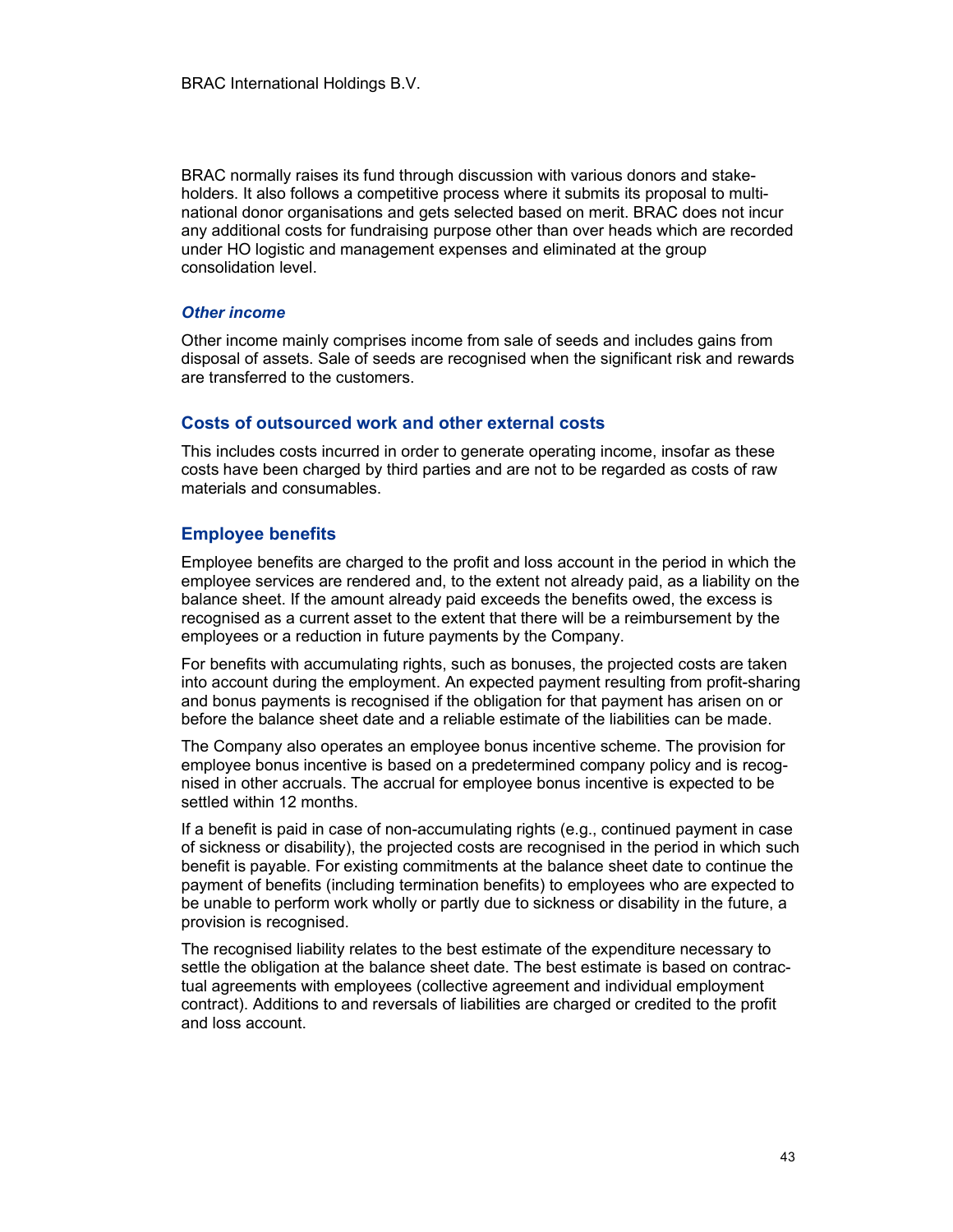#### Pensions

#### Foreign pension plans

Pension plans that are comparable in design and functioning to the Dutch pension system, having a strict segregation of the responsibilities of the parties involved and risk sharing between the said parties (Company, fund and members) are recognised and measured in accordance with Dutch pension plans (see below for an explanation about Dutch pension plans. Since the Company has two Dutch employees, this paragraph has been included to explain the accounting treatment only).

For foreign pension plans that are not comparable in design and functioning to the Dutch pension system, a best estimate is made of the commitment as at balance sheet date. This commitment is measured on the basis of an actuarial valuation principle generally accepted in the Netherlands.

#### Dutch pension plans

The main principle is that the pension charge to be recognised for the reporting period should be equal to the pension contributions payable to the pension fund over the period. In so far as the payable contributions have not yet been paid as at balance sheet date, a liability is recognised. If the contributions already paid exceed the payable contributions as at balance sheet date, a receivable is recognised to account for any repayment by the fund or settlement with contributions payable in future.

In addition, a provision is included as at balance sheet date for existing additional commitments to the fund and the employees, provided that it is likely that there will be an outflow of funds for the settlement of the commitments and it is possible to reliably estimate the amount of the commitments. The existence or non-existence of additional commitments is assessed on the basis of the administration agreement concluded with the fund, the pension agreement with the staff and other (explicit or implicit) commitments to staff. The liability is stated at the best estimate of the present value of the anticipated costs of settling the commitments as at balance sheet date.

For any surplus at the pension fund as at balance sheet date, a receivable is recognised if the Company has the power to withdraw this surplus, if it is likely that the surplus will flow to the Company and if the receivable can be reliably determined.

### Interest receivable and similar income and interest payable and similar charges

Interest income is recognised in the profit and loss account on an accrual basis, using the effective interest rate method. Interest expenses and similar charges are recognised in the period to which they belong.

Premium, discount and redemption premiums are recognised as interest expense in the period to which they belong. The allocation of these interest expenses and the interest income on the loan is the effective interest rate that is recognised in the profit and loss account. On the balance sheet, the amortised value of the debt(s) is recognised (on balance). The amounts of the premium that are not yet recognised in the profit and loss account and the redemption premiums already recognised in the profit and loss account, are recognised as an increase in debt(s) to which they relate.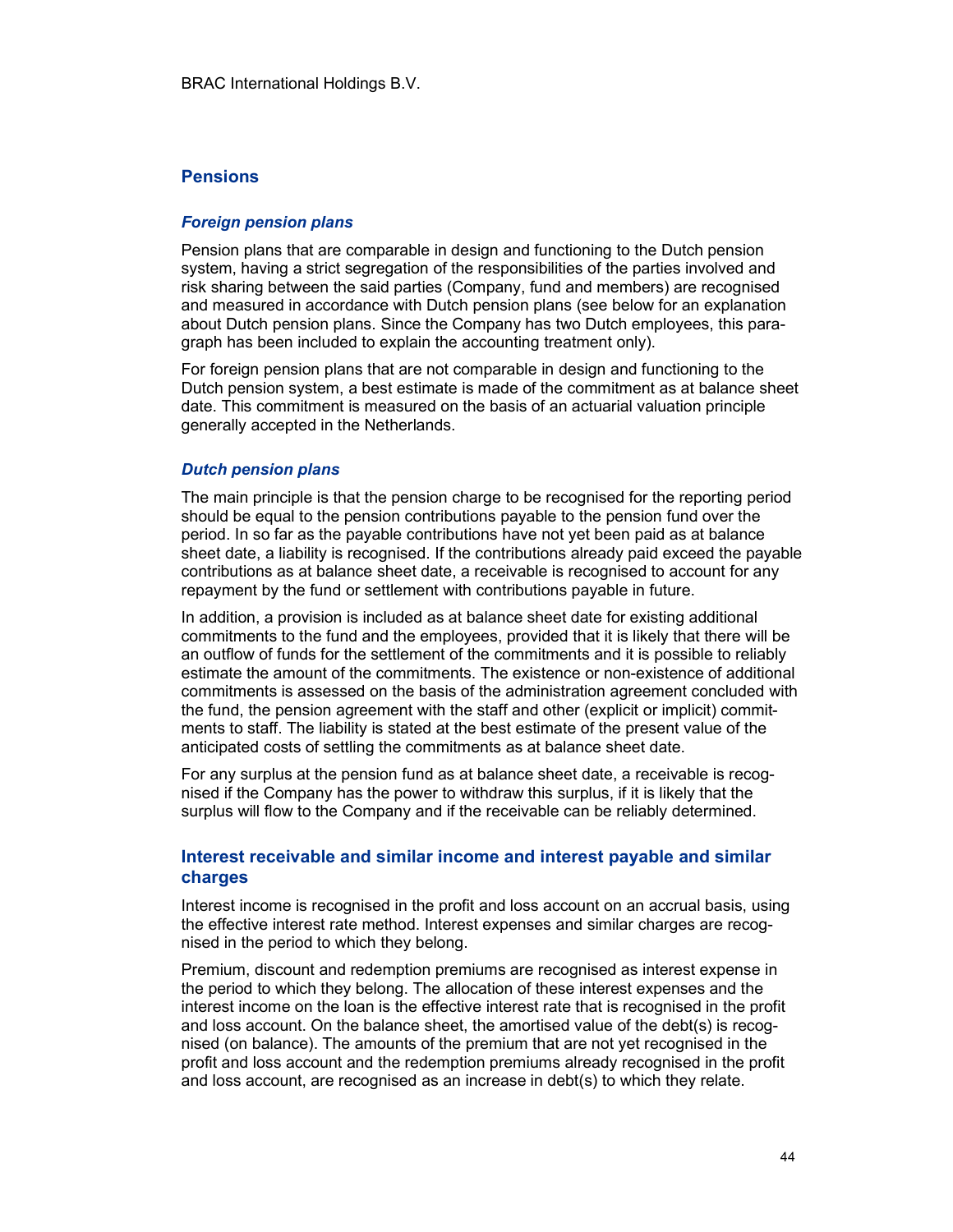Amounts of the discount that are not yet recognised in the profit and loss account are recognised as a reduction of the debt(s) to which they relate.

Additional costs associated with the use of more than customary supplier credit are recognised as interest expense.

#### Corporate income tax

Corporate income tax comprises the current and deferred corporate income tax payable and deductible for the reporting period. Corporate income tax is recognised in the profit and loss account except to the extent that it relates to items recognised directly to equity, in which case it is recognised in equity, or to business combinations.

Current tax comprises the expected tax payable or recoverable on the taxable profit or loss for the financial year, calculated using tax rates enacted or substantively enacted at the reporting date, and any adjustments to tax payable in respect of previous years.

If the carrying amount of assets and liabilities for financial reporting purposes differ from their values for tax purposes (tax base), this results in temporary differences.

For taxable temporary differences, a provision for deferred tax liabilities is recognised.

For deductible temporary differences, available tax losses and unused tax credits, a deferred tax asset is recognised, but only to the extent that it is probable that future taxable profits will be available for set-off or compensation. Deferred tax assets are reviewed at each reporting date and reduced to the extent that it is no longer probable that the related tax benefit will be realised.

For taxable temporary differences related to group companies, foreign branches, associates and interests in joint ventures, a deferred tax liability is recognised, unless the Company is able to control the timing of the reversal of the temporary difference and it is probable that the temporary difference will not reverse in the foreseeable future.

For deductible temporary differences regarding group companies, foreign branches, associates and interests in joint ventures, a deferred tax asset is only recognised in so far as it is probable that the temporary difference will reverse in the foreseeable future and that taxable profit will be available to offset the temporary difference can be utilised.

The measurement of deferred tax liabilities and deferred tax assets is based on the tax consequences following from the manner in which the Company expects, at the balance sheet date, to realise or settle its assets, provisions, debts and accrued liabilities. Deferred tax assets and liabilities are measured at nominal value.

#### Share in result of participating interests

The share in the result of participating interests consists of the share of the group in the results of these participating interests, determined on the basis of the accounting principles of the group. Results on transactions, where the transfer of assets and liabilities between the group and the non-consolidated participating interests and mutually between non-consolidated participating interests themselves, are not recognised as they can be deemed as not realised.

The results of participating interests acquired or sold during the financial year are measured in the group result from the date of acquisition or until the date of sale, respectively.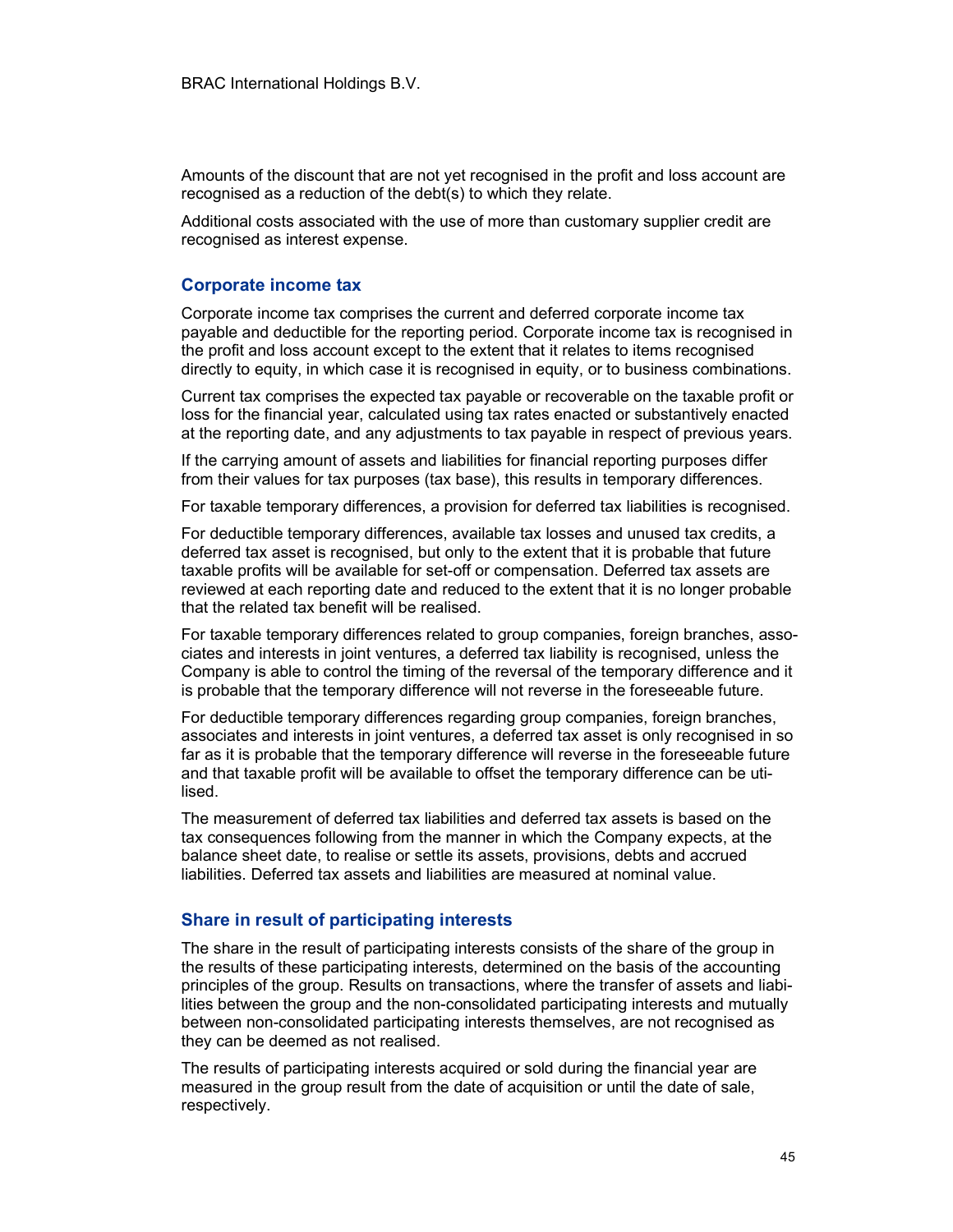#### Leasing

The Company may enter into financial and operating leases. A lease agreement under which the risks and rewards of ownership of the leased object are carried entirely or almost entirely by the lessee are classified as finance leases. All other leases are classified as operating leases. For the lease classification, the economic substance of the transaction is conclusive rather than the legal form. The Company has only entered into operating lease agreement.

At inception of an arrangement, the Company assesses whether the lease classifies as a finance or operating lease.

#### Financial leases

If the Company acts as a lessee in a finance lease, at the inception of the lease the leased asset (and the related obligation) is accounted for in the balance sheet at fair value of the leased property or, if lower, the present value of the minimum lease payments. Both values are determined at the time of entering into the lease agreement. The interest rate used in calculating the present value is the interest rate implicit in the lease. If it is not practically possible to determine this interest rate, then the marginal interest rate is used. The initial direct costs are included in the initial measurement of the leased property.

The accounting principles for the subsequent measurement of the leased property are described under the heading 'Tangible fixed assets'. If there is no reasonable certainty that the Company will obtain ownership of a leased property at the end of the lease term, the property is depreciated over the shorter of the lease term and the useful life of the property.

The minimum lease payments are split into interest expense and redemption of the lease liability. The interest charges during the lease term are allocated to each period as such that its results in a constant periodic interest rate over the remaining net liability with regard to the financial lease. Conditional lease payments are recognised as an expense in the period that the conditions of payment are met.

#### Operating leases

If the Company acts as lessee in an operating lease, the leased property is not capitalised. Lease payments regarding operating leases are recognised to the profit and loss account on a straight-line basis over the lease term.

#### Cash flow statement

The cash flow statement is prepared using the indirect method. Cash and cash equivalents include cash and investments that are readily convertible to a known amount of cash without a significant risk of changes in value.

Cash flows in foreign currency are translated into US dollars using the average rate of exchange for the year. Foreign exchange differences with regard to cash and cash equivalents are presented separately in the cash flow statement.

Receipts and payments of interest, receipts of dividends and income taxes are presented within the cash flows from operating activities. Payments of dividends are presented within the cash flows from financing activities.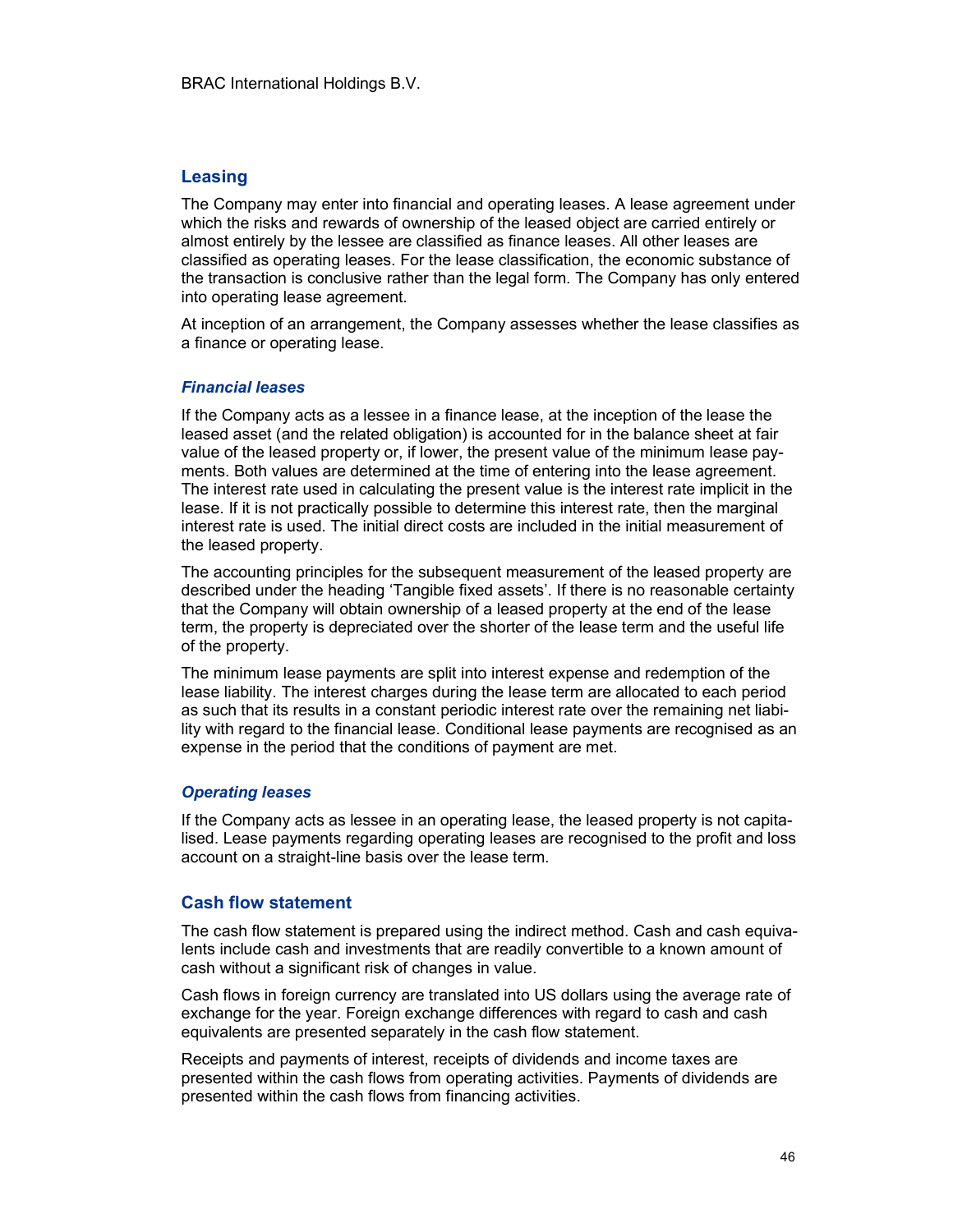#### Related party transactions

Transactions with related parties are disclosed. All transactions are entered into at arm's length. Disclosed are the nature and amounts involved with such transactions, and other information that is deemed necessary for an insight into the transactions.

Related parties comprise directors, subsidiaries of BRAC International, BRAC Bangladesh (including related BRAC entities) and key management personnel of the Company and companies with common ownership and/or directors.

#### Contingent liabilities

The Company discloses a contingent liability where it has a possible obligation from past events, the existence of which will be confirmed only by the occurrence of one or more uncertain events not wholly within the control of the Company, or it is not probable that an outflow of resources will be required to settle the obligation, or the amount of the obligation cannot be measured with sufficient reliability.

#### Determination of fair value

The fair value of a financial instrument is the amount for which an asset can be sold or a liability settled, involving parties who are well informed regarding the matter, willing to enter into a transaction and are independent from each other.

#### Subsequent events

Events that provide further information on the actual situation at the balance sheet date and that appear before the financial statements are being prepared, are recognised in the financial statements.

Events that provide no information on the actual situation at the balance sheet date are not recognised in the financial statements. When those events are relevant for the economic decisions of users of the financial statements, the nature and the estimated financial effects of the events are disclosed in the financial statements.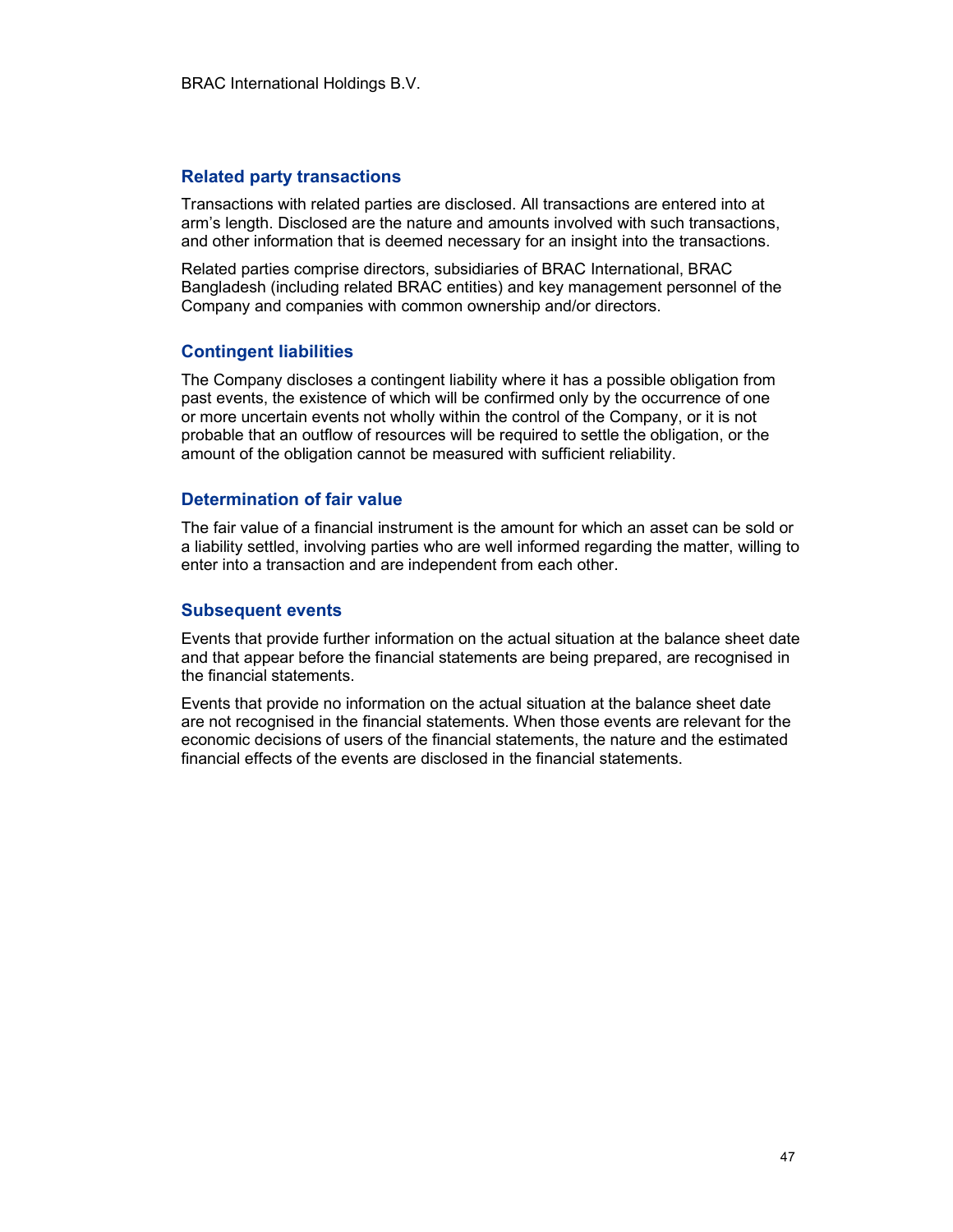# 1 Intangible fixed assets

Movements in intangible fixed assets were as follows:

|                                                    | <b>Software</b><br><b>USD</b> | <b>Total</b><br><b>USD</b> |
|----------------------------------------------------|-------------------------------|----------------------------|
| Balance as at 1 January 2020:                      |                               |                            |
| Purchase price                                     | 2,205,025                     | 2,205,025                  |
| Accumulated amortisation and impairment            | (509, 494)                    | (509, 494)                 |
|                                                    |                               |                            |
| Carrying amount                                    | 1,695,531                     | 1,695,531                  |
|                                                    |                               |                            |
| Changes in carrying amount:                        |                               |                            |
| Investments                                        | 1,050,672                     | 1,050,672                  |
| Amortisation                                       | (297, 361)                    | (297, 361)                 |
| Exchange rate differences purchase price           | 22,487                        | 22,487                     |
| Exchange rate differences accumulated depreciation | (10, 029)                     | (10, 029)                  |
| Change in carrying amount                          | 765,769                       | 765,769                    |
|                                                    |                               |                            |
| Balance as at 31 December 2020:                    |                               |                            |
| Purchase price                                     | 3,278,184                     | 3,278,184                  |
| Accumulated amortisation and impairment            | (816, 884)                    | (816, 884)                 |
| Carrying amount                                    | 2,461,300                     | 2,461,300                  |

The intangible fixed assets consist of expenditure on software license purchased from third parties and system enhancement.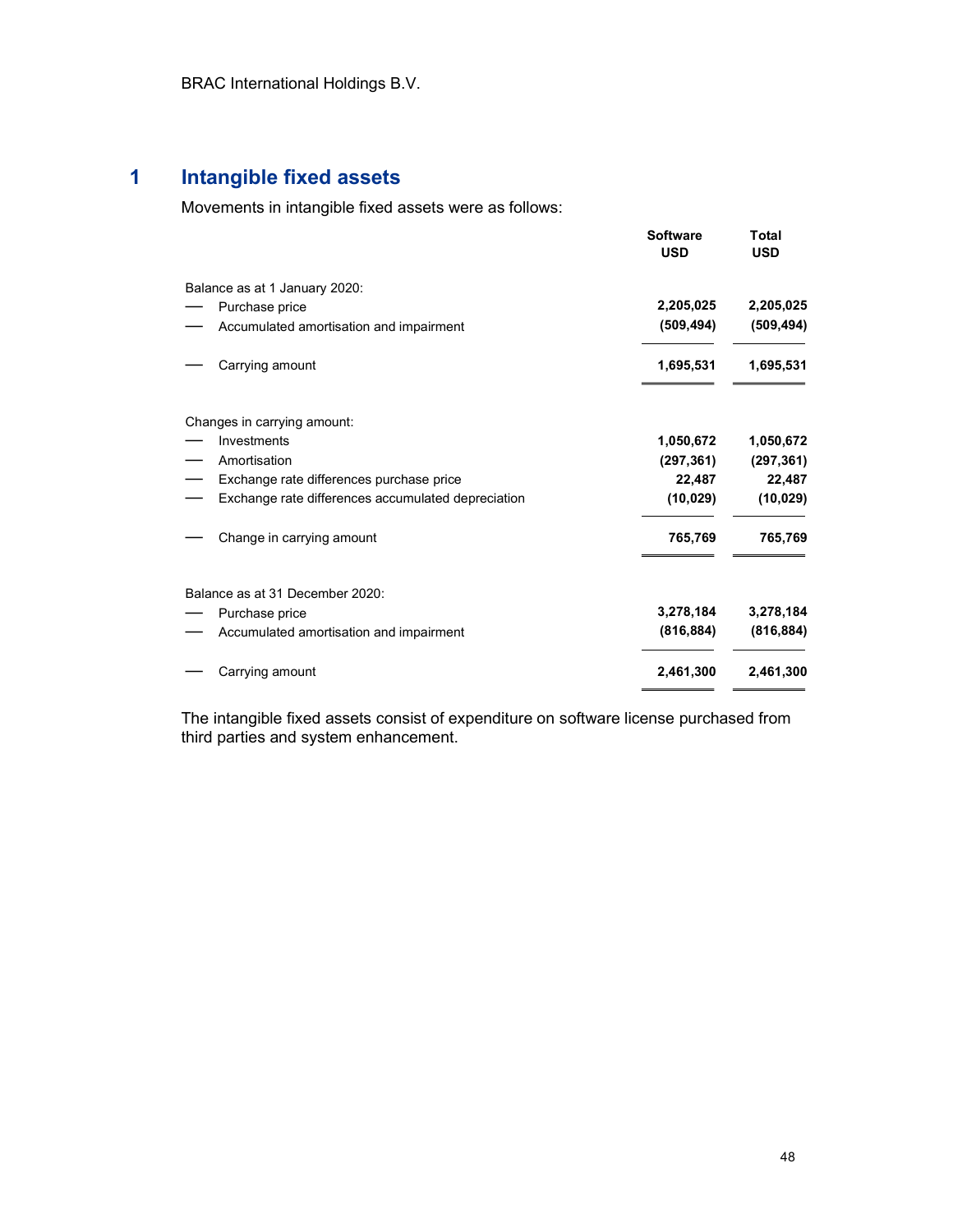BRAC International Holdings B.V.

# 2 Tangible fixed assets

Movements in tangible fixed assets were as follows:

|                                                    | <b>Buildings</b> | <b>Plant and</b>        | <b>Motor</b>           | <b>Furniture</b>           | <b>Total</b>  |
|----------------------------------------------------|------------------|-------------------------|------------------------|----------------------------|---------------|
|                                                    | <b>USD</b>       | equipment<br><b>USD</b> | vehicles<br><b>USD</b> | and fixtures<br><b>USD</b> | <b>USD</b>    |
| Balance as at 1 January 2020:                      |                  |                         |                        |                            |               |
| Purchase price                                     | 376,199          | 4,233,419               | 609,577                | 3,683,852                  | 8,903,047     |
| Accumulated depreciation and impairment            | (59, 870)        | (1,373,436)             | (341, 297)             | (1, 114, 747)              | (2,889,350)   |
| Carrying amount                                    | 316,329          | 2,859,983               | 268,280                | 2,569,105                  | 6,013,697     |
| Changes in carrying amount:                        |                  |                         |                        |                            |               |
| Investments                                        | 43,725           | 475,494                 | 137,535                | 263,838                    | 920,592       |
| <b>Disposals</b>                                   |                  | (47, 642)               | (5, 174)               | 4,270                      | (48, 546)     |
| Depreciation                                       | (17, 409)        | (809, 616)              | (84, 698)              | (475, 218)                 | (1, 386, 940) |
| Reversal of depreciation on disposal               |                  | 25,547                  | 5,044                  | 11,833                     | 42,424        |
| Exchange rate differences purchase price           | (20, 621)        | (10, 468)               | 115,531                | 21,805                     | 106,247       |
| Exchange rate differences accumulated depreciation | 8,934            | 2,626                   | 28,463                 | (89, 755)                  | (49, 733)     |
|                                                    | 14,629           | (364, 059)              | 196,701                | (263, 227)                 | (415, 956)    |
| Balance as at 31 December 2020:                    |                  |                         |                        |                            |               |
| Purchase price                                     | 399,303          | 4,650,803               | 857,469                | 3,973,765                  | 9,881,340     |
| Accumulated depreciation and impairment            | (68, 345)        | (2, 154, 879)           | (392, 488)             | (1,667,887)                | (4, 283, 599) |
| Carrying amount                                    | 330,958          | 2,495,924               | 464,981                | 2,305,878                  | 5,597,741     |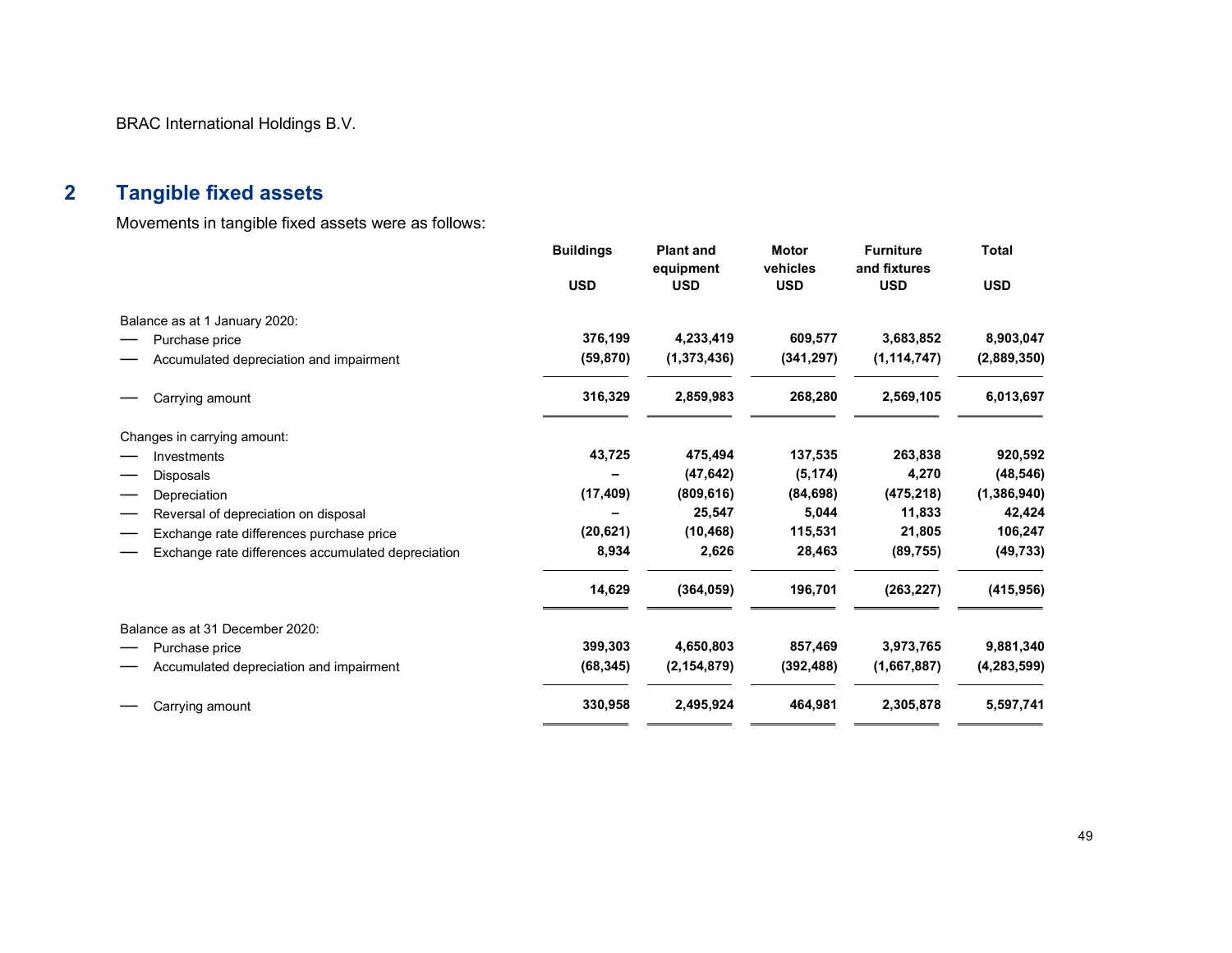### 3 Financial fixed assets

Movements in financial fixed assets were as follows:

|                         | 2020<br><b>USD</b> | 2019<br><b>USD</b> |
|-------------------------|--------------------|--------------------|
| Investment in SFRE Fund | 3,338,728          | 3,392,071          |
| Deferred tax assets     | 3,687,893          | 618,186            |
| <b>Financial lease</b>  | 14,905             | 14,993             |
|                         | 7,041,526          | 4,025,250          |
|                         |                    |                    |

#### Investment in SFRE Fund

The investment in SFRE Fund has been made to 56,151 'A' shares in SFRE fund Luxemburg and recognised at cost less impairment value. The cost per share is USD 71.24 each and the Net Asset Value (NAV) per share is USD 59.46. According to management estimation, the NAV of this fund will not increase to the level of its cost in the near future. Consequently, the difference have been impaired.

SFRE (Sustainability – Finance – Real Economies SICAV – SIF Fund) was initiated by the Global Alliance for Banking on Values (GABV) to meet growth capital needs of the value-based banks and expand their impact and reach. The total commitment of USD 4 million has been invested till 31 December 2020 (NAV USD 3,338,728). An impairment of USD 661,272 has been provisioned up to 2020.

|                                               | 2020<br><b>USD</b> | 2019<br><b>USD</b> |
|-----------------------------------------------|--------------------|--------------------|
| Investment in SFRE Fund at cost               | 4,000,000          | 4,000,000          |
| Less: Cumulative Provision for Financial Loss | (661, 272)         | (607, 929)         |
|                                               | 3,338,728          | 3,392,071          |
|                                               |                    |                    |

#### Deferred tax assets

The deferred tax assets arise due to all temporary differences between the accounting base and fiscal base in assets and liabilities using the principal tax rate of the subsidiaries. The Company has unrealized past losses in Uganda, Liberia, Sierra Leone and temporary tax assets in Tanzania due to higher provision of impairment losses. The management estimate to recover the past losses within next three years. The company is expecting to settle USD 1.9 million, related to recovery of tax losses applicable for BRAC Uganda Bank, out of the USD 3.7 million deferred tax assets in 2021.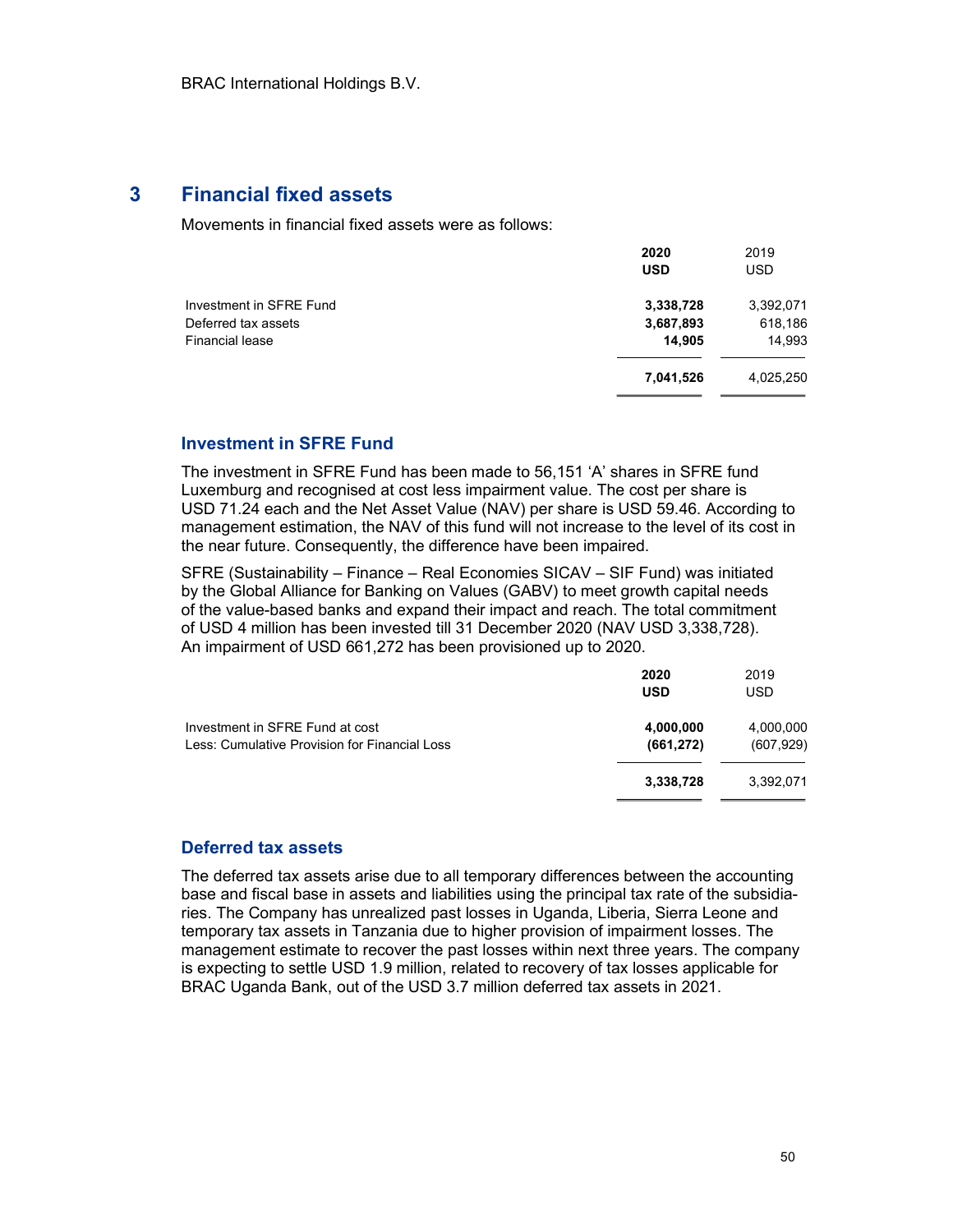#### Finance lease on leasehold land

The finance lease relates to costs incurred for the acquisition of land located on Block 382, Plot 19 at Kiziba, Bulemezi, for BRAC Uganda Social Business Enterprises Ltd. It is amortised on a straight-line basis over the period of the lease. The lease agreement became effective on 18 December 2008 for 99 years and as at 31 December 2020, the remaining lease period is 87 years.

At inception of the lease, the obligation associated with the acquisition was all paid upfront as required by the local laws. Therefore, all future minimum lease payments were paid at once at the beginning of the lease. For such a lease, it is a requirement for the lessee to settle all the obligations upfront for the lease agreement to be effective.

### 4 Inventories

|                                      | 2020<br><b>USD</b> | 2019<br><b>USD</b> |
|--------------------------------------|--------------------|--------------------|
| Finished products and goods for sale | 265,440            | 158,131            |

No provision for obsolete inventories is deemed necessary (2019: USD 0).

# 5 Loans to customers

### Principal loans outstanding

|                                                      | 2020<br><b>USD</b> | 2019<br>USD |
|------------------------------------------------------|--------------------|-------------|
| Microfinance Ioans                                   | 103,862,466        | 101,480,853 |
| Small enterprises programme (SEP) loans              | 31,650,189         | 29,911,196  |
| Agriculture loans                                    | 10,916,315         | 3.675.683   |
| Empowering and Livelihood for Adolescent Loans (ELA) | 6,111,486          | 2,357,701   |
| Other loans                                          | 1,406,388          | 3,333,468   |
|                                                      | 153,946,844        | 140,758,901 |

Microfinance loans to group members are traditional small ticket loans, approximately for a 20 and 40 weeks period and for a period of 6-12 months. SEP loans are normally given to individual small businesses and for a period of 6-12 months. The duration of the loans regarding the ELA (Empowering and Livelihood for Adolescent Loans) and the Agriculture loan is approximately 40 weeks. These loans bear interest percentages from 15% to 30% per annum. It is estimated that the fair values of the loans are approximately the same as the carrying values as the time period of money is not material as the loans are no longer than 12 months. All loans are secured up to the balance of the Loan Security Deposit.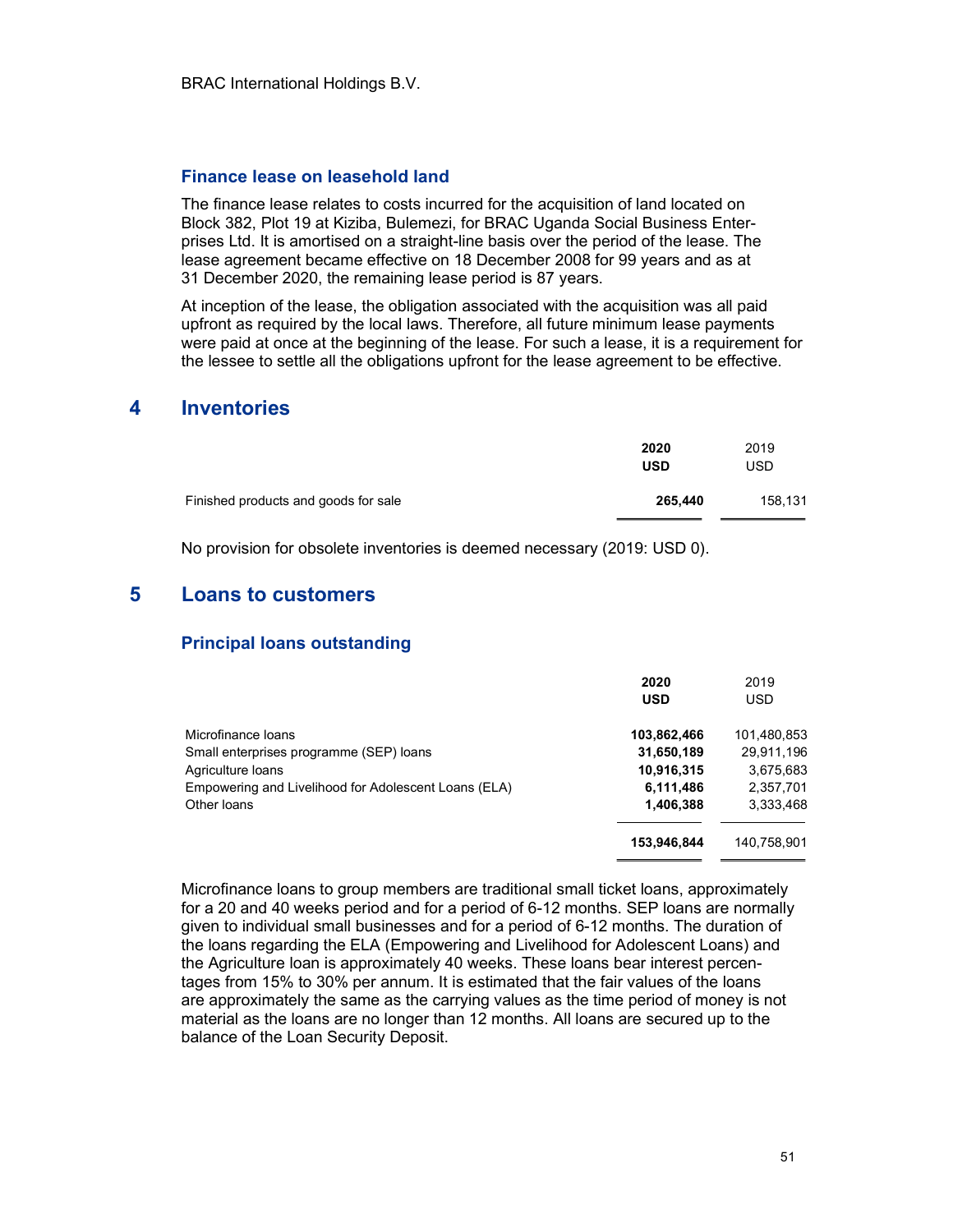#### Loans to customers

|                                                 | 2020          | 2019            |
|-------------------------------------------------|---------------|-----------------|
|                                                 | <b>USD</b>    | <b>USD</b>      |
| Opening balance as at 1 January                 | 140,758,901   | 130,963,547     |
| <b>Changes in Consolidation Scope</b>           |               | (14, 556, 965)  |
| Disbursements during the year                   | 238,361,386   | 298,683,466     |
| Repayment during the year                       | (225,173,443) | (274, 331, 147) |
| Gross advance to customers                      | 153,946,844   | 140,758,901     |
| Interest receivable as at 31 December           | 5,427,175     | 2,947,448       |
| Write-offs during the year                      | (1,546,596)   | (2, 233, 344)   |
| Loan loss reserve                               | (9,767,806)   | (3,661,285)     |
| Closing balance as at 31 December               | 148,059,617   | 137,811,720     |
| The movement of the loan loss reserve is below: |               |                 |
|                                                 | 2020          | 2019            |
|                                                 | <b>USD</b>    | <b>USD</b>      |
| Opening balance as at 1 January                 | 3,661,285     | 5,068,867       |
| Charged for the year                            | 7,028,952     | 1,444,275       |
| Changes in Consolidation Scope                  |               | (493, 395)      |
| Write-off                                       | (1,546,596)   | (2,233,344)     |
| Foreign exchange adjustment                     | 624,165       | (125, 118)      |
| Closing balance as at 31 December               | 9,767,806     | 3,661,285       |

The Company followed the guidance of IFRS 9 which is also acceptable under Dutch accounting principles. It follows the 'expected credit loss' (ECL) model. It requires the Company to measure Expected Credit Loss (ECL) on a forward-looking basis reflecting a range of future economic conditions. Management judgment is applied to determining the economic scenarios used and the probability weightings applied to them and the associated impact on ECL. The significant increase in the loan loss reserve is due to the impact of COVID-19 on the portfolio quality.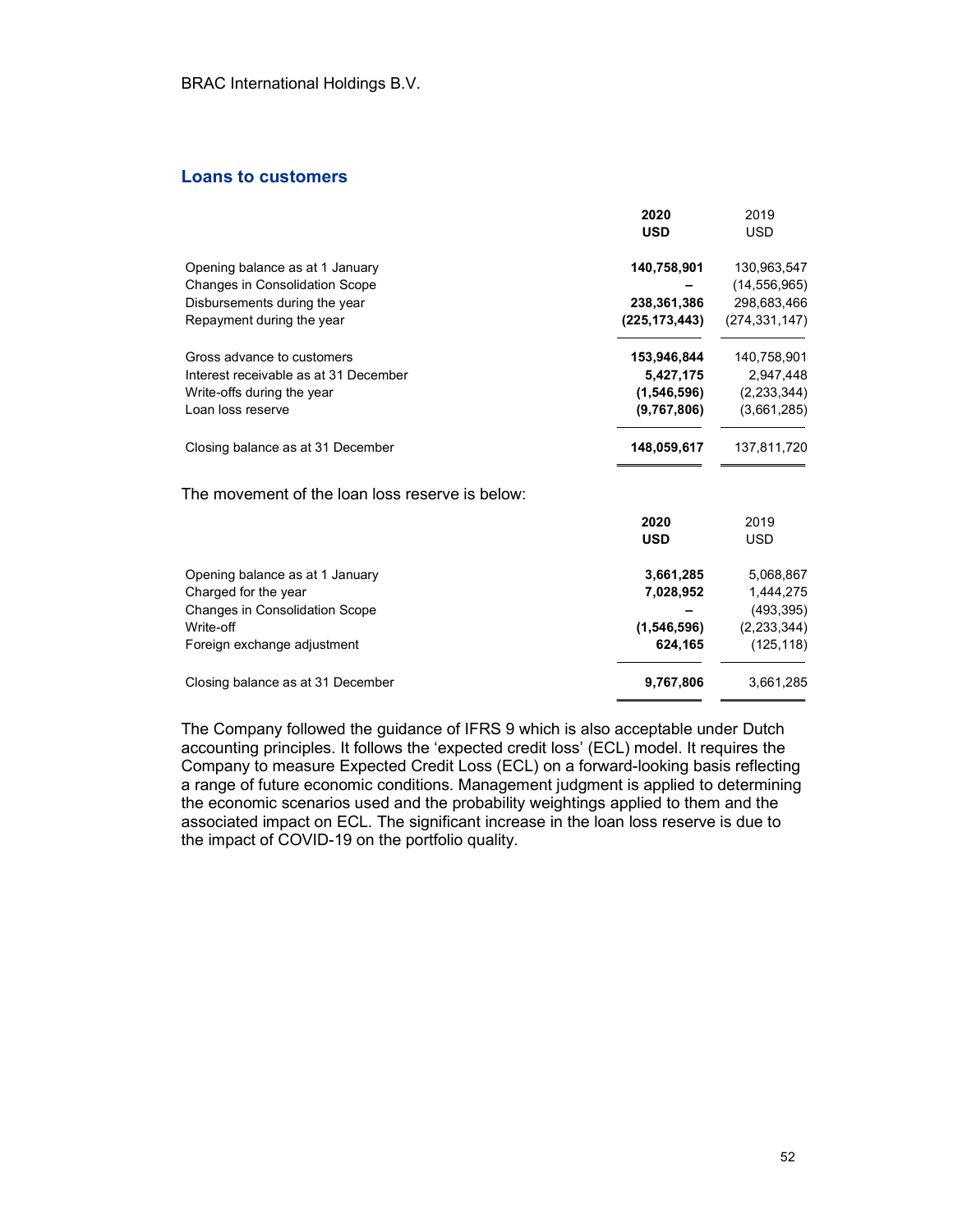# 6 Trade and other receivables

|                                           | 2020       | 2019       |
|-------------------------------------------|------------|------------|
|                                           | <b>USD</b> | <b>USD</b> |
| Advances and prepayments to third parties | 1,637,490  | 899,834    |
| Receivable from BRAC NGO operations       | 628,339    | 575,836    |
| Cash in transit Uganda Dividend           |            | 1,361,656  |
| Other receivables                         | 1,392,272  | 2,557,780  |
| Prepaid taxes                             | 1,271,876  | 393,104    |
|                                           | 4,929,977  | 5,788,210  |

Prepayments are mainly rent paid in advances to the landlords for offices and guest house. All the other receivables are due within 1 year.

Other receivables includes deposits to BRAC USA for the OPIC loan, National Bank of Rwanda, receivables from MTN against loan realized through mobile banking and interest accrued on short-term deposits.

The USD 250,000 receivable from BRAC USA will be received in 2023 after the repayment of OPIC loan in BRAC Myanmar Microfinance Company Ltd.

# 7 Cash and cash equivalents

|                     | 2020<br><b>USD</b> | 2019<br><b>USD</b> |
|---------------------|--------------------|--------------------|
| Cash at bank        | 30,854,380         | 25,376,144         |
| Short-term deposits | 17,617,166         | 10,944,092         |
| Cash in hand        | 689,869            | 979,669            |
|                     | 49,161,415         | 37,299,905         |

All cash and cash equivalent balances are available on demand. In addition, the company has a short term deposit balance with Azania Bank in Tanzania of USD 861,668.

# 8 Group equity

For a detailed explanation of the share of the Company in group equity, reference is made to note 29 Shareholders' equity in the separate financial statements.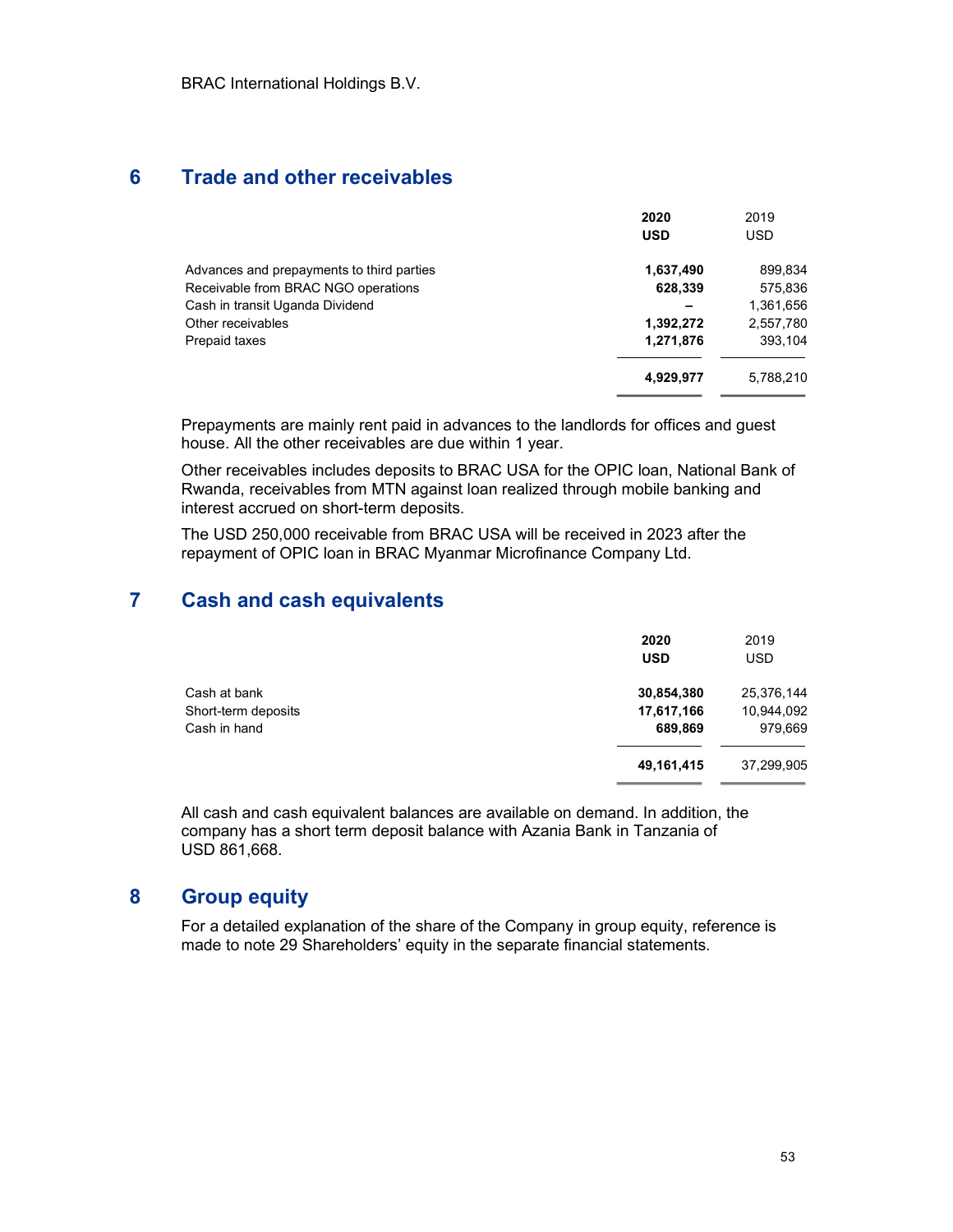|                                             | 2020<br><b>USD</b> | 2019<br><b>USD</b> |
|---------------------------------------------|--------------------|--------------------|
| Equity                                      | 94,472,235         | 93,815,942         |
| Minority interest                           | 5,876,810          | 9,503,743          |
|                                             | 100,349,045        | 103,319,685        |
| Refer to note 29 for the movement schedule. |                    |                    |
| <b>Minority interests</b>                   |                    |                    |
|                                             | 2020               | 2019               |
|                                             | <b>USD</b>         | <b>USD</b>         |
| Minority interests:                         |                    |                    |
| BRAC Uganda Bank Ltd.                       | 5,876,810          | 9,503,743          |
|                                             |                    |                    |

This minority interest covers the third-party interests (51%) in the shareholders' equity of the group company BRAC Uganda Bank Ltd.

# 9 Non-current liabilities

|                                                          | 2020<br><b>USD</b>           | 2019<br><b>USD</b>         |
|----------------------------------------------------------|------------------------------|----------------------------|
| <b>Borrowings</b><br>Less: Current portion of borrowings | 62,635,075<br>(38, 180, 280) | 47,614,679<br>(12,820,528) |
| Non-current liabilities as per 31 December               | 24,454,795                   | 34.794.151                 |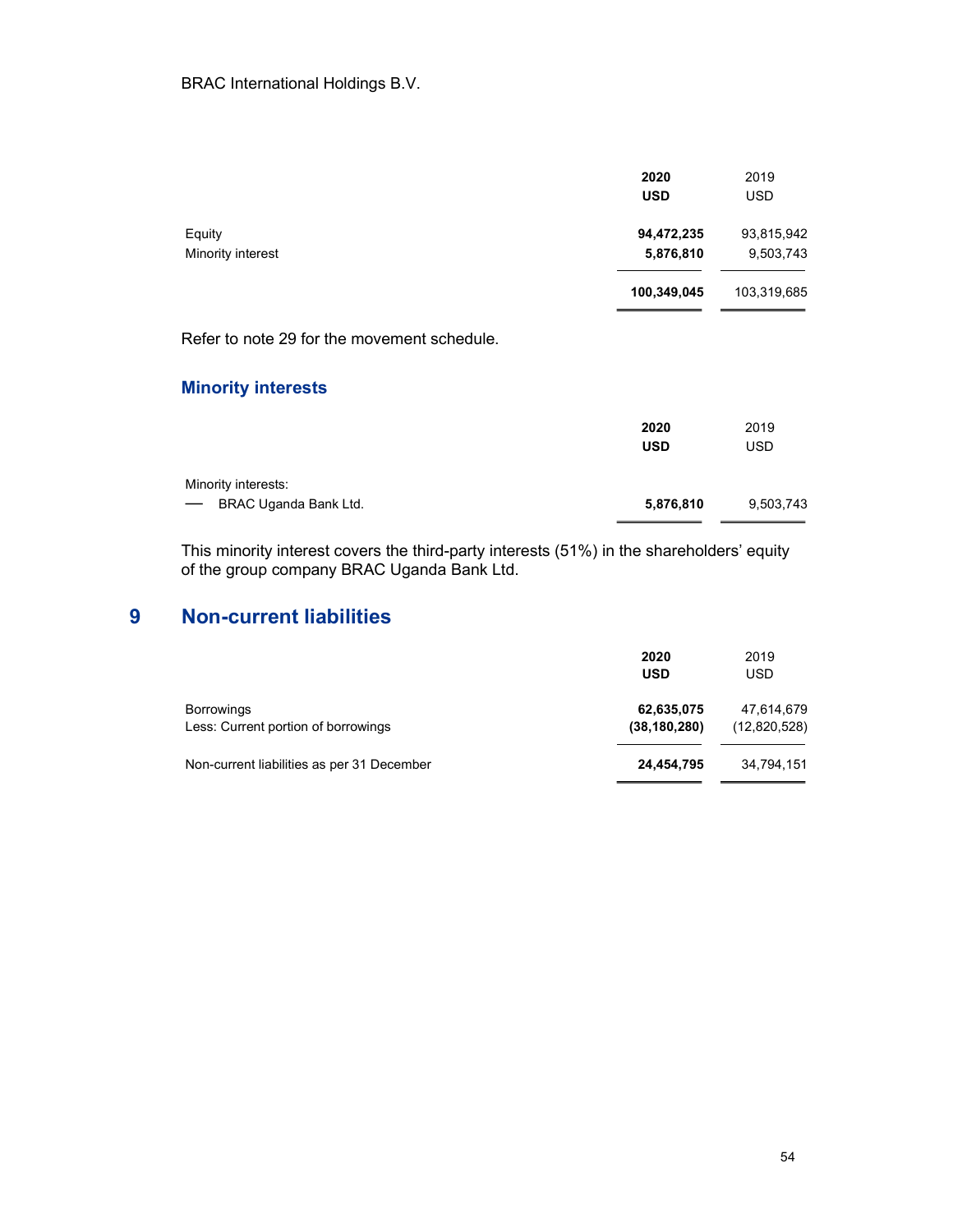# **Borrowings**

The non-current liabilities per 31 December 2020 can be further disclosed as follows:

|                                      | 2020       | Repayment<br>obligation<br>2021 | Remaining<br>duration<br>>1 year | Remaining<br>duration<br>>5 year |
|--------------------------------------|------------|---------------------------------|----------------------------------|----------------------------------|
|                                      | <b>USD</b> | <b>USD</b>                      | <b>USD</b>                       | <b>USD</b>                       |
| responsAbility Investments AG        | 663,795    | 492,191                         | 171,604                          |                                  |
| <b>Bank of Africa</b>                | 1,919,738  | 1,509,298                       | 410,440                          |                                  |
| Stromme Microfinance (E.A.) Ltd.     | 1,766,100  | 506,575                         | 1,259,525                        |                                  |
| Oiko Credit                          | 1,219,183  | 1,219,183                       |                                  |                                  |
| Netherlands Development              |            |                                 |                                  |                                  |
| Finance Co. (FMO)                    | 9,031,845  | 7,538,583                       | 1,493,262                        |                                  |
| <b>Triodos Investment Management</b> | 7,782,262  | 6,627,761                       | 1,154,501                        |                                  |
| <b>Global Partners</b>               | 5,953,664  | 4,549,357                       | 1,404,307                        |                                  |
| <b>OPIC</b>                          | 5,000,000  | 1,320,000                       | 3,680,000                        |                                  |
| aBi Trust and Finance                | 3,147,564  | 861,188                         | 2,286,376                        |                                  |
| Yoma Bank                            | 2,558,122  | 2,558,122                       |                                  |                                  |
| <b>AGD Bank</b>                      | 5,266,722  |                                 | 5,266,722                        |                                  |
| <b>UAB Bank</b>                      | 7,125,000  | 7,125,000                       |                                  |                                  |
| Citi Bank                            | 4,065,364  | 855,866                         | 3,209,498                        |                                  |
| <b>UECCC</b>                         | 1,097,264  |                                 | 1,097,264                        |                                  |
| <b>Mastercard Foundation</b>         | 1,466,204  | 1,466,204                       |                                  |                                  |
| <b>CRDB Bank</b>                     | 1,938,400  |                                 | 1,938,400                        |                                  |
| <b>Others</b>                        | 2,633,848  | 1,550,952                       | 1,082,896                        |                                  |
|                                      | 62,635,075 | 38,180,280                      | 24,454,795                       |                                  |

The movement of the borrowings during the year is given below:

|                                       | 2020           | 2019        |
|---------------------------------------|----------------|-------------|
|                                       | <b>USD</b>     | <b>USD</b>  |
| Opening balance as at 1 January       | 47,614,679     | 47,907,962  |
| Received during the year              | 26,372,882     | 16,339,130  |
| Repayment during the year             | (12, 496, 527) | (6,842,397) |
| <b>Changes in Consolidation Scope</b> |                | (9,756,237) |
| Interest accrued                      |                | (80, 292)   |
| Foreign currency (gain)/loss          | 1,144,041      | 46,513      |
| Closing balance as at 31 December     | 62,635,075     | 47,614,679  |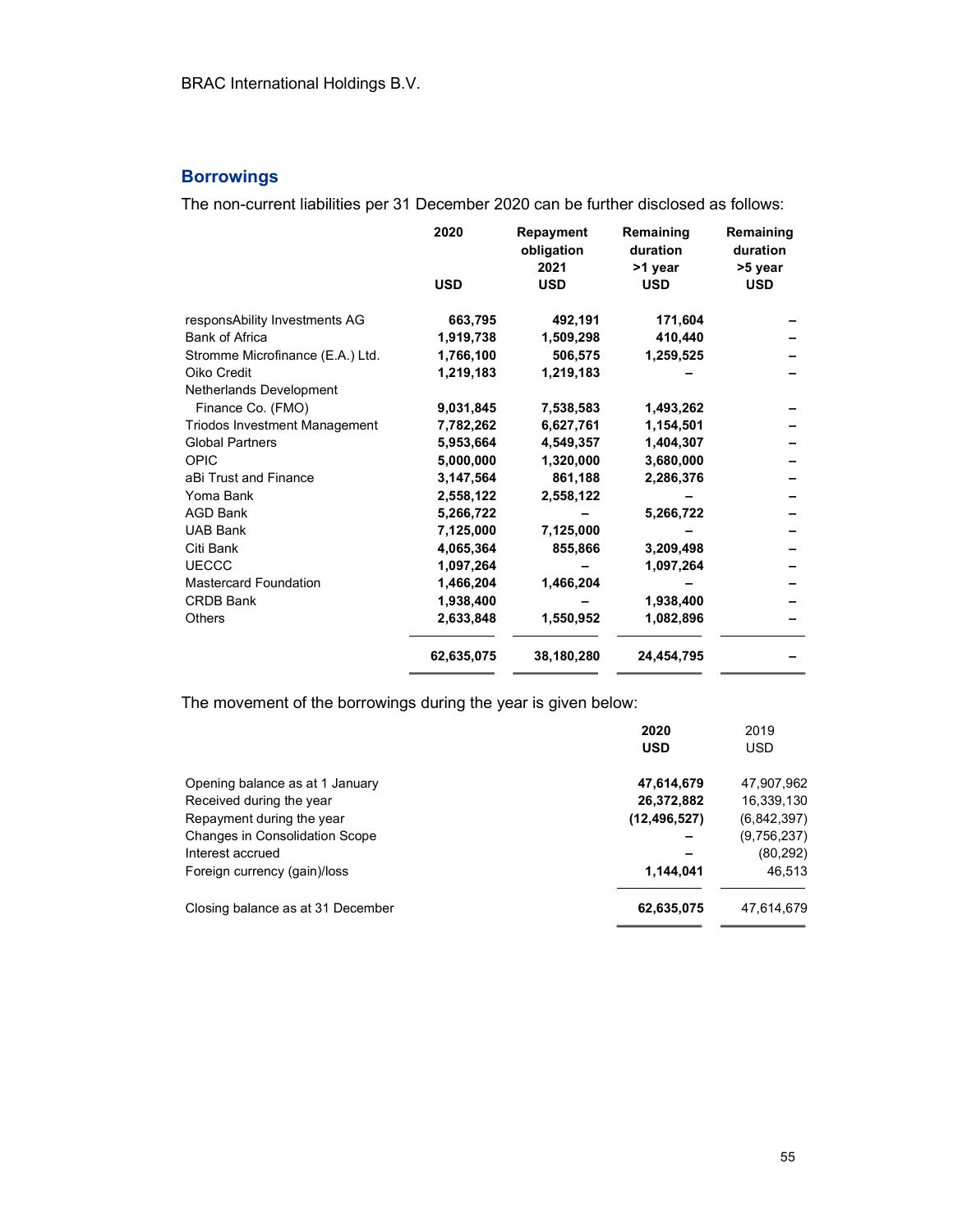The specification of the borrowings as at 31 December:

|                                           |                | 2020       | 2019       |
|-------------------------------------------|----------------|------------|------------|
|                                           |                | <b>USD</b> | <b>USD</b> |
| <b>BRAC Bangladesh</b>                    |                |            | 98,077     |
| responsAbility Investments AG             | 1              | 663,795    | 830,449    |
| <b>Bank of Africa</b>                     | $\overline{c}$ | 1,919,738  | 3,927,258  |
| Stromme Microfinance (E.A.) Ltd.          | 3              | 1,766,100  | 1,085,250  |
| Oiko Credit                               | 4              | 1,219,183  | 2,425,206  |
| Netherlands Development Finance Co. (FMO) | 5              | 9,031,845  | 10,277,266 |
| <b>Triodos Investment Management</b>      | 5              | 7,782,262  | 7,777,992  |
| <b>Global Partners</b>                    | 5              | 5,953,664  | 5,980,886  |
| OPIC                                      | 6              | 5,000,000  | 5,000,000  |
| aBi Trust and Finance                     | 7              | 3,147,564  | 3,492,296  |
| Grameen Credit Agricole Foundation        | 8              |            | 270,307    |
| Yoma Bank                                 | 9              | 2,558,122  | 4,595,215  |
| <b>AGD Bank</b>                           | 10             | 5,266,722  |            |
| <b>UAB Bank</b>                           | 11             | 7,125,000  |            |
| Citi Bank                                 | 12             | 4,065,364  |            |
| <b>UECCC</b>                              | 13             | 1,097,264  |            |
| <b>Mastercard Foundation</b>              | 14             | 1,466,204  |            |
| <b>CRDB Bank</b>                          | 15             | 1,938,400  |            |
| <b>Others</b>                             | 16             | 2,633,848  | 1,854,477  |
|                                           |                | 62,635,075 | 47,614,679 |

1. responsAbility Investments AG: In July 2015, a loan agreement was signed with ResponsAbility Investments AG worth USD 4,500,000 to the equivalent of USHS 15,079 million. The first tranche of USD 2,500,000 was immediately disbursed and the second one disbursed at close of November 2015. The facilities are payable in a period of 3 years at an interest rate of 6.95%. The outstanding balance was fully repaid on 3 September 2019. The loan was not secured.

In July 2019, term loan facility worth USD 2 million was secured from responsAbility investments AG (a Swiss-based private enterprise) for 36 months for Tanzania. The loan is repayable in six equal instalments and attracts interest at 7.1%. The repayment schedule was renogotiated and delayed by six months from the maturity date of June 2022 to December 2022.

2. Bank of Africa: In March 2019, BRAC Uganda Bank Limited obtained a loan from Bank of Africa amounting to USHS 15,000,000,000 equivalent to USD 4,092,535. The loan period is 3 years. Interest and principal is paid on a quarterly basis at a rate of 14%. The loan is tagged to T-bill of 182 day and the outstanding balance is USHS 6.99 billion. The loan is secured by a floating charge on BRAC Uganda Bank's loan portfolio.

In February 2019, BRAC Tanzania Finance Limited secured overdraft facility of TZS 2,000 million and trade line TZS 1,500 million making a total facility being TZS 3,500 million. The facility is subject to annual renewal on merit basis. The interest rate is 17% per annum.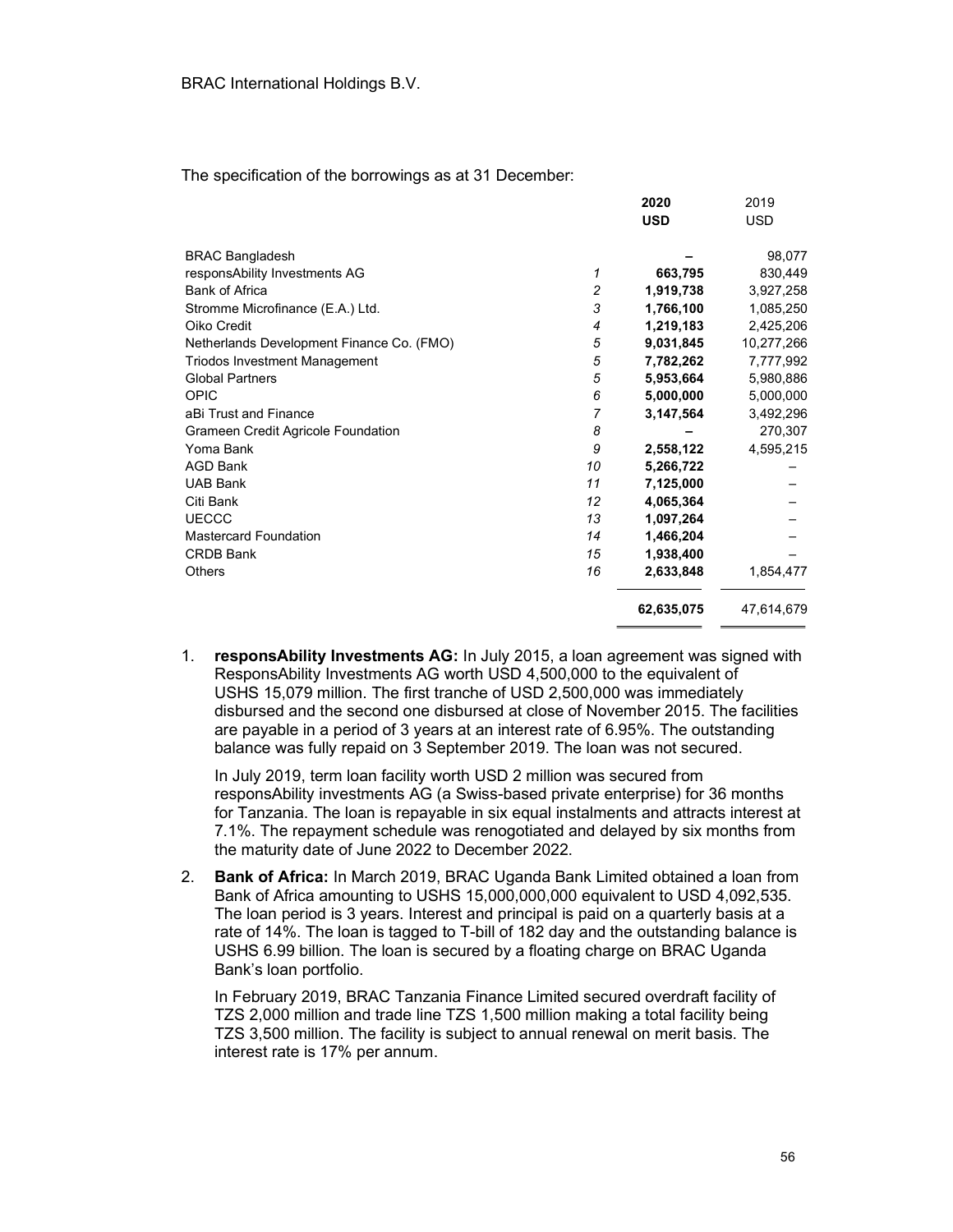- 3. Stromme Microfinance (E.A.) Ltd.: BRAC Tanzania Finance Limited secured a loan from Stromme Microfinance (E.A) Limited in June 2018 for a period of 48 months. The company changed name to Soluti Finance E.A in 2020. The loan amounted to equivalent USD of 1.5 million as term loan. The loan is quoted at the rate of 18% fixed with no expected increase until maturity.
- 4. Oiko Credit: In October 2016, BRAC Uganda Bank obtained a loan from Oikocredit, the loan agreement was for a total principal loan amount of USHS 20 billion for a period of 5 years, at a rate of 16.01% and disbursed in 4 tranches of USHS 5 billion each. The loan will be repaid in 18 quarterly instalments. The loan is secured by a floating charge on BRAC Uganda Finance's loan portfolio. The interest rate was revised to 14% from 16.1% because this facility is tagged to 182Tb+2%, which reduced in the year 2018 this rate has not been revised to date. The outstanding balance of Ushs 4.4 billion will be maturing in December 2021.
- 5. Netherlands Development Finance Co. (FMO), Triodos Investment Management, Global Partners: In July 2017, BRAC Uganda and Tanzania Microfinance companies obtained a club finance facility of USD 21 million from Netherlands Development Finance Co. (FMO), Triodos Investment Management and Global Partners for a period of 4 years, at a rate of 15% to 17% and to be disbursed in 4 tranches. The first principal repayment was originally due in June 2020 however, it was renegotiated to be paid in June 2022 and rest of the principal repayments remain as scheduled originally and is due in 2021. The loan is not secured.

BRAC Myanmar also secured a loan USD 2.5 million from FMO repayable in 4 equal instalments. The current outstanding balance is USD 1.3 million. It attracts an interest of 6.99% on USD term. The loan is unsecured.

BRAC Liberia Microfinance Co Ltd received USD 500,000 from Global Partnership on September 3, 2019 at 6.6% interest rate with quarterly interest repayments. The principal is repayable as 50% in 2021 and 50% in 2022.

- 6. OPIC: In February 2019, BRAC Myanmar Microfinance obtained a loan facility of USD 5 million from OPIC. The loan is repayable in 4 semi-annual instalment and attracts interest of 5% p.a. The loan is secured against a corporate guarantee from BRAC International Holdings B.V.
- 7. **aBi Trust and Finance:** In July 2017, a loan agreement was signed between BRAC Uganda Microfinance and aBi Finance limited amounting to USHS 6 billion (USD 1.69 million). The principle is repayable within 4 years and attracts an interest rate of minimum 14% p.a. with six months grace period for principal. The outstanding loan balance is Ushs 2 billion.

 In October 2019, a new loan agreement was signed between BRAC Uganda Bank Limited and aBi Finance limited amounting to Ushs 10 billion. The principle is repayable within 4 years and attracts an interest rate of minimum 12.8% pa with six months grace period for principal. The amount was disbursed on 1 October 2019. Principal and interest payments are made on a quarterly basis. The loan is secured by a floating charge on BRAC Uganda Bank's loan portfolio. This facility is tagged to 182Tb+2%. The outstanding loan balance is Ushs 9.5 billion (equivalent USD 3.1 million).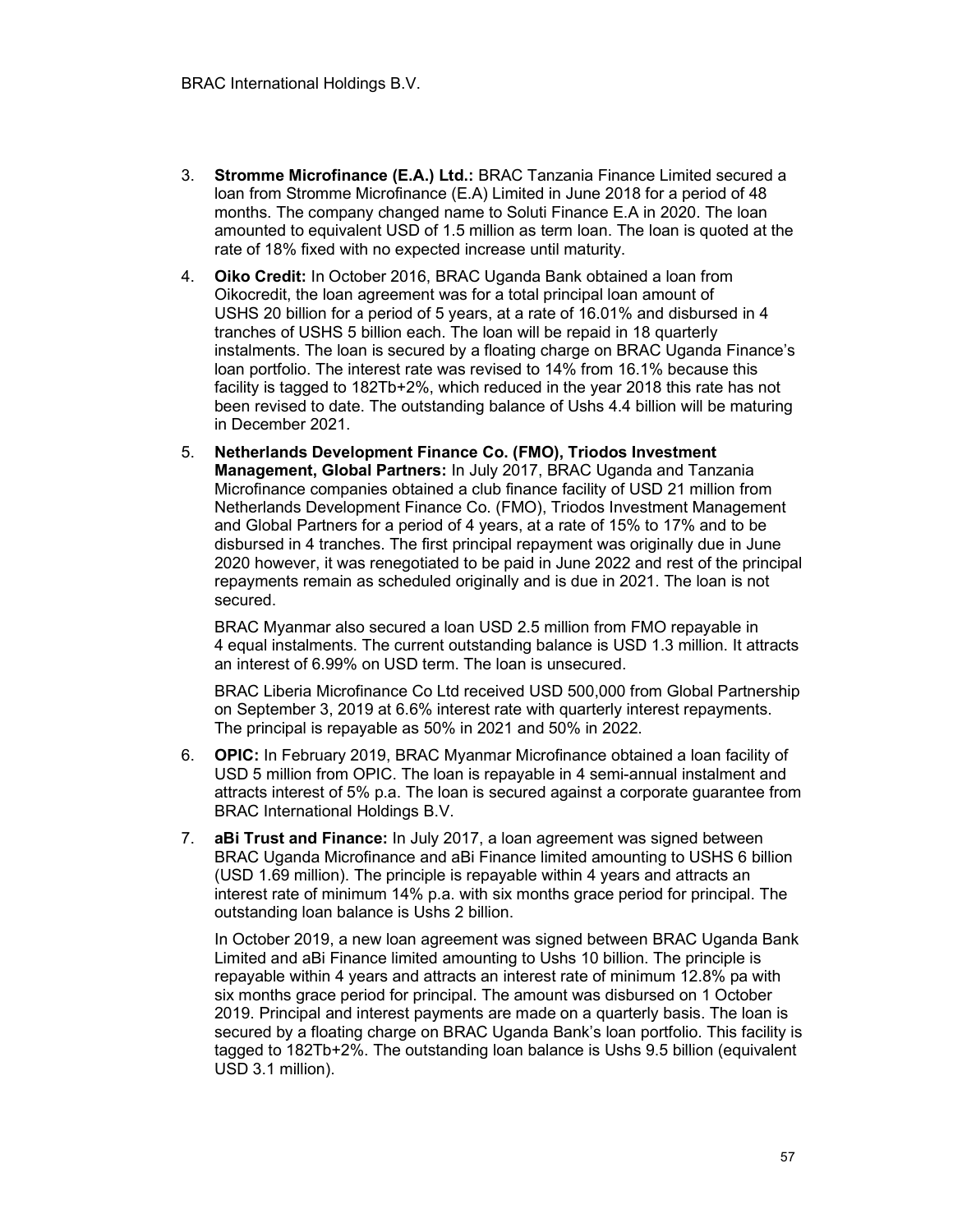- 8. Grameen Credit Agricole Foundation: In April 2017, BRAC Myanmar Microfinance obtained a loan facility of Kyat 2 billion (USD 1.50 million) from Grameen Credit Agricole Foundation. The loan is repayable in five equal instalments and attracts an interest of 13% p.a. The loan has been repaid in 2020.
- 9. Yoma Bank: In September 2018, BRAC Myanmar Microfinance obtained a loan facility of Kyat 6.80 billion (USD 4.5 million) from Yoma Bank Ltd. The loan is repayable in 4 semi-annual instalment and attracts interest of 13% p.a. The loan is secured against a back to back facility over USD 2.5 million loan from FMO. The loan is further secured against a corporate guarantee from BRAC International Holdings B.V.
- 10. AGD Bank: In 2020, BRAC Myanmar Microfinance Ltd entered into a facility agreement of Kyat 7 billion with AGD bank. The interest rate for the loan is fixed at 10% p.a. The loan is repayable on the 36 months anniversary of the first Disbursement date.
- 11. UAB Bank: In 2020, BRAC Myanmar Microfinance Ltd entered a deal to accept and utilize 95% MMK withdrawal against deposited USD 7.5 million, initially for three months with monthly roll over (if required) under the same bank cross currency swap option.
- 12. Citi Bank: In January 2020, BRAC Uganda Bank Limited obtained a loan from Citi Bank amounting to Ushs 14.8 billion equivalent to USD 4,065,364 with a tenor of 4 years and a grace period of one year. Interest and principal is paid on a quarterly basis. The loan interest rate is tagged to T-bill of 182 day + 2.5% and the average interest rate for the 2020 was 13.03%. The loan is secured by a floating charge on BRAC Uganda Bank's loan portfolio and the outstanding balance is Ushs 14.8 billion.
- 13. Uganda Energy Credit Capitalization Company (UECCC): In December 2020, BRAC Uganda Bank Limited obtained a loan from UECCC amounting to Ushs 8 billion at an interest rate of 5% per annum for a period of 5 years with a one-year grace period. Interest and principal is paid on a quarterly basis. During 2020, the Bank drew down Ushs 4 billion. The loan is secured by a floating charge on BRAC Uganda Bank's loan portfolio.
- 14. Mastercard Foundation: In July 2020, BRAC Uganda Bank Limited obtained managed funds from Mastercard foundation amounting to USD 1.47 million Equivalent Ushs 5.3 billion for one year; to facilitate refinancing of clients to help them recovery from the impact of the COVID 19 pandemic on their businesses.
- 15. CRDB Bank: In 2020, BRAC Tanzania Finance Limited secured a term loan of TZS 4,500 million from CRDB Bank PLC for working capital. The loan is for two years effective from 16 December 2020. The interest rate is 12% per annum.
- 16. Other includes a loan from Kiva Micro funds, an USA 501 non-profit organisation that allows to lend money via the Internet for low-income entrepreneurs, a loan from Whole Planet Foundation (WPF) in BRAC Tanzania Finance Limited, BRAC Microfinace (SL) Ltd, BRAC Liberia Microfinance Co Ltd; also includes a loan from Central Bank of Liberia and United Bank of Africa in Liberia and a loan from Myanmar Economic Bank in Myanmar.

Certain borrowings have covenant requirements, as per year-end, the covenants have been complied with.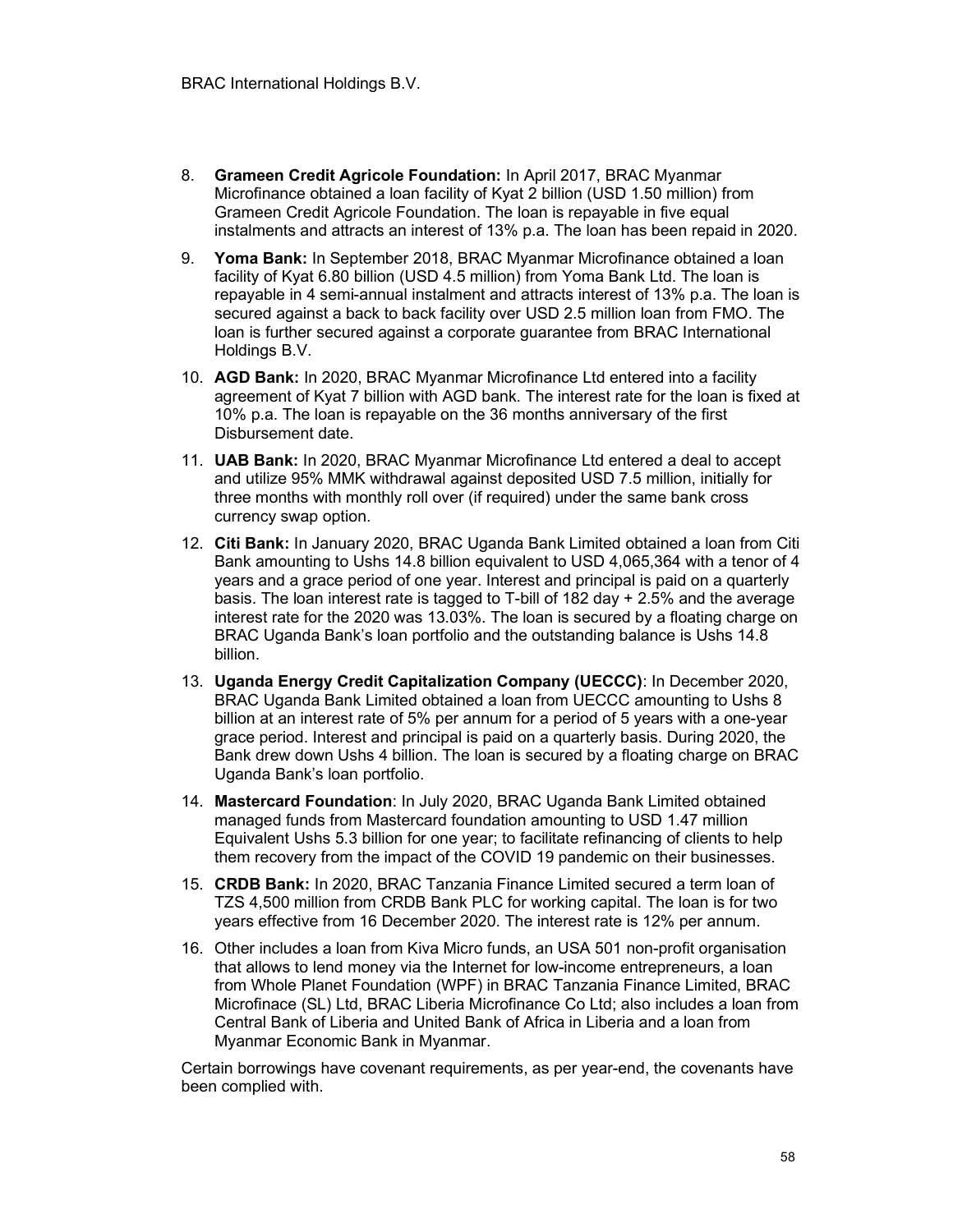# 10 Current liabilities

|                                             | 2020       | 2019       |
|---------------------------------------------|------------|------------|
|                                             | <b>USD</b> | <b>USD</b> |
| Donor funds                                 | 3,898,315  | 1,722,034  |
| Current portion of the borrowings (note 10) | 38,180,280 | 12,820,528 |
| Other current liabilities                   | 50,634,581 | 40,136,046 |
|                                             | 92,713,176 | 54,678,608 |

#### Donor funds

|                                            | 2020<br><b>USD</b> | 2019<br><b>USD</b> |
|--------------------------------------------|--------------------|--------------------|
| Donor funds received in advance            | 2,564,860          | 983,943            |
| Donor funds invested in microfinance loans | 1,329,084          | 713,507            |
| Donor funds utilized in fixed assets       | 4.371              | 24,584             |
|                                            | 3,898,315          | 1,722,034          |

All amounts included are due within one year.

#### Donor funds received in advance

|                                                     | 2020<br><b>USD</b> | 2019<br><b>USD</b> |
|-----------------------------------------------------|--------------------|--------------------|
| Opening balance as at 1 January                     | 983,943            | 2,408,849          |
| Received during the year                            | 2,964,224          | 1.176.414          |
| Transferred to donor funds invested in fixed assets | (299,491)          |                    |
| Transferred to donor fund investment in loans       | (340,676)          |                    |
| Released to profit and loss account                 | (526, 838)         | (2,376,438)        |
| Other                                               | (216, 302)         | (224, 882)         |
| Closing balance as at 31 December                   | 2,564,860          | 983.943            |

In 2020, BRAC Myanmar Microfinance Co received USD 0.34 milllion from Whole Planet Foundation, 0.23 million from The Leprosy Mission Myanmar, USD 0.48 million from UNOPS and BRAC Uganda Bank Ltd received USD 0.4 milion from Grameen Foundation, USD 0.8 million from MasterCard Foundation and the remaining from other donors. In 2019, Myanmar received USD 626,477 from UNCDF, Whole Planet Foundation and The Leprosy Mission Myanmar (TLMM). BRAC Rwanda Microfinance Co. received USD 500,000 from Whole Planet Foundation and BRAC USA.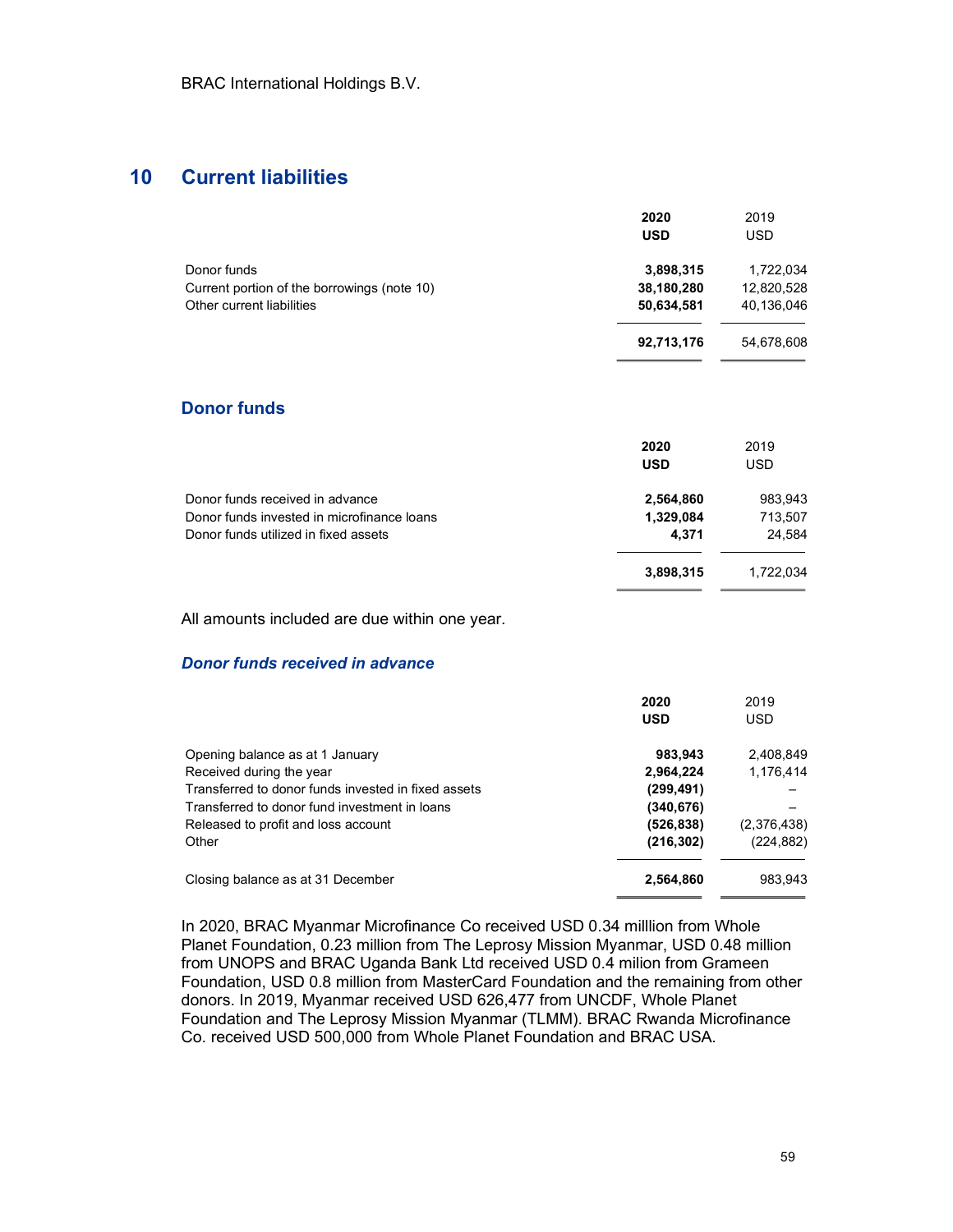The grants from the above donors were received for the enhancement of the Microfinance programme. The grants had been provided on the basis of the Company fulfilling certain conditions, failing to comply with which, part or all of the money may have to be refunded to the donor.

#### Donor funds invested in microfinance loans

|                                                  | 2020<br><b>USD</b> | 2019<br><b>USD</b> |
|--------------------------------------------------|--------------------|--------------------|
| Opening balance as at 1 January                  | 713,507            | 1,006,155          |
| Transferred from donor funds received in advance | 340,676            |                    |
| Currency translation                             | 274,901            | (292, 648)         |
| Closing balance as at 31 December                | 1,329,084          | 713,507            |

#### Donor funds utilised in fixed assets

|                                                                   | 2020<br><b>USD</b> | 2019<br><b>USD</b> |
|-------------------------------------------------------------------|--------------------|--------------------|
| Opening balance as at 1 January                                   | 24,584             | 170,921            |
| Depreciation charged for the year released to the profit and loss |                    |                    |
| account                                                           | (2,080)            | (121,204)          |
| Changes in consolidation scope                                    |                    | (26, 679)          |
| Currency translation                                              | (18, 133)          | 1.546              |
| Closing balance as at 31 December                                 | 4,371              | 24.584             |

### Other current liabilities

|                                            | 2020       | 2019       |
|--------------------------------------------|------------|------------|
|                                            | <b>USD</b> | <b>USD</b> |
| Loan Security Fund                         | 25,594,150 | 21,293,380 |
| Deposits from savers                       | 15,112,564 | 7,700,758  |
| Payable to Stichting BRAC International    | 2,566,480  | 1.830.960  |
| Payable to BRAC Bangladesh                 | 1,556,473  | 1,549,698  |
| Payable to biTs (BRAC IT Services Limited) | 207.333    | 467.574    |
| Tax payable                                | 1,061,549  | 2,997,937  |
| Accrued expenses                           | 1,605,852  | 454.149    |
| Other liabilities                          | 2,930,180  | 3.841.590  |
|                                            | 50,634,581 | 40.136.046 |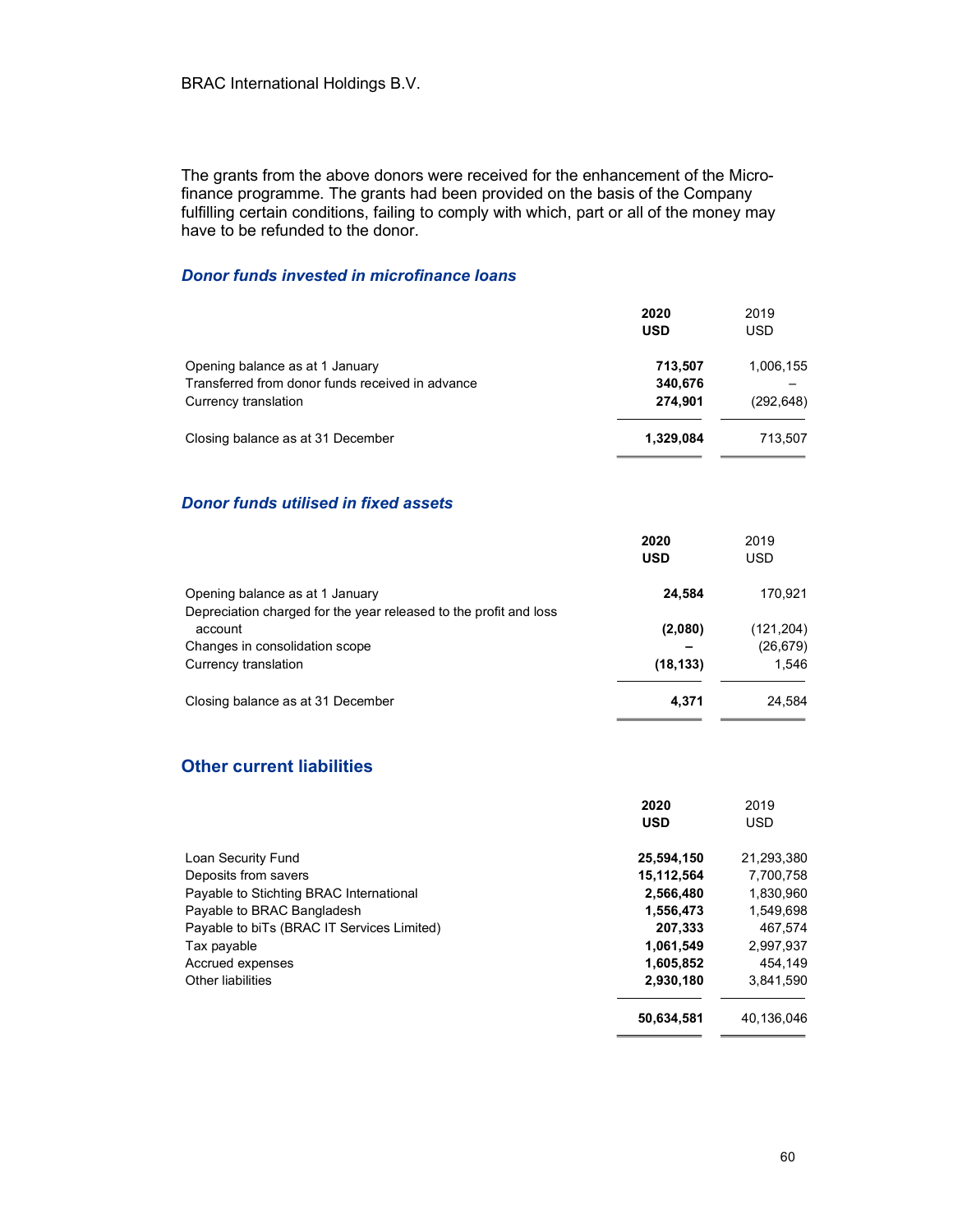The Loan Security Fund acts as a defence for the customers' loan obligations. This is computed as 10% of a part of the customers' approved loans. In the event of any default, customers forfeit all or part of the Loan Security Fund to the extent of the amount at risk. The loans have durations of 20-40 weeks and 6-12 months, depending on the loan types.

Deposits from customers includes the voluntary savings made by the clients and is payable on demand.

Payable to Stichting BRAC International mainly relates to the amount provided by the parent entity to the Company for making various investments. The amount is payable on demand.

Payable to BRAC Bangladesh is in relation to the expenses incurred by BRAC Bangladesh on behalf of the Company and its subsidiaries. The amount is payable on demand.

Other liability includes intercompany liability of USD 389,096 (2019: USD 542,915). It also includes various staff benefit provisions, withholding taxes and payable to suppliers are part of the other liabilities. All the other liabilities are payable within one year.

# 11 Financial instruments

#### **General**

During the normal course of business, the Company uses various financial instruments that expose the Company to market, currency, interest, cash flow, liquidity and/or credit risks.

#### Risk management framework

The Board of Directors has overall responsibility for the establishment and oversight of the Company's risk management framework.

BRAC financial risk management policy seeks to identify, appraise and monitor the risks facing BRAC whilst taking specific measures to manage its interest rate, foreign exchange, liquidity and credit risks. BRAC does not however, engage in speculative transactions or take speculative positions, and where affected by adverse movements, BRAC has sought the assistance of donors.

#### Credit risk

Credit risk arises principally from the company loans and receivables presented under financial fixed assets, trade and other receivables and cash. The maximum amount of credit risk calculated by the entity is USD 9,767,806 which is equal to the loan loss provision. The credit risk is spread over a large number of counterparties (banks, customers and other third parties).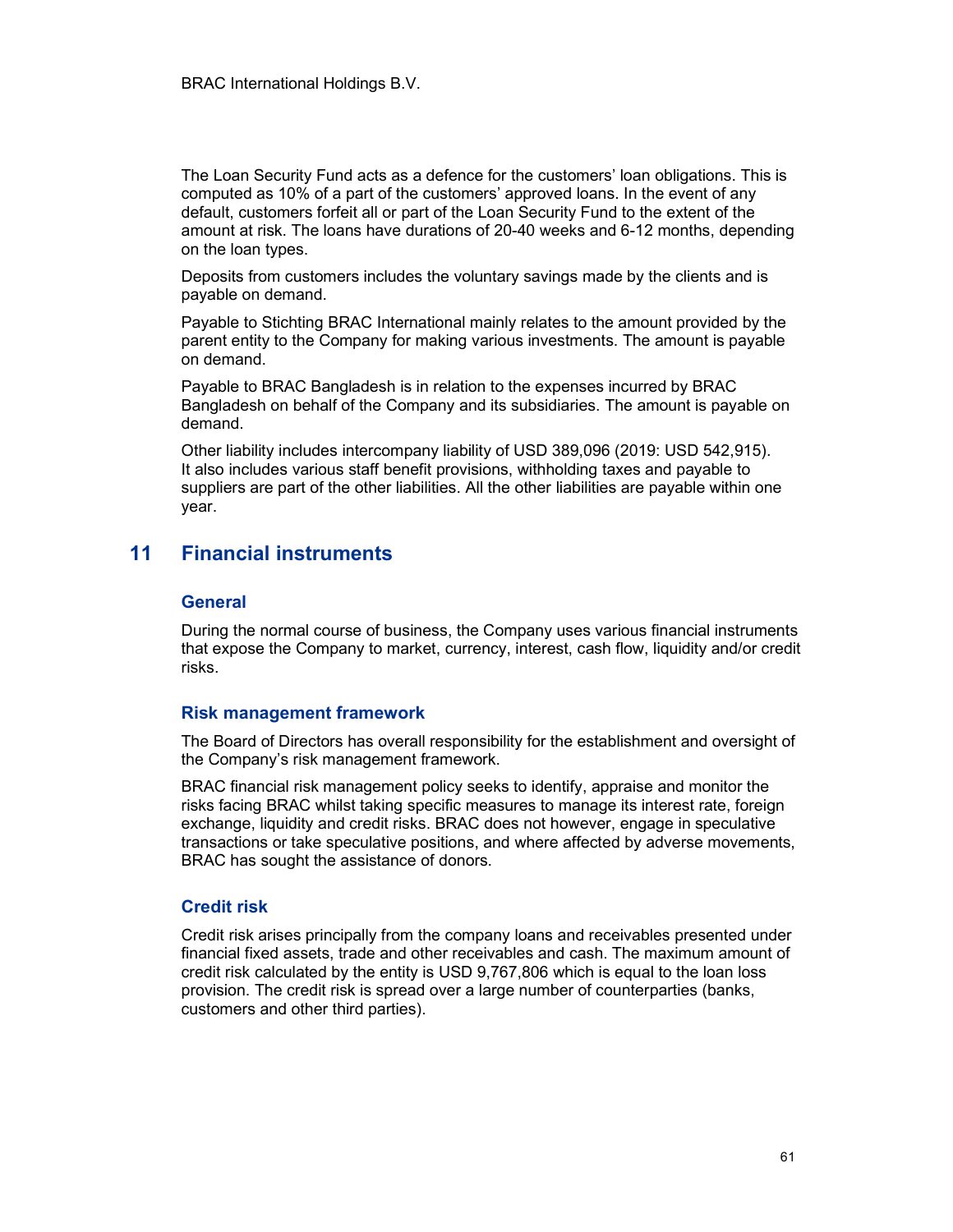The company exposure to credit risk is influenced mainly by the individual characteristics of each customer. However, management also considers the demographics of the group's customer base, including the default risk of the industry and country in which customers operate, as these factors may have an influence on credit risk.

Exposure to credit risk is monitored on an ongoing basis by the commercial ventures respective management teams. For risk management reporting purposes, the Company considers and consolidates all elements of credit risk exposure.

BRAC does not have any significant exposure to any individual customer or counterparty.

The provision of non collateralized loans to group members is the main aspect of the Company's business. As such, exposure to credit risk and the management of this risk is a key consideration for the Board.

The COVID 19 has impact on the credit risks of repayment from customers. However, we have experience with such a crisis from EBOLA in West Africa. We noticed that borrowers are willing to repay and continue their business. We implemented Business Continuity Plan to manage our risks related to COVID 19. The company had to recognize higher impairment loss in 2020 as result of the COVID-19 impact on the loan portfolio.

#### Management of credit risk

The Company recognises that the aim of risk management is not to eliminate risk totally, but rather to provide the structural means to identify, prioritise and manage the risks involved in all activities. It requires a balance between the cost of managing and treating risks, and the anticipated benefits that will be derived.

#### Policy objectives

- Protect the Company and its subsidiaries from risks of significant likelihood and consequence in the pursuit of the stated strategic goals and objectives.
- Provide a consistent risk management framework in which the risks concerning the Company will be identified, considered and addressed in key approval, review and control processes.
- Encourage pro-active rather than re-active management.
- Provide assistance to and improve the quality of decision making throughout Bl.
- Meet legal or statutory requirements.
- Assist in safeguarding the Company's assets: people, finance, property and reputation.

The Executive Director will be responsible on behalf of the Company for ensuring that a risk management system is established, implemented and maintained in accordance with this policy.

The risk management department will be responsible for oversight and assurance of the processes for the identification and assessment of the strategic-level risk environment. Risk management function will ensure Risk Management Services are in conformity with global standards.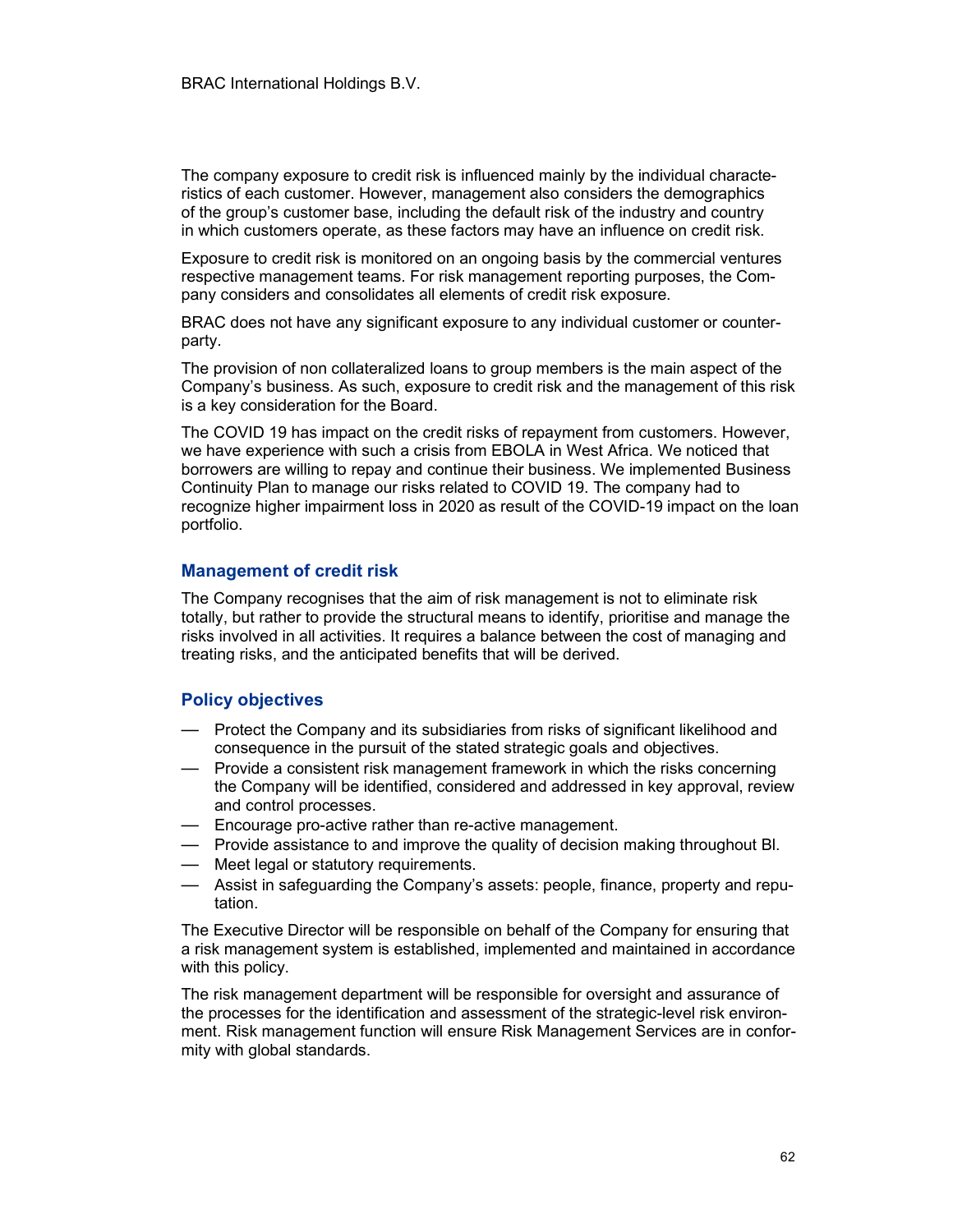#### Currency risk

The group is exposed to currency risk on transactions denominated in a currency other than the respective functional currencies of group entities. The functional currency is the US Dollar (USD), the presentation currency is USD. The currency in which transactions primarily are denominated is USD. The subsidiaries functional currency is the country local currency. BRAC follows inhouse natural hedging mechanism to mitigate the currency risks.The management regularly reviews the currency trends to manage currency risks.

#### Interest rate risk and cash flow risk

BRAC's exposure to interest rate fluctuations is mitigated by fixed interest rate borrowings as well as fixed interest rates applicable to loans extended to group members. BRAC does not engage in speculative transactions or take speculative positions on its interest rates.

#### Market risk

Market risk is the risk that changes in market prices, such as interest rates and foreign exchange rates will affect the fair value or future cash flows of a financial instrument. Market risk arises from open positions in interest rates and foreign currencies, which are both exposed to general and specific market movements and changes in the level of volatility.

The objective of market risk management is to manage and control market risk exposures within acceptable parameters, while optimising the return on risk.

#### Management of market risk

Overall responsibility for the management of the market risk rests with the Country Representatives. Management is responsible for the development of detailed risk management policies and for the day-to-day implementation of those policies.

### Liquidity risk

Liquidity risk is the risk that operations cannot be funded and financial commitments cannot be met timeously and cost effectively. The risk arises from both the difference between the magnitude of assets and liabilities and the disproportion in their maturities. Liquidity risk management deals with the overall profile of the balance sheet, the funding requirements of the Company and cash flows. In quantifying the liquidity risk, future cash flow projections are simulated and necessary arrangements are put in place in order to ensure that all future cash flow commitments are met from the working capital generated by the Company and also from available financial institutions facilities.

BRAC International Holdings B.V. manages its debt maturity profile, operation cash flows and the availability of funding so as to meet all refinancing, repayment and funding needs. As part of its overall liquidity management, the Company maintains sufficient levels of cash or fixed deposits to meet its working capital requirements. In addition the Company maintains banking facilities of a reasonable level.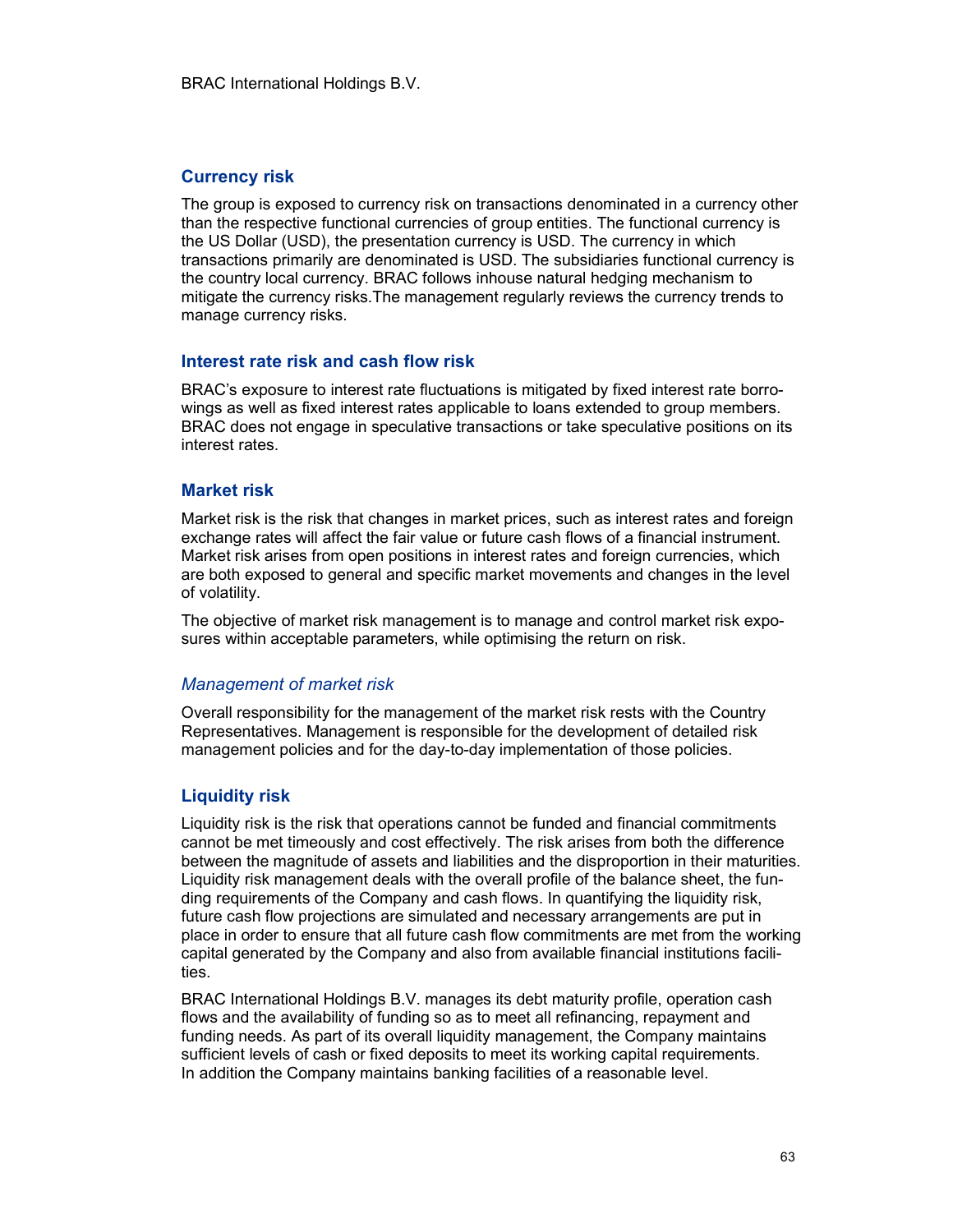#### Off-balance sheet assets and liabilities

The Company provided a 60% corporate guarantees to Yoma Bank for Kyat 6.8 billion (USD 5.0 million) for term loans to BRAC Myanmar Microfinance. Current outstanding balance for the loan is USD 2.6 million.

The Company provided corporate guarantees to AGD Bank for USD 5.3 million (30% cash backed) for term loans to BRAC Myanmar Microfinance. Current outstanding balance for the loan is USD 5.3 million.

The Company provided corporate guarantees to OPIC for USD 5 million for term loans to BRAC Myanmar Microfinance. The Company deposited USD 0.25 million with BRAC USA as part of this guarantee. Current outstanding balance for OPIC loan is USD 5 million.

The Company provided corporate guarantees to Bank of Africa for 100% of USD 4.1 million for term loans to BRAC Uganda Bank Ltd. Current outstanding balance for the loan is USD 1.9 million.

Operational lease agreements for buildings with third parties can be terminated on a yearly basis and therefore no significant future (operation) lease commitments are disclosed.

In relation to its transformation BRAC Uganda Bank changed its legal structure. In 2018, the net assets of BRAC Uganda Microfinance were transferred to the new company BRAC Uganda Bank, which qualifies as a common control transaction. The tax authorities are enquiring whether this transaction is subject to VAT. Within the Uganda Tax Law, there is an exemption from VAT on transfers of assets under common control, if both companies are registered for VAT. However, both companies are not VAT registered as this is not applicable for entities that provide microfinancing. Therefore, the company is of the opinion that this transaction is considered not to be in scope of the current legislation and no VAT is due on this common control transaction. The investigation of the URA is still ongoing and is expected to be finalized in August 2021. Would the outcome be different, this will have a significant impact on the financial results of BRAC Uganda Bank.

As part of the process to obtain the banking license, the company declared a dividend in 2018 which was paid in tranches to BRAC International Holdings B.V. during 2019. The Uganda Tax legislation normally requires that withholding tax is applicable over such transactions. However, no withholding tax has been paid, as the company is of the opinion that the conditions are met that avoid double tax payments as stipulated in the tax treaty between Uganda and the Netherlands. BRAC Uganda Bank Limited sought a private ruling from Uganda Revenue Autority (URA) to confirm management's view as to whether this dividend payment qualifies for WHT exemption under the treaty. Management believes the ruling will be made in favour of the bank and a such no provision is made in these financial statements. Would the outcome be different, this will have a significant impact on the result of BRAC Uganda Bank.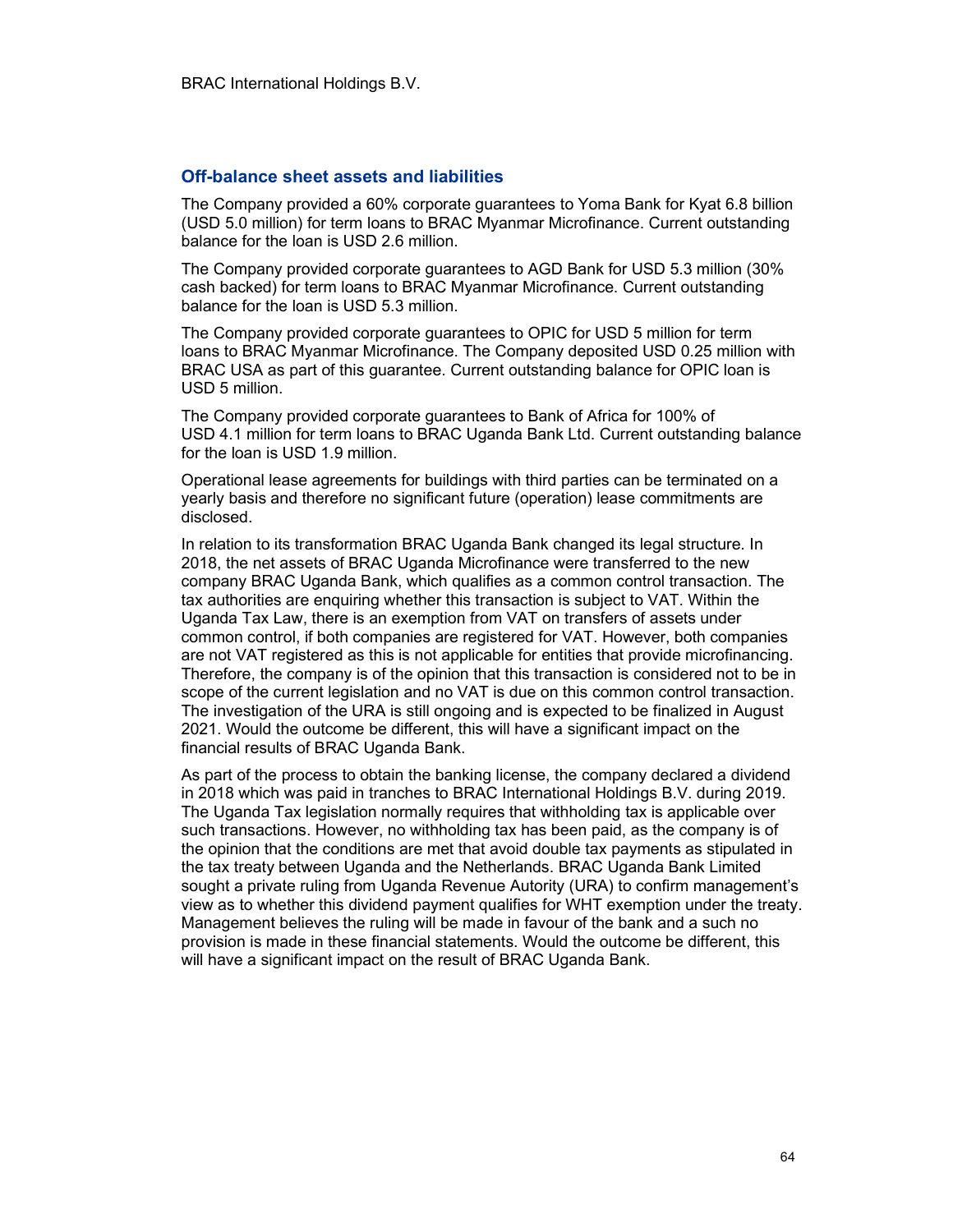### 12 Service charge income

The breakdown of service charge income by country is as follows:

|              | 2020       | 2019       |
|--------------|------------|------------|
|              | <b>USD</b> | <b>USD</b> |
| Africa       |            |            |
| Uganda       | 13,510,160 | 23,970,620 |
| Tanzania     | 19,248,315 | 21,437,116 |
| Sierra Leone | 3,905,000  | 4,342,000  |
| Liberia      | 2,950,748  | 2,980,317  |
| Zanzibar     | 893,311    | 949,566    |
| Rwanda       | 197,022    | 34,081     |
|              | 40,704,556 | 53,713,700 |
| Asia         |            |            |
| Myanmar      | 7,001,929  | 5,397,953  |
|              | 7,001,929  | 5,397,953  |
|              | 47,706,485 | 59,111,653 |

Service charge income denotes the interest income earned on loans and advances disbursed.

# 13 Other operating income

|                            | 2020       | 2019       |
|----------------------------|------------|------------|
|                            | <b>USD</b> | <b>USD</b> |
| Fees and commission income | 3,010,119  | 3,101,646  |
| Grant income               | 810,926    | 2,309,033  |
| Income from sale of seeds  | 659,850    | 436,603    |
| Other income               | 399,849    | 3,605,154  |
|                            | 4,880,744  | 9,452,436  |

Fees and commission income includes membership fees charged to customers, loan appraisal fee charged to clients and sale of passbook. Other income includes gains made due to early repayment of loans, cost recovered from staffs as rent against share of space and utilities. In 2019, other income includes USD 3.4 million gain on sale of 51% shares in BRAC Uganda Bank Ltd.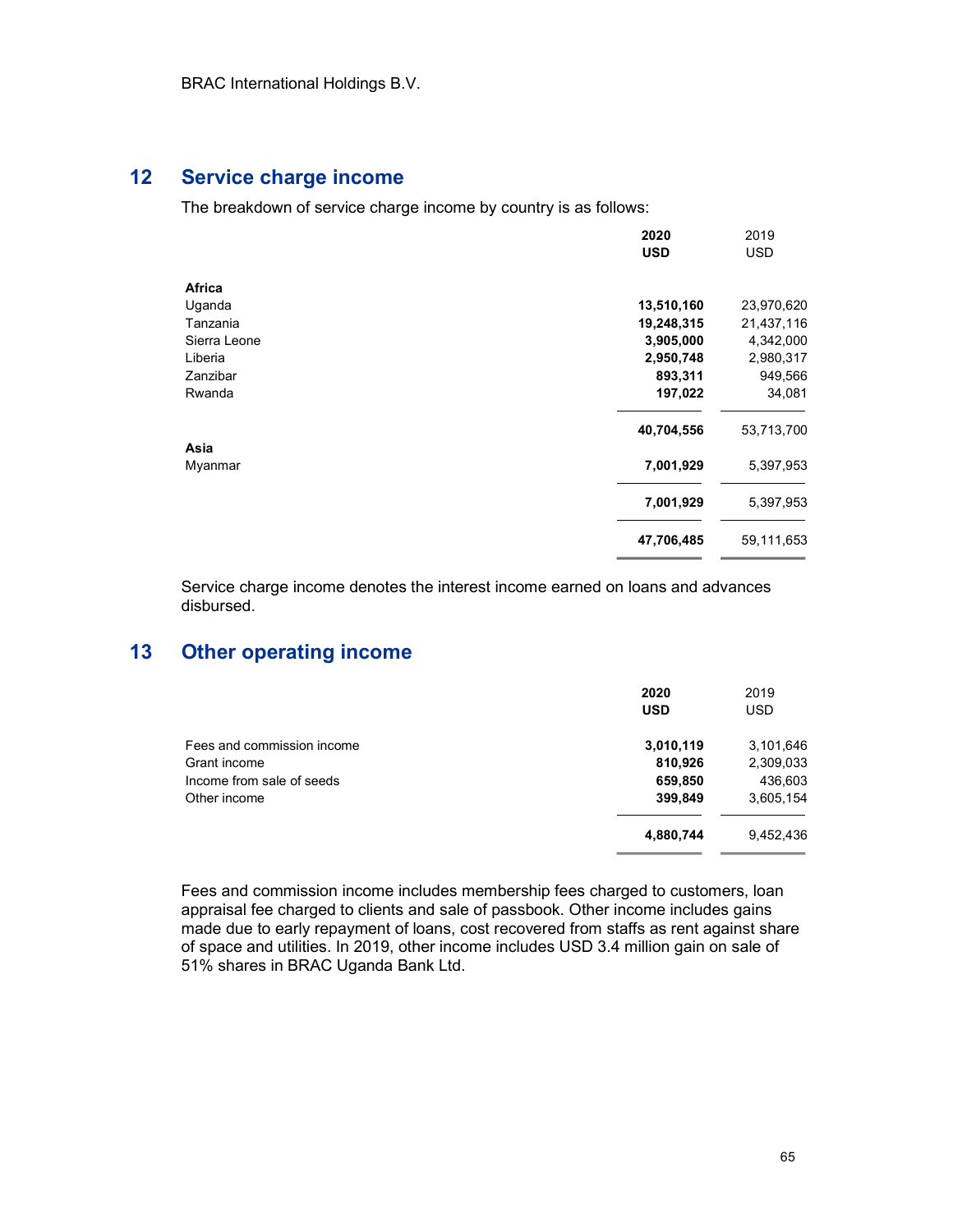# 14 Cost of outsourced work and other external costs

|                                     | 2020       | 2019       |
|-------------------------------------|------------|------------|
|                                     | <b>USD</b> | <b>USD</b> |
|                                     |            |            |
| General and administrative expenses | 1,669,175  | 3,226,523  |
| Travel and transportation           | 3,771,168  | 4,371,461  |
| Office rent                         | 1,936,700  | 1,779,704  |
| <b>Utilities</b>                    | 399,210    | 327,701    |
| Printing and office stationery      | 695,282    | 919,925    |
| Staff training and development      | 320.336    | 541,637    |
| Audit fees                          | 335,085    | 313,708    |
| Professional and consultancy        | 1,405,260  | 1,060,875  |
| Internet subscription charges       | 521,997    | 671,527    |
|                                     | 11,054,214 | 13.213.061 |

General and administrative expenses is lower in 2020 due the fact that many branch offices were closed during the lockdown period in COVID-19.

# 15 Wages and salaries

|                       | 2020<br><b>USD</b> | 2019<br>USD |
|-----------------------|--------------------|-------------|
| Salaries and benefits | 21,959,658         | 21,794,694  |

During the 2020 financial year, the average number of staff employed in the group, converted into full-time equivalents, amounted to 5,292 people (2019: 5,502). All staffs except 2 (2019: 2) were employed outside the Netherlands.

This staffing level (average number of staff) can be divided into the following staff catergories:

|                                     | 2020  | 2019  |
|-------------------------------------|-------|-------|
| Management                          | 95    | 95    |
| Microfinance services               | 4,624 | 4,681 |
| Finance and IT                      | 333   | 438   |
| Monitoring, Risk and Internal Audit | 91    | 96    |
| <b>Human Resources</b>              | 21    | 31    |
| Other Support functions             | 128   | 161   |
|                                     | 5,292 | 5,502 |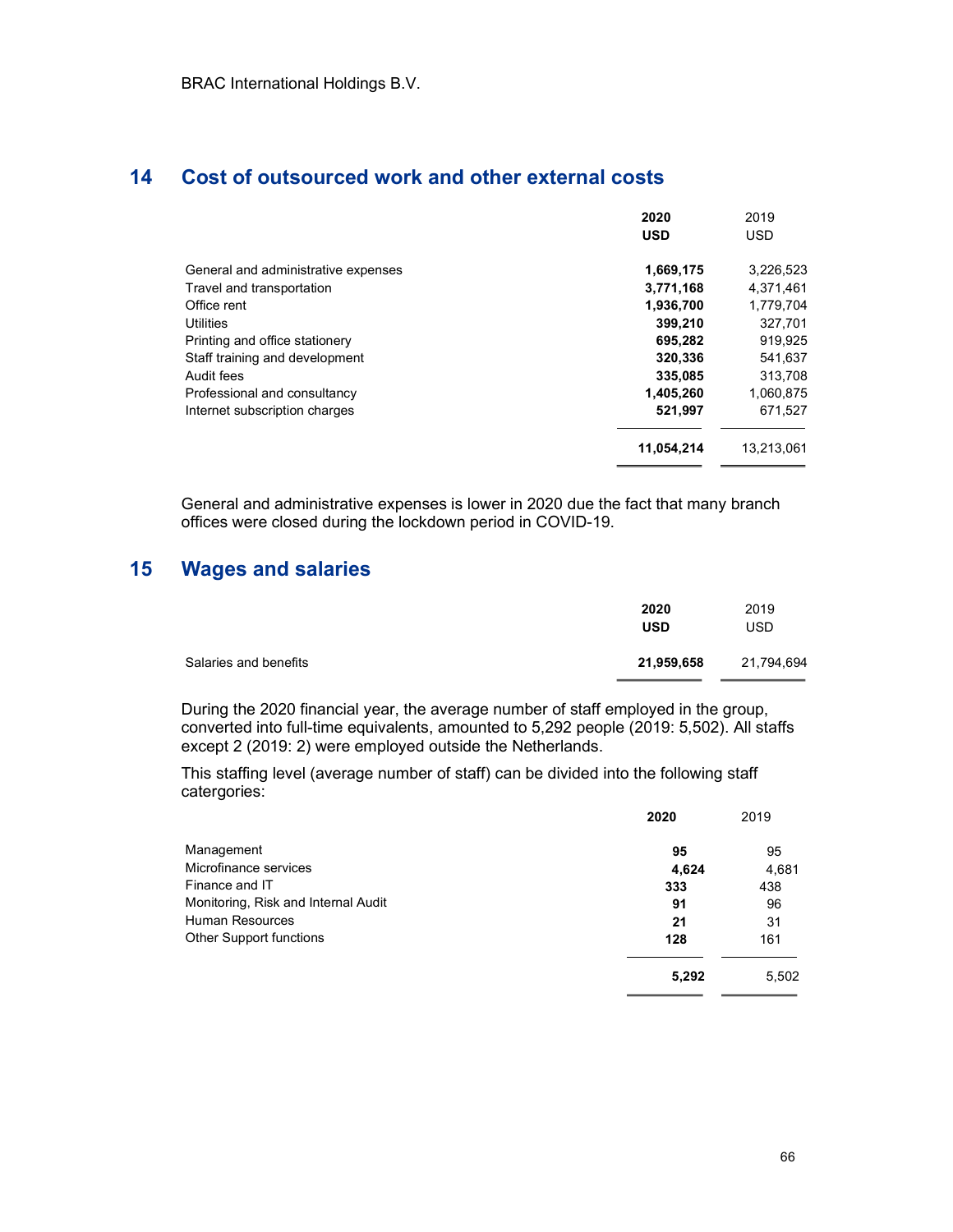# 16 Social security and pension charges

|                                             | 2020<br><b>USD</b> | 2019<br>USD |
|---------------------------------------------|--------------------|-------------|
| Social security charges and pension charges | 1,895,978          | 946,575     |

Social security benefits include payments made by the Company and its subsidiaries in various social welfare funds/ pension scheme as per the country statue.

The Company has an employee pension scheme (defined benefit) only in the Netherlands. The Company contributes 60% of the annual pension charge, whereas the employee contributes 40%. The total contribution for the year 2020 is USD 0 (2019: USD 0).

# 17 Other operating expenses

|                          | 2020<br><b>USD</b> | 2019<br>USD |
|--------------------------|--------------------|-------------|
| Other operating expenses | 5,326,946          | 4,408,933   |

Other expenses include self-insurance provision, software maintenance, and group member's death benefits provided to their families.

### 18 Interest income and similar income

|                                              | 2020<br><b>USD</b>  | 2019<br><b>USD</b>  |
|----------------------------------------------|---------------------|---------------------|
| <b>Bank Interest</b><br>Exchange differences | 1,985,080<br>86,407 | 1,330,734<br>87,736 |
|                                              | 2,071,487           | 1,418,470           |

### 19 Interest expenses and similar charges

|                            | 2020<br><b>USD</b> | 2019<br>USD |
|----------------------------|--------------------|-------------|
| <b>External borrowings</b> | 9,219,333          | 6,601,283   |

On 31 December 2020, BRAC International Holdings B.V. decided to write-off the assets and liabilities in the dormant entity BRAC Lanka Investments (Private) Ltd. resulting in an impairment of USD 139,316.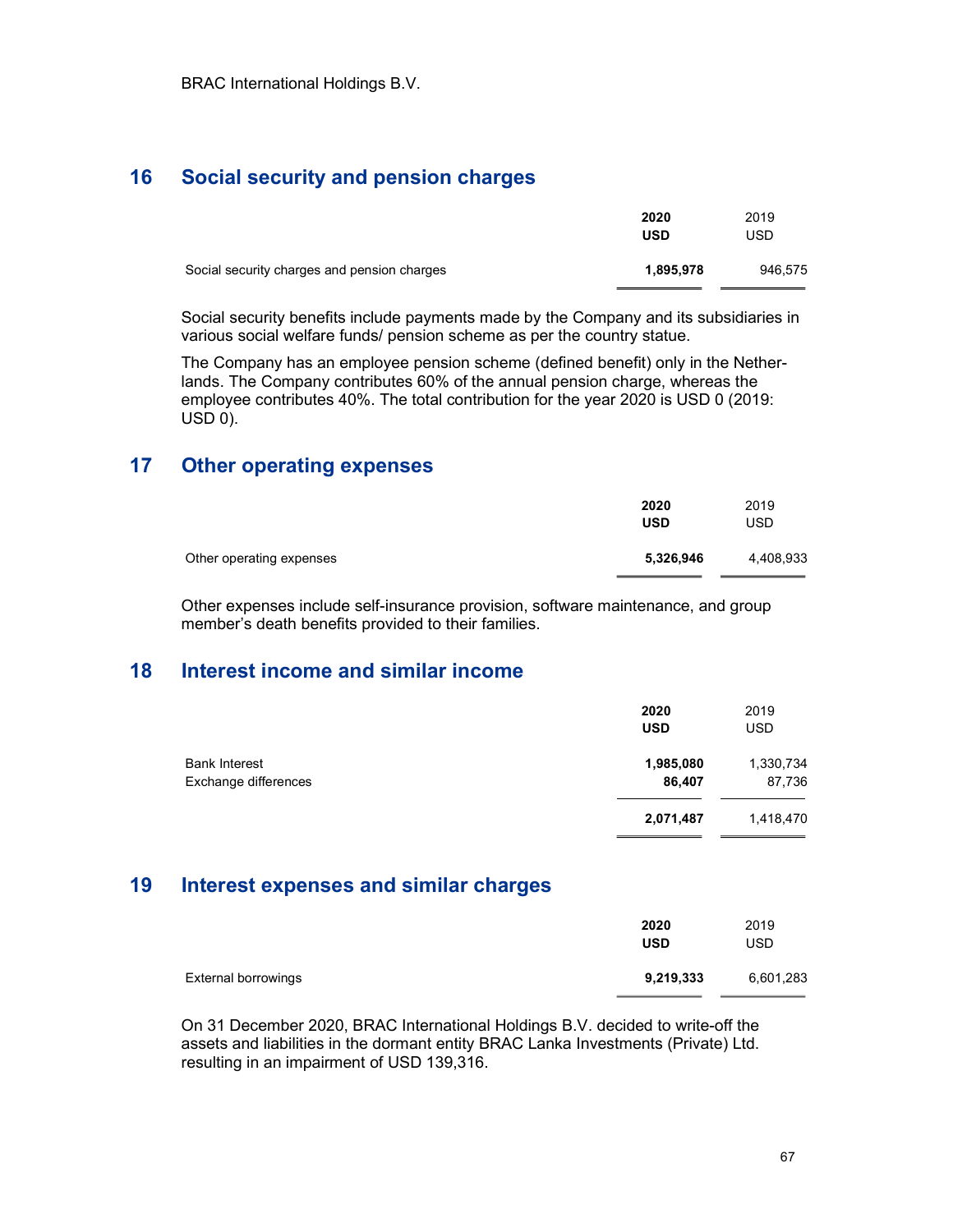# 20 Auditor's fees

The following fees were charged by KPMG Accountants N.V. to the Company, its subsidiaries and other consolidated companies, as referred to in Section 2:382a(1) and (2) of the Netherlands Civil Code.

|                                   | <b>KPMG</b><br><b>Accountants</b><br>N.V. | <b>KPMG</b><br>network | Total<br><b>KPMG</b> |
|-----------------------------------|-------------------------------------------|------------------------|----------------------|
|                                   | <b>USD 1,000</b>                          | <b>USD 1,000</b>       | <b>USD 1,000</b>     |
| 2020                              |                                           |                        |                      |
| Audit of the financial statements | 82                                        | 147                    | 229                  |
| Other audit engagements           |                                           |                        |                      |
| Tax-related advisory services     |                                           | 138                    | 138                  |
| Other non-audit services          | 15                                        |                        | 15                   |
|                                   | 97                                        | 285                    | 382                  |
| 2019                              |                                           |                        |                      |
| Audit of the financial statements | 73                                        | 126                    | 199                  |
| Other audit engagements           |                                           |                        |                      |
| Tax-related advisory services     |                                           | 96                     | 96                   |
| Other non-audit services          |                                           |                        |                      |
|                                   | 73                                        | 222                    | 295                  |
|                                   |                                           |                        |                      |

The fees mentioned in the table for the audit of the financial statements 2020 (2019) relate to the total fees for the audit of the financial statements 2020 (2019), irrespective of whether the activities have been performed during the financial year 2020 (2019).

# 21 Corporate income tax

The major components of the tax charge are as follows:

|                                        | 2020<br><b>USD</b> | 2019<br><b>USD</b> |
|----------------------------------------|--------------------|--------------------|
| Current tax                            | 3,466,677          | 5,709,917          |
| Movement in temporary differences      | (3,069,707)        | 1,040,718          |
| Tax on result from ordinary activities | 396,970            | 6,750,635          |

The applicable weighted average tax rate in 2019 was 34%, whereby the weighted average has been calculated based on the results before taxes in the various tax jurisdictions.

Deferred tax is provided for temporary differences between the carrying amounts of assets and liabilities for financial reporting purposes and the amounts used for taxation purposes in the various subsidiaries. The applied tax rate for calculation of deferred tax is between 25-30%.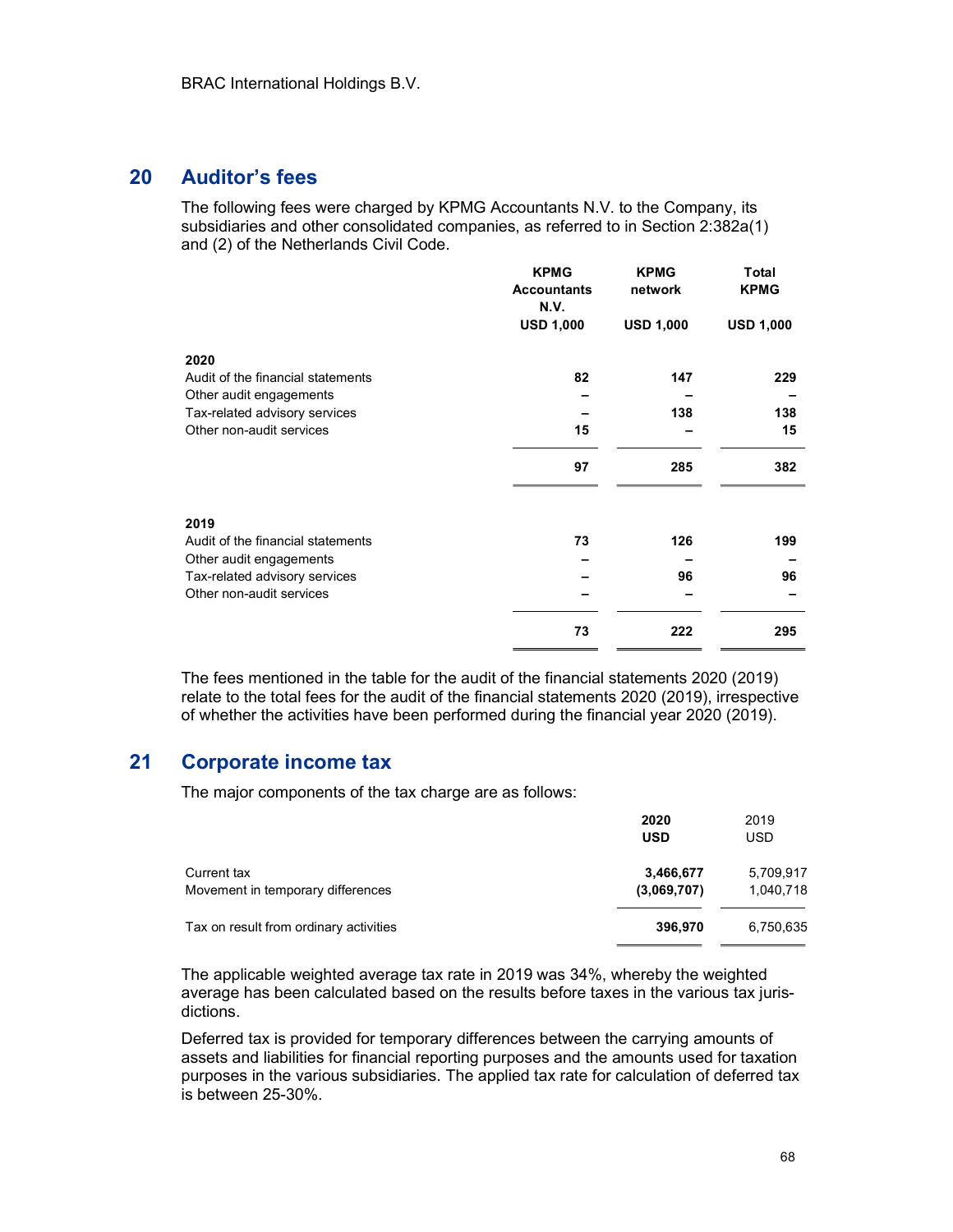The numerical reconciliation between the applicable and the effective tax rate is as follows:

|                                                                                           | 2020        |      | 2019       |      |
|-------------------------------------------------------------------------------------------|-------------|------|------------|------|
|                                                                                           | <b>USD</b>  | %    | <b>USD</b> | $\%$ |
| <b>Result before tax</b>                                                                  | (3,647,074) |      | 20,145,723 |      |
| Tax using the Company's domestic tax rate<br>Application of different tax rate and unpaid | (911, 769)  | 25.0 | 5.036,431  | 25.0 |
| provisions                                                                                | 1,308,739   |      | 1,714,204  |      |
| Income tax according to consolidated profit                                               |             |      |            |      |
| and loss account                                                                          | 396,970     | 10.9 | 6,750,635  | 34.0 |
|                                                                                           |             |      |            |      |

The reason for lower weighted average tax rate in 2020 is due to the fact that the company had some unrealized tax credit on past losses in Uganda.

# 22 Transactions with related parties

Transactions with related parties are assumed when a relationship exists between the Company and a natural person or entity that is affiliated with the Company. This includes, among other relations, the relationship between the Company and its subsidiaries, shareholders, directors and key management personnel. Transactions are transfers of resources, services or obligations, regardless whether anything has been charged. All the transaction were made on terms equivalent to those that prevail in arm's length transactions.

Therefore, there have been no transactions with related parties that were not on a commercial basis.

The following main balances with related parties existed at the year-end:

|                                                                | 2020       | 2019       |
|----------------------------------------------------------------|------------|------------|
|                                                                | <b>USD</b> | <b>USD</b> |
| Term deposit with BRAC Bank                                    | 3,633,541  | 3,408,596  |
| Receivable from BRAC USA                                       | 250,000    | 250,000    |
| Short term loan to BRAC Myanmar Microfinance Co.               | 7,500,000  |            |
| Short term loan to BRAC Uganda Bank Ltd                        | 1,741,522  |            |
| Short term loan to BRAC Uganda Social Business Enterprises Ltd | 300,000    |            |
| Receivable from BRAC NGO operations                            | 628,339    | 575,836    |
| Payable to BRAC NGO operations                                 | 389,096    | 542.915    |
| Payable to Stichting BRAC International                        | 2,566,480  | 1,830,960  |
| Payable to BRAC Bangladesh                                     | 1,556,473  | 1.549.698  |
|                                                                |            |            |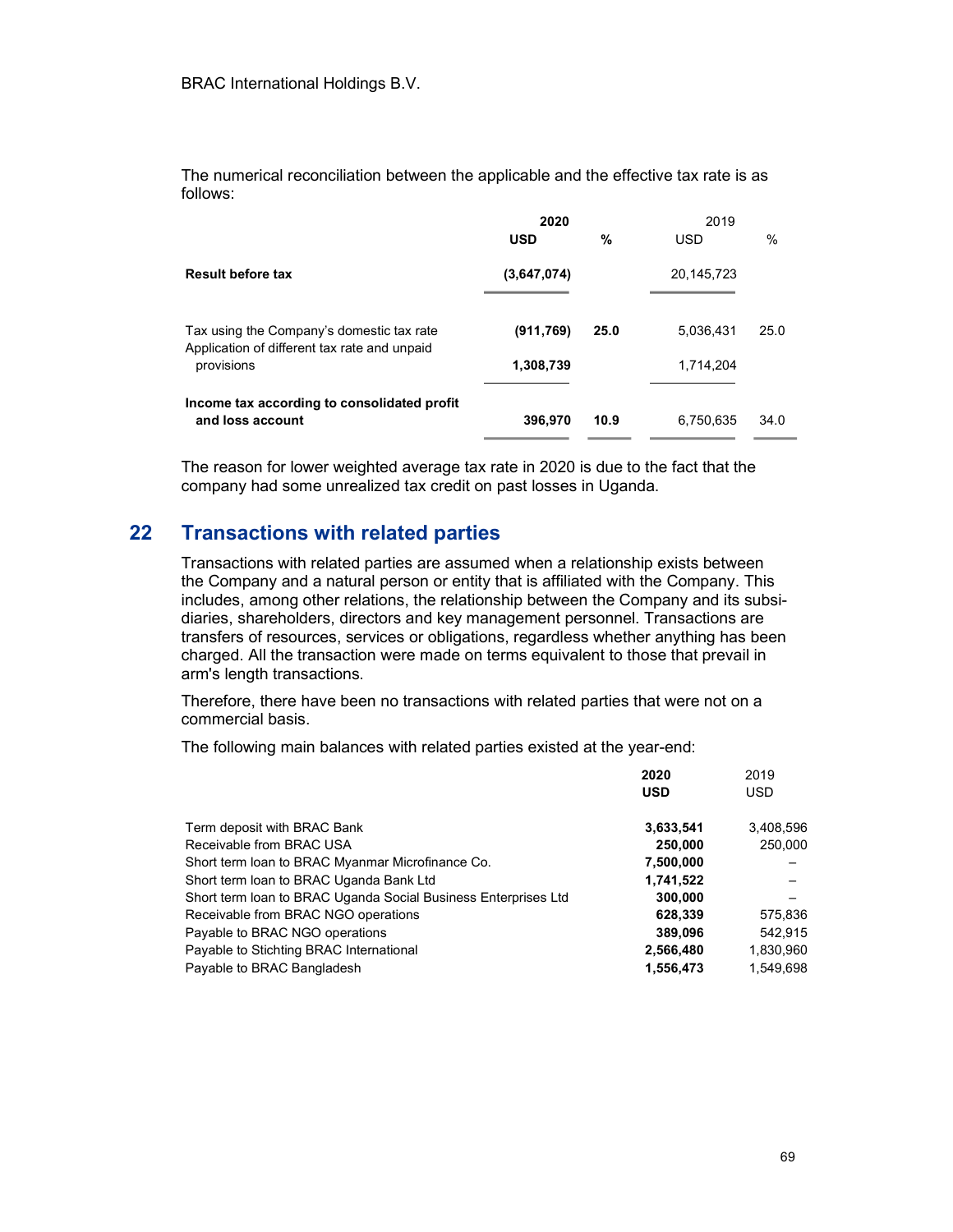The following main related party transactions occurred during the year:

|                                                   | 2020      | 2019      |
|---------------------------------------------------|-----------|-----------|
|                                                   | USD       | USD.      |
| Expenses charged by Stichting BRAC International  | 790.241   | 1,601,764 |
| Recharged secretariat expenses to related parties | 2,081,624 | 1.466.227 |
| Interest on intercompany loan                     | 261,217   | 3.883     |
| Remuneration to the Management Board Members      | 68.748    | 52.147    |
|                                                   |           |           |

Payable to Stichting BRAC International mainly relates to the amount provided by Stichting BRAC International as an allocation of the scretariate expenses. The amount is payable on demand.

# 23 Subsequent events

Myanmar, military launched a coup on the 1st of February 2021, detaining State Counselor and her top cabinet leaders in the early morning raids and seizing power from a government established after the 2015 elections. Myanmar Banks Association initially announced a temporarily closure of the bank but later in the day the bank association stated that they will reopen the banks from the next day (2 February). BRAC Myanmar has activated the business continuity plan (including asset management plan). The BRAC Country management Team has prioritised the safety and security of its staff and clients in this situation. The BRAC Management Team is continuously monitoring the situation and taking preventative measures to continue social development programme and micro finance programme activities, where necessary. Communication with existing donors and lenders is being done on a regular basis about the situation and potential impacts. Based on the policies implemented and the operational performance over the first five months no going concern is expected for BRAC Myanmar.

# 24 Segmental information

#### Operational segments

These segments offer different products and services and are managed separately as they require different strategies in terms of operation and marketing.

The group has two strategic operational segments: microfinance and social business enterprise.

Microfinance programme (MF) has been designed to serve large numbers of poor people with reliable access to cost-effective financial services. It is providing capital support to borrowers for creating livelihoods. Loans to group members are traditional microfinance loans, approximately for a 20 and 40 weeks period. SEP loans are normally for a 6-12 month period. The duration of the loans regarding the ELA (Empowering and Livelihood for Adolescent Loans) and the Agriculture loan is approximately 40 weeks and for SEP (Small enterprises programme) loans approximately 12 months. These loans bear interest percentages from 25% to 52% per annum. It is estimated that the fair values of the loans are approximately the same as the carrying values. All loans are unsecured.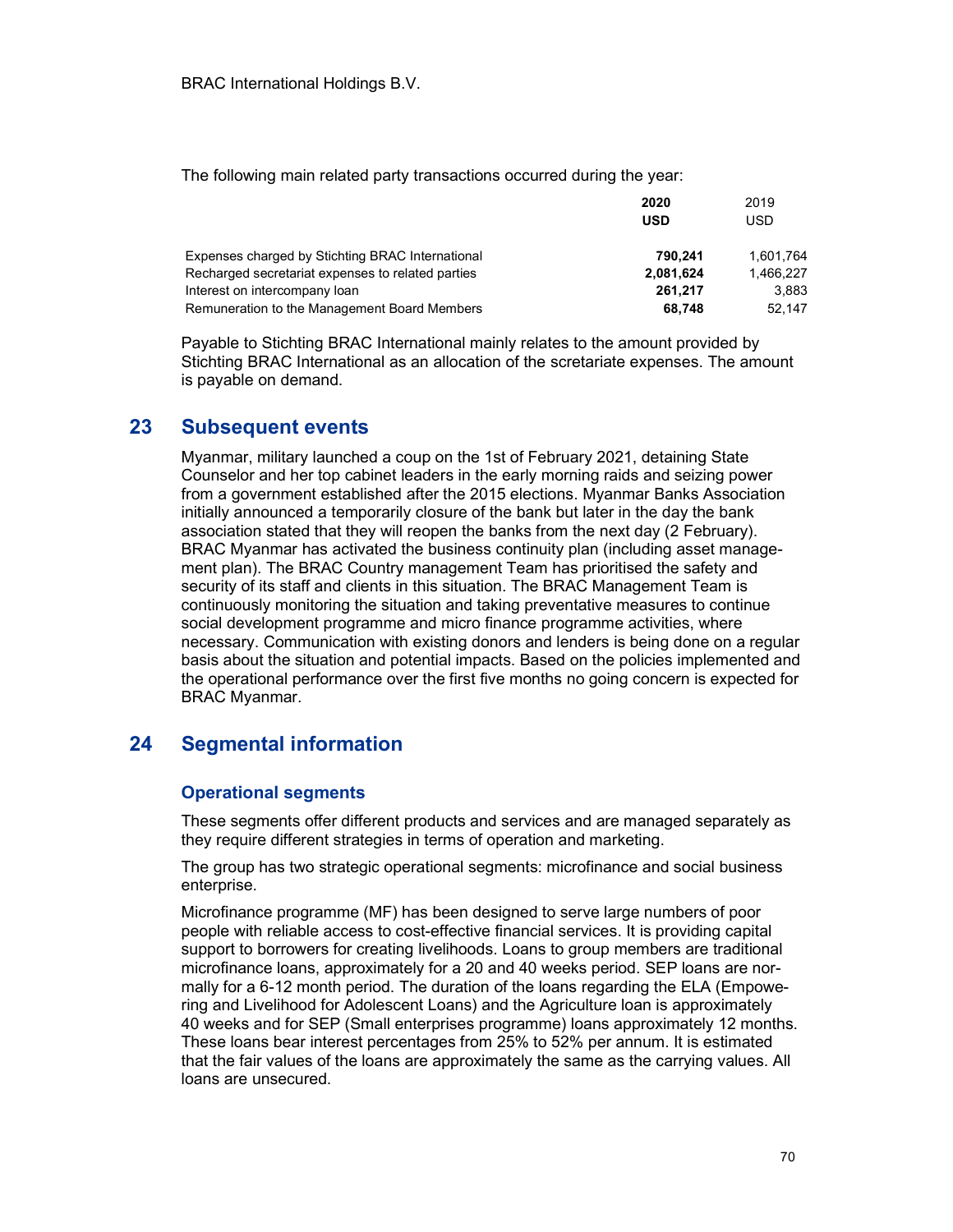Social business enterprise (SBE) involves the production and processing of seeds (maize and rice). The group's management reviews internal report of these segments on a monthly basis. Assets, liability and equity position along with their profitability is set out below. Each entity under the segments has their own budget and costs centres. The entities recognises on a accrual basis.

#### Segmental balance sheet as at 31 December 2020

|                                         | <b>MF</b><br><b>USD</b> | <b>SBE</b><br><b>USD</b> | <b>Head office</b><br><b>USD</b> | Elimination<br><b>USD</b> | <b>Total</b><br><b>USD</b> |
|-----------------------------------------|-------------------------|--------------------------|----------------------------------|---------------------------|----------------------------|
| <b>Fixed assets</b><br>Intangible fixed |                         |                          |                                  |                           |                            |
| assets<br>Tangible fixed                | 2,461,300               |                          |                                  |                           | 2,461,300                  |
| assets<br><b>Financial fixed</b>        | 5,294,875               | 302,866                  |                                  |                           | 5,597,741                  |
| assets                                  | 3,687,893               | 14,905                   | 65,874,825                       | (62, 536, 097)            | 7,041,526                  |
|                                         | 11,444,068              | 317,771                  | 65,874,825                       | (62, 536, 097)            | 15,100,567                 |
| <b>Current assets</b>                   |                         |                          |                                  |                           |                            |
| Inventories<br>Loans to                 | 157,523                 | 107,917                  |                                  |                           | 265,440                    |
| customers                               | 148,059,617             |                          |                                  |                           | 148,059,617                |
| Other receivables<br>Cash and cash      | 4,769,711               | 102,218                  | 19,431,666                       | (19, 373, 618)            | 4,929,977                  |
| equivalents                             | 37,028,816              | 38,100                   | 12,094,499                       |                           | 49, 161, 415               |
|                                         | 190,015,667             | 248,235                  | 31,526,165                       | (19, 373, 618)            | 202,416,449                |
|                                         | 201,459,735             | 566,006                  | 97,400,990                       | (81, 909, 715)            | 217,517,016                |
| <b>Group equity</b>                     |                         |                          |                                  |                           |                            |
| Shareholder's                           |                         |                          |                                  |                           |                            |
| equity<br>Minority interests            | 62,706,853<br>5,876,810 | (170, 854)               | 94,472,235                       | (62, 535, 999)            | 94,472,235<br>5,876,810    |
|                                         | 68,583,663              | (170, 854)               | 94,472,235                       | (62, 535, 999)            | 100,349,045                |
| Non-current                             |                         |                          |                                  |                           |                            |
| liabilities                             | 24,454,795              |                          |                                  |                           | 24,454,795                 |
| Current<br><b>liabilities</b>           | 108,421,277             | 736,860                  | 2,928,755                        | (19, 373, 716)            | 92,713,176                 |
|                                         | 201,459,735             | 566,006                  | 97,400,990                       | (81,909,715)              | 217,517,016                |
|                                         |                         |                          |                                  |                           |                            |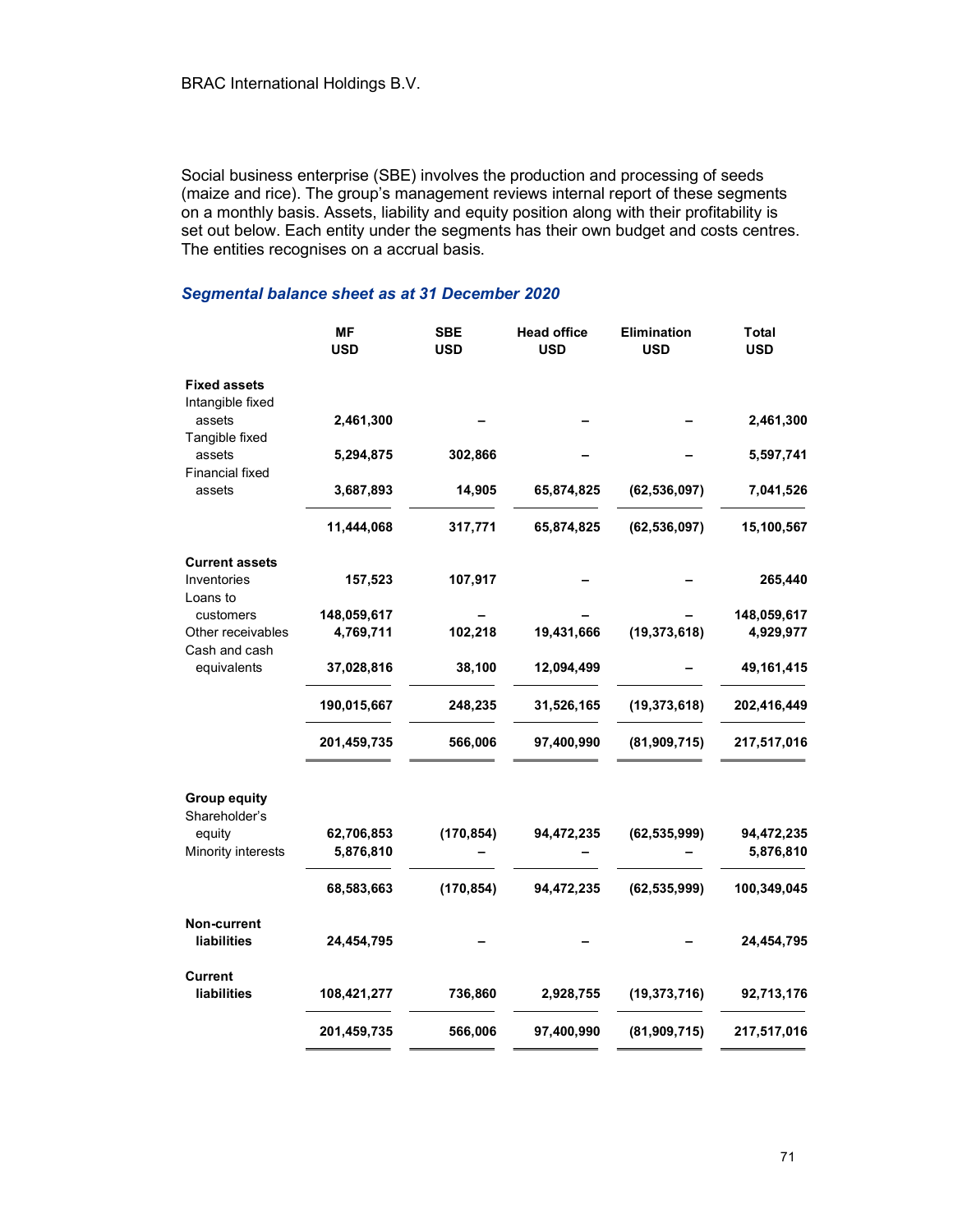# Segmental profit and loss account for the year ended 2020

|                         | <b>MF</b><br><b>USD</b> | <b>SBE</b><br><b>USD</b> | <b>Head office</b><br><b>USD</b> | <b>Elimination</b><br><b>USD</b> | <b>Total</b><br><b>USD</b> |
|-------------------------|-------------------------|--------------------------|----------------------------------|----------------------------------|----------------------------|
|                         |                         |                          |                                  |                                  |                            |
| Service charge          |                         |                          |                                  |                                  |                            |
| income                  | 47,706,485              |                          |                                  |                                  | 47,706,485                 |
| Other operating         |                         |                          |                                  |                                  |                            |
| income                  | 4,053,602               | 691,511                  | 2,217,255                        | (2,081,624)                      | 4,880,744                  |
| <b>Total operating</b>  |                         |                          |                                  |                                  |                            |
| income                  | 51,760,087              | 691,511                  | 2,217,255                        | (2,081,624)                      | 52,587,229                 |
| Cost of                 |                         |                          |                                  |                                  |                            |
| outsourced              |                         |                          |                                  |                                  |                            |
| work and other          |                         |                          |                                  |                                  |                            |
| external cost           | (11, 405, 714)          | (129, 467)               | (1,600,657)                      | 2,081,624                        | (11, 054, 214)             |
| Wages and               |                         |                          |                                  |                                  |                            |
| salaries                | (21, 706, 050)          | (157, 739)               | (95, 869)                        |                                  | (21, 959, 658)             |
| Social security         |                         |                          |                                  |                                  |                            |
| and pension             |                         |                          |                                  |                                  |                            |
| charges                 | (1,881,333)             | (14, 645)                |                                  |                                  | (1,895,978)                |
| Amortisation and        |                         |                          |                                  |                                  |                            |
| depreciation on         |                         |                          |                                  |                                  |                            |
| intangible and          |                         |                          |                                  |                                  |                            |
| tangible fixed          |                         |                          |                                  |                                  |                            |
| assets                  | (1,623,175)             | (58, 218)                |                                  |                                  | (1,681,393)                |
| Impairment              |                         |                          |                                  |                                  |                            |
| losses on loans         |                         |                          |                                  |                                  |                            |
| to customers            | (7,027,418)             | (1, 534)                 |                                  |                                  | (7,028,952)                |
| Other operating         |                         |                          |                                  |                                  |                            |
| expenses                | (4, 156, 836)           | (541, 619)               | (628, 491)                       |                                  | (5,326,946)                |
| <b>Total operating</b>  |                         |                          |                                  |                                  |                            |
| expenses                | (47,800,526)            | (903, 222)               | (2,325,017)                      | 2,081,624                        | (48, 947, 141)             |
|                         |                         |                          |                                  |                                  |                            |
| <b>Operating result</b> |                         |                          |                                  |                                  |                            |
| (carried                |                         |                          |                                  |                                  |                            |
| forward)                | 3,959,561               | (211, 711)               | (107, 762)                       |                                  | 3,640,088                  |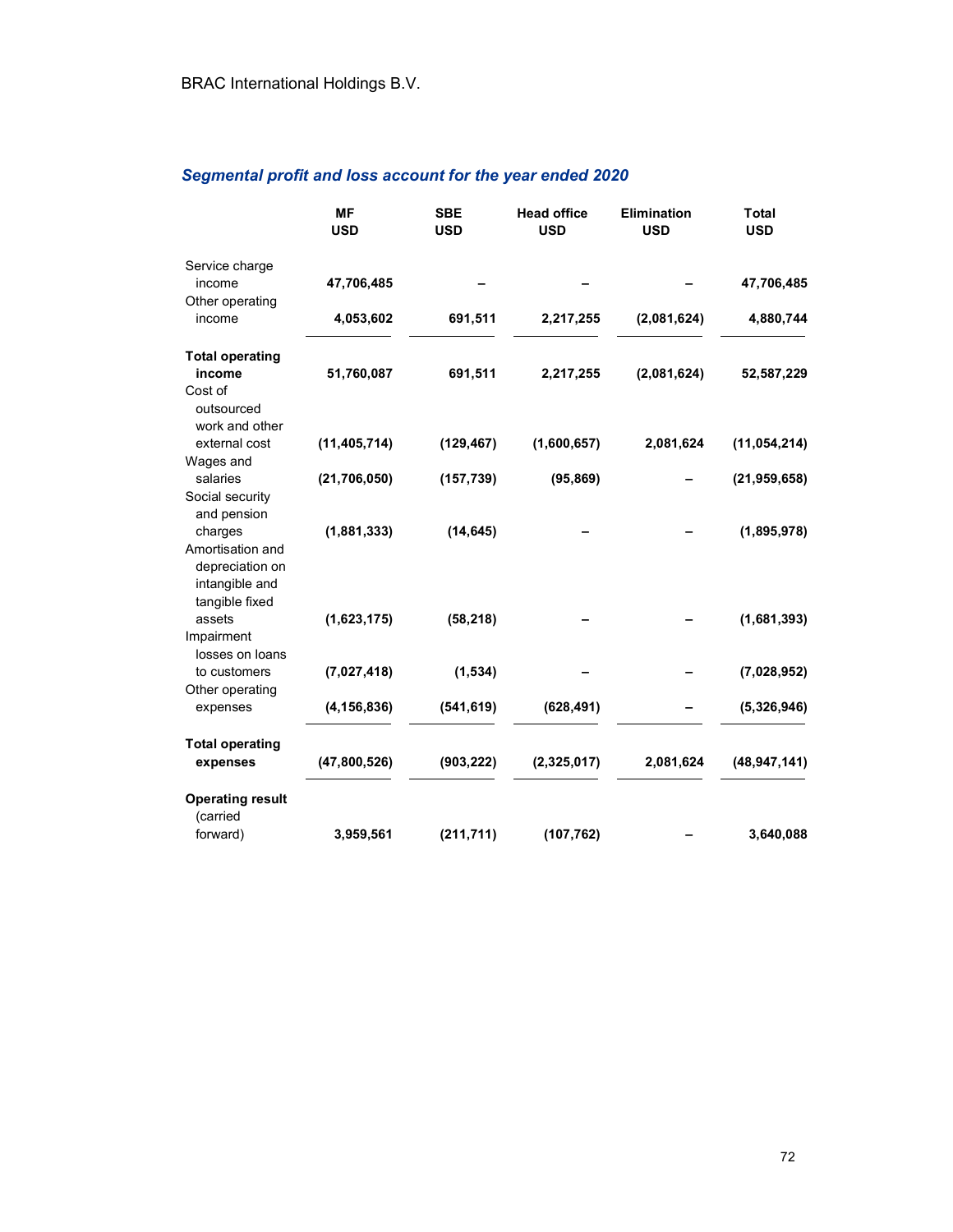|                                                    | <b>MF</b><br><b>USD</b> | <b>SBE</b><br><b>USD</b> | <b>Head office</b><br><b>USD</b> | <b>Elimination</b><br><b>USD</b> | <b>Total</b><br><b>USD</b> |
|----------------------------------------------------|-------------------------|--------------------------|----------------------------------|----------------------------------|----------------------------|
| Brought forward                                    | 3,959,561               | (211, 711)               | (107, 762)                       |                                  | 3,640,088                  |
| Interest income<br>and similar<br>income           | 1,962,575               |                          | 370,129                          | (261, 217)                       | 2,071,487                  |
| Interest expen-<br>ses and similar<br>charges      | (9, 414, 425)           | (10, 433)                | (55, 692)                        | 261,217                          | (9, 219, 333)              |
| Impairment loss<br>provision on<br>financial fixed |                         |                          |                                  |                                  |                            |
| assets                                             | (139, 316)              |                          |                                  |                                  | (139, 316)                 |
|                                                    | (7, 591, 166)           | (10, 433)                | 314,437                          |                                  | (7, 287, 162)              |
| <b>Result from</b><br>ordinary<br>activities       |                         |                          |                                  |                                  |                            |
| before tax                                         | (3,631,605)             | (222, 144)               | 206,675                          |                                  | (3,647,074)                |
| Corporate<br>income tax                            | 378,331                 |                          | (775, 301)                       |                                  | (396, 970)                 |
| <b>Result after tax</b>                            | (3,253,274)             | (222, 144)               | (568, 626)                       |                                  | (4,044,044)                |
| Minority interests                                 | 3,601,538               |                          |                                  |                                  | 3,601,538                  |
| <b>Net result</b>                                  | 348,264                 | (222, 144)               | (568, 626)                       |                                  | (442, 506)                 |

## Geographic information

The group business operation is mainly based in Asia, Africa and the Netherlands with separate management. The group's management reviews internal report of these geographical segments on a monthly basis. Assets, liability and equity position bases on geography for along with their profitability is set out below: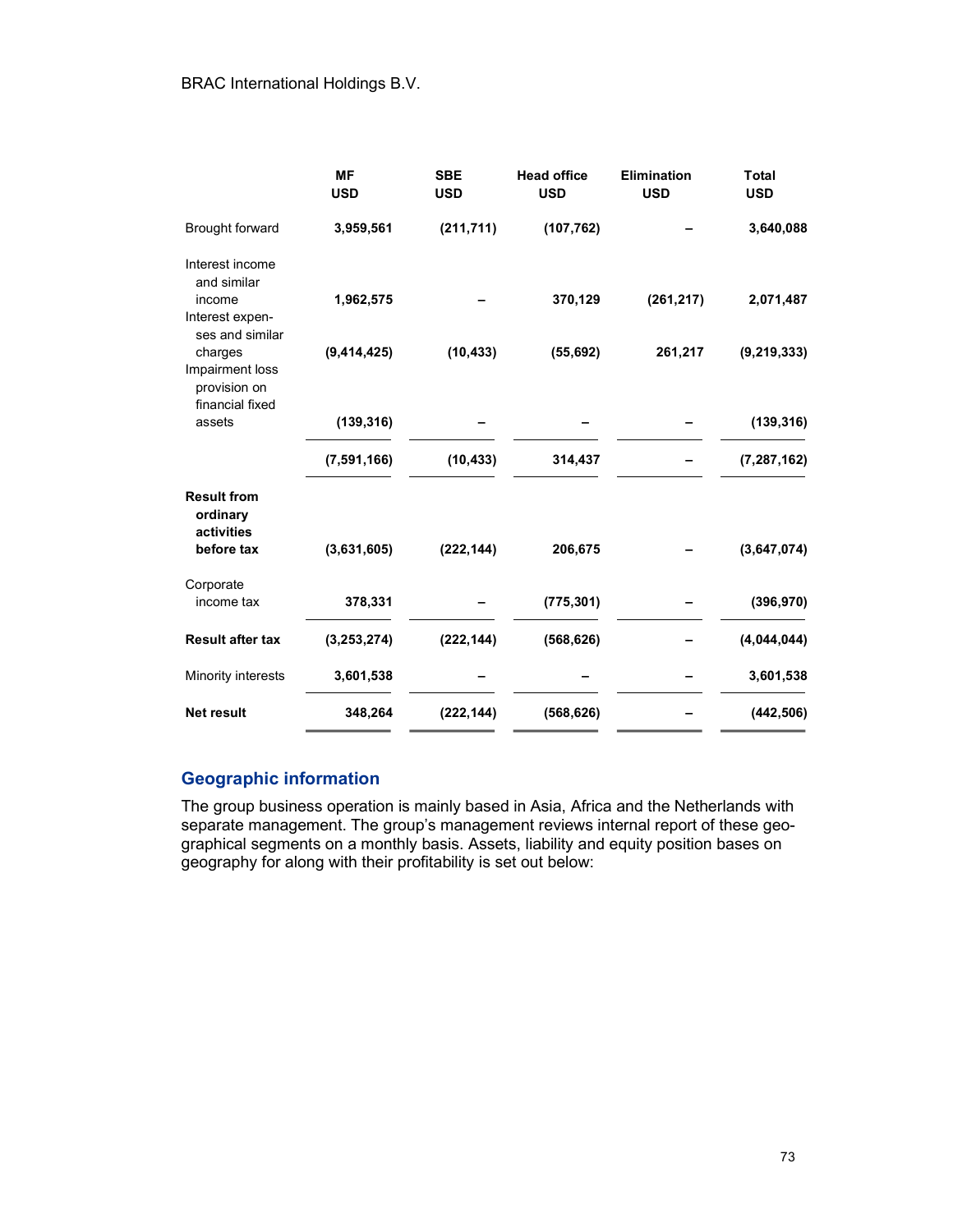## Geographical balance sheet as at 31 December 2020

|                                         | <b>Africa</b><br>Asia |            | The<br><b>Netherlands</b> | Elimination    | <b>Total</b> |  |
|-----------------------------------------|-----------------------|------------|---------------------------|----------------|--------------|--|
|                                         | <b>USD</b>            | <b>USD</b> | <b>USD</b>                | <b>USD</b>     | <b>USD</b>   |  |
| <b>Fixed assets</b><br>Intangible fixed |                       |            |                           |                |              |  |
| assets<br>Tangible fixed                | 2,423,736             | 37,564     |                           |                | 2,461,300    |  |
| assets<br><b>Financial fixed</b>        | 5,371,607             | 226,134    |                           |                | 5,597,741    |  |
| assets                                  | 3,702,798             |            | 65,874,825                | (62, 536, 097) | 7,041,526    |  |
|                                         | 11,498,141            | 263,698    | 65,874,825                | (62, 536, 097) | 15,100,567   |  |
| <b>Current assets</b>                   |                       |            |                           |                |              |  |
| Inventories<br>Loans to                 | 265,440               |            |                           |                | 265,440      |  |
| customers                               | 104,140,023           | 43,919,594 |                           |                | 148,059,617  |  |
| Other receivables<br>Cash and cash      | 3,517,662             | 1,354,267  | 19,431,666                | (19, 373, 618) | 4,929,977    |  |
| equivalents                             | 26,348,688            | 10,718,228 | 12,094,499                |                | 49,161,415   |  |
|                                         | 134,271,813           | 55,992,089 | 31,526,165                | (19, 373, 618) | 202,416,449  |  |
|                                         | 145,769,954           | 56,255,787 | 97,400,990                | (81,909,715)   | 217,517,016  |  |
| Shareholder's                           |                       |            |                           |                |              |  |
| equity                                  | 44,606,527            | 17,929,472 | 94,472,235                | (62, 535, 999) | 94,472,235   |  |
| Minority interests                      | 5,876,810             |            |                           |                | 5,876,810    |  |
|                                         | 50,483,337            | 17,929,472 | 94,472,235                | (62, 535, 999) | 100,349,045  |  |
| Non-current                             |                       |            |                           |                |              |  |
| liabilities                             | 15,907,188            | 8,547,607  |                           |                | 24,454,795   |  |
| <b>Current</b>                          |                       |            |                           |                |              |  |
| liabilities                             | 79,379,429            | 29,778,708 | 2,928,755                 | (19, 373, 716) | 92,713,176   |  |
|                                         | 145,769,954           | 56,255,787 | 97,400,990                | (81,909,715)   | 217,517,016  |  |
|                                         |                       |            |                           |                |              |  |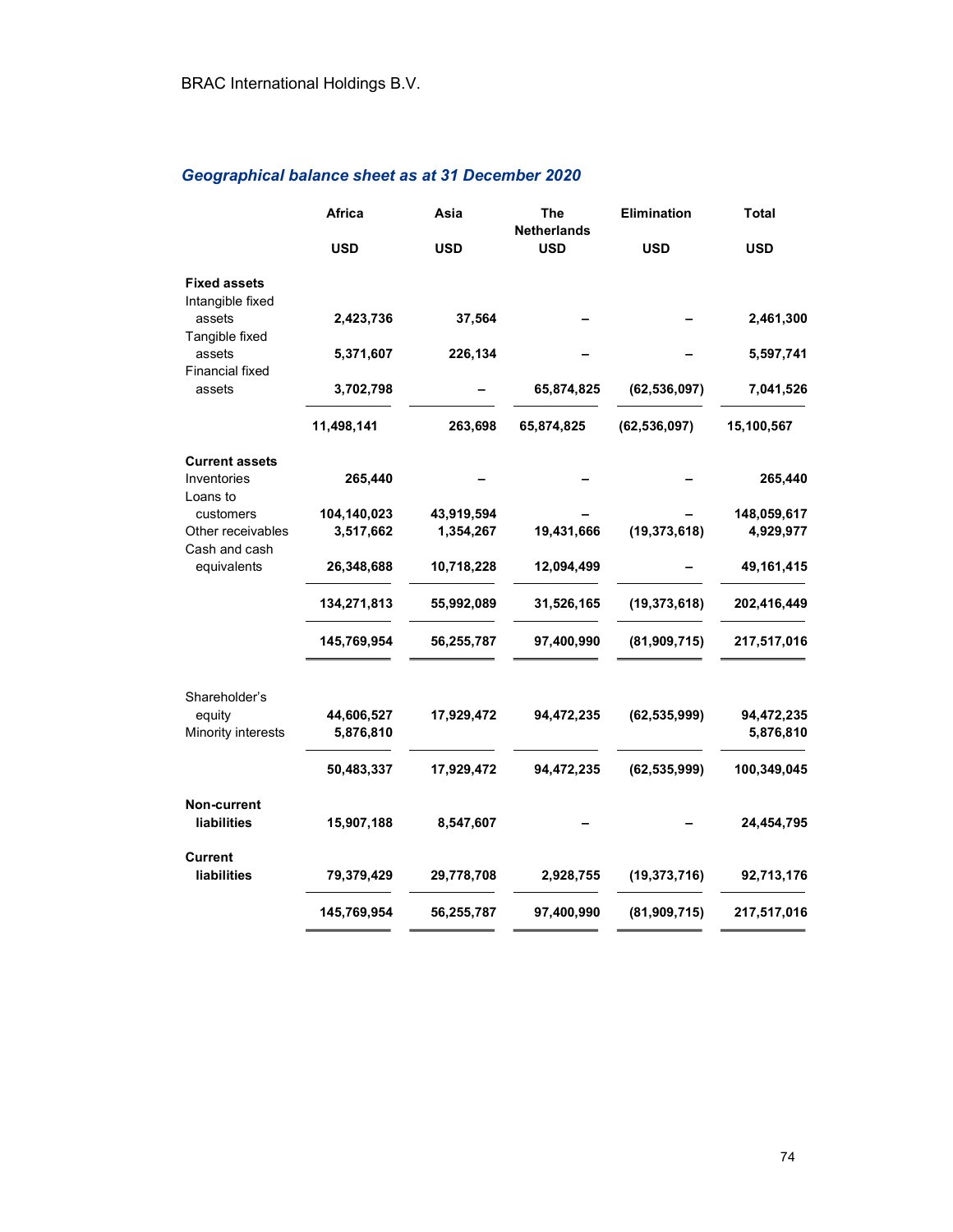## Geographical profit and loss account for the year ended 2020

|                                                                                    | <b>Africa</b><br>Asia |               | <b>The</b><br><b>Netherlands</b> | Elimination | <b>Total</b>   |  |
|------------------------------------------------------------------------------------|-----------------------|---------------|----------------------------------|-------------|----------------|--|
|                                                                                    | <b>USD</b>            | <b>USD</b>    | <b>USD</b>                       | <b>USD</b>  | <b>USD</b>     |  |
| Service charge<br>income                                                           | 40,704,556            | 7,001,929     |                                  |             | 47,706,485     |  |
| Other operating<br>income                                                          | 3,820,365             | 924,748       | 2,217,255                        | (2,081,624) | 4,880,744      |  |
| <b>Total operating</b><br>income                                                   | 44,524,921            | 7,926,677     | 2,217,255                        | (2,081,624) | 52,587,229     |  |
| Cost of<br>outsourced<br>work and other                                            |                       |               |                                  |             |                |  |
| external costs<br>Wages and                                                        | (10, 294, 271)        | (1, 240, 910) | (1,600,657)                      | 2,081,624   | (11, 054, 214) |  |
| salaries                                                                           | (18, 715, 163)        | (3, 148, 626) | (95, 869)                        |             | (21, 959, 658) |  |
| Social security<br>and pension                                                     |                       |               |                                  |             |                |  |
| charges<br>Amortisation and<br>depreciation on<br>intangible and<br>tangible fixed | (1,852,726)           | (43, 252)     |                                  |             | (1,895,978)    |  |
| assets<br>Impairment<br>losses on loans                                            | (1, 564, 726)         | (116, 667)    |                                  |             | (1,681,393)    |  |
| to customers                                                                       | (6, 339, 380)         | (689, 572)    |                                  |             | (7,028,952)    |  |
| Other operating<br>expenses                                                        | (4,340,517)           | (357, 938)    | (628, 491)                       |             | (5,326,946)    |  |
| <b>Total operating</b><br>expenses                                                 | (43, 106, 783)        | (5,596,965)   | (2,325,017)                      | 2,081,624   | (48, 947, 141) |  |
| <b>Operating result</b><br>(carried                                                |                       |               |                                  |             |                |  |
| forward)                                                                           | 1,418,138             | 2,329,712     | (107, 762)                       |             | 3,640,088      |  |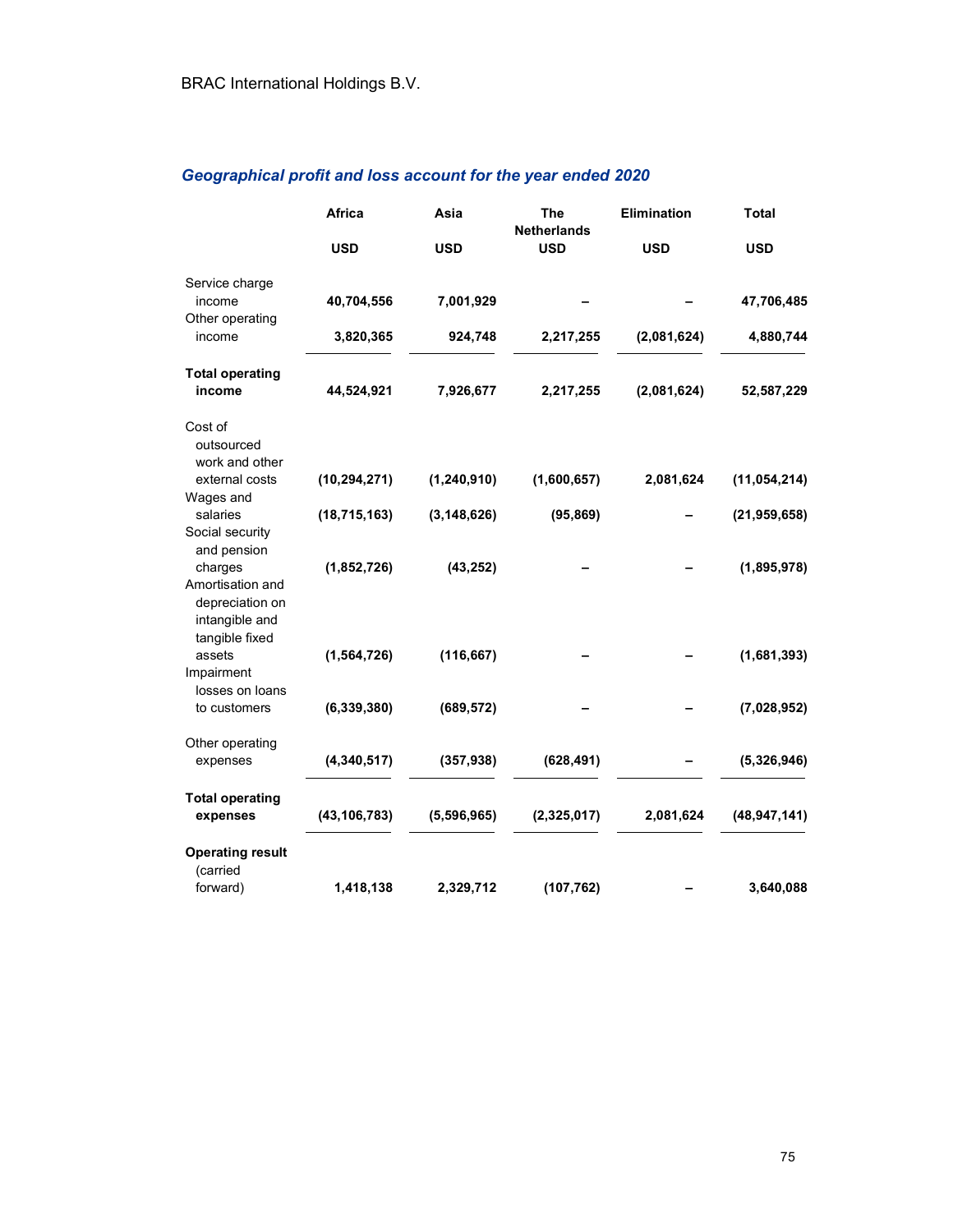|                                                               | <b>Africa</b> | Asia          | <b>The</b><br><b>Netherlands</b> | <b>Elimination</b> | <b>Total</b>  |
|---------------------------------------------------------------|---------------|---------------|----------------------------------|--------------------|---------------|
|                                                               | <b>USD</b>    | <b>USD</b>    | <b>USD</b>                       | <b>USD</b>         | <b>USD</b>    |
| Brought forward                                               | 1,418,138     | 2,329,712     | (107, 762)                       |                    | 3,640,088     |
| Interest income<br>and similar                                |               |               |                                  |                    |               |
| income<br>Interest expen-<br>ses and similar                  | 1,951,152     | 11,423        | 370,129                          | (261, 217)         | 2,071,487     |
| charges<br>Impairment loss<br>provision on<br>financial fixed | (7, 393, 124) | (2,031,734)   | (55, 692)                        | 261,217            | (9, 219, 333) |
| assets                                                        |               | (139, 316)    |                                  |                    | (139, 316)    |
|                                                               | (5,441,972)   | (2, 159, 627) | 314,437                          |                    | (7, 287, 162) |
| <b>Result from</b><br>ordinary<br>activities                  |               |               |                                  |                    |               |
| before tax<br>Corporate                                       | (4,023,834)   | 170,085       | 206,675                          |                    | (3,647,074)   |
| income tax                                                    | 538,233       | (159, 902)    | (775, 301)                       |                    | (396, 970)    |
| <b>Result after tax</b>                                       | (3,485,601)   | 10,183        | (568, 626)                       |                    | (4,044,044)   |
| Minority interests                                            | 3,601,538     |               |                                  |                    | 3,601,538     |
| <b>Net result</b>                                             | 115,937       | 10,183        | (568, 626)                       |                    | (442, 506)    |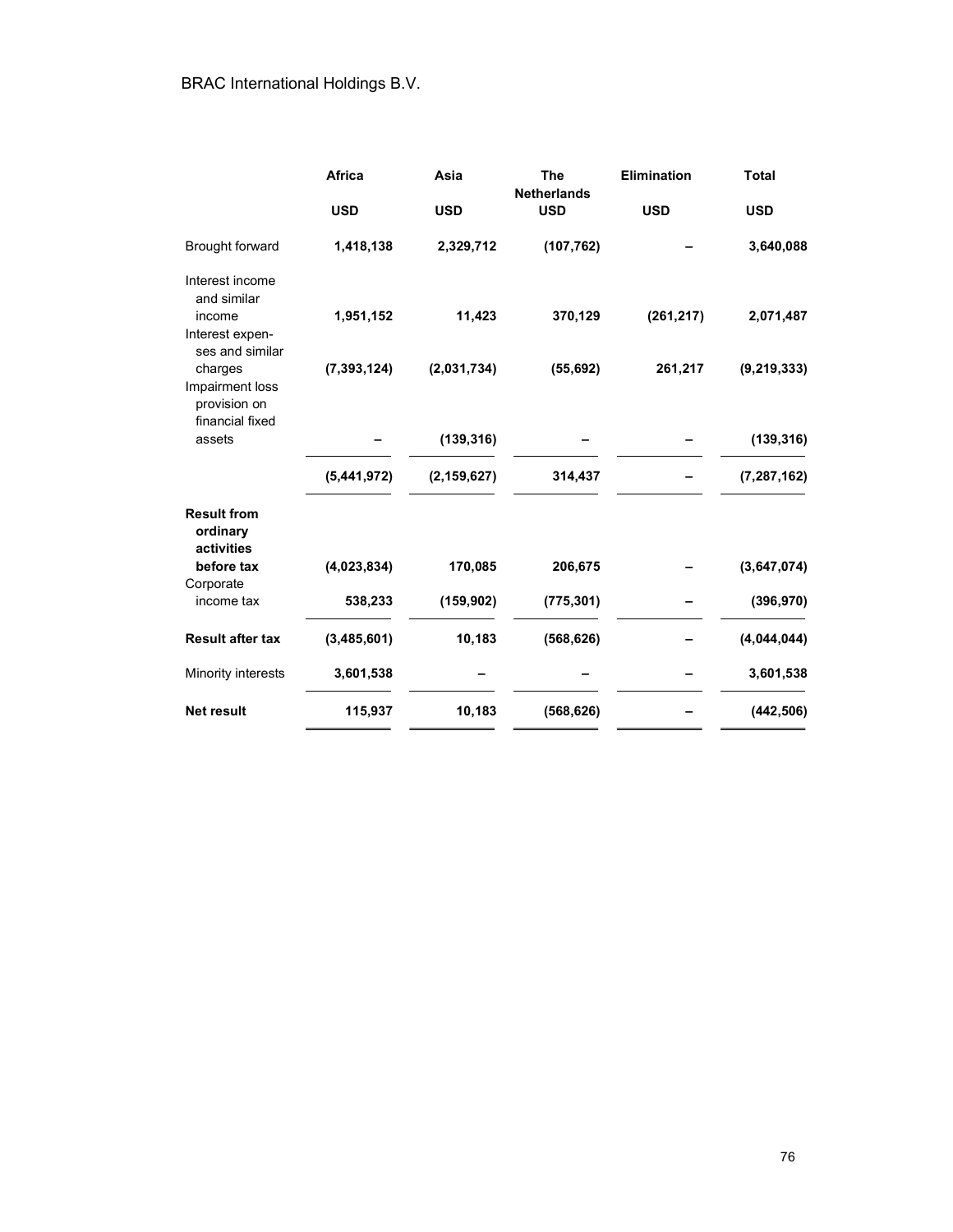# Company balance sheet as at 31 December 2020

(before profit appropriation)

|                                                                           |          | 2020                     |            | 2019                     |            |  |
|---------------------------------------------------------------------------|----------|--------------------------|------------|--------------------------|------------|--|
|                                                                           |          | <b>USD</b>               | <b>USD</b> | <b>USD</b>               | <b>USD</b> |  |
| <b>Fixed assets</b><br>Financial fixed assets                             | 25       |                          | 65,874,825 |                          | 68,035,982 |  |
| <b>Current assets</b><br>Accounts receivable<br>Cash and cash equivalents | 26<br>27 | 19,431,666<br>12,094,499 |            | 10,475,724<br>16,950,156 |            |  |
|                                                                           |          |                          | 31,526,165 |                          | 27,425,880 |  |
|                                                                           |          |                          | 97,400,990 |                          | 95,461,862 |  |
| Shareholder's equity                                                      |          |                          |            |                          |            |  |
| <b>Issued capital</b>                                                     | 28       | 9,325,960                |            | 8,363,800                |            |  |
| Share premium reserve<br>Foreign currency translation                     | 28       | 77,471,445               |            | 76,482,102               |            |  |
| reserve                                                                   | 28       | (4,608,690)              |            | (4,745,329)              |            |  |
| Retained earnings                                                         | 28       | 12,726,026               |            | 5,019,866                |            |  |
| Unappropriated result                                                     | 28       | (442, 506)               |            | 7,706,160                |            |  |
|                                                                           |          |                          | 94,472,235 |                          | 92,826,599 |  |
| <b>Current liabilities</b><br>Payable to shareholder and                  |          |                          |            |                          |            |  |
| other related parties                                                     | 29       | 2,727,451                |            | 2,300,894                |            |  |
| <b>Accrued liabilities</b>                                                | 29       | 201,304                  |            | 334,369                  |            |  |
|                                                                           |          |                          | 2,928,755  |                          | 2,635,263  |  |
|                                                                           |          |                          | 97,400,990 |                          | 95,461,862 |  |

The notes on pages 79 to 88 are an integral part of these company financial statements.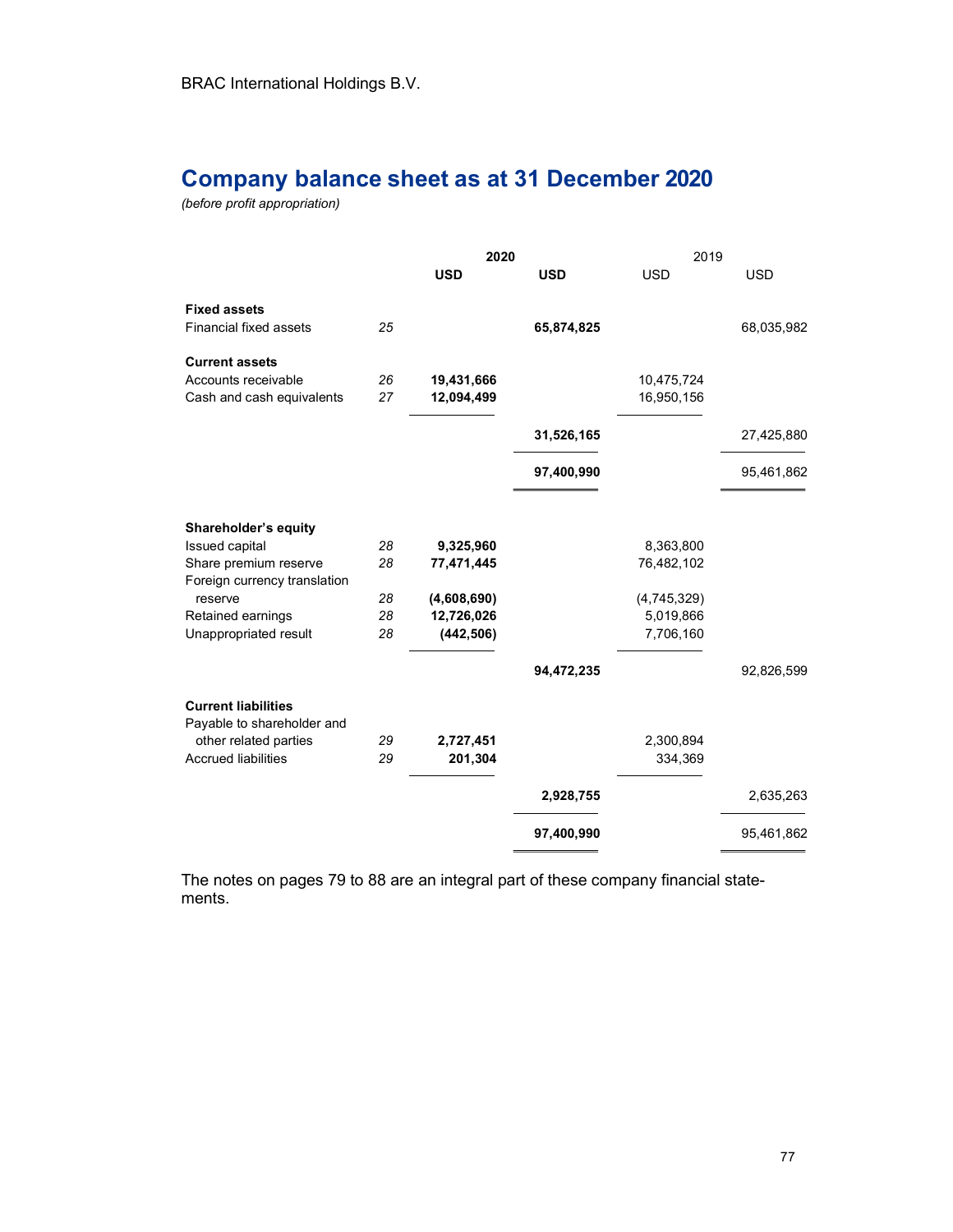# Company profit and loss account for the year ended 2020

|                                               |    | 2020       |            | 2019       |            |
|-----------------------------------------------|----|------------|------------|------------|------------|
|                                               |    | <b>USD</b> | <b>USD</b> | <b>USD</b> | <b>USD</b> |
| Interest income<br>Gain on sale of Uganda     |    | 517,794    |            | 157,686    |            |
| <b>Shares</b>                                 |    |            |            | 3,364,320  |            |
| <b>Total operating income</b>                 |    |            | 517,794    |            | 3,522,006  |
| Office expense and                            |    |            |            |            |            |
| professional fees                             | 31 | 250,067    |            | 2,305,832  |            |
| Financial expenses /(income)                  | 32 | 61,052     |            | (340, 748) |            |
| <b>Total operating expense</b>                |    |            | 311,119    |            | 1,965,084  |
| <b>Operating result</b>                       |    |            | 206,675    |            | 1,556,922  |
| Tax on operating result                       | 33 |            | 775,301    |            | 262,156    |
| <b>Net operating result</b>                   |    |            | (568, 626) |            | 1,294,766  |
| Share in result of<br>participating interests | 34 |            | 126,120    |            | 6,411,394  |
|                                               |    |            |            |            |            |
| <b>Net result</b>                             |    |            | (442, 506) |            | 7,706,160  |

The notes on pages 79 to 88 are an integral part of these company financial statements.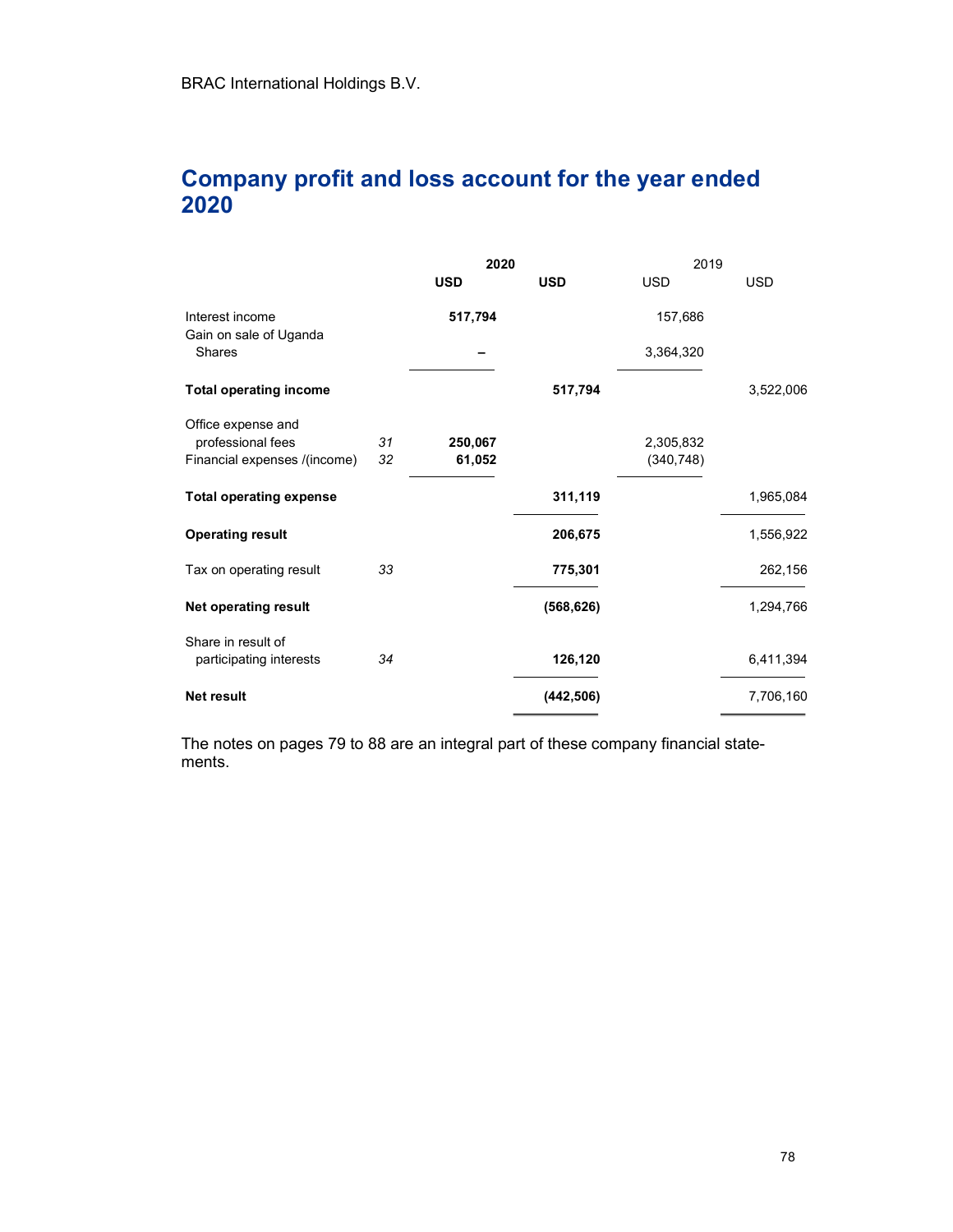# Notes to the company financial statements 2020

## **General**

The company financial statements are part of the 2020 financial statements of the group.

Insofar as no further explanation is provided of items in the company balance sheet and the company profit and loss account, please refer to the notes to the consolidated balance sheet and profit and loss account.

## Accounting policies

The principles for the valuation of assets and liabilities and the determination of the result are the same as those applied to the consolidated balance sheet and profit and loss account, with the exception of the following:

#### Financial instruments

In the company financial statements, financial instruments are presented on the basis of their legal form.

### Participating interests in group companies

Participating interests in group companies are accounted for in the company financial statements according to the equity accounting method on the basis of net asset value. For details we refer to the accounting policy for financial fixed assets in the consolidated financial statements.

### Share in result of participating interests

This item concerns the Company's share in the profit or loss of these participating interests. Insofar as gains or losses on transactions involving the transfer of assets and liabilities between the Company and its participating interests or between participating interests themselves can be considered unrealised, they have not been recognised.

The cost of BIHBV head office, microfinance operations are allocated to all its subsidiaries based on the Transfer Pricing Policy developed based on the OECD guideline.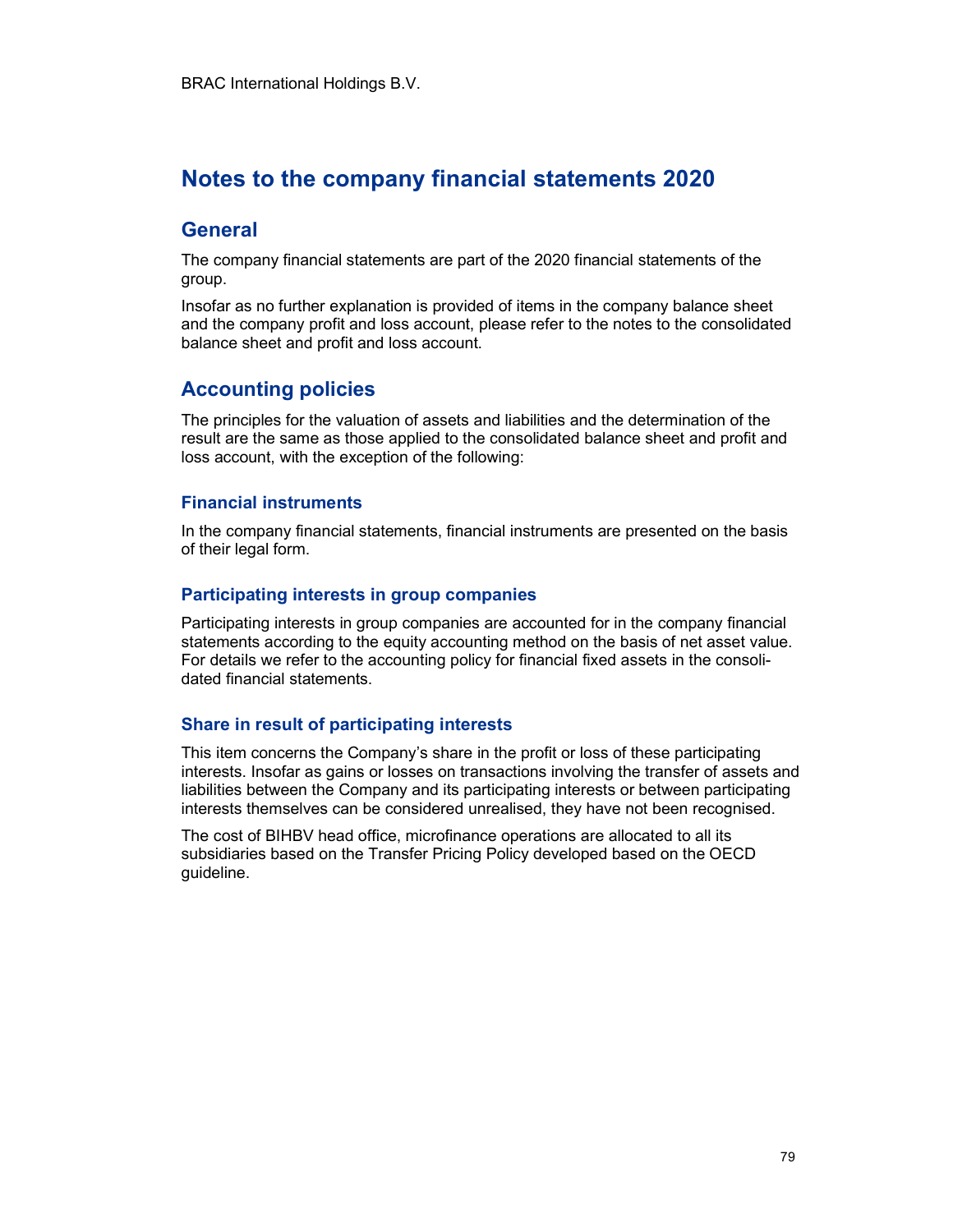# 25 Financial fixed assets

|                                                                       | 2020<br><b>USD</b>      | 2019<br><b>USD</b>      |
|-----------------------------------------------------------------------|-------------------------|-------------------------|
| Participating interests in group companies<br>Investment in SFRE Fund | 62,536,097<br>3,338,728 | 64,643,911<br>3,392,071 |
|                                                                       | 65,874,825              | 68,035,982              |

## Participating interests

|                                                     | 2020        | 2019        |
|-----------------------------------------------------|-------------|-------------|
|                                                     | <b>USD</b>  | <b>USD</b>  |
| Opening balance as at 1 January                     | 64,643,911  | 31,656,183  |
| Investment in BRAC International Finance B.V.       | 100         |             |
| Investment in BRAC Myanmar Microfinance Company Ltd | 1,750,000   | 5,700,000   |
| Investment in BRAC Microfinance Sierra Leone Ltd    |             | 200,000     |
| Investment in BRAC Rwanda Microfinance Co. PLC      | 2,000,000   | 1,000,000   |
| Conversion of equity in BRAC Tanzania Finance Ltd.  |             | 31,457,705  |
| Dividend from BRAC Tanzania Finance Ltd.            | (9,537,215) |             |
| CGT on Conversion of BRAC Tanzania Finance Ltd.     | 1,465,038   |             |
| Conversion of BRAC Zanzibar Finance Ltd.            | 989,343     |             |
| Sale of shares in BRAC Uganda Bank Ltd              |             | (8,271,945) |
| Foreign currency translation differences            | 1,098,800   | (3,509,426) |
| Result of subsidiaries                              | 126,120     | 6,411,394   |
| Closing balance as at 31 December                   | 62,536,097  | 64,643,911  |

BRAC International Holdings B.V. has interest in the companies as follows:

| <b>Name</b>                                        | Legal address           | 2020 share<br>of interest<br>% | 2019 share<br>of interest<br>$\%$ |
|----------------------------------------------------|-------------------------|--------------------------------|-----------------------------------|
|                                                    |                         |                                |                                   |
| BRAC Microfinance (SL) Ltd                         | Freetown, Sierra Leone  | 100                            | 100                               |
| <b>BRAC Liberia Microfinance Ltd</b>               | Monrovia, Liberia       | 100                            | 100                               |
| BRAC Rwanda Microfinance Co. PLC                   | Kigali, Rwanda          | 100                            | 100                               |
| <b>BRAC Tanzania Finance Ltd</b>                   | Dar es Salaam, Tanzania | 100                            | 100                               |
| <b>BRAC Zanzibar Finance Ltd</b>                   | Mbweni, Zanzibar        | 100                            |                                   |
| <b>BRAC Enterprises Tanzania Limited</b>           | Dar es Salaam, Tanzania | 100                            |                                   |
| <b>BRAC Social Business Enterprise Uganda Ltd.</b> | Kampala, Uganda         | 100                            | 100                               |
| BRAC Uganda Bank Ltd                               | Kampala, Uganda         | 49                             | 49                                |
| BRAC International Holdings B.V. Kenya             | Nairobi, Kenya          | <b>Branch</b>                  |                                   |
| <b>BRAC Myanmar Microfinance Company Ltd</b>       | Yangon, Myanmar         | 100                            | 100                               |
| <b>BRAC Lanka Investments (Private) Ltd</b>        | Colombo, Sri Lanka      | 100                            | 100                               |
| <b>BRAC International Finance B.V.</b>             | The Hague, The          | 100                            |                                   |
|                                                    | <b>Netherlands</b>      |                                |                                   |

 $\overline{\phantom{a}}$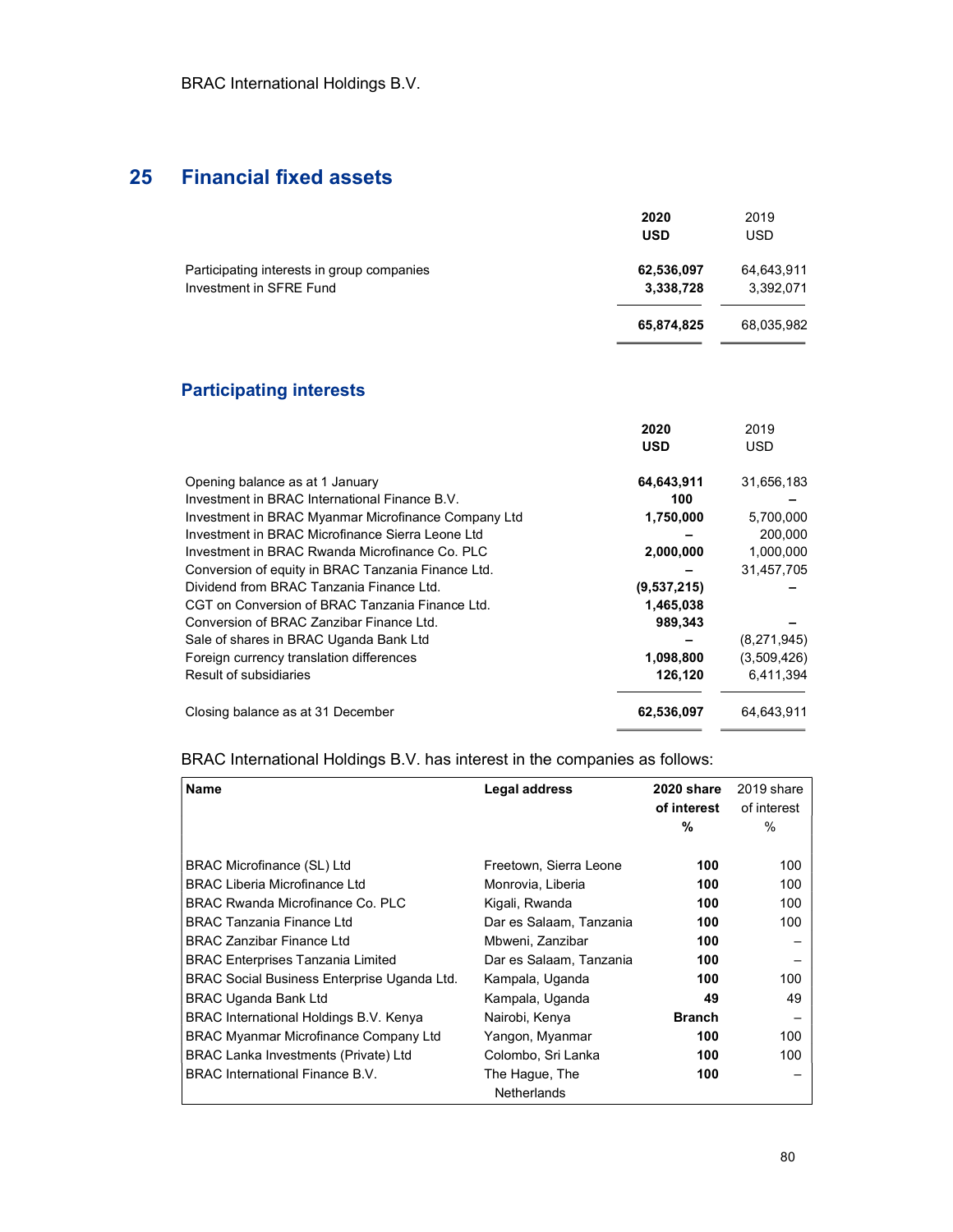The foreign currency translation difference denotes the reduction in the company share due to exchange difference with subsidiaries' functional currency against USD.

The entities with no share of interest are locally established limited companies by guarantee and having no share capital. BRAC International Holdings B.V. has control over the governance and operational policy of these entities and is able to appoint directors. The goals of the consolidated group companies are aligned with the goals of the Company. Within these consolidated group companies, at least one of the executives of the Company is involved as member of the Board of Directors.

#### Investment in SFRE Fund

The investment in SFRE Fund has been made to 56,151 'A' shares in SFRE fund Luxemburg and recognised at cost less impairment value. The cost per share is USD 71.24 each and the Net Asset Value (NAV) per share is USD 59.46. According to management estimation, the NAV of this fund will not increase to the level of its cost in the near future. Consequently, the difference have been impaired.

SFRE (Sustainability – Finance – Real Economies SICAV – SIF Fund) was initiated by the Global Alliance for Banking on Values (GABV) to meet growth capital needs of the value-based banks and expand their impact and reach. The total commitment of USD 4 million has been invested till 31 December 2020 (NAV USD 3,338,728). An impairment of USD 661,272 has been provisioned up to 2020.

## 26 Accounts receivable

|                                                                 | 2020<br><b>USD</b> | 2019<br><b>USD</b> |
|-----------------------------------------------------------------|--------------------|--------------------|
| Receivable from BRAC USA OPIC loan in Myanmar                   | 250,000            | 250,000            |
| <b>Accor Hospitality</b>                                        |                    | 3,191              |
| VAT Input Q4 2020                                               | 10,446             |                    |
| Prepaid Corporate Income Tax                                    | 172,281            | 142,207            |
| Interest receivable on short-term deposit                       | 55,692             | 164,015            |
| Cash in transit                                                 |                    | 1,361,656          |
| Short term Ioan receivable - BRAC Uganda Social Business        | 315,333            | 303,883            |
| Short Term loan receivables - BRAC Myanmar Microfinance Company |                    |                    |
| Ltd                                                             | 7,594,521          |                    |
| Short Term subordinated Loan Receivables - BRAC Uganda Bank Ltd | 1,747,452          |                    |
| Receivables from subsidiaries                                   | 9,285,941          | 8,250,772          |
|                                                                 | 19,431,666         | 10,475,724         |

The receivables from subsidiaries mainly relates to dividend receivable USD 7,141,057 from BRAC Tanzania Finance Ltd. which has been declared on 21 December 2020 (2019: USD 6.6 million dividend receivable BRAC Uganda Bank). This is expected to be received during 2021. The remanining amount relates to the receiveable of management and logistics expenses as per TP policy.

The USD 0.3 million receivable from BRAC USA will be received in 2023 after the repayment of OPIC loan in BRAC Myanmar Microfinance Company Ltd.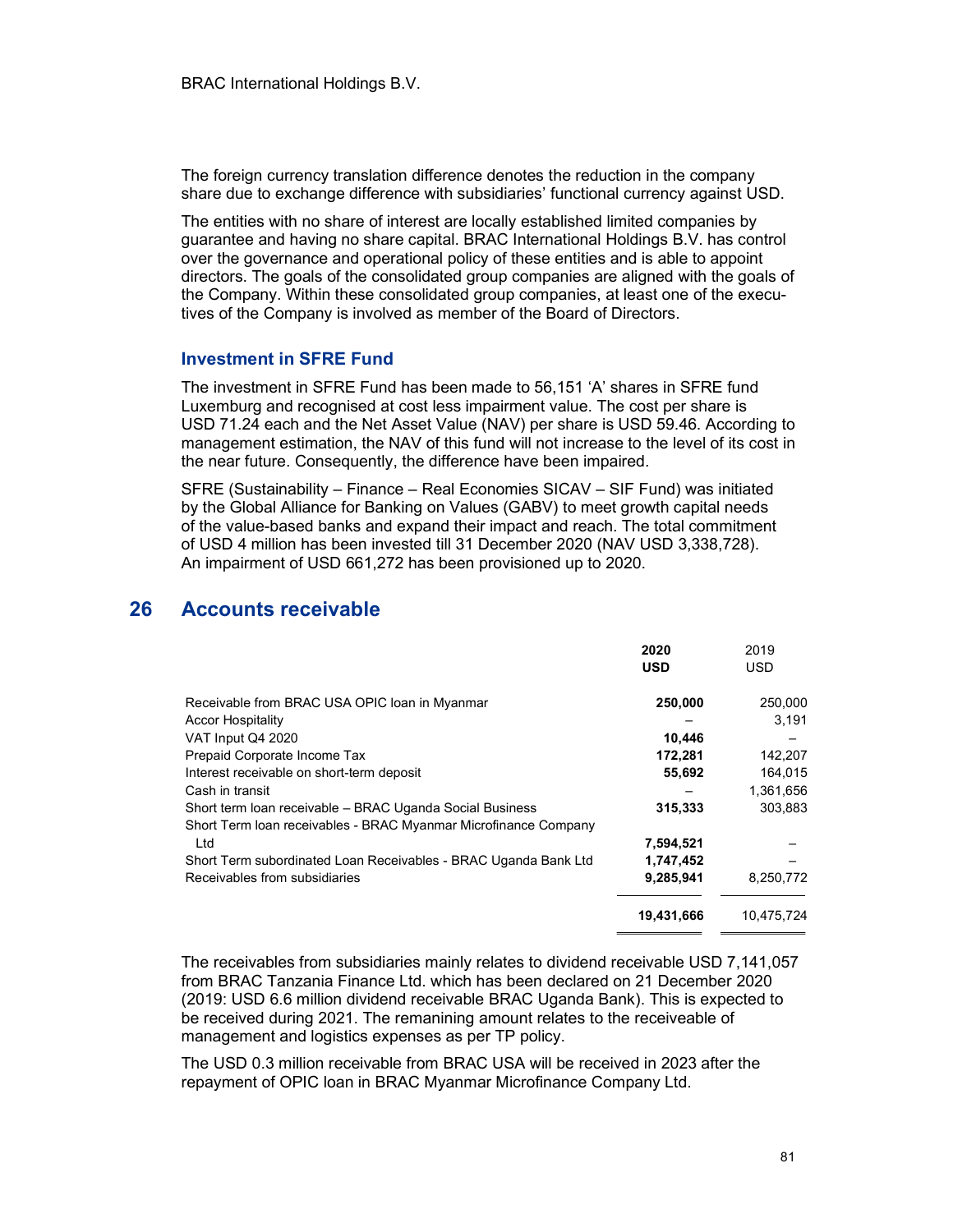# 27 Cash and cash equivalents

|                               | 2020<br><b>USD</b>     | 2019<br><b>USD</b>      |
|-------------------------------|------------------------|-------------------------|
| Cash at bank<br>Term deposits | 8,460,958<br>3,633,541 | 13,541,559<br>3,408,597 |
|                               | 12,094,499             | 16,950,156              |

All cash and cash equivalent balances are available on demand.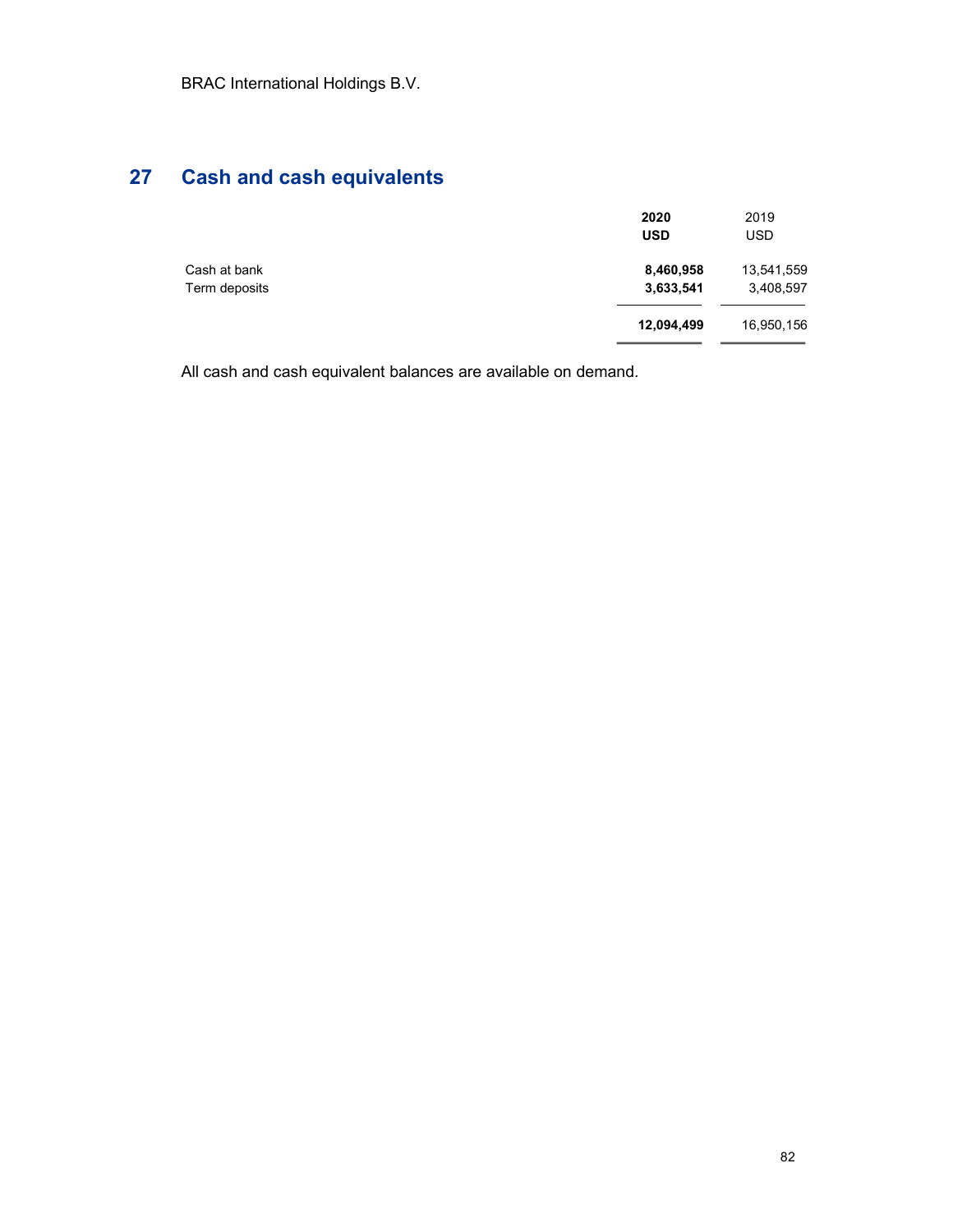BRAC International Holdings B.V.

# 28 Shareholder's equity

|                                                  | <b>Issued</b><br>capital | <b>Share</b><br>premium<br>reserve | Foreign<br>currency<br>translation<br>reserve | <b>Retained</b><br>earnings | Unappro-<br>priated result | <b>Total</b> |
|--------------------------------------------------|--------------------------|------------------------------------|-----------------------------------------------|-----------------------------|----------------------------|--------------|
|                                                  | <b>USD</b>               | <b>USD</b>                         | <b>USD</b>                                    | <b>USD</b>                  | <b>USD</b>                 | <b>USD</b>   |
| Balance as at 1 January 2019<br>Changes:         | 8,654,120                | 45,024,397                         | (1,526,223)                                   | (1, 416, 023)               | 6,435,889                  | 57,172,160   |
| Transfer of unappropriated results               |                          |                                    |                                               | 6,435,889                   | (6, 435, 889)              |              |
| Informal capital contribution (ref. - note 1)    |                          | 31,457,705                         |                                               |                             |                            | 31,457,705   |
| Translation differences - share capital          | (290, 320)               |                                    | 290,320                                       |                             |                            |              |
| Translation differences - participation interest |                          |                                    | (3,509,426)                                   |                             |                            | (3,509,426)  |
| Result for the year                              |                          |                                    |                                               |                             | 7,706,160                  | 7,706,160    |
| Balance as at 31 December 2019                   | 8,363,800                | 76,482,102                         | (4,745,329)                                   | 5,019,866                   | 7,706,160                  | 92,826,599   |
| Balance as at 1 January 2020<br>Changes:         | 8,363,800                | 76,482,102                         | (4,745,329)                                   | 5,019,866                   | 7,706,160                  | 92,826,599   |
| Transfer of unappropriated results               |                          |                                    |                                               | 7,706,160                   | (7,706,160)                |              |
| Informal capital contribution (ref. - note 1)    |                          | 989,343                            |                                               |                             |                            | 989,343      |
| Translation differences - share capital          | 962,160                  |                                    | (962, 160)                                    |                             |                            |              |
| Translation differences - participation interest |                          |                                    | 1,098,799                                     |                             |                            | 1,098,799    |
| Result for the year                              |                          |                                    |                                               |                             | (442, 506)                 | (442, 506)   |
| Balance as at 31 December 2020                   | 9,325,960                | 77,471,445                         | (4,608,690)                                   | 12,726,026                  | (442, 506)                 | 94,472,235   |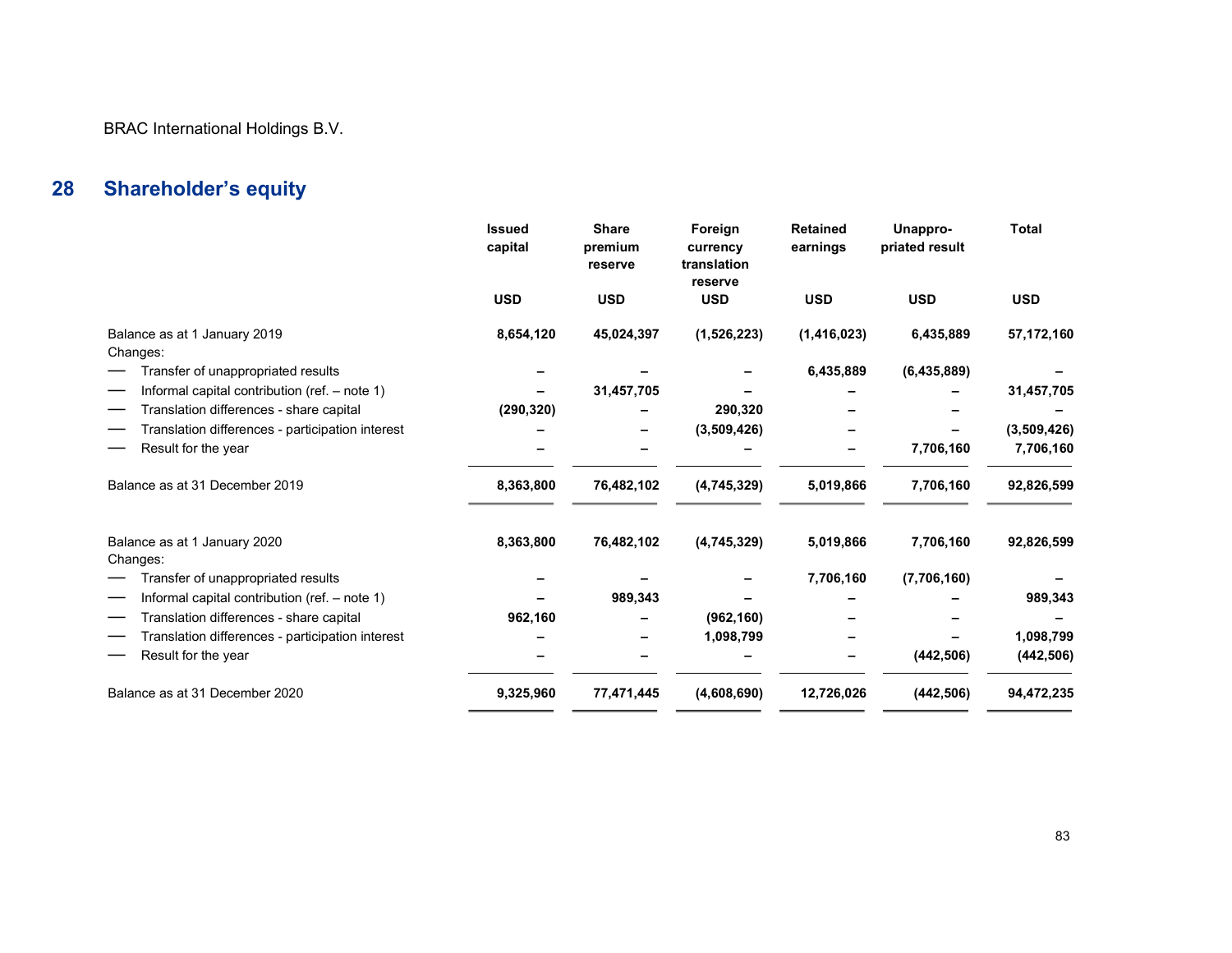#### Issued capital

The Company's authorised capital, amounting to EUR 7,600,000 (USD 9,325,960) and in 2019: EUR 7,600,000 (USD 8,363,800), consists of 7,600,000 ordinary shares of EUR 1 each. All shares have been issued and fully paid up.

#### Share premium reserve

The share premium concerns the income from the issuing of shares insofar as this exceeds the nominal value of the shares (above par income). On September 2019, following a group restructuring, the legal entity form of BRAC Tanzania Finance Limited was transferred from a Company Limited by Guarantee to a Company Limited by Shares. Subsequently, 50% of the shares were issued to BRAC International Holdings B.V. in September 2019. In December 2019, the remaining shares were transferred by the previous shareholders to BRAC International Holdings B.V. via Stichting BRAC International. This transaction was regarded as a common control transaction. The net book value of the assets transferred was USD 31.5 million and treated as a share premium contribution.

In 2020, following a group restructuring, the legal entity form of BRAC Zanzibar Finance Limited was transferred from a Company Limited by Guarantee to a Company Limited by Shares to BRAC International Holdings B.V. via Stichting BRAC International. The net book value of the assets transferred was USD 0.99 million and treated as a share premium contribution.

#### Foreign currency translation reserve

Exchange gains and losses arising from the translation of foreign operations from functional to reporting currency are accounted for in this statutory reserve. In the case of the sale of a participating interest, the associated accumulated exchange differences are taken to retained earnings.

#### Reconciliation of shareholder's equity and net result per the consolidated financial statements with shareholder's equity and net result per the company financial statements

|                                                                                                                                               | 2020<br>USD | 2019<br>USD |
|-----------------------------------------------------------------------------------------------------------------------------------------------|-------------|-------------|
| Shareholder's equity according to the consolidated balance sheet<br>Less: Shareholder's equity of affiliated companies, without participating | 94,472,235  | 93.815.942  |
| interest: BRAC Zanzibar                                                                                                                       |             | 989.343     |
| Shareholder's equity according to company balance sheet                                                                                       | 94,472,235  | 92.826.599  |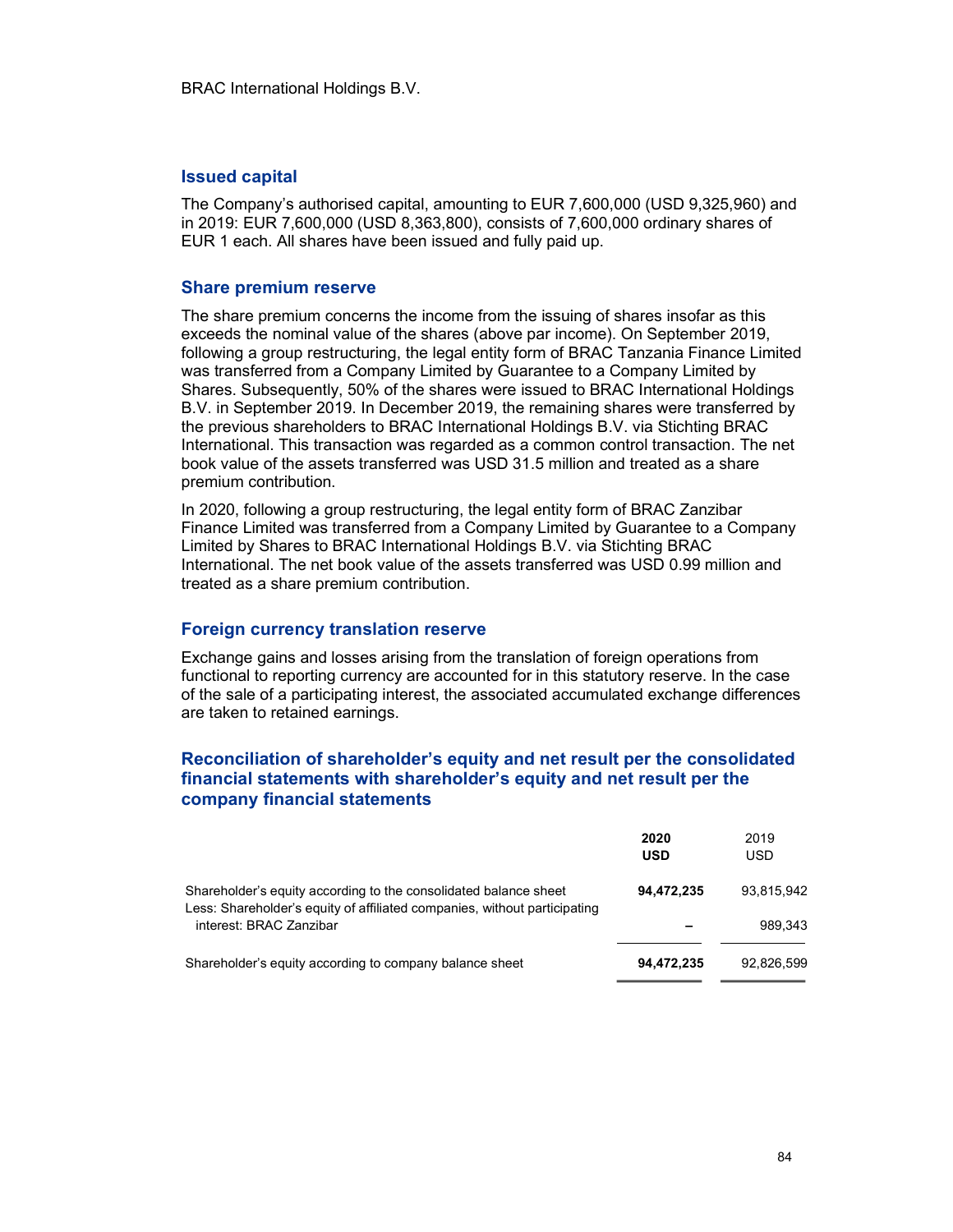|                                                                                                                                              | 2020<br><b>USD</b> | 2019<br><b>USD</b> |
|----------------------------------------------------------------------------------------------------------------------------------------------|--------------------|--------------------|
| Net result according to the consolidated profit and loss account<br>Less: Surplus of affiliated Foundations, without participating interest: | (442,506)          | 12,329,670         |
| <b>BRAC Tanzania Finance Company Ltd</b>                                                                                                     |                    | 4,308,067          |
| <b>BRAC Zanzibar</b>                                                                                                                         |                    | 315.443            |
| Net result according to company profit and loss account                                                                                      | (442,506)          | 7,706,160          |

#### Proposal for profit appropriation

The General Meeting of Shareholders will be asked to approve the following appropriation of the 2020 result after taxation: to add the result to the retained earnings. In anticipation of the decision by the General Meeting of Shareholders, the result after tax for 2020 has been included under unappropriated result in shareholder's equity.

### 29 Current liabilities

|                                             | 2020<br><b>USD</b>   | 2019<br><b>USD</b>   |
|---------------------------------------------|----------------------|----------------------|
| Related party payables<br>Other liabilities | 2,727,451<br>201,304 | 2,300,894<br>334,369 |
|                                             | 2,928,755            | 2,635,263            |

Related party payables represent short term advances provided by Stichting BRAC International, which is repayable on demand.

## 30 Off-balance sheet assets and liabilities

The Company has committed USD 1 million for BRAC Liberia Microfinance Ltd to support the portfolio growth. As of 31 December 2020, USD 500,000 is outstanding.

The Company committed USD 5 million to start up and grow the newly established microfinance company in Rwanda. The investment will be made in multiple tranches. As of December 2020, USD 3,575,916 has been transferred for equity and running cost.

The company has extended a loan facility of USD 9 million in BRAC Myanmar Microfinance Company Ltd to finance its growth opportunities. As of December 2020, USD 7.5 million has been disbursed.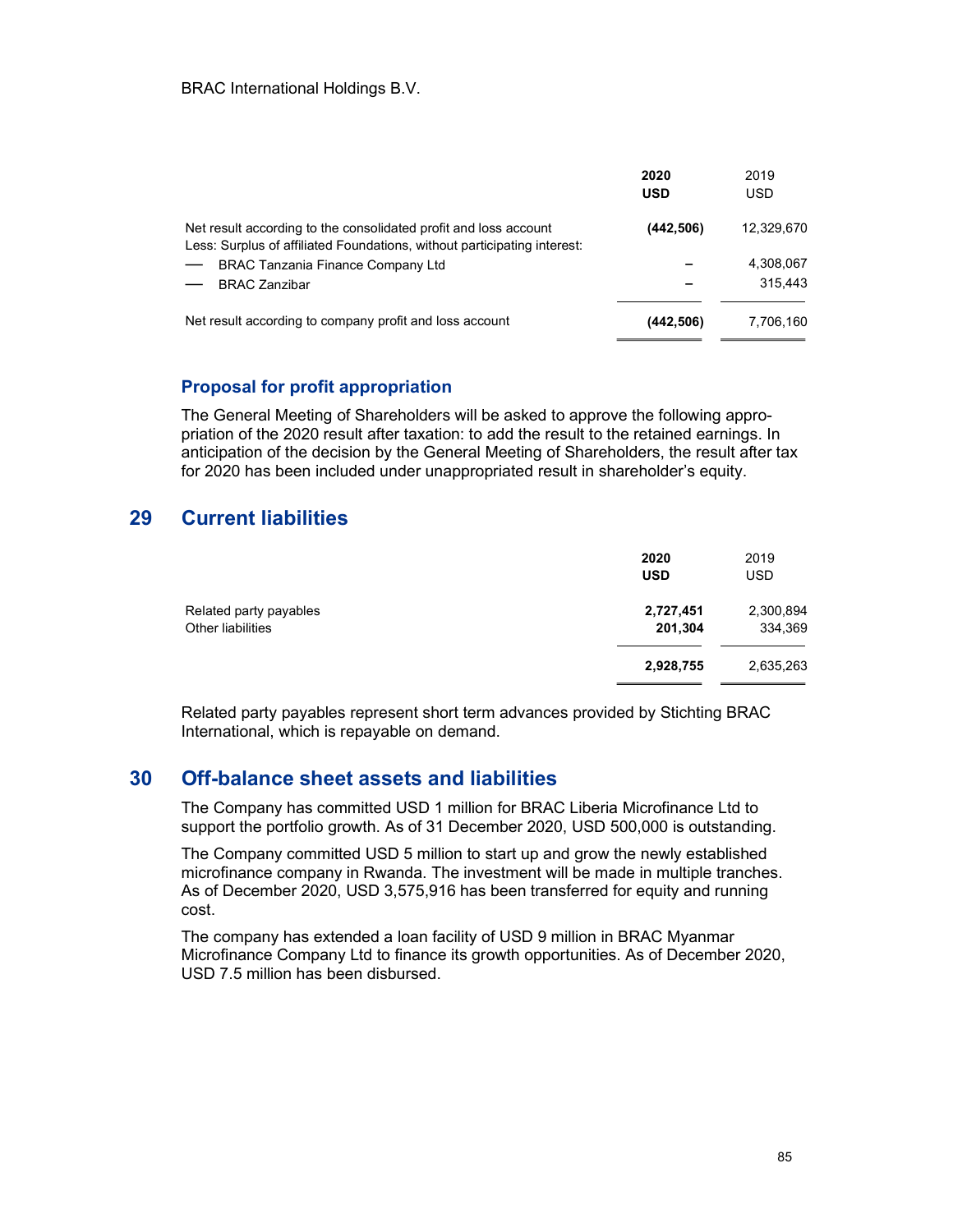The Company provided a 60% corporate guarantees to Yoma Bank for Kyat 6.8 billion (USD 4.5 million) for term loans to BRAC Myanmar Microfinance. Current outstanding balance for the loan is USD 2.6 million.

The Company provided corporate guarantees to AGD Bank for USD 5.3 million (30% cash backed) for term loans to BRAC Myanmar Microfinance. Current outstanding balance for the loan is USD 5.3 million.

The Company provided corporate guarantees to OPIC for USD 5 million for term loans to BRAC Myanmar Microfinance. The Company deposited USD 0.25 million with BRAC USA as part of this guarantee. Current outstanding balance for OPIC loan is USD 5 million.

The Company provided corporate guarantees to Bank of Africa for 100% of USD 4.1 million for term loans to BRAC Uganda Bank Ltd. Current outstanding balance for the loan is USD 1.9 million.

### 31 Office expense and professional fees

|                                           | 2020        | 2019      |
|-------------------------------------------|-------------|-----------|
|                                           | <b>USD</b>  | USD.      |
| Secretariat expenses                      | 790,241     | 1,601,764 |
| Bank charge                               | 2,349       | 2,278     |
| Salaries and benefits                     | 95,869      | 56,854    |
| Training and development                  |             | 7,551     |
| Travel and transportation                 | 17,732      | 25,833    |
| Rent                                      | 8,917       | 20,616    |
| Software maintenance cost                 | 128,875     | 46,294    |
| Professional and consultancy fees         | 511,887     | 219,169   |
| Taxation consultancy fees                 | 151,568     | 75,712    |
| Audit fees                                | 120,312     | 106,963   |
| Meeting and workshop                      | 10,863      | 43,505    |
| Other operating expenses                  | 488,753     | 669,540   |
| Recharging of expense to the subsidiaries | (2,077,299) | (570,247) |
|                                           | 250,067     | 2,305,832 |

#### Secretariat expenses

The total BRAC International secretariat cost has been allocated between the Company and its parent at the rate of 45% and 55% (2019: 70% and 30%). The company changed the allocation of expenses based on the functional analysis (i.e. budgeted expenses) which is a better reflection where it was based on headcount in the past.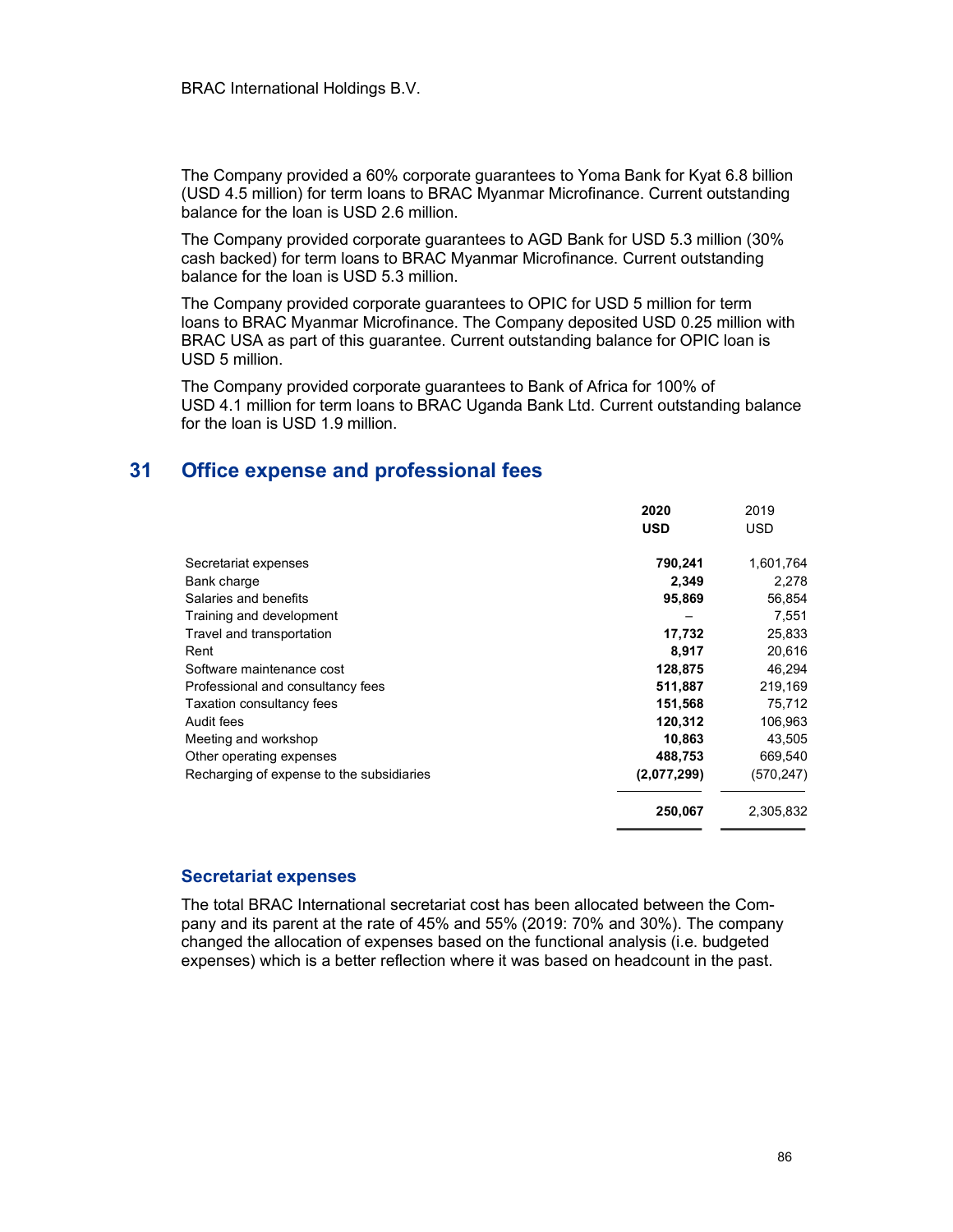### Recharging of expense to the subsidiaries

In 2020, the company approved a transfer pricing policy to charge it's expenses to the subsidiaries based on the OECD guidelines. In 2019, the Company recharged its cost to the subsidiaries through charging head office logistics fees which is around 10% of field office expenses under subsidiaries.

#### Salaries and benefits

|                         | 2020<br><b>USD</b> | 2019<br><b>USD</b> |
|-------------------------|--------------------|--------------------|
| Salaries and benefits   | 84,182             | 48,362             |
| Social security charges | 11,687             | 8,492              |
|                         | 95,869             | 56,854             |

# 32 Financial expenses / (income)

|                                                                                           | 2020<br><b>USD</b> | 2019<br>USD             |
|-------------------------------------------------------------------------------------------|--------------------|-------------------------|
| Impairment loss / (income) on SFRE Investment Fund (ref note 25)<br>Foreign currency loss | 53,343<br>7.709    | (249, 310)<br>(91, 438) |
|                                                                                           | 61,052             | (340,748)               |

## 33 Tax on operating result

|                                                           | 2020<br><b>USD</b> | 2019<br><b>USD</b> |
|-----------------------------------------------------------|--------------------|--------------------|
| Corporate income tax                                      | 34,669             | 71.668             |
| CGT on converion of BRAC Tanzania Finance Ltd             |                    | 190,488            |
| Witholding tax on dividend from BRAC Tanzania Finance Ltd | 740.632            |                    |
|                                                           | 775,301            | 262.156            |

 $\overline{a}$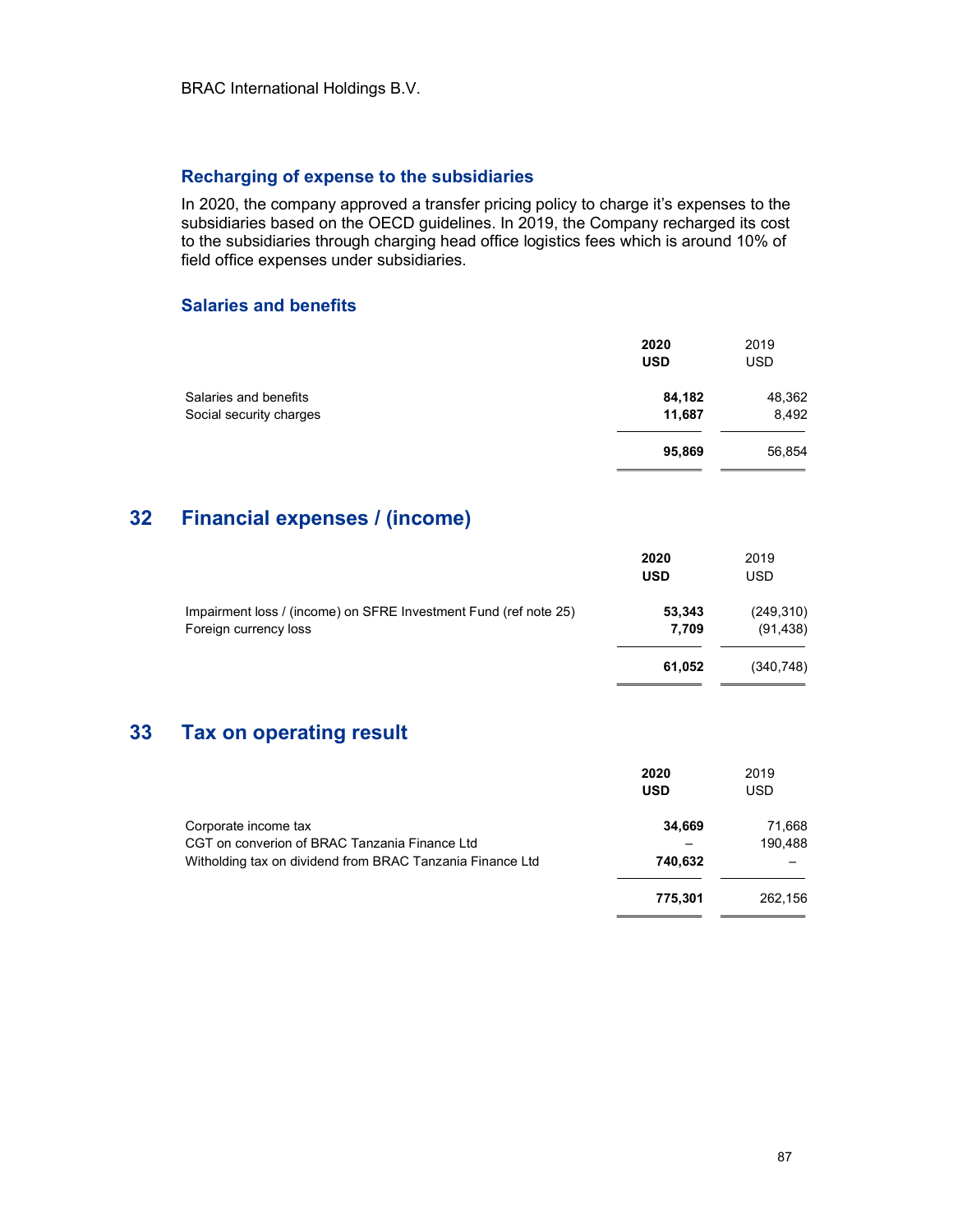## 34 Share in result of participating interests after tax

|                                               | 2020<br><b>USD</b> | 2019<br><b>USD</b> |
|-----------------------------------------------|--------------------|--------------------|
|                                               |                    |                    |
| <b>BRAC Uganda Bank Ltd</b>                   | (3,460,301)        | 1,549,628          |
| <b>BRAC Tanzania Finance Ltd</b>              | 3,690,521          | 2,935,773          |
| <b>BRAC Zanzibar Finance Ltd</b>              | 123.009            |                    |
| <b>BRAC Microfinance Sierra Leone Ltd</b>     | 842,000            | 1,530,000          |
| <b>BRAC Liberia Microfinance Company Ltd</b>  | 182,051            | 976,264            |
| <b>BRAC Myanmar Microfinance Company Ltd</b>  | 149,499            | 589,343            |
| <b>BRAC Rwanda Microfinance Company Plc</b>   | (1,039,199)        | (845, 407)         |
| <b>BRAC Social Business Enterprise Uganda</b> | (222,144)          | (321, 995)         |
| <b>BRAC Lanka Investments (Private) Ltd</b>   | (139, 316)         | (2,212)            |
| BRAC International Finance B.V.               |                    |                    |
|                                               | 126,120            | 6,411,394          |
|                                               |                    |                    |

# 35 Remuneration of the Management Board

The emoluments, including pension costs as referred to in Section 2:383(1) of the Netherlands Civil Code, charged in the financial year to the Company and group companies amounted to USD 68,748 (2019: USD 52,147) for current and former managing directors.

The Hague, 23 June 2021

#### The Management Board of BRAC International Holdings B.V.

Mr Shameran Abed Mr Hans Eskes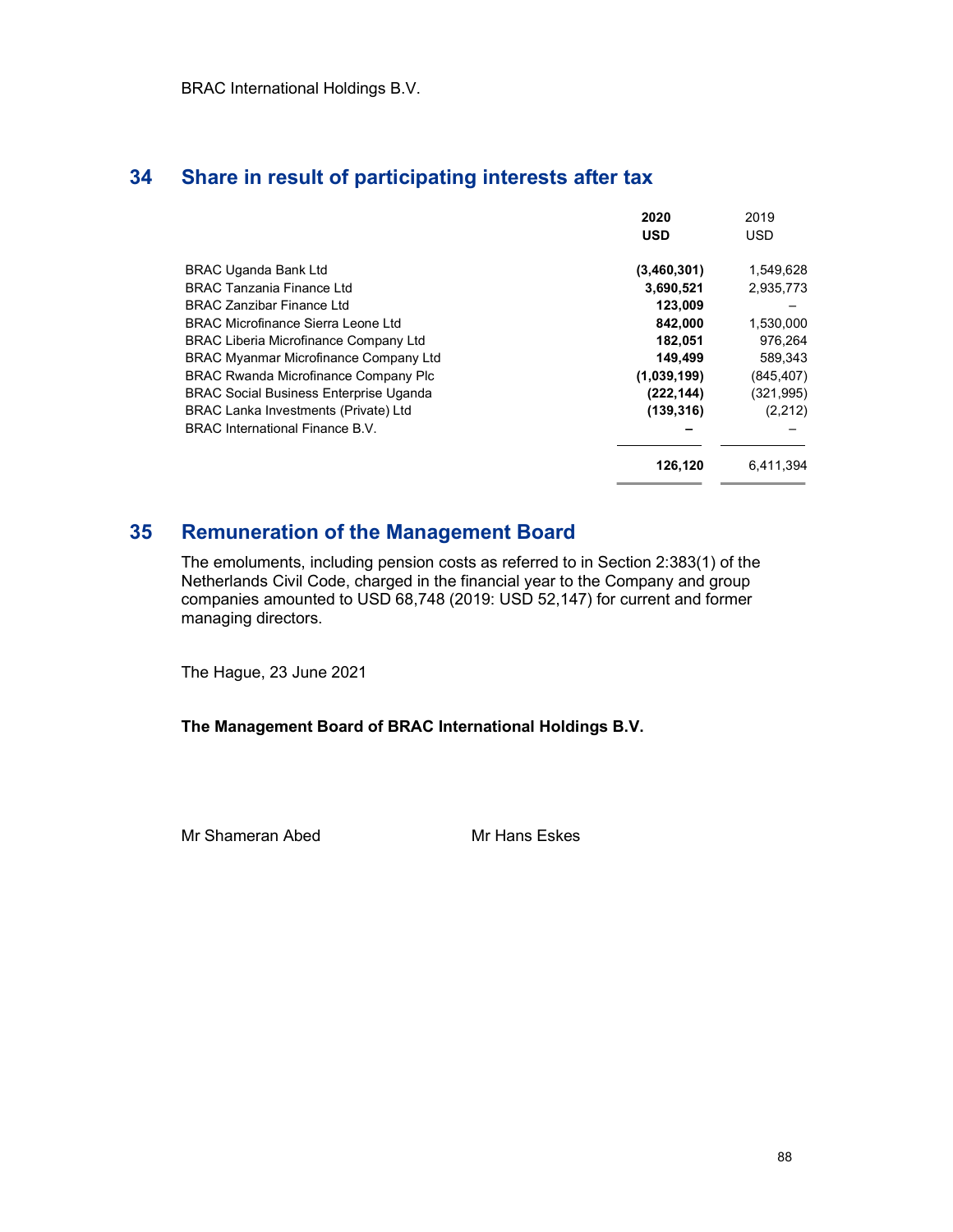BRAC International Holdings B.V.

## Supervisory Board, BRAC International Holdings B.V.

Ms Marilou van Golstein Brouwers, Board Chair

Dr Muhammad Musa

Ms Parveen Mahmud

Mr Gregory Chen